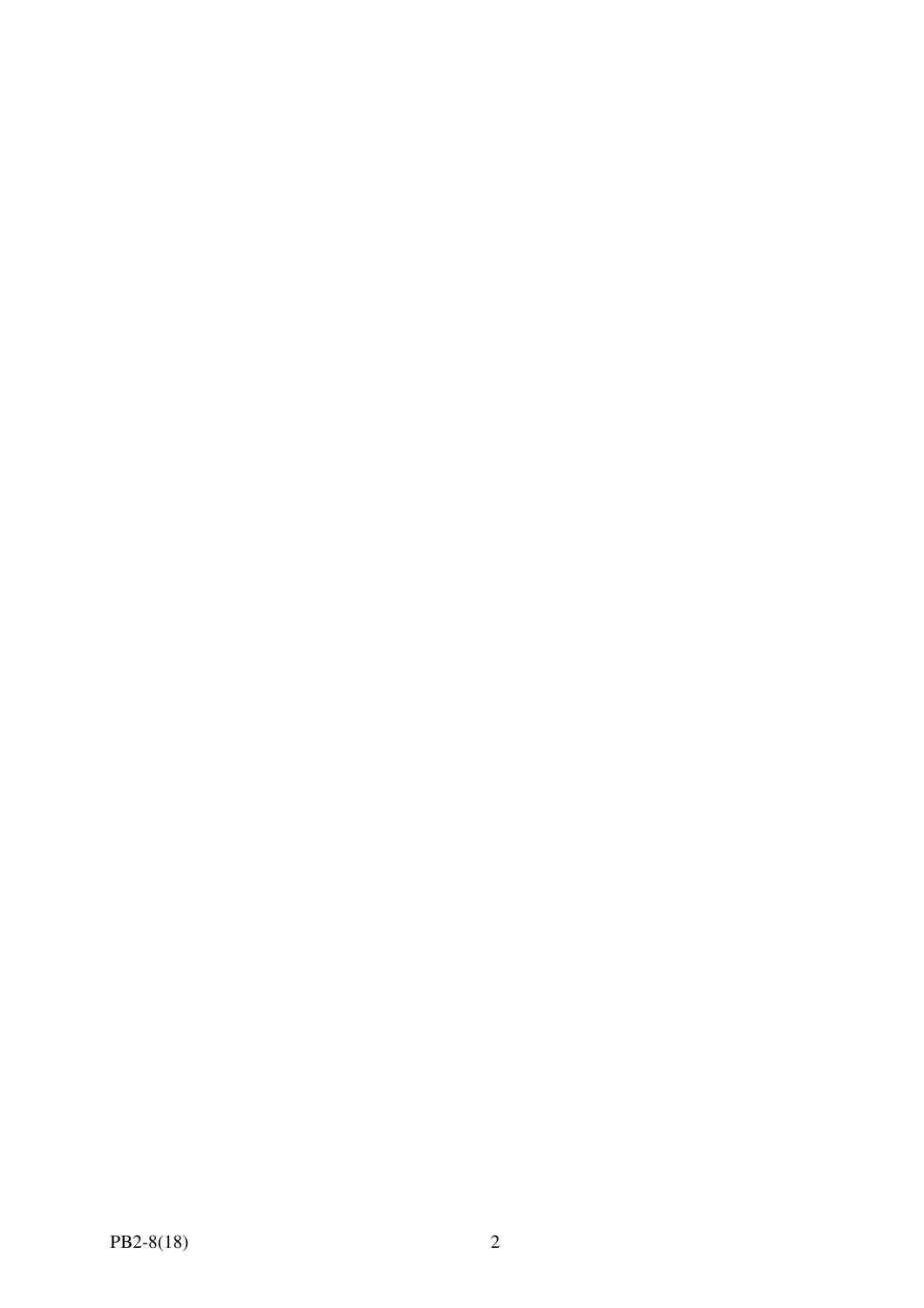# **PB2-8 (18)**

# **FLDWARN for the Mary River basin**

# **1 December 2010 to 31 January 2011**

TO::BOM612 IDQ20790 Australian Government Bureau of Meteorology Queensland FLOOD WARNING FOR THE MARY RIVER Issued at 1:49 PM on Sunday the 12th of December 2010 by the Bureau of Meteorology, Brisbane. Rainfall overnight and during Sunday has led to rising river levels throughout the Mary catchment. Minor flood levels are expected at Dagun Pocket, Gympie and downstream at Fishermans Pocket with further rises expected as rainfall continues. River levels at Gympie are forecast to reach at least 8 metres. Moderate flood levels are forecast between Miva and Tiaro with further rises. Further heavy rainfall is forecast for this afternoon. At this stage, river levels at Maryborough are expected to remain below minor. Next Issue: The next warning will be issued by about 7pm Sunday. Latest River Heights: Obi Obi Ck at Gardners Falls \* 0.54m falling 12:00 PM SUN 12/12/10 Obi Obi Ck at Baroon Dam # 0.43m steady 01:36 PM SUN 12/12/10 Obi Obi Ck st Baroon TW # 0.98m steady 01:28 PM SUN 12/12/10 Mary R at Bellbird Ck # 2.38m steady 12:56 PM SUN 12/12/10<br>
Mary R at Bellbird Ck \* 2.44m falling 12:41 PM SUN 12/12/10<br>
Mary R at Moy Pocket # 5.95m rising 01:12 PM SUN 12/12/10<br>
Mary R at Moy Pocket \* 5.87m rising 12:38  $2.44m$  falling  $12:41$  PM SUN  $12/12/10$ 5.95m rising 01:12 PM SUN 12/12/10<br>5.87m rising 12:38 PM SUN 12/12/10 Mary R at Moy Pocket \* 5.87m rising 12:38 PM SUN 12/12/10 Yabba Ck at Borumba Dam HW  $\star$  -0.4m steady 12:00 PM SUN 12/12/10 Kandanga Ck at Hygait \* 1.94m falling 12:00 PM SUN 12/12/10 Amamoor Ck at Zachariah  $\star$  2.71m steady  $12:44$  PM SUN  $12/12/10$ Mary R at Dagun Pocket \* 6.61m rising 12:30 PM SUN 12/12/10 Six Mile Ck at Lake MacDonald Dam # 95.6m steady 01:37 PM SUN 12/12/10 Six Mile Ck at Lake MacDonald Dr# 2.55m rising 01:35 PM SUN 12/12/10 Six Mile Ck at Cooran \* 3.83m rising 12:32 PM SUN 12/12/10 Six Mile Ck at Cooran # 3.97m rising 01:37 PM SUN 12/12/10 Deep Ck at Cedar Pocket Dam # 101.13m rising 01:31 PM SUN 12/12/10 Mary R at Gympie Weir \* 5.56m rising 12:30 PM SUN 12/12/10 Mary R at Gympie # 5.49m rising 01:37 PM SUN 12/12/10 Mary R at Fishermans Pocket \* 6.53m steady 12:31 PM SUN 12/12/10 Glastonbury Ck at Glastonbury \* 1.98m falling 11:00 AM SUN 12/12/10 Wide Bay Ck at Kilkivan \* 0.61m steady 12:36 PM SUN 12/12/10 Wide Bay Ck at Brooyar \* 1.96m rising 12:20 PM SUN 12/12/10 Mary R at Miva \* 4.95m rising 12:30 PM SUN 12/12/10 Munna Ck at Marodian \* 3.72m rising 12:30 PM SUN 12/12/10 Mary R at Home Park \* 4.78m rising 12:49 PM SUN 12/12/10 Mary R at The Barrage \* 3.64m rising 01:10 PM SUN 12/12/10 Tinana Ck at Tagigan Rd  $*$  1.54m rising 12:40 PM SUN 12/12/10 Tinana Ck at Bauple East \* 2.07m rising 12:40 PM SUN 12/12/10 Tinana Ck at Bauple East \*  $2.0 \text{ m}$  rising  $12:40 \text{ PM}$  SUN  $12/12/10$ <br>Tinana Ck at Teddington Weir \* 9.21m rising  $12:53 \text{ PM}$  SUN  $12/12/10$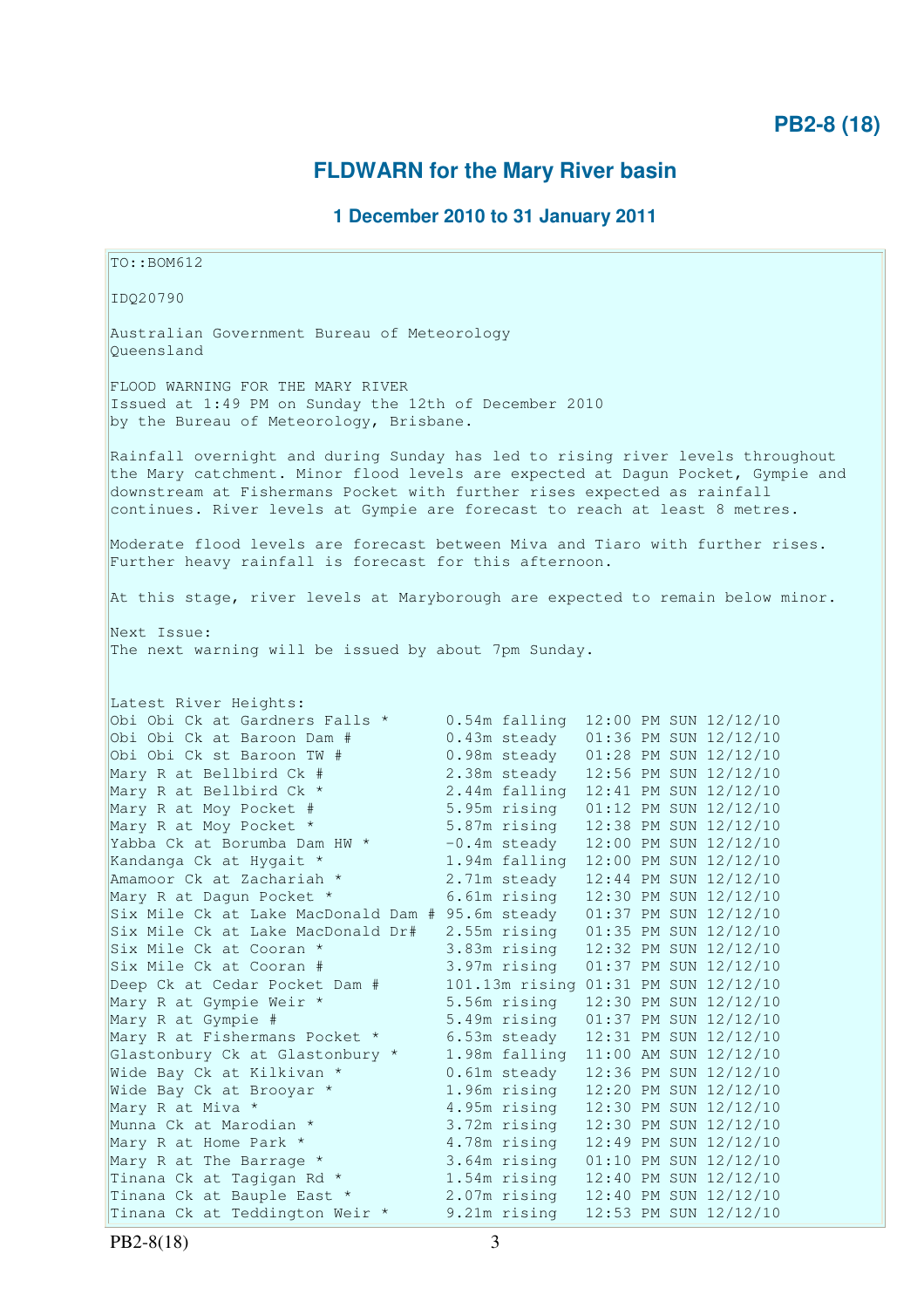Tinana Ck at Tinana Barrage \* 2.67m steady 06:00 AM SUN 12/12/10 Mary R at Churchill St \* 2.83m rising 12:41 PM SUN 12/12/10 Bunya Ck at Booral Rd # -0.2m steady 01:31 PM SUN 12/12/10 Black Swamp Ck at Maryborough Rd # -2.5m steady 11:34 AM SUN 12/12/10 Urangan Boat Harbour tide \* 3.25m rising 12:50 PM SUN 12/12/10 \*automatic station Warnings and River Height Bulletins are available at http://www.bom.gov.au/qld/flood/ . Flood Warnings are also available on telephone 1300 659 219 at a low call cost of 27.5 cents, more from mobile, public and satellite phones.

TO::BOM612 IDQ20790 Australian Government Bureau of Meteorology Queensland FLOOD WARNING FOR THE MARY RIVER Issued at 6:51 PM on Sunday the 12th of December 2010 by the Bureau of Meteorology, Brisbane. Rainfall overnight and during Sunday has led to rising river levels throughout the Mary catchment. Minor flood levels are occurring at Dagun Pocket, Gympie and downstream at Fishermans Pocket. Levels River levels at Gympie are forecast to reach around 9 metres during Monday Moderate flood levels of around 10 metres are forecast at Miva overnight Monday into Tuesday. Moderate flood levels are also likely at Home Park and Tiaro this week. Rises are also occurring along Tinana Creek with minor flood levels possible at Bauple East early on Tuesday. River levels at Maryborough are expected to remain below minor. Next Issue: The next warning will be issued by about 11:30am Monday. Latest River Heights: Obi Obi Ck at Gardners Falls \* 0.55m steady 05:00 PM SUN 12/12/10<br>Obi Obi Ck at Baroon Dam # 0.44m falling 06:21 PM SUN 12/12/10 Obi Obi Ck at Baroon Dam # 0.44m falling 06:21 PM SUN 12/12/10<br>
Obi Obi Ck st Baroon TW # 1.07m steady 06:23 PM SUN 12/12/10 Obi Obi Ck st Baroon TW # 1.07m steady 06:23 PM SUN 12/12/10 Mary R at Bellbird Ck # 2.43m rising 06:11 PM SUN 12/12/10 Mary R at Bellbird Ck \* 2.39m rising 05:00 PM SUN 12/12/10 Mary R at Moy Pocket # 6.3m rising 06:30 PM SUN 12/12/10 Mary R at Moy Pocket \* 6.25m rising 05:22 PM SUN 12/12/10 Yabba Ck at Borumba Dam HW  $\star$  -0.43m falling 05:15 PM SUN 12/12/10 Kandanga Ck at Hygait \* 2.48m rising 05:00 PM SUN 12/12/10 Amamoor Ck at Zachariah \* 3.5m rising 05:30 PM SUN 12/12/10 Mary R at Dagun Pocket \* 7.87m rising 05:45 PM SUN 12/12/10 Six Mile Ck at Lake MacDonald Dam # 95.65m rising 06:22 PM SUN 12/12/10 Six Mile Ck at Lake MacDonald Dr# 2.85m rising 05:46 PM SUN 12/12/10 Six Mile Ck at Cooran \* 4.62m rising 05:19 PM SUN 12/12/10 Six Mile Ck at Cooran # 4.77m rising 06:18 PM SUN 12/12/10 Deep Ck at Cedar Pocket Dam # 101.38m steady 06:11 PM SUN 12/12/10 Mary R at Gympie Weir \* 7.33m rising 05:30 PM SUN 12/12/10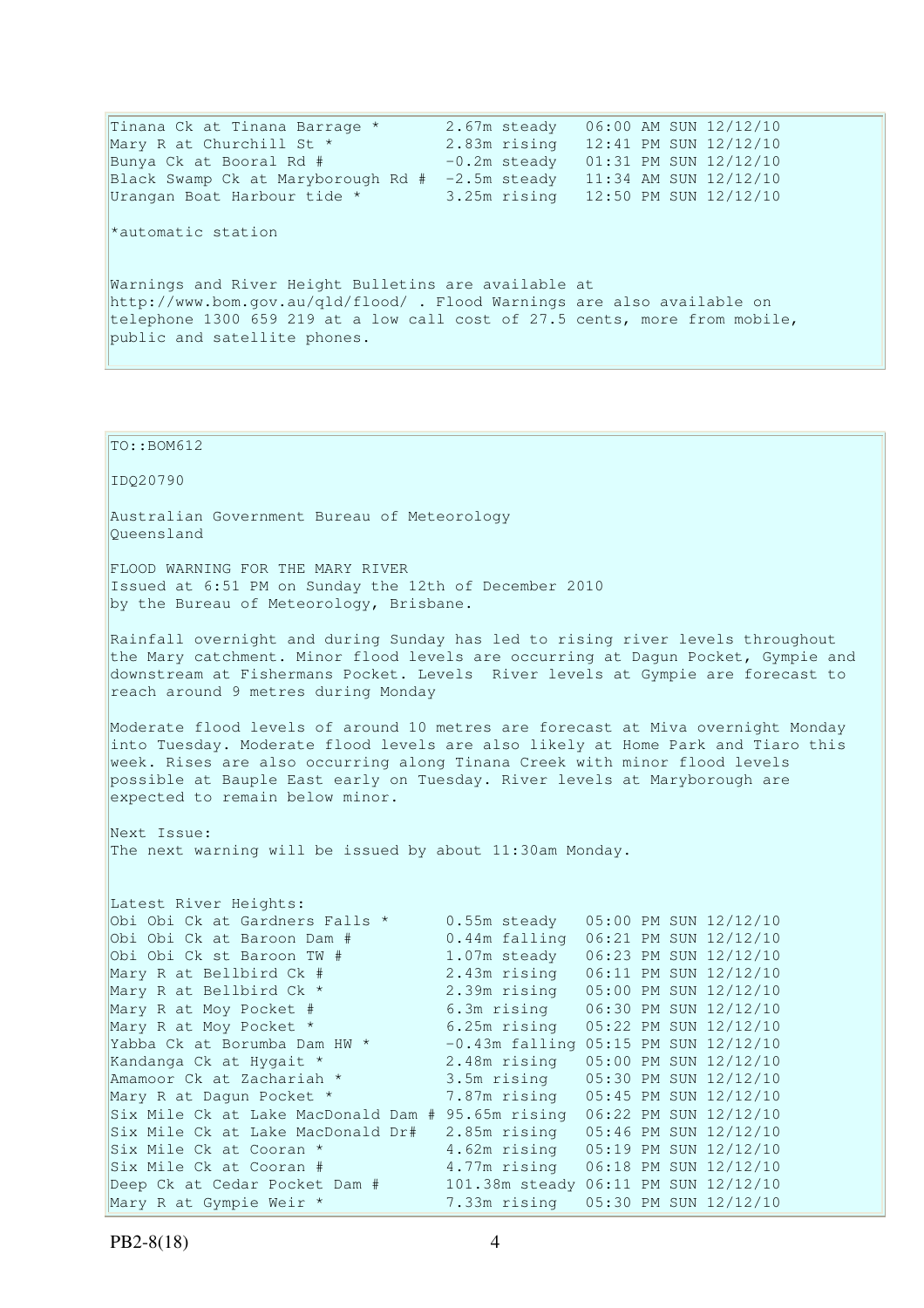| Mary R at Gympie #                 | 7.14m rising                              |  | 06:24 PM SUN 12/12/10 |
|------------------------------------|-------------------------------------------|--|-----------------------|
| Mary R at Fishermans Pocket *      | 8.33m rising                              |  | 05:40 PM SUN 12/12/10 |
| Glastonbury Ck at Glastonbury *    | 3.29m rising                              |  | 05:20 PM SUN 12/12/10 |
| Wide Bay Ck at Kilkivan *          | 1.2m rising                               |  | 05:00 PM SUN 12/12/10 |
| Wide Bay Ck at Brooyar *           | 2.63m steady                              |  | 05:00 PM SUN 12/12/10 |
| Mary R at Miva *                   | 7.26m rising                              |  | 05:40 PM SUN 12/12/10 |
| Munna Ck at Marodian *             | 5.43m rising                              |  | 05:00 PM SUN 12/12/10 |
| Mary R at Home Park *              | 6.92m rising                              |  | 05:40 PM SUN 12/12/10 |
| Mary R at The Barrage *            | 3.98m rising                              |  | 05:10 PM SUN 12/12/10 |
| Tinana Ck at Tagigan Rd *          | 3.89m rising                              |  | 05:50 PM SUN 12/12/10 |
| Tinana Ck at Bauple East *         | 4.18m rising                              |  | 05:40 PM SUN 12/12/10 |
| Tinana Ck at Teddington Weir *     | 9.66m rising                              |  | 06:01 PM SUN 12/12/10 |
| Tinana Ck at Tinana Barrage *      | 2.67m steady                              |  | 06:00 AM SUN 12/12/10 |
| Mary R at Churchill St *           | 2.66m falling 05:41 PM SUN 12/12/10       |  |                       |
| Bunya Ck at Booral Rd #            | $0.45m$ rising                            |  | 06:31 PM SUN 12/12/10 |
| Black Swamp Ck at Maryborough Rd # | $-2.25m$ steady $05:34$ PM SUN $12/12/10$ |  |                       |
| Urangan Boat Harbour tide *        | 1.78m falling 05:50 PM SUN 12/12/10       |  |                       |
|                                    |                                           |  |                       |
| *automatic station                 |                                           |  |                       |

Warnings and River Height Bulletins are available at http://www.bom.gov.au/qld/flood/ . Flood Warnings are also available on telephone 1300 659 219 at a low call cost of 27.5 cents, more from mobile, public and satellite phones.

### $\vert$ TO::BOM612

IDQ20790

Australian Government Bureau of Meteorology Queensland

FLOOD WARNING FOR THE MARY RIVER Issued at 6:32 AM on Monday the 13th of December 2010 by the Bureau of Meteorology, Brisbane.

Minor flooding continues to slowly rise on the Mary River between Dagun Pocket and Fishermans Pocket, with a minor flood peak expected at Gympie during Monday afternoon. Minor flooding continues to rise further downstream between Miva and Home Park, with further rises and moderate flooding expected during Monday morning. River levels at Maryborough are expected to remain below minor flood level.

Minor flooding continues to slowly rises along the Mary River between Dagun Pocket and Fishermans Pocket situated below Gympie. At 6am Monday the river level on the Mary River at Gympie was at 9 metres, with further small rises and a minor flood peak expected during Monday afternoon.

Further downstream at Miva, minor flood levels continue to rise with moderate flood levels expected to occur during Monday, with river levels expected to reach about 11 metres.

Moderate flooding is expected to extend downstream to Home Park and Tiaro, however river levels will remain below minor flood level at Maryborough.

Weather Forecast: Isolated showers, with an afternoon and evening thunderstorm.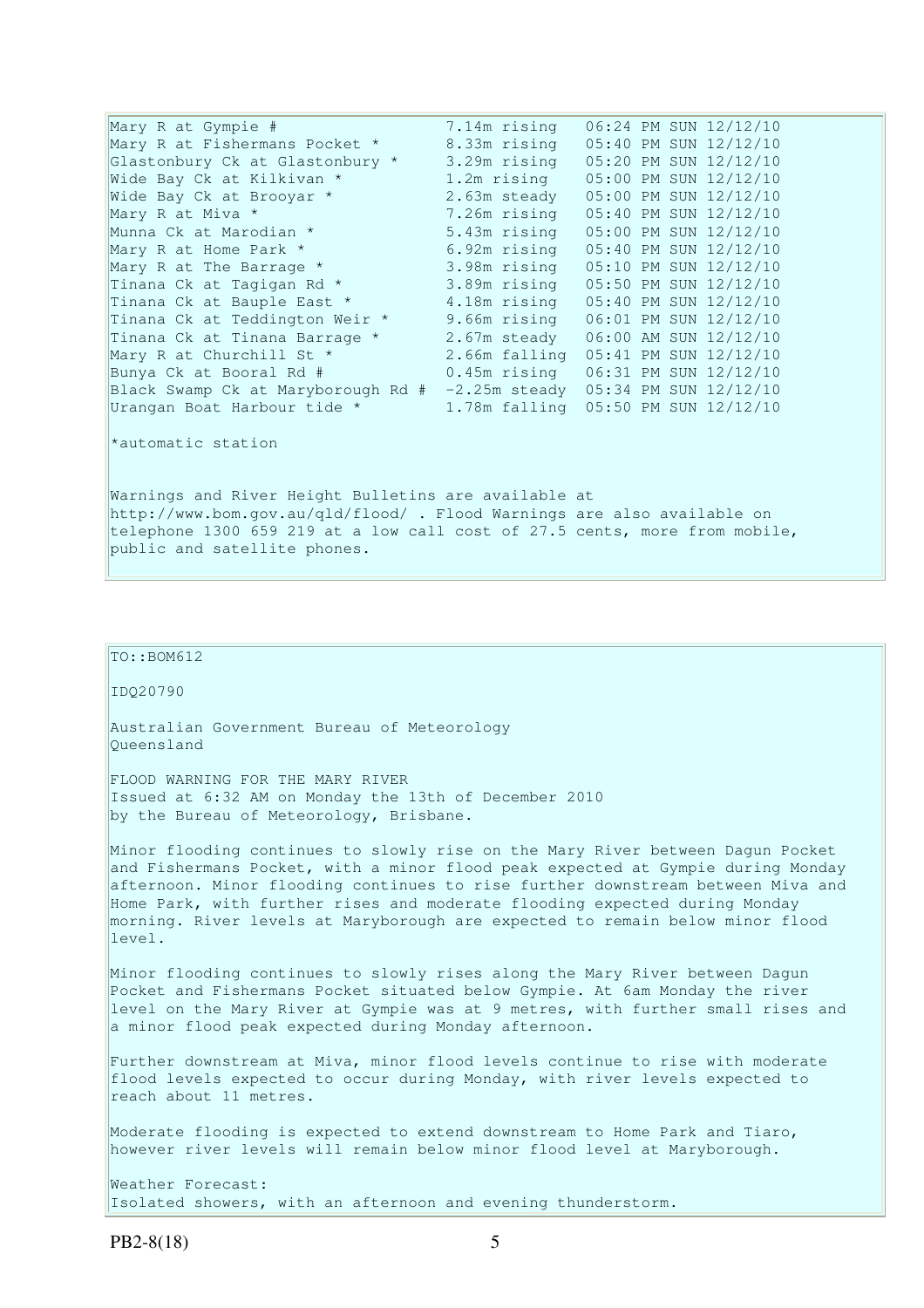Next Issue: The next warning will be issued at about 1pm Monday. Latest River Heights: Obi Obi Ck at Gardners Falls \* 0.49m steady 03:00 AM MON 13/12/10 Obi Obi Ck at Baroon Dam # 0.42m steady 04:31 AM MON 13/12/10 Obi Obi Ck st Baroon TW # 0.96m steady 06:00 AM MON 13/12/10 0bi Obi Ck st Baroon TW # 0.96m steady 06:00 AM MON 13/12/10<br>Mary R at Bellbird Ck # 1.93m falling 05:38 AM MON 13/12/10<br>Mary R at Kenilworth H/S # NA Mary R at Kenilworth H/S  $#$ <br>Mary R at Moy Pocket  $#$ Mary R at Moy Pocket # 5.65m falling 06:03 AM MON 13/12/10 Yabba Ck at Borumba Dam HW  $\star$  -0.59m falling 05:00 AM MON 13/12/10 Yabba Ck at Imbil \* NA<br>
Kandanga Ck at Hygait \* 1.8<br>
Amamoor Ck at Zachariah \* 2.4 1.83m falling 05:00 AM MON 13/12/10 Amamoor Ck at Zachariah \* 2.46m falling 05:00 AM MON 13/12/10 Mary R at Dagun Pocket \* 9.44m falling 05:15 AM MON 13/12/10 Six Mile Ck at Lake MacDonald Dr# 2.95m falling 05:49 AM MON 13/12/10 Six Mile Ck at Cooran # 5.57m steady 04:28 AM MON 13/12/10 Mary R at Gympie Weir \* 9.41m rising 05:30 AM MON 13/12/10 Mary R at Gympie # 8.99m steady 06:01 AM MON 13/12/10 Mary R at Fishermans Pocket \* 10.11m rising 05:00 AM MON 13/12/10 Glastonbury Ck at Glastonbury  $*$  1.79m falling  $04:00$  AM MON  $13/12/10$ Wide Bay Ck at Kilkivan \* 0.96m falling 05:00 AM MON 13/12/10 Wide Bay Ck at Brooyar \* 3.38m falling 05:00 AM MON 13/12/10 Mary R at Miva \* 9.08m rising 05:00 AM MON 13/12/10 Munna Ck at Marodian \* 4.69m falling 05:00 AM MON 13/12/10 Mary R at Home Park \* 7.85m rising 11:00 PM SUN 12/12/10 Munna Ck at Marodian \* 4.6<br>
Mary R at Home Park \* 7.8<br>
Mary R at Tiaro MA Mary R at The Barrage  $*$   $4.27$ m steady  $03:10$  AM MON  $13/12/10$ Tinana Ck at Tagigan Rd \* 4.01m falling 05:00 AM MON 13/12/10 Tinana Ck at Bauple East \* 4.84m rising 05:00 AM MON 13/12/10 Tinana Ck at Teddington Weir \* 9.85m rising 05:49 AM MON 13/12/10 Mary R at Maryborough NA Mary R at Churchill St \* 2.39m falling 05:41 AM MON 13/12/10 Bunya Ck at Booral Rd # 0.15m falling 06:02 AM MON 13/12/10 Black Swamp Ck at Maryborough Rd # -1.95m steady 05:34 AM MON 13/12/10 Urangan Boat Harbour tide \* 2.33m falling 03:50 AM MON 13/12/10 \*,# denotes automatic station. Warnings and River Height Bulletins are available at http://www.bom.gov.au/qld/flood/ . Flood Warnings are also available on telephone 1300 659 219 at a low call cost of 27.5 cents, more from mobile, public and satellite phones.

TO::BOM612

IDQ20790

Australian Government Bureau of Meteorology Queensland

FLOOD WARNING FOR THE MARY RIVER Issued at 12:40 PM on Monday the 13th of December 2010 by the Bureau of Meteorology, Brisbane.

Minor to moderate flood levels will continue in the Mary River catchment into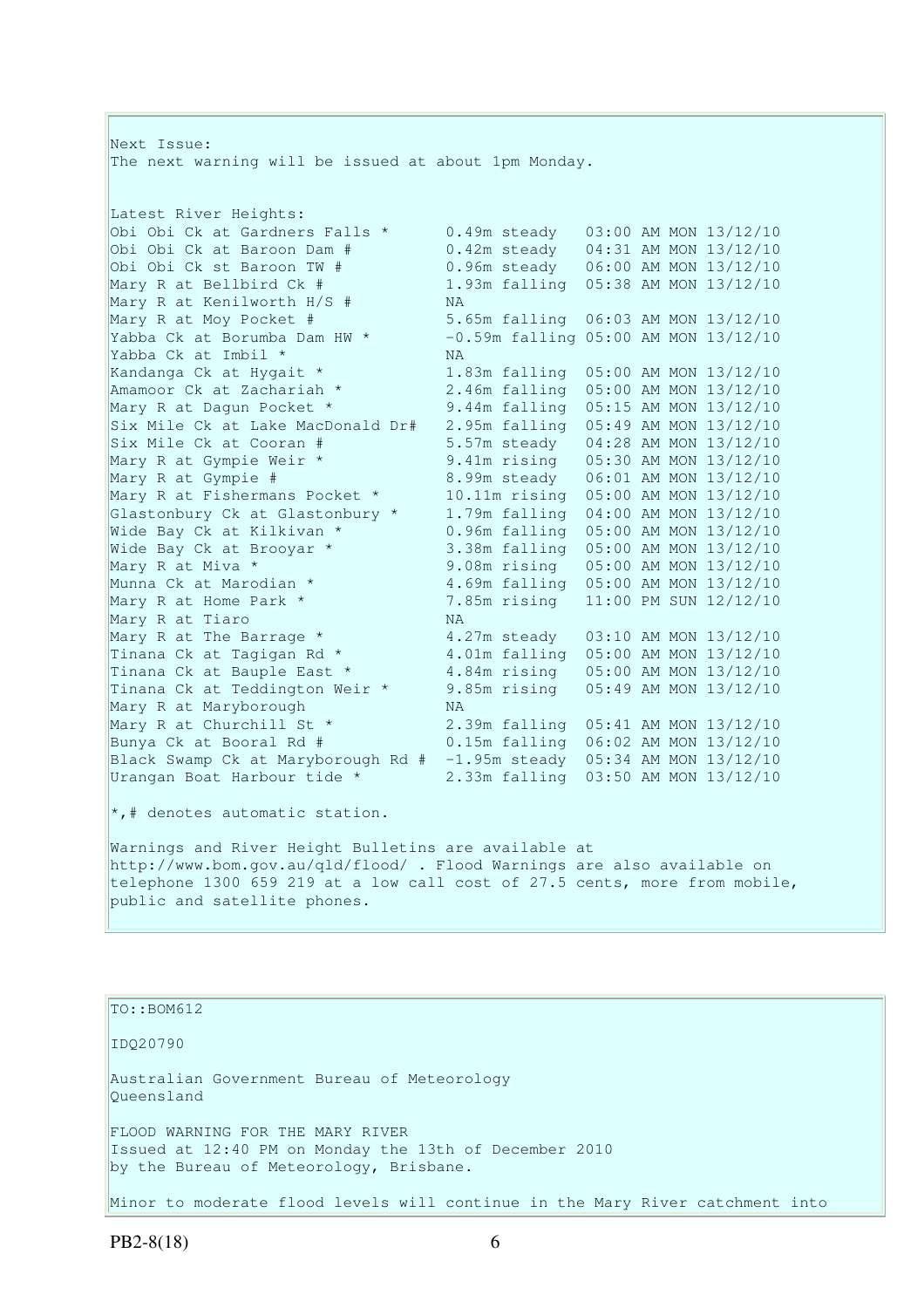Tuesday. River levels at Maryborough are expected to remain below minor flood level. Minor flooding continues along the Mary River between Dagun Pocket and Fishermans Pocket. At noon Monday the river level at Gympie was at 9.3 metres, with a minor flood peak expected during Monday afternoon of about 9.5 metres. Downstream at Miva, minor flood levels continue to rise with moderate flood levels of about 10 metres expected during Monday. Moderate flood levels are expected at Home Park and Tiaro, however river levels will remain below minor flood level at Maryborough. Weather Forecast: Isolated showers, with an afternoon and evening thunderstorm. Next Issue: The next warning will be issued by 9am Tuesday. Latest River Heights: Obi Obi Ck at Gardners Falls \* 0.46m steady 11:00 AM MON 13/12/10 Obi Obi Ck at Baroon Dam # 0.38m steady 12:26 PM MON 13/12/10 Obi Obi Ck st Baroon TW # 0.88m steady 12:13 PM MON 13/12/10 Mary R at Bellbird Ck # 1.78m falling 10:46 AM MON 13/12/10 Mary R at Bellbird Ck \* 1.81m falling 11:00 AM MON 13/12/10 Mary R at Moy Pocket # 4.5m falling 12:06 PM MON 13/12/10 Mary R at Moy Pocket \* 4.64m falling 11:20 AM MON 13/12/10 Yabba Ck at Borumba Dam HW  $\star$  -0.63m falling 09:45 AM MON 13/12/10 Kandanga Ck at Hygait \* 1.4m falling 11:00 AM MON 13/12/10 Amamoor Ck at Zachariah \* 2.22m falling 11:00 AM MON 13/12/10 Mary R at Dagun Pocket \* 9.29m falling 11:00 AM MON 13/12/10 Six Mile Ck at Lake MacDonald Dam # 95.55m steady 11:47 AM MON 13/12/10 Six Mile Ck at Lake MacDonald Dam # 95.55m steady  $11:47$  AM MON  $13/12/10$ <br>Six Mile Ck at Lake MacDonald Dr# 2.4m falling  $12:21$  PM MON  $13/12/10$ Six Mile Ck at Cooran \* 5.51m falling 11:00 AM MON 13/12/10 Six Mile Ck at Cooran # 5.42m falling 12:24 PM MON 13/12/10 Deep Ck at Cedar Pocket Dam # 101.14m steady 11:20 AM MON 13/12/10 Mary R at Gympie Weir \* 9.89m rising 11:45 AM MON 13/12/10 Mary R at Gympie # 9.39m steady 12:01 PM MON 13/12/10 Mary R at Fishermans Pocket \* 10.5m rising 11:00 AM MON 13/12/10 Glastonbury Ck at Glastonbury \* 1.47m falling 11:00 AM MON 13/12/10 Wide Bay Ck at Kilkivan \* 0.77m falling 11:00 AM MON 13/12/10 Wide Bay Ck at Brooyar \* 2.94m falling 11:00 AM MON 13/12/10 Mary R at Miva \* 9.49m rising 11:00 AM MON 13/12/10<br>Munna Ck at Marodian \* 4.58m rising 11:00 AM MON 13/12/10 4.58m rising 11:00 AM MON 13/12/10 Mary R at Home Park \* 7.85m rising 11:00 PM SUN 12/12/10 Mary R at Tiaro NA Mary R at The Barrage  $*$   $4.27$ m steady  $09:55$  AM MON  $13/12/10$ Tinana Ck at Tagigan Rd \* 3.48m falling 11:00 AM MON 13/12/10 Tinana Ck at Bauple East \* 5.28m rising 11:00 AM MON 13/12/10 Tinana Ck at Teddington Weir \* 9.76m falling 11:55 AM MON 13/12/10 Tinana Ck at Tinana Barrage \* 3.58m steady 06:00 AM MON 13/12/10 Mary R at Churchill St \* 2.19m rising 11:41 AM MON 13/12/10 Bunya Ck at Booral Rd # 0m rising 12:23 PM MON 13/12/10 Black Swamp Ck at Maryborough Rd  $# -2.05$ m falling 11:36 AM MON 13/12/10 Urangan Boat Harbour tide \* 2.66m rising 11:50 AM MON 13/12/10 \*automatic station Warnings and River Height Bulletins are available at http://www.bom.gov.au/qld/flood/ . Flood Warnings are also available on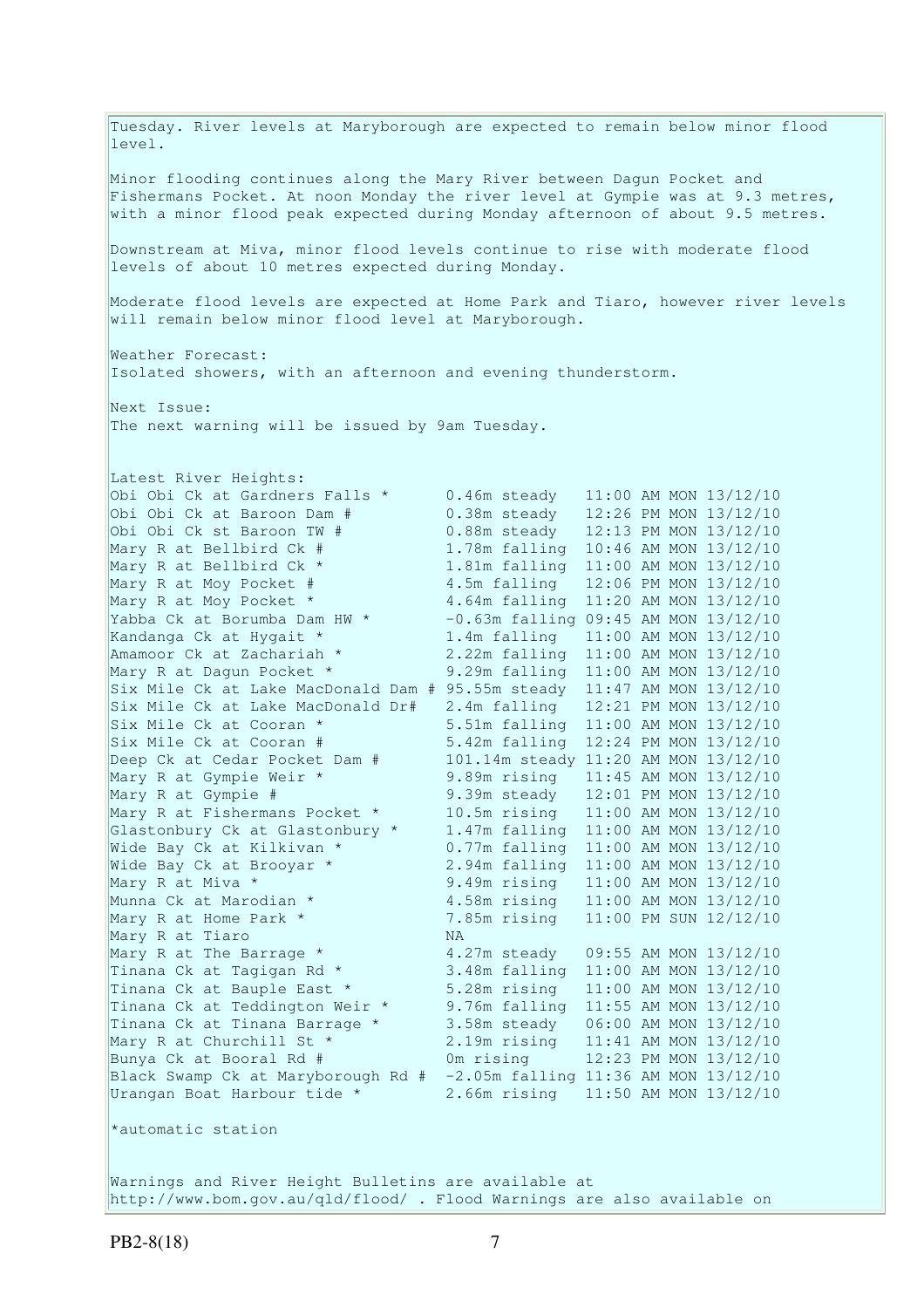telephone 1300 659 219 at a low call cost of 27.5 cents, more from mobile, public and satellite phones.

TO::BOM612 IDQ20790 Australian Government Bureau of Meteorology Queensland FLOOD WARNING FOR THE MARY RIVER Issued at 8:05 AM on Tuesday the 14th of December 2010 by the Bureau of Meteorology, Brisbane. Minor flood levels will continue in the Mary River catchment downstream of Gympie to the Home Park area. River levels at Maryborough are expected to remain below minor flood level. Minor flooding is easing in the Mary River between Gympie and Home Park. At 7:33am Tuesday the river level at Gympie was 7.79 metres and easing. Minor flood levels downstream to Home Park are expected to continue easing for the remainder of Tuesday and into Wednesday. Next Issue: The next warning will be issued by 5pm Tuesday. Latest River Heights: Mary R at Gympie # 7.79m falling 07:33 AM TUE 14/12/10 Mary R at Fishermans Pocket \* 9.9m falling 05:40 AM TUE 14/12/10 Glastonbury Ck at Glastonbury \* 1.12m falling 03:00 AM TUE 14/12/10 Wide Bay Ck at Kilkivan \* 0.59m falling 05:00 AM TUE 14/12/10 Wide Bay Ck at Brooyar \*  $\begin{array}{ccc} 0.59m & \text{falling} & 05:00 \text{ AM TUE} & 14/12/10 \\ \text{Wide Bay Ck at Kilkivan * & 2.06m falling} & 05:00 \text{ AM TUE} & 14/12/10 \\ \end{array}$ Mary R at Miva \* 3.16m falling 05:00 AM TUE 14/12/10 Munna Ck at Marodian \* 6.15m falling 05:00 AM TUE 14/12/10 Mary R at Home Park \* 8.29m falling 05:00 AM TUE 14/12/10<br>Mary R at The Barrage \* 4.22m falling 03:05 AM TUE 14/12/10 Mary R at The Barrage \*  $4.22$ m falling 03:05 AM TUE 14/12/10<br>
Tinana Ck at Tagigan Rd \*  $1.98$ m falling 05:00 AM TUE 14/12/10<br>
Tinana Ck at Tinana Parroce \* 6.13m rising 05:00 AM TUE 14/12/10<br>
Tinana Ck at Tinana Parroce 1.98m falling 05:00 AM TUE 14/12/10 6.13m rising 05:00 AM TUE 14/12/10 Tinana Ck at Tinana Barrage \* 3.32m steady 06:00 AM TUE 14/12/10<br>Bunya Ck at Booral Rd # -0.15m steady 07:31 AM TUE 14/12/10 Bunya Ck at Booral Rd # -0.15m steady 07:31 AM TUE 14/12/10 Black Swamp Ck at Maryborough Rd # -2.3m steady 05:33 AM TUE 14/12/10 Urangan Boat Harbour tide \* 1.97m falling 06:50 AM TUE 14/12/10  $\star$ ,# from automatic station Warnings and River Height Bulletins are available at http://www.bom.gov.au/qld/flood/ . Flood Warnings are also available on telephone 1300 659 219 at a low call cost of 27.5 cents, more from mobile, public and satellite phones.

TO::BOM612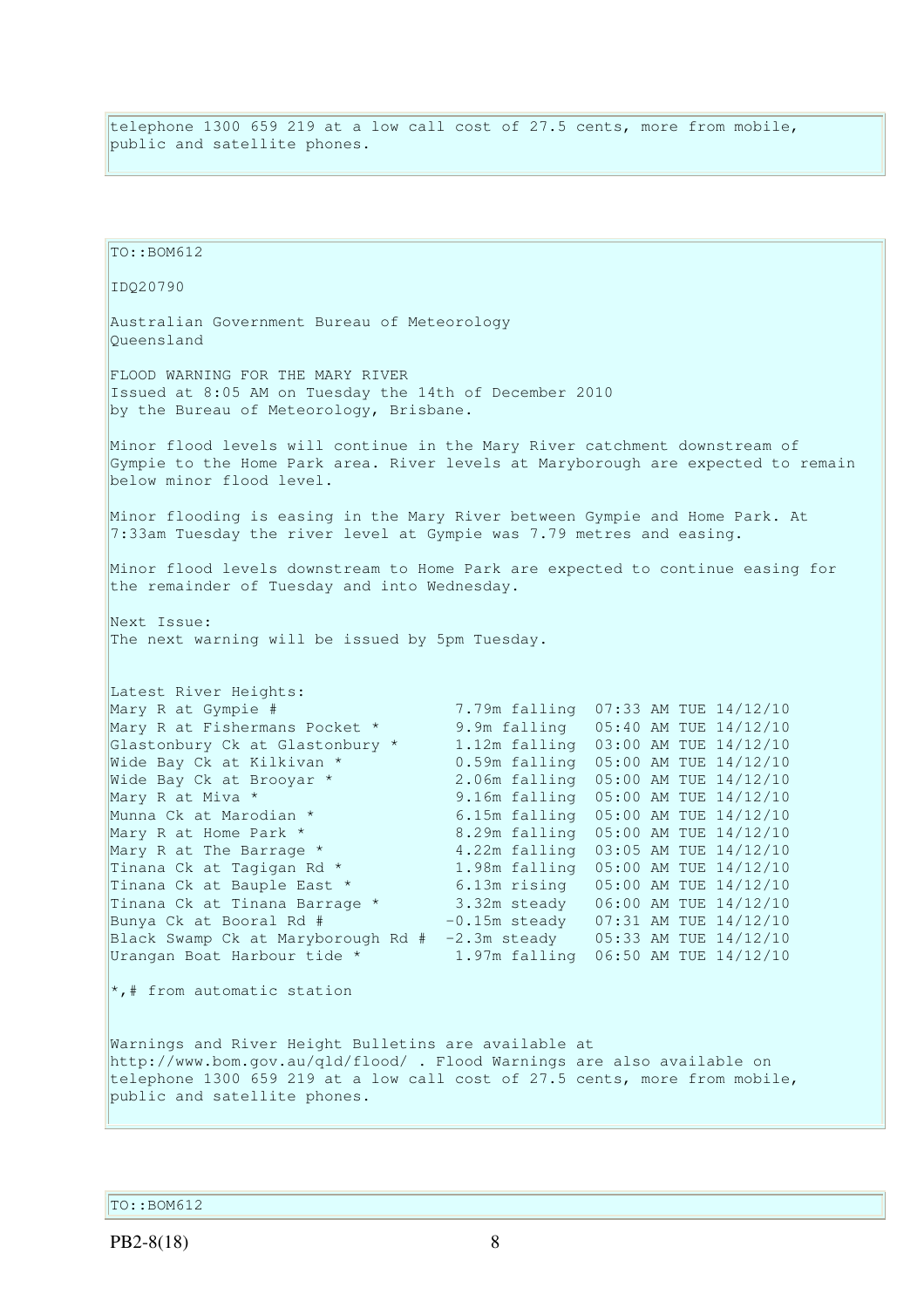IDQ20790 Australian Government Bureau of Meteorology Queensland FINAL FLOOD WARNING FOR THE MARY RIVER Issued at 3:29 PM on Tuesday the 14th of December 2010 by the Bureau of Meteorology, Brisbane. Minor flood levels will continue to fall in the Mary River catchment downstream of Gympie to the Home Park area. River levels at Maryborough are expected to remain below minor flood level. Next Issue: This is the final warning. River height bulletins will continue to be issued. Latest River Heights: Obi Obi Ck at Gardners Falls  $\star$  0.43m steady 02:00 PM TUE  $14/12/10$ Obi Obi Ck at Baroon Dam # 0.25m steady 03:20 PM TUE 14/12/10 Obi Obi Ck st Baroon TW # 0.64m steady 12:00 PM TUE 14/12/10 Mary R at Bellbird Ck # 1.38m falling 01:37 PM TUE 14/12/10 Mary R at Bellbird Ck \* 1.41m steady 02:00 PM TUE 14/12/10 Mary R at Moy Pocket # 2.7m falling 02:56 PM TUE 14/12/10 Mary R at Moy Pocket \* 2.75m falling 02:00 PM TUE 14/12/10 Kandanga Ck at Hygait \* 0.86m steady 02:00 PM TUE 14/12/10 Amamoor Ck at Zachariah  $\star$  1.92m steady 02:00 PM TUE 14/12/10 Mary R at Dagun Pocket \* 4.12m falling 02:45 PM TUE 14/12/10  $\overline{\text{Six}}$  Mile Ck at Lake MacDonald Dam # 95.44m steady 03:19 PM TUE 14/12/10 Six Mile Ck at Lake MacDonald Dr#  $1.1m$  falling  $02:14$  PM TUE  $14/12/10$ Six Mile Ck at Cooran \* 3.35m falling 02:00 PM TUE 14/12/10<br>Six Mile Ck at Cooran \* 3.35m falling 02:00 PM TUE 14/12/10 Six Mile Ck at Cooran # 3.27m falling 02:44 PM TUE 14/12/10 Deep Ck at Cedar Pocket Dam # 101.02m steady 02:05 PM TUE 14/12/10 Mary R at Gympie Weir \* 6.46m falling 02:30 PM TUE 14/12/10 Mary R at Gympie # 5.74m falling 03:17 PM TUE 14/12/10 Mary R at Fishermans Pocket \* 8.15m falling 02:40 PM TUE 14/12/10 Glastonbury Ck at Glastonbury \* 1.05m steady 11:00 AM TUE 14/12/10 Wide Bay Ck at Kilkivan \* 0.53m falling 02:00 PM TUE 14/12/10 Wide Bay Ck at Kilkivan \* 0.53m falling 02:00 PM TUE 14/12/10<br>Wide Bay Ck at Brooyar \* 1.86m falling 02:00 PM TUE 14/12/10<br>Mary R at Miva \* 8.74m falling 02:00 PM TUE 14/12/10 Mary R at Miva \* 8.74m falling 02:00 PM TUE 14/12/10<br>
Munna Ck at Marodian \* 5.05m falling 02:00 PM TUE 14/12/10 Munna Ck at Marodian \* 5.05m falling 02:00 PM TUE 14/12/10<br>Mary R at Home Park \* 8.14m falling 02:40 PM TUE 14/12/10 Mary R at Home Park \* 8.14m falling 02:40 PM TUE 14/12/10<br>Mary R at The Barrage \* 4.19m steady 12:00 PM TUE 14/12/10 Mary R at The Barrage  $*$   $4.19$ m steady  $12:00$  PM TUE  $14/12/10$ Tinana Ck at Tagigan Rd  $*$  1.65m falling 02:00 PM TUE 14/12/10 Tinana Ck at Bauple East \* 6.33m rising 02:00 PM TUE 14/12/10 Tinana Ck at Teddington Weir \* 9.61m steady 02:57 PM TUE 14/12/10 Tinana Ck at Tinana Barrage \* 3.32m steady 06:00 AM TUE 14/12/10 \*automatic station Warnings and River Height Bulletins are available at http://www.bom.gov.au/qld/flood/ . Flood Warnings are also available on telephone 1300 659 219 at a low call cost of 27.5 cents, more from mobile, public and satellite phones.

TO::BOM612

IDQ20790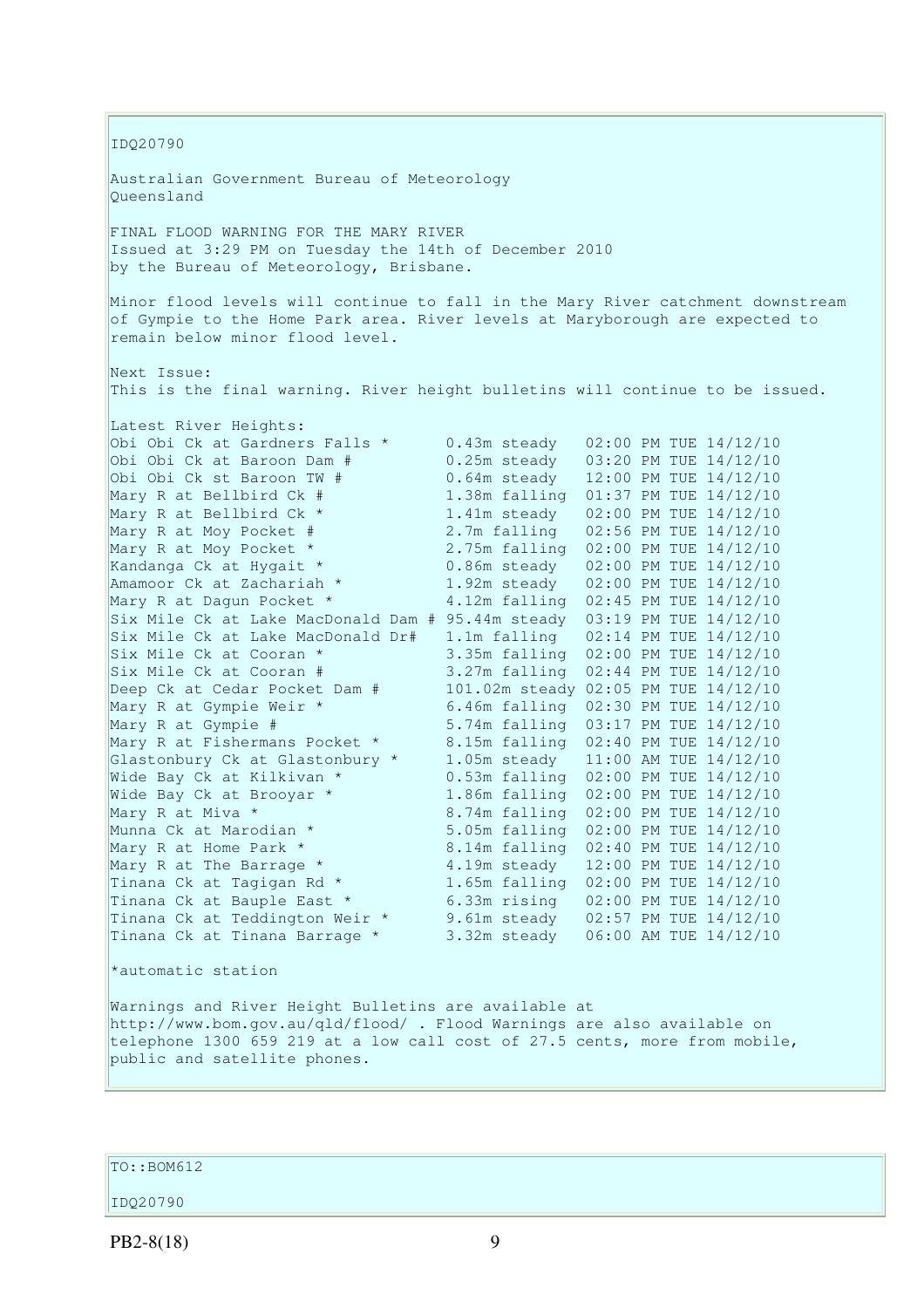Australian Government Bureau of Meteorology Queensland FLOOD WARNING FOR THE MARY RIVER Issued at 7:18 PM on Sunday the 19th of December 2010 by the Bureau of Meteorology, Brisbane. Heavy rainfall during Sunday has resulted in river level rises along the Mary River. A height of at least 10.5 metres at Gympie is expected during Monday with further rises possible. Minor flood levels will continue to rise at Fishermans Pocket with moderate flood levels forecast at Miva, Home Park and Tiaro this week. Next Issue: The next warning will be issued by noon on Monday. Latest River Heights: Obi Obi Ck at Gardners Falls \* 0.48m rising 05:00 PM SUN 19/12/10 Obi Obi Ck at Baroon Dam # 0.35m steady 07:00 PM SUN 19/12/10 Obi Obi Ck st Baroon TW # 0.81m rising 06:43 PM SUN 19/12/10 Mary R at Bellbird Ck # 2.23m rising 07:01 PM SUN 19/12/10 Mary R at Bellbird Ck \* 1.89m rising 05:41 PM SUN 19/12/10 Mary R at Moy Pocket # 3.9m rising 06:57 PM SUN 19/12/10 Mary R at Moy Pocket \* 3.67m steady 05:30 PM SUN 19/12/10 Yabba Ck at Borumba Dam HW \* 0.43m rising 05:30 PM SUN 19/12/10 Kandanga Ck at Hygait \* 1.33m rising 05:50 PM SUN 19/12/10 Amamoor Ck at Zachariah \* 2.42m rising 05:39 PM SUN 19/12/10 Mary R at Dagun Pocket \* 6.04m rising 05:45 AM SUN 19/12/10 Six Mile Ck at Lake MacDonald Dr# 2.55m rising 06:35 PM SUN 19/12/10 Six Mile Ck at Cooran \* 0.74m steady 05:34 PM SUN 19/12/10 Deep Ck at Cedar Pocket Dam # 101.52m rising 07:00 PM SUN 19/12/10 Mary R at Gympie Weir \* 7.44m rising 05:30 PM SUN 19/12/10 Mary R at Gympie # 7.54m rising 07:02 PM SUN 19/12/10 Mary R at Fishermans Pocket \* 8.23m rising 05:40 PM SUN 19/12/10 Glastonbury Ck at Glastonbury \* 1.46m rising 05:20 PM SUN 19/12/10 Wide Bay Ck at Kilkivan \* 0.89m rising 05:14 PM SUN 19/12/10 Wide Bay Ck at Brooyar \* 2.92m steady 05:35 PM SUN 19/12/10 Mary R at Miva \* 6.92m rising 05:00 PM SUN 19/12/10 Munna Ck at Marodian \* 4.3m rising 05:40 PM SUN 19/12/10<br>
Mary R at Home Park \* 6.96m rising 12:00 AM SUN 19/12/10<br>
Mary R at The Barrage \* 5.23m steady 06:00 PM SUN 19/12/10 Mary R at Home Park \* 6.96m rising 12:00 AM SUN 19/12/10 Mary R at The Barrage  $*$  5.23m steady  $6:00$  PM SUN 19/12/10 Tinana Ck at Tagigan Rd \* 3.78m rising 05:50 PM SUN 19/12/10 Tinana Ck at Bauple East \* 4.87m rising 05:00 PM SUN 19/12/10 Tinana Ck at Teddington Weir \* 9.77m rising 05:49 PM SUN 19/12/10 Mary R at Churchill St \* 1.88m rising 05:41 PM SUN 19/12/10 Bunya Ck at Booral Rd # 0m rising 07:02 PM SUN 19/12/10 Black Swamp Ck at Maryborough Rd # -2.2m steady 05:33 PM SUN 19/12/10 Urangan Boat Harbour tide \* 1.37m falling 10:50 PM SAT 18/12/10 \*automatic station Warnings and River Height Bulletins are available at http://www.bom.gov.au/qld/flood/ . Flood Warnings are also available on telephone 1300 659 219 at a low call cost of 27.5 cents, more from mobile, public and satellite phones.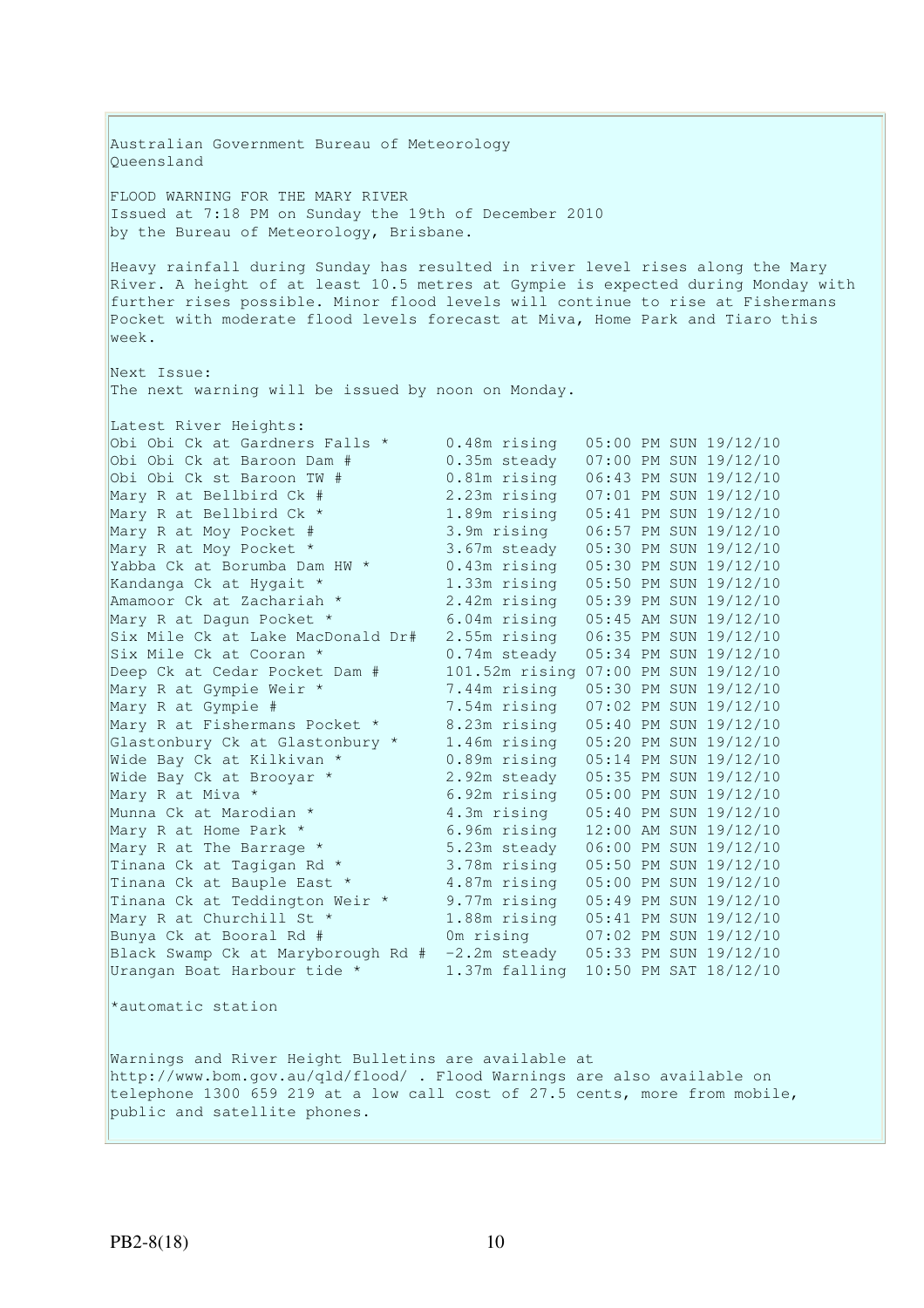$|$ TO::BOM612 IDQ20790 Australian Government Bureau of Meteorology Queensland FLOOD WARNING FOR THE MARY RIVER Issued at 12:11 PM on Monday the 20th of December 2010 by the Bureau of Meteorology, Brisbane. Heavy rainfall during Sunday has resulted in river level rises along the Mary River. Minor flood levels are peaking upstream of Gympie at Moy Pocket with rises to continue downstream at Dagun Pocket during Monday. A height of at least 11 metres at Gympie is expected during the next 24 hours with further rises above the moderate flood level of 12 metres possible. Minor to moderate flood levels continue to rise downstream of Gympie between Fishermans Pocket and Miva. Further rises and moderate flood levels are forecast at Home Park and Tiaro later this week. Predicted River Heights/Flows: Mary River: Gympie Reach at least 11 metres during the next 24 hours. Next Issue: The next warning will be issued by about 8am on Tuesday. Latest River Heights: Mary R at Moy Pocket # 8.45m falling 11:20 AM MON 20/12/10<br>Yabba Ck at Borumba Dam HW \* 1.08m steady 08:00 AM MON 20/12/10 Yabba Ck at Borumba Dam HW \* 1.08m steady 08:00 AM MON 20/12/10<br>Kandanga Ck at Hygait \* 2.99m falling 10:00 AM MON 20/12/10 2.99m falling 10:00 AM MON 20/12/10 Amamoor Ck at Zachariah \* 2.93m steady 10:00 AM MON 20/12/10 Mary R at Dagun Pocket \* 9.4m rising 05:45 AM MON 20/12/10 Six Mile Ck at Lake MacDonald Dr# 3.2m falling 11:13 AM MON 20/12/10 Deep Ck at Cedar Pocket Dam # 101.29m steady 11:40 AM MON 20/12/10 Mary R at Gympie Weir \* 10.44m rising 08:15 AM MON 20/12/10 Mary R at Gympie # 10.19m rising 11:35 AM MON 20/12/10 Mary R at Fishermans Pocket \* 11.12m rising 08:00 AM MON 20/12/10 Glastonbury Ck at Glastonbury \* 1.96m falling 10:00 AM MON 20/12/10 Wide Bay Ck at Kilkivan \* 2.41m rising 08:00 AM MON 20/12/10<br>Wide Bay Ck at Broovar \* 4.19m rising 10:00 AM MON 20/12/10 Wide Bay Ck at Brooyar  $*$  4.19m rising  $10:00$  AM MON 20/12/10 Mary R at Miva \* 10.35m rising 10:10 AM MON 20/12/10 Munna Ck at Marodian \* 6.54m rising 10:00 AM MON 20/12/10 Mary R at The Barrage \* 5.81m rising 10:45 AM MON 20/12/10<br>Tinana Ck at Tagigan Rd \* 4.67m falling 10:00 AM MON 20/12/10 Tinana Ck at Tagigan Rd \* 4.67m falling 10:00 AM MON 20/12/10<br>Tinana Ck at Bauple East \* 6.77m rising 10:00 AM MON 20/12/10 Tinana Ck at Bauple East \* 6.77m rising 10:00 AM MON 20/12/10<br>Tinana Ck at Teddington Weir \* 9.77m rising 05:49 PM SUN 19/12/10 9.77m rising 05:49 PM SUN 19/12/10 Tinana Ck at Tinana Barrage \* 3.71m steady 06:00 AM MON 20/12/10 Mary R at Churchill St \* 3.74m rising 08:21 AM MON 20/12/10 Bunya Ck at Booral Rd # 0.15m falling 11:42 AM MON 20/12/10 Black Swamp Ck at Maryborough Rd  $# -2.1m$  steady  $11:33$  AM MON 20/12/10  $\star$ ,# from automatic station Warnings and River Height Bulletins are available at http://www.bom.gov.au/qld/flood/ . Flood Warnings are also available on telephone 1300 659 219 at a low call cost of 27.5 cents, more from mobile, public and satellite phones.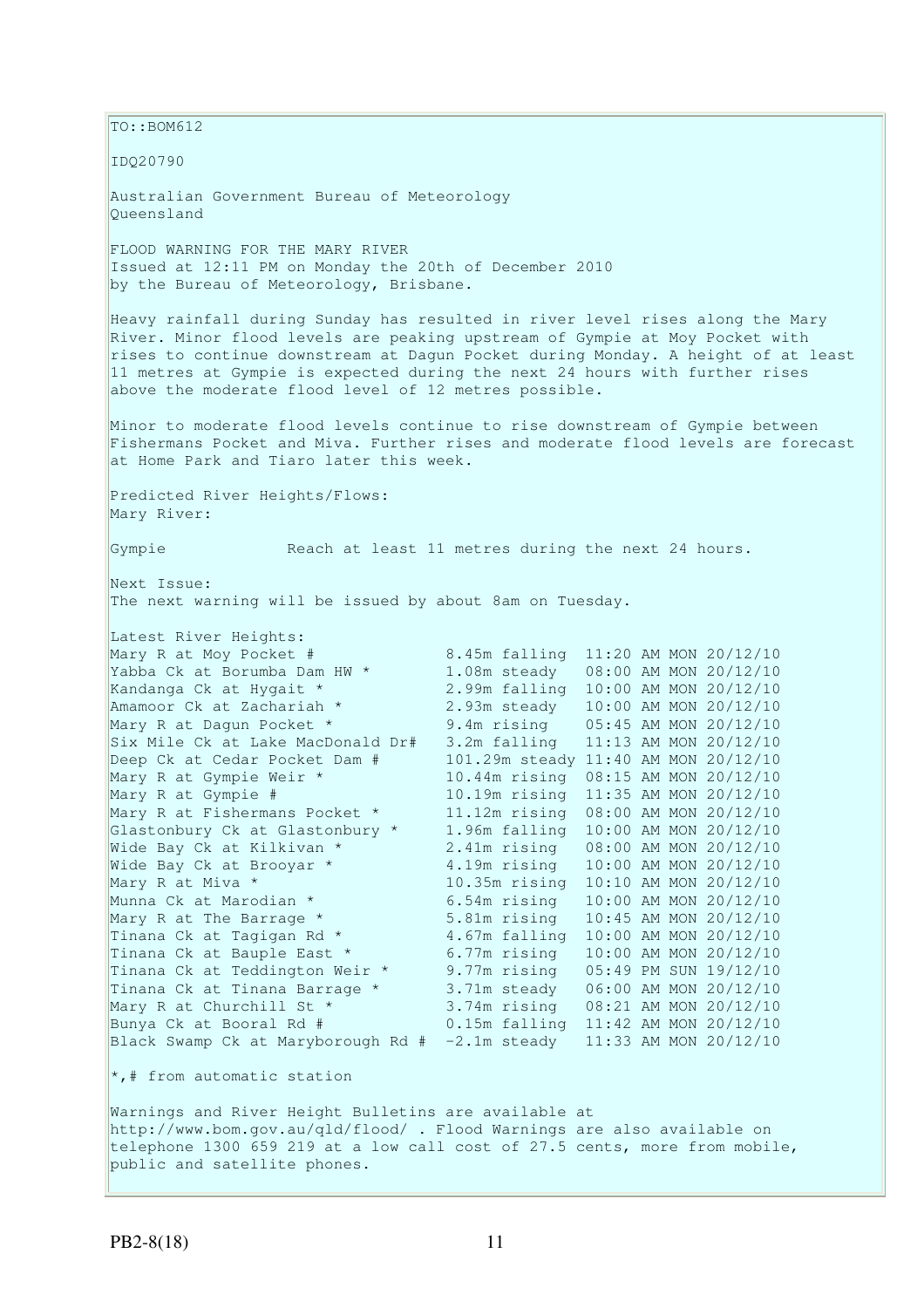$TO: **ROM612**$ IDQ20790 Australian Government Bureau of Meteorology Queensland FLOOD WARNING FOR THE MARY RIVER Issued at 8:03 AM on Tuesday the 21st of December 2010 by the Bureau of Meteorology, Brisbane. Minor flood levels are approaching a peak in the upper Mary River at Dagun Pocket. River levels at Gympie are expected to reach around 11.2 metres during Tuesday causing moderate flooding. At 7:20am Tuesday the Mary River level at Gympie was 10.89m and rising which is about 1 metre above the Kidd Street Bridge. Minor to moderate flood levels continue to rise downstream of Gympie between Fishermans Pocket and Tiaro. Further rises are expected during the next few days as upstream flood waters arrive. Predicted River Heights/Flows: Mary River: Gympie Reach around 11.2 metres during Tuesday. Next Issue: The next warning will be issued by about 8am on Wednesday. Latest River Heights: Obi Obi Ck at Gardners Falls \* 0.45m steady 05:00 AM TUE 21/12/10<br>Obi Obi Ck at Baroon Dam # 0.28m rising 07:01 AM TUE 21/12/10 0.28m rising 07:01 AM TUE 21/12/10 Obi Obi Ck st Baroon TW # 0.85m steady 07:08 AM TUE 21/12/10<br>
Mary R at Bellbird Ck # 1.68m steady 06:56 AM TUE 21/12/10<br>
Mary R at Bellbird Ck \* 1.71m falling 05:00 AM TUE 21/12/10 1.68m steady 06:56 AM TUE 21/12/10 1.71m falling 05:00 AM TUE 21/12/10 Mary R at Kenilworth H/S # 1.12m rising 07:38 AM TUE 21/12/10<br>Mary R at Moy Pocket # 3.90m falling 07:36 AM TUE 21/12/10 3.90m falling 07:36 AM TUE 21/12/10 Mary R at Moy Pocket  $*$  4.25m falling 05:00 AM TUE 21/12/10 Yabba Ck at Borumba Dam HW \* 0.45m falling 05:00 AM TUE 21/12/10 Kandanga Ck at Hygait \* 1.25m falling 05:00 AM TUE 21/12/10 Amamoor Ck at Zachariah  $\star$  2.13m falling 05:00 AM TUE 21/12/10 Mary R at Dagun Pocket \* 10.70m rising 08:30 PM MON 20/12/10 Six Mile Ck at Lake MacDonald Dr# 2.00m falling 12:24 AM TUE 21/12/10 Deep Ck at Cedar Pocket Dam # 101.11m steady 06:59 AM TUE 21/12/10<br>Mary R at Gympie Weir \* 11.42m falling 05:15 AM TUE 21/12/10 11.42m falling 05:15 AM TUE 21/12/10 Mary R at Gympie # 10.89m rising 07:19 AM TUE 21/12/10 Mary R at Gympie #10.89m rising 07:19 AM TUE 21/12/10<br>Mary R at Fishermans Pocket \*12.06m rising 05:00 AM TUE 21/12/10<br>Glastonbury Ck at Glastonbury \*1.28m falling 03:00 AM TUE 21/12/10 Glastonbury Ck at Glastonbury \* 1.28m falling 03:00 AM TUE 21/12/10 Wide Bay Ck at Kilkivan \* 0.83m falling 05:00 AM TUE 21/12/10 Wide Bay Ck at Brooyar \* 2.86m falling 05:00 AM TUE 21/12/10 Mary R at Miva \* 10.81m falling 05:00 AM TUE 21/12/10<br>Munna Ck at Marodian \* 6.74m rising 05:00 AM TUE 21/12/10<br>0.62m rising 05:30 AM TUE 21/12/10 Munna Ck at Marodian \* 6.74m rising 05:00 AM TUE 21/12/10 Mary R at Home Park \* 9.62m rising 05:30 AM TUE 21/12/10 Mary R at The Barrage  $\star$  5.88m steady 06:00 AM TUE 21/12/10 Mary R at The Barrage \* 5.88m steady 06:00 AM TUE 21/12/10<br>
Tinana Ck at Tagigan Rd \* 2.75m falling 05:00 AM TUE 21/12/10<br>
Tinana Ck at Bauple East \* 7.88m rising 05:00 AM TUE 21/12/10 Tinana Ck at Bauple East \* 7.88m rising 05:00 AM TUE 21/12/10 Tinana Ck at Teddington Weir \* 9.90m steady 05:50 AM TUE 21/12/10 Mary R at Churchill St \* 2.04m falling 05:41 AM TUE 21/12/10 Bunya Ck at Booral Rd # 0.10m rising 07:38 AM TUE 21/12/10 Black Swamp Ck at Maryborough Rd # -2.20m falling 07:24 AM TUE 21/12/10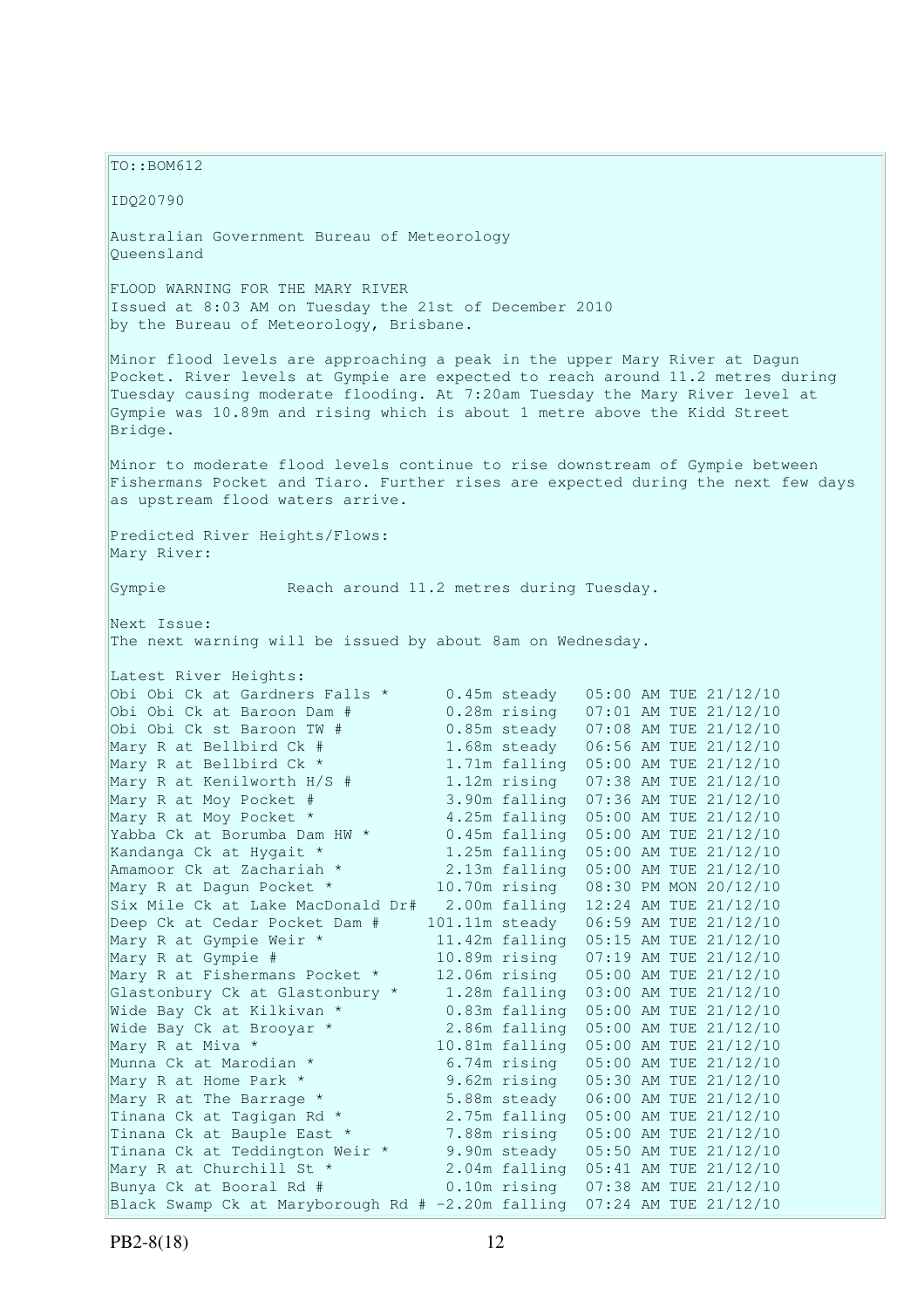### \*,# from automatic station

Warnings and River Height Bulletins are available at http://www.bom.gov.au/qld/flood/ . Flood Warnings are also available on telephone 1300 659 219 at a low call cost of 27.5 cents, more from mobile, public and satellite phones.

TO::BOM612 IDQ20790 Australian Government Bureau of Meteorology Queensland FINAL FLOOD WARNING FOR THE MARY RIVER Issued at 8:10 AM on Wednesday the 22nd of December 2010 by the Bureau of Meteorology, Brisbane. Minor to moderate flood levels are falling along the Mary River with flood levels expected to fall to minor levels at Miva and Home Park during today. Next Issue: This is the final warning. River height bulletins will continue to be issued. Latest River Heights: Obi Obi Ck at Gardners Falls \* 0.43m steady 06:00 AM WED 22/12/10<br>
Obi Obi Ck at Baroon Dam # 0.26m steady 06:59 AM WED 22/12/10 0.26m steady 06:59 AM WED 22/12/10 Obi Obi Ck st Baroon TW # 0.63m steady 06:00 AM WED 22/12/10 1.38m steady 06:56 AM WED 22/12/10 Mary R at Bellbird Ck #1.38m steady 06:56 AM WED 22/12/10<br>Mary R at Bellbird Ck \*1.4m steady 06:00 AM WED 22/12/10<br>Mary R at Kenilworth H/S #0.72m steady 06:12 AM WED 22/12/10 Mary R at Kenilworth H/S # 0.72m steady 06:12 AM WED 22/12/10<br>
Mary R at Moy Pocket # 2.8m falling 06:30 AM WED 22/12/10<br>
Yabba Ck at Borumba Dam HW \* 0.24m steady 04:15 AM WED 22/12/10 2.8m falling 06:30 AM WED 22/12/10 2.83m falling 06:00 AM WED 22/12/10  $0.24$ m steady  $04:15$  AM WED  $22/12/10$ Kandanga Ck at Hygait \* 0.9m steady 06:00 AM WED 22/12/10 Amamoor Ck at Zachariah \* 1.96m steady 05:11 AM WED 22/12/10 Six Mile Ck at Lake MacDonald Dr# 0.95m steady 05:37 AM WED 22/12/10 Six Mile Ck at Cooran \* 2.97m steady 06:24 AM WED 22/12/10 Deep Ck at Cedar Pocket Dam # 101.05m steady 07:54 AM WED 22/12/10 Mary R at Gympie Weir \* 8.24m falling 05:30 AM WED 22/12/10 Mary R at Gympie # 6.94m falling 07:55 AM WED 22/12/10 Mary R at Fishermans Pocket \* 9.79m falling 05:50 AM WED 22/12/10 Glastonbury Ck at Glastonbury \* 1.04m steady 05:00 AM WED 22/12/10 Wide Bay Ck at Kilkivan \* 0.63m falling 05:00 AM WED 22/12/10 Wide Bay Ck at Brooyar \* 1.98m falling 06:00 AM WED 22/12/10 Mary R at Miva \* 9.98m steady 06:00 AM WED 22/12/10<br>
Munna Ck at Marodian \* 3.99m falling 06:00 AM WED 22/12/10<br>
Mary R at The Barrage \* 5.74m steady 07:00 AM WED 22/12/10 3.99m falling 06:00 AM WED 22/12/10 9.3m steady 11:00 PM TUE 21/12/10 5.74m steady 07:00 AM WED 22/12/10<br>1.77m steady 06:00 AM WED 22/12/10 Tinana Ck at Tagigan Rd \* 1.77m steady 06:00 AM WED 22/12/10<br>Tinana Ck at Bauple East \* 7.59m falling 06:00 AM WED 22/12/10 Tinana Ck at Bauple East \* 7.59m falling 06:00 AM WED 22/12/10 Tinana Ck at Teddington Weir \* 9.91m steady 02:51 AM WED 22/12/10 Mary R at Churchill St \* 1.99m falling 05:41 AM WED 22/12/10 Bunya Ck at Booral Rd # -0.1m falling 07:56 AM WED 22/12/10 Black Swamp Ck at Maryborough Rd # -2.45m steady 05:33 AM WED 22/12/10 Urangan Boat Harbour tide \* 2.73m rising 06:50 AM WED 22/12/10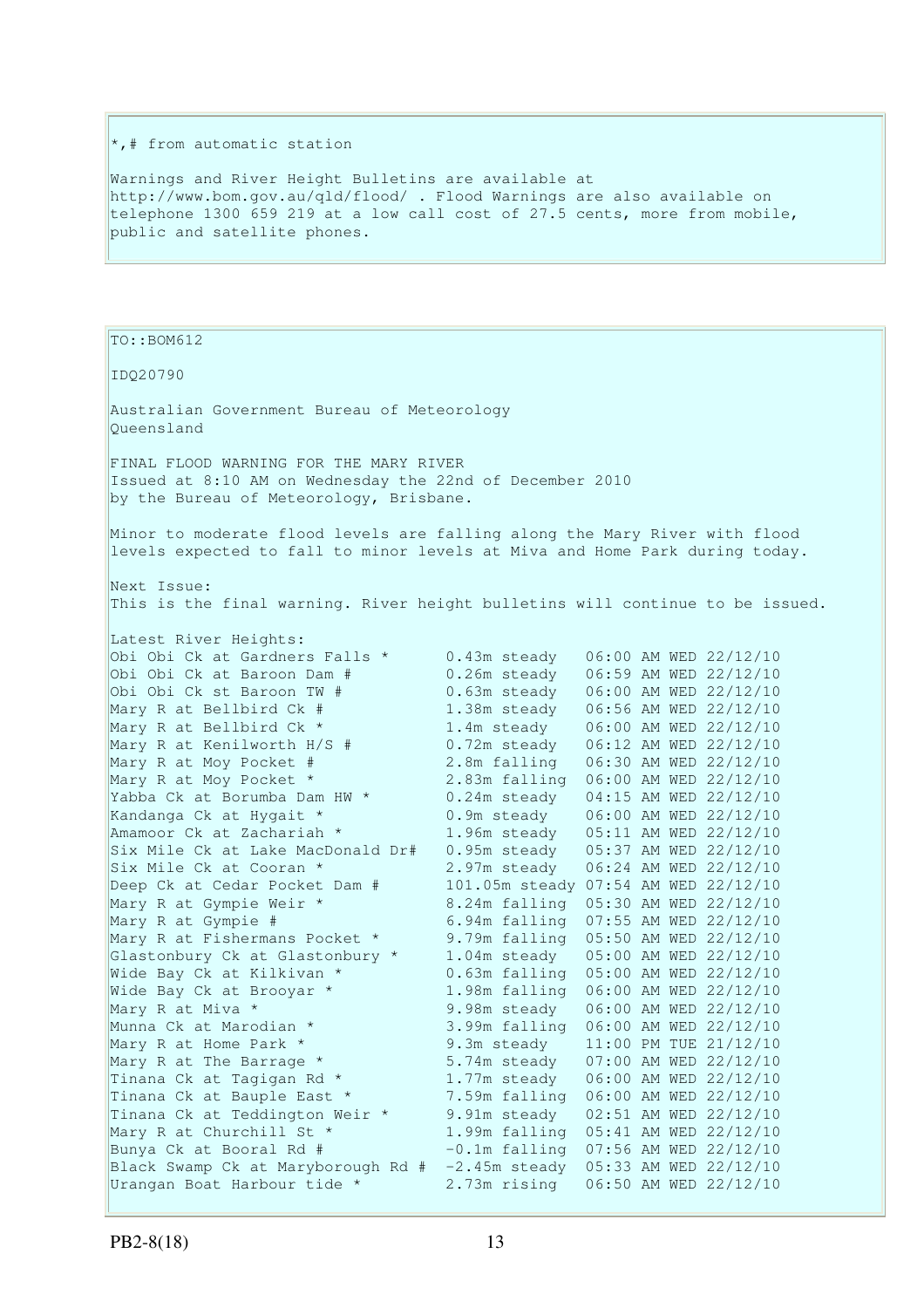### \*automatic station

Warnings and River Height Bulletins are available at http://www.bom.gov.au/qld/flood/ . Flood Warnings are also available on telephone 1300 659 219 at a low call cost of 27.5 cents, more from mobile, public and satellite phones.

TO::BOM612

IDQ20790

Australian Government Bureau of Meteorology Queensland

FLOOD WARNING FOR THE MARY RIVER Issued at 5:19 PM on Thursday the 6th of January 2011 by the Bureau of Meteorology, Brisbane.

Widespread rainfall totals of between 30-50mm have been recorded since 9am Thursday across the upper Mary catchment. River rises are occurring along the Mary River with minor flooding expected to develop during this evening.

Recent heavy rainfall of 72mm has been recorded at Gympie during the previous 3 hours to 5pm causing minor flood levels. The heavy rainfall continues to fall across the catchment, and higher flood levels and moderate flooding are possible overnight.

At 5:10pm Thursday, the river level in the Mary River at Gympie was 6.14 metres and rising with minor flooding.

Weather Forecast: Rain areas and isolated thunderstorms with possible moderate to heavy falls, contracting east.

Next Issue: The next warning will be issued at about 8:30pm Thursday.

| Latest River Heights:             |                  |  |                       |
|-----------------------------------|------------------|--|-----------------------|
| Obi Obi Ck at Gardners Falls *    | 0.41m steady     |  | 03:00 PM THU 06/01/11 |
| Obi Obi Ck at Baroon Dam #        | $0.21m$ steady   |  | 04:59 PM THU 06/01/11 |
| Obi Obi Ck st Baroon TW #         | $0.54m$ steady   |  | 05:08 PM THU 06/01/11 |
| Mary R at Bellbird Ck #           | 1.68m rising     |  | 04:52 PM THU 06/01/11 |
| Mary R at Kenilworth $H/S$ #      | $0.97m$ rising   |  | 05:10 PM THU 06/01/11 |
| Mary R at Moy Pocket #            | 2.75m rising     |  | 04:30 PM THU 06/01/11 |
| Yabba Ck at Borumba Dam HW *      | $0.32m$ rising   |  | 02:45 PM THU 06/01/11 |
| Kandanga Ck at Hygait *           | 2.24m rising     |  | 04:30 PM THU 06/01/11 |
| Amamoor Ck at Zachariah *         | 3.07m rising     |  | 04:30 PM THU 06/01/11 |
| Mary R at Dagun Pocket *          | 3.64m rising     |  | 02:15 PM THU 06/01/11 |
| Six Mile Ck at Lake MacDonald Dr# | 1.5m rising      |  | 05:06 PM THU 06/01/11 |
| Six Mile Ck at Cooran #           | 3.37m rising     |  | 05:09 PM THU 06/01/11 |
| Deep Ck at Cedar Pocket Dam #     | $101.39m$ rising |  | 05:10 PM THU 06/01/11 |
| Mary R at Gympie #                | $6.14m$ rising   |  | 05:12 PM THU 06/01/11 |
| Mary R at Fishermans Pocket *     | 7.36m rising     |  | 04:30 PM THU 06/01/11 |
| Glastonbury Ck at Glastonbury *   | 3m rising        |  | 04:00 PM THU 06/01/11 |
| Wide Bay Ck at Kilkivan *         | 1.28m steady     |  | 02:27 PM THU 06/01/11 |
| Wide Bay Ck at Brooyar *          | 4.66m rising     |  | 04:26 PM THU 06/01/11 |
| Mary R at Miva *                  | 7.67m rising     |  | 04:30 PM THU 06/01/11 |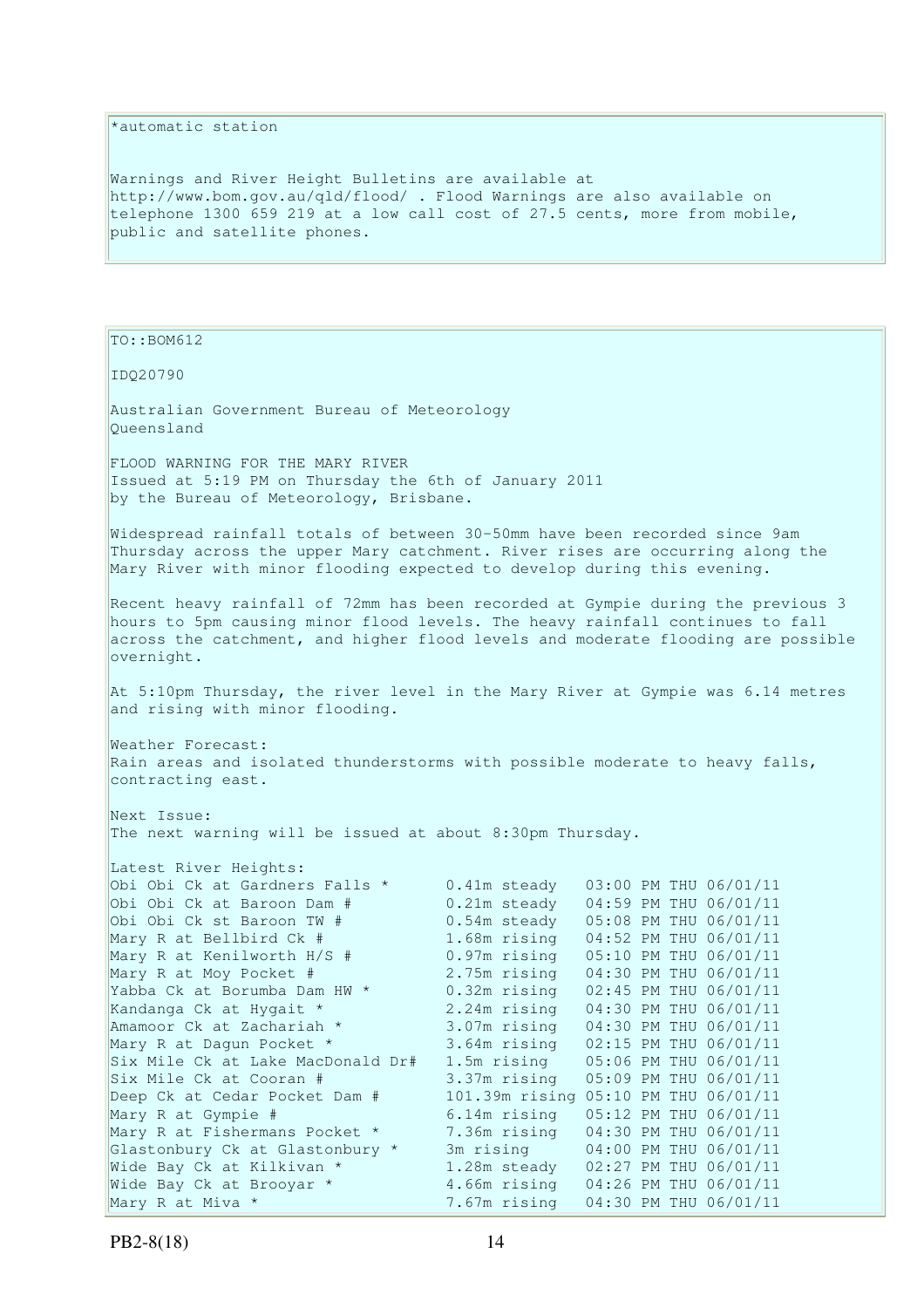Munna Ck at Marodian \* 3.99m rising 04:30 PM THU 06/01/11 Mary R at Home Park \* 6.57m rising 04:27 PM THU 06/01/11 Mary R at Tiaro MA<br>Mary R at The Barrage \* 4. Mary R at The Barrage  $*$   $4.7$ m rising  $04:10$  PM THU 06/01/11 Tinana Ck at Tagigan Rd \* 2.94m rising 04:30 PM THU 06/01/11 Tinana Ck at Teddington Weir \* 9.27m rising 02:59 PM THU 06/01/11 Mary R at Churchill St \* 2.37m falling 02:41 PM THU 06/01/11 Bunya Ck at Booral Rd  $\#$   $-0.2$ m steady  $04:30$  PM THU  $06/01/11$ Black Swamp Ck at Maryborough Rd # -2.5m steady 02:32 PM THU 06/01/11 Urangan Boat Harbour tide \* 1.18m falling 04:50 PM THU 06/01/11 \*,# denotes automatic station. Warnings and River Height Bulletins are available at http://www.bom.gov.au/qld/flood/ . Flood Warnings are also available on telephone 1300 659 219 at a low call cost of 27.5 cents, more from mobile, public and satellite phones.

 $To::BOM612$ IDQ20790 Australian Government Bureau of Meteorology Queensland FLOOD WARNING FOR THE MARY RIVER Issued at 8:31 PM on Thursday the 6th of January 2011 by the Bureau of Meteorology, Brisbane. Rainfall has eased during Thursday evening with totals of less then 5mm recorded in the 3 hours to 8:30pm. Heavy rain areas are forecast to contract into eastern parts of the Wide Bay and Burnett district on Friday. River level rises causing minor flooding are occurring between Gympie and the Home Park area. Further rises causing moderate flooding is likely between Miva and Home Park during Friday. At 7:52pm Thursday, the Mary River level at Gympie was 7.34 metres and rising causing minor flooding. Weather Forecast: Rain areas and isolated thunderstorms with possible moderate to heavy falls, contracting east. Next Issue: The next warning will be issued at about 9am Friday or earlier if necessary. Latest River Heights: Obi Obi Ck at Baroon Dam # -1m rising 07:55 PM THU 06/01/11<br>
Obi Obi Ck st Baroon TW # 0.63m steady 07:33 PM THU 06/01/11 0.63m steady 07:33 PM THU 06/01/11 Mary R at Bellbird Ck # 2.28m rising 07:49 PM THU 06/01/11<br>Mary R at Kenilworth H/S # 1.47m rising 07:54 PM THU 06/01/11 Mary R at Kenilworth H/S # 1.47m rising 07:54 PM THU 06/01/11 Mary R at Moy Pocket # 3.25m rising 07:45 PM THU 06/01/11 Yabba Ck at Borumba Dam HW \* 0.43m rising 05:30 PM THU 06/01/11 Kandanga Ck at Hygait \* 2.69m rising 06:00 PM THU 06/01/11 Amamoor Ck at Zachariah \* 3.42m rising 06:00 PM THU 06/01/11 Mary R at Dagun Pocket \* 4.12m rising 05:30 PM THU 06/01/11 Six Mile Ck at Lake MacDonald Dr# 2.2m rising 07:52 PM THU 06/01/11 Six Mile Ck at Cooran # 4.37m rising 07:56 PM THU 06/01/11

Deep Ck at Cedar Pocket Dam # 101.54m steady 07:54 PM THU 06/01/11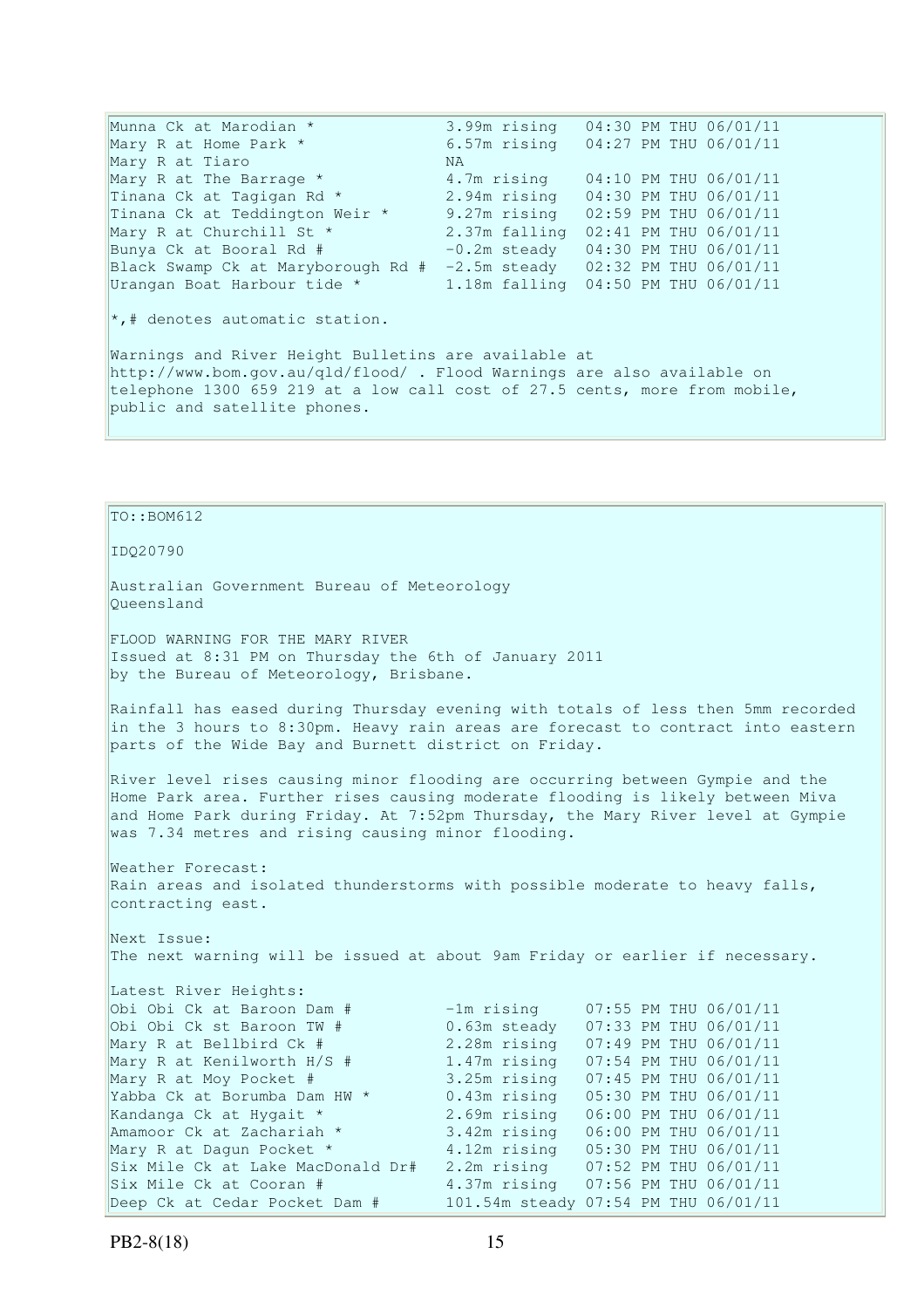Mary R at Gympie # 7.34m rising 07:52 PM THU 06/01/11 Mary R at Fishermans Pocket \* 9.19m rising 06:30 PM THU 06/01/11 Glastonbury Ck at Glastonbury \* 5.13m rising 06:00 PM THU 06/01/11 Wide Bay Ck at Kilkivan \* 1.59m rising 05:00 PM THU 06/01/11 Wide Bay Ck at Brooyar  $*$  4.6m steady 06:00 PM THU 06/01/11 Mary R at Miva \* 8.61m rising 06:30 PM THU 06/01/11 Munna Ck at Marodian \* 5.53m rising 06:20 PM THU 06/01/11 Mary R at Home Park \* 6.95m rising 06:10 PM THU 06/01/11<br>Mary R at The Barrage \* 4.98m rising 07:10 PM THU 06/01/11 Mary R at The Barrage \* 4.98m rising 07:10 PM THU 06/01/11<br>Tinana Ck at Tagigan Rd \* 4.45m rising 06:30 PM THU 06/01/11 Tinana Ck at Tagigan Rd  $*$  4.45m rising  $06:30$  PM THU 06/01/11 Tinana Ck at Teddington Weir \* 9.59m rising 05:52 PM THU 06/01/11 Mary R at Churchill St \* 1.32m falling 05:41 PM THU 06/01/11 Bunya Ck at Booral Rd # -0.2m steady 07:30 PM THU 06/01/11 Black Swamp Ck at Maryborough Rd # -2.5m steady 05:32 PM THU 06/01/11 Urangan Boat Harbour tide \* 1.9m rising 06:50 PM THU 06/01/11  $\star$ ,# from automatic station Warnings and River Height Bulletins are available at http://www.bom.gov.au/qld/flood/ . Flood Warnings are also available on telephone 1300 659 219 at a low call cost of 27.5 cents, more from mobile, public and satellite phones.

```
TO::BOM612
```
IDQ20790

Australian Government Bureau of Meteorology Queensland

FLOOD WARNING FOR THE MARY RIVER Issued at 8:43 AM on Friday the 7th of January 2011 by the Bureau of Meteorology, Brisbane.

30mm of rainfall has fallen over the Six Mile Creek area in the past 3 hours causing further small rises at Cooran.

Minor to moderate flooding is occurring on the Mary River between Dagun Pocket and Tiaro.

Further rises and minor to moderate flooding is expected to continue on the Mary River between Dagun Pocket and Tiaro during Friday and Saturday. At 8am Friday, the Mary River at Gympie was 9.39 metres and rising.

Moderate to heavy rainfall is forecast for the catchment Friday which could cause river levels to rise further.

Maryborough is currently expected to remain below the minor flood level but further rainfall during Friday may cause higher river levels.

Weather Forecast: Rain areas and local thunder with some moderate to heavy falls developing during the day.

Next Issue: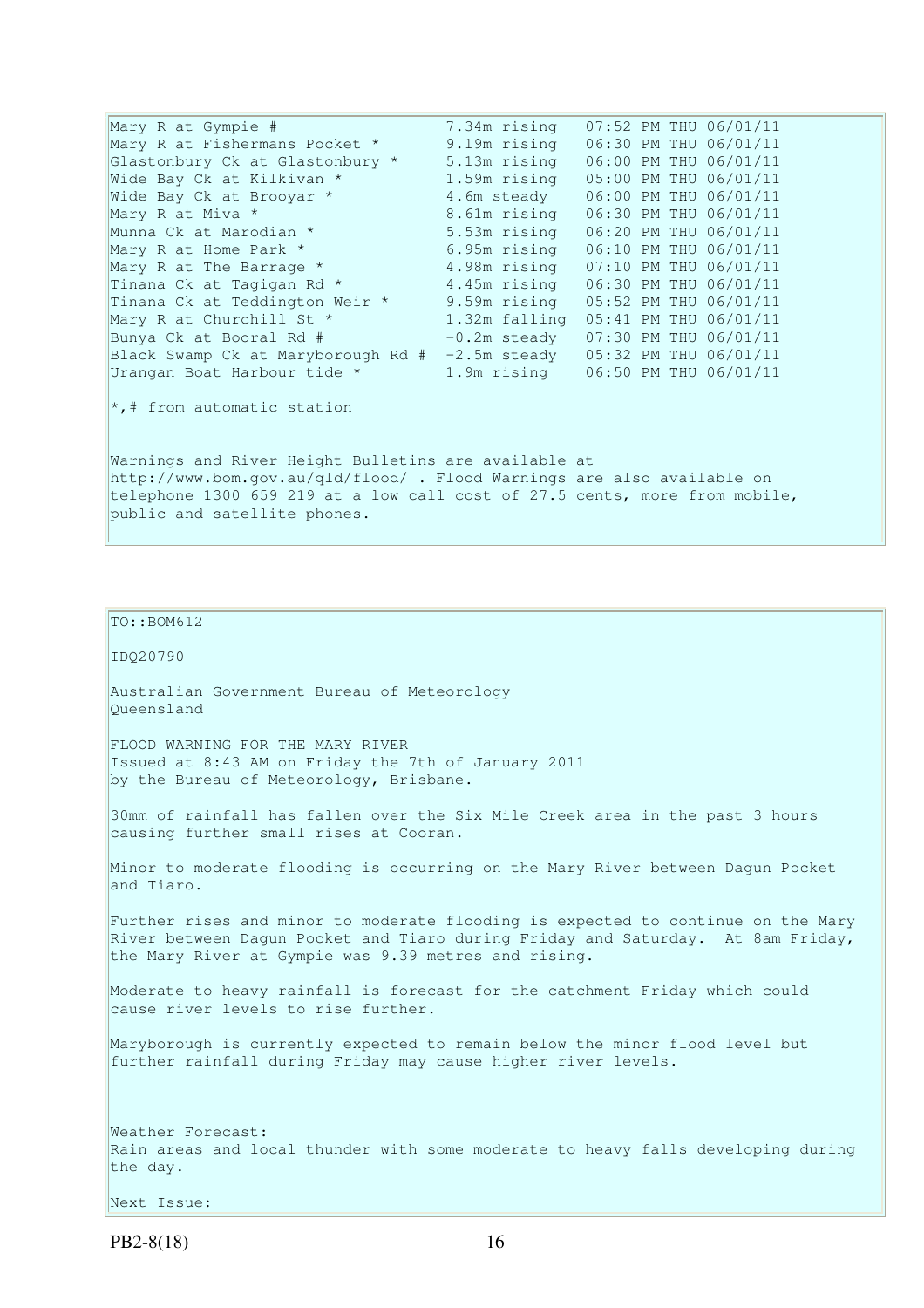The next warning will be issued at about 2pm Friday. Latest River Heights: Obi Obi Ck at Gardners Falls \* 0.48m steady 06:00 AM FRI 07/01/11 Obi Obi Ck st Baroon TW # 0.68m steady 06:18 AM FRI 07/01/11 Mary R at Bellbird Ck # 1.88m falling 07:24 AM FRI 07/01/11<br>Mary R at Kenilworth H/S # 1.37m falling 06:49 AM FRI 07/01/11 1.37m falling 06:49 AM FRI 07/01/11 Mary R at Moy Pocket #  $5.15$ m falling  $07:37$  AM FRI  $07/01/11$ <br>Yabba Ck at Borumba Dam HW \*  $0.87$ m falling  $05:15$  AM FRI  $07/01/11$ Yabba Ck at Borumba Dam HW \* 0.87m falling 05:15 AM FRI 07/01/11 Kandanga Ck at Hygait \* 2.75m falling 06:10 AM FRI 07/01/11 Amamoor Ck at Zachariah \* 2.7m falling 06:11 AM FRI 07/01/11 Mary R at Dagun Pocket \* 8.17m rising 05:45 AM FRI 07/01/11 Six Mile Ck at Lake MacDonald Dr# 2.95m falling 07:12 AM FRI 07/01/11 Six Mile Ck at Cooran # 5.47m rising 07:42 AM FRI 07/01/11 Deep Ck at Cedar Pocket Dam # 101.26m steady 07:50 AM FRI 07/01/11 Mary R at Gympie # 9.34m rising 06:46 AM FRI 07/01/11 Mary R at Fishermans Pocket \* 10.77m steady 06:06 AM FRI 07/01/11 Glastonbury Ck at Glastonbury \* 1.96m falling 06:00 AM FRI 07/01/11 Wide Bay Ck at Kilkivan \* 1.43m falling 05:17 AM FRI 07/01/11 Wide Bay Ck at Kilkivan \* 1.43m falling  $05:17$  AM FRI 07/01/11<br>Wide Bay Ck at Brooyar \* 5.1m falling  $06:00$  AM FRI 07/01/11 Mary R at Miva \* 11.55m steady 06:00 AM FRI 07/01/11 Munna Ck at Marodian \* 5.48m falling 06:20 AM FRI 07/01/11<br>Mary R at Home Park \* 8.32m rising 11:40 PM THU 06/01/11<br>Controlled The Barrage \* 6m rising 06:55 AM FRI 07/01/11 Mary R at Home Park \* 8.32m rising 11:40 PM THU 06/01/11 Mary R at The Barrage  $\star$  6m rising 06:55 AM FRI 07/01/11 Tinana Ck at Tagigan Rd \* 4.94m falling 06:00 AM FRI 07/01/11 Tinana Ck at Teddington Weir \* 9.94m rising 05:52 AM FRI 07/01/11 Tinana Ck at Tinana Barrage \* 3.66m steady 06:00 AM FRI 07/01/11 Mary R at Churchill St \* 2.19m falling 05:41 AM FRI 07/01/11 Urangan Boat Harbour tide \* 2.13m rising 06:50 AM FRI 07/01/11 \*, # denote automatic station. Warnings and River Height Bulletins are available at http://www.bom.gov.au/qld/flood/ . Flood Warnings are also available on

telephone 1300 659 219 at a low call cost of 27.5 cents, more from mobile, public and satellite phones.

### TO::BOM612

IDQ20790

Australian Government Bureau of Meteorology Queensland

FLOOD WARNING FOR THE MARY RIVER Issued at 2:25 PM on Friday the 7th of January 2011 by the Bureau of Meteorology, Brisbane.

Rainfall between 25 - 50 mm with isolated falls of 60 - 80 mm have been recorded over Six Mile Creek and the Mary River upstream from Gympie since 9am Friday. This has caused further rises and minor to moderate flooding along the Mary River from Dagun Pocket to Tiaro.

Minor flooding is occurring on the Mary River between Dagun Pocket and Fisherman's Pocket including Gympie with at least moderate flood levels expected to develop between Gympie and Fisherman's Pocket overnight Friday. At 2pm Friday the Mary River at Gympie was 9.79 metres and rising.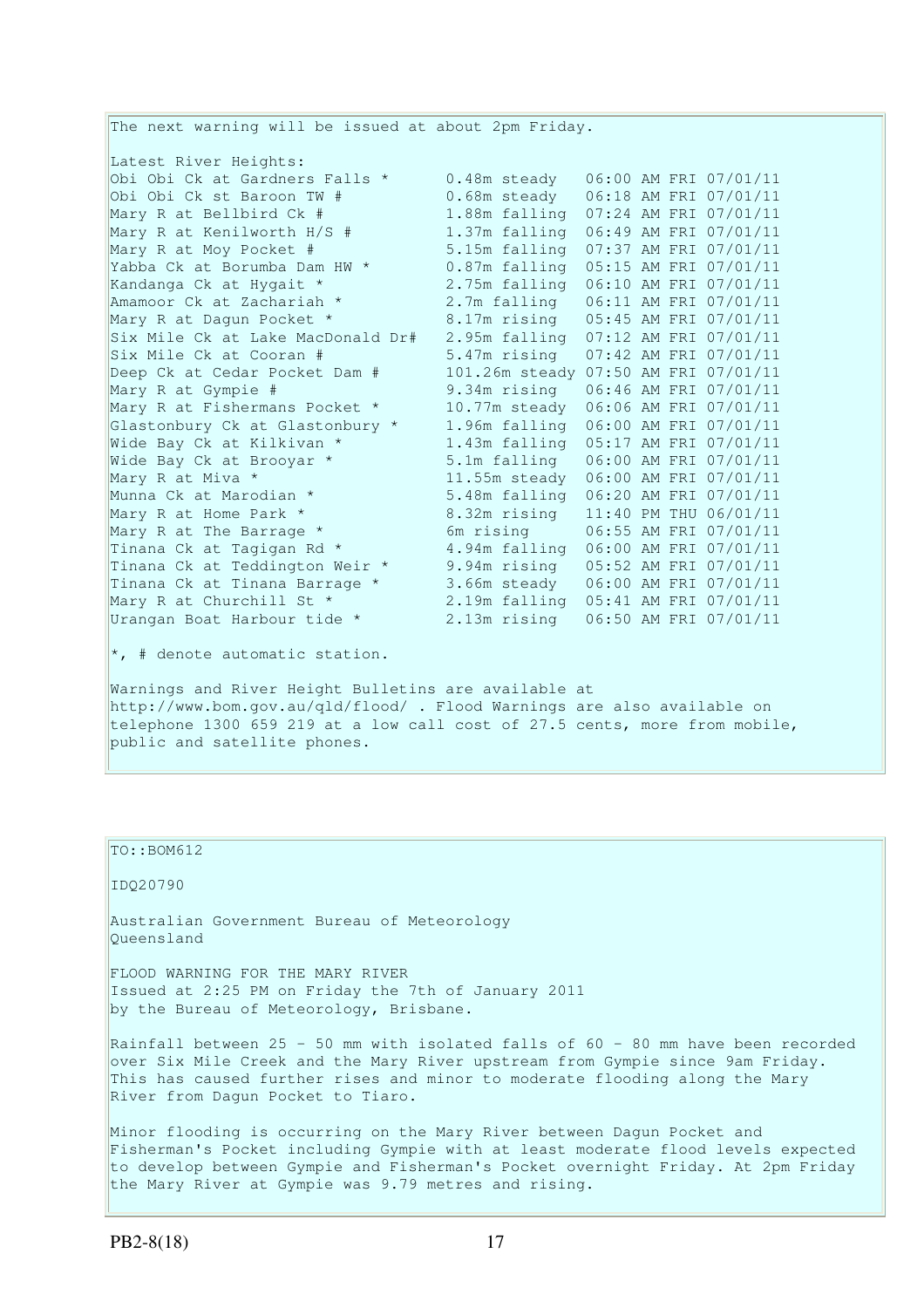Moderate flooding extends downstream between Miva and Tiaro. Renewed rises during Saturday will maintain moderate flood levels. Further rainfall with some moderate to heavy falls is expected over the catchment area Friday afternoon and evening which could cause river levels to rise further. Maryborough is currently expected to remain below the minor flood level but further rainfall is expected and the situation will continue to be monitored. Predicted River Heights/Flows: Gympie: Reach at least 12 metres overnight Friday with further rises as rainfall continues. Next Issue: The next warning will be issued at about 2pm Friday. Latest River Heights: Obi Obi Ck at Gardners Falls \* 0.46m steady 12:00 PM FRI 07/01/11 Obi Obi Ck st Baroon TW # 0.77m steady 12:58 PM FRI 07/01/11 Mary R at Bellbird Ck # 2.28m rising 01:25 PM FRI 07/01/11 Mary R at Kenilworth H/S # 1.67m rising 01:20 PM FRI 07/01/11 Mary R at Moy Pocket # 5.1m rising 01:26 PM FRI 07/01/11 Mary R at Moy Pocket \* 4.87m rising 12:31 PM FRI 07/01/11 Yabba Ck at Borumba Dam HW  $\star$  0.72m steady 11:00 AM FRI 07/01/11 Kandanga Ck at Hygait \* 2.87m rising 12:30 PM FRI 07/01/11 Amamoor Ck at Zachariah \* 3.31m steady 12:28 PM FRI 07/01/11 Mary R at Dagun Pocket \* 9.33m rising 11:45 AM FRI 07/01/11 Six Mile Ck at Lake MacDonald Dr# 3.7m rising 01:22 PM FRI 07/01/11 Six Mile Ck at Cooran # 6.42m steady 01:28 PM FRI 07/01/11 Deep Ck at Cedar Pocket Dam # 101.3m steady 01:20 PM FRI 07/01/11 Mary R at Gympie # 9.69m rising 01:25 PM FRI 07/01/11 Mary R at Fishermans Pocket \* 10.94m steady 12:02 PM FRI 07/01/11 Glastonbury Ck at Glastonbury \* 1.79m rising 12:00 PM FRI 07/01/11 Wide Bay Ck at Kilkivan \* 1.23m falling 11:00 AM FRI 07/01/11 Glastonbury Ck at Glastonbury  $\begin{array}{ccc} 1.75 \text{m} & 1.23 \text{m} & 1.200 \text{ AM FRI} & 07/01/11 \\ \text{Wide Bay Ck at Kilkivan * & 4.53m falling 12:00 PM FRI 07/01/11} \end{array}$ Mary R at Miva \* 11.86m falling 12:20 PM FRI 07/01/11<br>Munna Ck at Marodian \* 5.32m steady 12:02 PM FRI 07/01/11 5.32m steady 12:02 PM FRI 07/01/11 Mary R at Home Park \* 10.26m rising 11:50 AM FRI 07/01/11 Mary R at The Barrage  $*$  6.16m steady 12:00 PM FRI 07/01/11 Tinana Ck at Tagigan Rd  $*$  4.42m falling 12:00 PM FRI 07/01/11 Tinana Ck at Bauple East \* 7.14m rising 12:00 PM FRI 07/01/11 Tinana Ck at Teddington Weir \* 9.92m falling 11:57 AM FRI 07/01/11 Tinana Ck at Tinana Barrage \* 3.66m steady 06:00 AM FRI 07/01/11 Mary R at Churchill St \* 3.88m rising 11:41 AM FRI 07/01/11 Urangan Boat Harbour tide \* 3.13m falling 12:50 PM FRI 07/01/11 \*, # denotes automatic station. Warnings and River Height Bulletins are available at http://www.bom.gov.au/qld/flood/ . Flood Warnings are also available on telephone 1300 659 219 at a low call cost of 27.5 cents, more from mobile, public and satellite phones.

TO::BOM612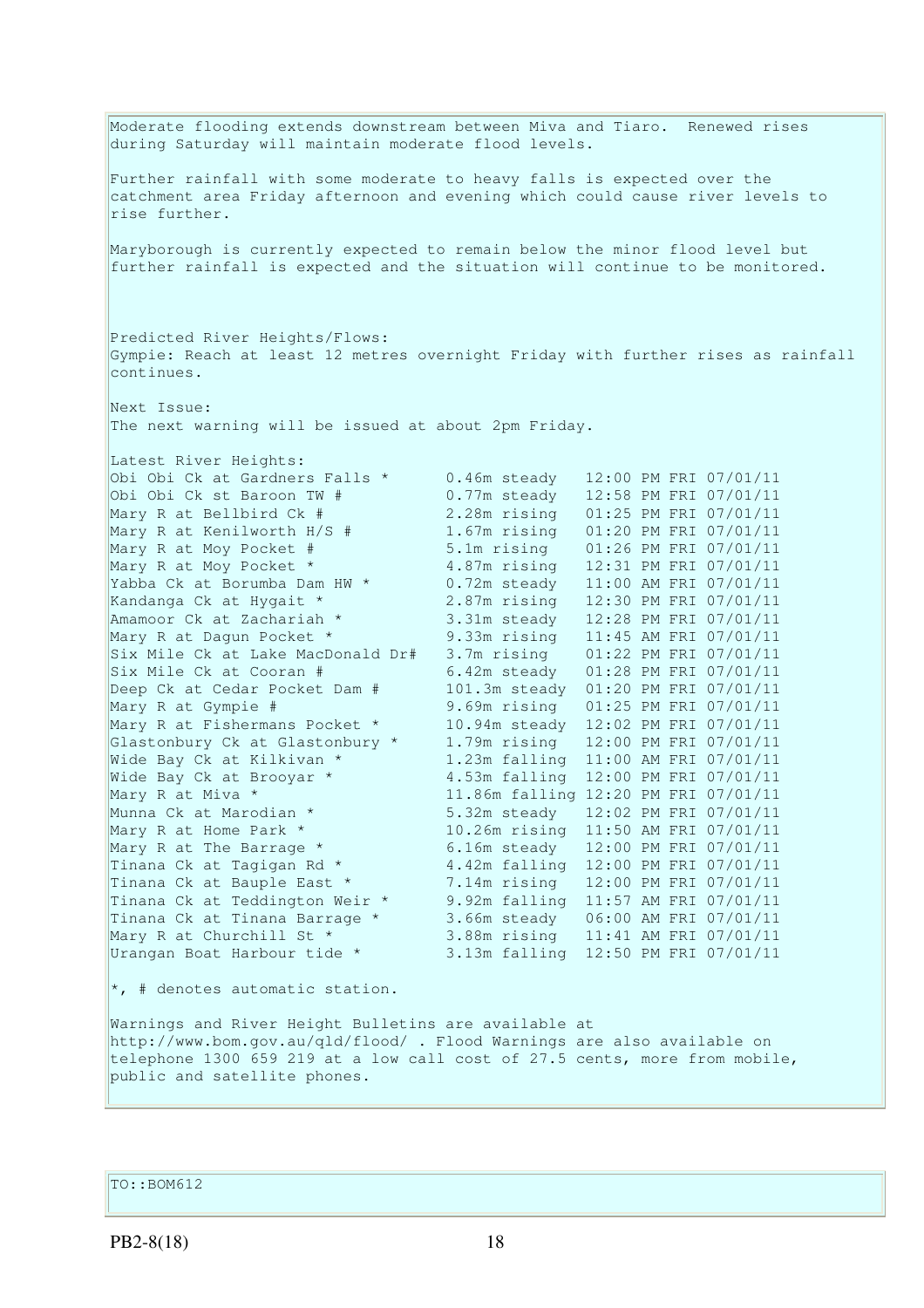IDQ20790

Australian Government Bureau of Meteorology Queensland

FLOOD WARNING FOR THE MARY RIVER Issued at 2:28 PM on Friday the 7th of January 2011 by the Bureau of Meteorology, Brisbane.

Rainfall between 25 - 50 mm with isolated falls of 60 - 80 mm have been recorded over Six Mile Creek and the Mary River upstream from Gympie since 9am Friday. This has caused further rises and minor to moderate flooding along the Mary River from Dagun Pocket to Tiaro.

Minor flooding is occurring on the Mary River between Dagun Pocket and Fisherman's Pocket including Gympie with at least moderate flood levels expected to develop between Gympie and Fisherman's Pocket overnight Friday. At 2pm Friday the Mary River at Gympie was 9.79 metres and rising.

Moderate flooding extends downstream between Miva and Tiaro. Renewed rises during Saturday will maintain moderate flood levels.

Further rainfall with some moderate to heavy falls is expected over the catchment area Friday afternoon and evening which could cause river levels to rise further.

Maryborough is currently expected to remain below the minor flood level but further rainfall is expected and the situation will continue to be monitored.

Predicted River Heights/Flows: Gympie: Reach at least 12 metres overnight Friday with further rises as rainfall continues.

Next Issue: The next warning will be issued at about 7pm Friday.

| Latest River Heights:                  |                                      |  |                       |
|----------------------------------------|--------------------------------------|--|-----------------------|
| Obi Obi Ck at Gardners Falls *         | $0.48$ m rising                      |  | 01:00 PM FRI 07/01/11 |
| Obi Obi Ck at Baroon Dam #             | $-0.4$ m rising                      |  | 05:20 AM FRI 07/01/11 |
| Obi Obi Ck st Baroon TW #              | 0.83m rising                         |  | 02:23 PM FRI 07/01/11 |
| Mary R at Bellbird Ck #                | 2.68m rising                         |  | 02:25 PM FRI 07/01/11 |
| Mary R at Bellbird Ck *                | 2.33m rising                         |  | 01:30 PM FRI 07/01/11 |
| Mary R at Kenilworth Br                | NA.                                  |  |                       |
| Mary R at Kenilworth H/S #             | 2.02m rising                         |  | 02:23 PM FRI 07/01/11 |
| Mary R at Moy Pocket #                 | 5.25m rising                         |  | 02:24 PM FRI 07/01/11 |
| Mary R at Moy Pocket *                 | 5.09m falling                        |  | 01:31 PM FRI 07/01/11 |
| Yabba Ck at Borumba Dam HW *           | 0.72m steady 11:00 AM FRI 07/01/11   |  |                       |
| Yabba Ck at Borumba Dam                | <b>NA</b>                            |  |                       |
| Yabba Ck at Imbil                      | NA.                                  |  |                       |
| Yabba Ck at Imbil *                    | <b>NA</b>                            |  |                       |
| Kandanga Ck at Hygait *                | 3.19m rising                         |  | 01:20 PM FRI 07/01/11 |
| Amamoor Ck at Zachariah *              | 3.74m rising                         |  | 01:20 PM FRI 07/01/11 |
| Mary R at Dagun Pocket *               | 9.33m rising                         |  | 11:45 AM FRI 07/01/11 |
| Six Mile Ck at Lake MacDonald Dam # NA |                                      |  |                       |
| Six Mile Ck at Lake MacDonald Dr#      | 3.95m rising                         |  | 02:26 PM FRI 07/01/11 |
| Six Mile Ck at Cooran                  | <b>NA</b>                            |  |                       |
| Six Mile Ck at Cooran *                | 6.46m steady                         |  | 01:19 PM FRI 07/01/11 |
| Six Mile Ck at Cooran #                | 6.62m rising                         |  | 02:17 PM FRI 07/01/11 |
| Deep Ck at Cedar Pocket Dam #          | 101.48m rising 02:20 PM FRI 07/01/11 |  |                       |
| Mary R at Gympie Weir *                |                                      |  |                       |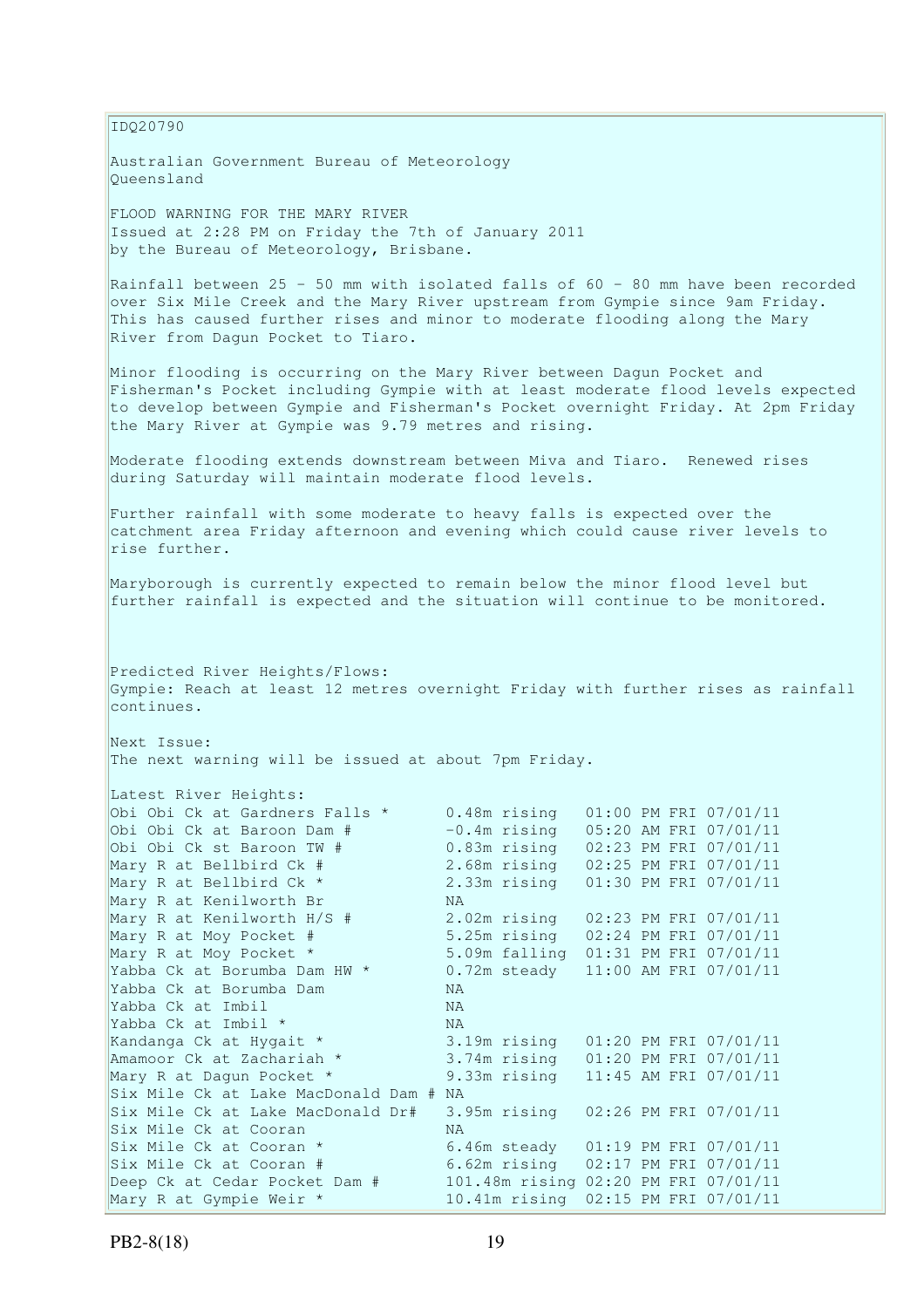| Mary R at Gympie                   | NA.                                      |  |                       |
|------------------------------------|------------------------------------------|--|-----------------------|
| Mary R at Gympie #                 | 9.89m rising 02:21 PM FRI 07/01/11       |  |                       |
| Mary R at Fishermans Pocket *      | 11.02m steady 01:13 PM FRI 07/01/11      |  |                       |
| Glastonbury Ck at Glastonbury *    | 1.79m rising 12:00 PM FRI 07/01/11       |  |                       |
| Wide Bay Ck at Kilkivan *          | 1.23m falling 11:00 AM FRI 07/01/11      |  |                       |
| Wide Bay Ck at Woolooga            | NA.                                      |  |                       |
| Wide Bay Ck at Brooyar *           | 4.31m falling 01:07 PM FRI 07/01/11      |  |                       |
| Mary R at Miva                     | NA.                                      |  |                       |
| Mary R at Miva *                   | 11.86m steady 01:00 PM FRI 07/01/11      |  |                       |
| Munna Ck at Marodian *             | 5.36m rising 01:00 PM FRI 07/01/11       |  |                       |
| Mary R at Home Park *              | 10.3m rising   01:12 PM FRI 07/01/11     |  |                       |
| Mary R at Tiaro                    | NA.                                      |  |                       |
| Mary R at The Barrage *            | 6.17m rising 12:35 PM FRI 07/01/11       |  |                       |
| Tinana Ck at Tagigan Rd *          | 4.35m falling                            |  | 01:00 PM FRI 07/01/11 |
| Tinana Ck at Bauple East *         | 7.27m rising  01:00 PM FRI 07/01/11      |  |                       |
| Tinana Ck at Teddington Weir HW    | NA.                                      |  |                       |
| Tinana Ck at Teddington Weir *     | 9.92m falling 11:57 AM FRI 07/01/11      |  |                       |
| Tinana Ck at Tinana Barrage *      | 3.66m steady                             |  | 06:00 AM FRI 07/01/11 |
| Mary R at Maryborough              | NA.                                      |  |                       |
| Mary R at Churchill St *           | 3.88m rising 11:41 AM FRI 07/01/11       |  |                       |
| Bunya Ck at Booral Rd #            | $-0.05$ m rising $02:25$ PM FRI 07/01/11 |  |                       |
| Black Swamp Ck at Maryborough Rd # | $-2.4$ m steady 11:32 AM FRI 07/01/11    |  |                       |
| Urangan Boat Harbour tide *        | 3.13m falling 12:50 PM FRI 07/01/11      |  |                       |
|                                    |                                          |  |                       |
|                                    |                                          |  |                       |

Warnings and River Height Bulletins are available at http://www.bom.gov.au/qld/flood/ . Flood Warnings are also available on telephone 1300 659 219 at a low call cost of 27.5 cents, more from mobile, public and satellite phones.

# TO::BOM612

IDQ20790

Australian Government Bureau of Meteorology Queensland

FLOOD WARNING FOR THE MARY RIVER Issued at 7:12 PM on Friday the 7th of January 2011 by the Bureau of Meteorology, Brisbane.

The rainfall has eased across the upper Mary catchment during Friday afternoon, however moderate to heavy rainfall is continuing in the lower Mary catchment below the Gympie area. Fast river rises and minor to moderate flooding is occurring along the Mary River during Friday evening, which is expected to cause moderate flooding overnight downstream from Dagun Pocket through to Tiaro. Minor flooding also continues to rise along Six Mile Creek.

Maryborough is currently expected to remain below the minor flood level.

Minor flooding continues along Six Mile Creek between Lake Macdonald and Cooran. Minor flooding also continues along the upper Mary River between Bellbird and Fisherman's Pocket including Gympie, with river rises occurring downstream from Bellbird. At least moderate flood levels are expected to develop between Gympie and Fisherman's Pocket overnight Friday and remain high during Saturday.

At 6:20pm Friday, the river level in the Mary River at Gympie was 11.04 metres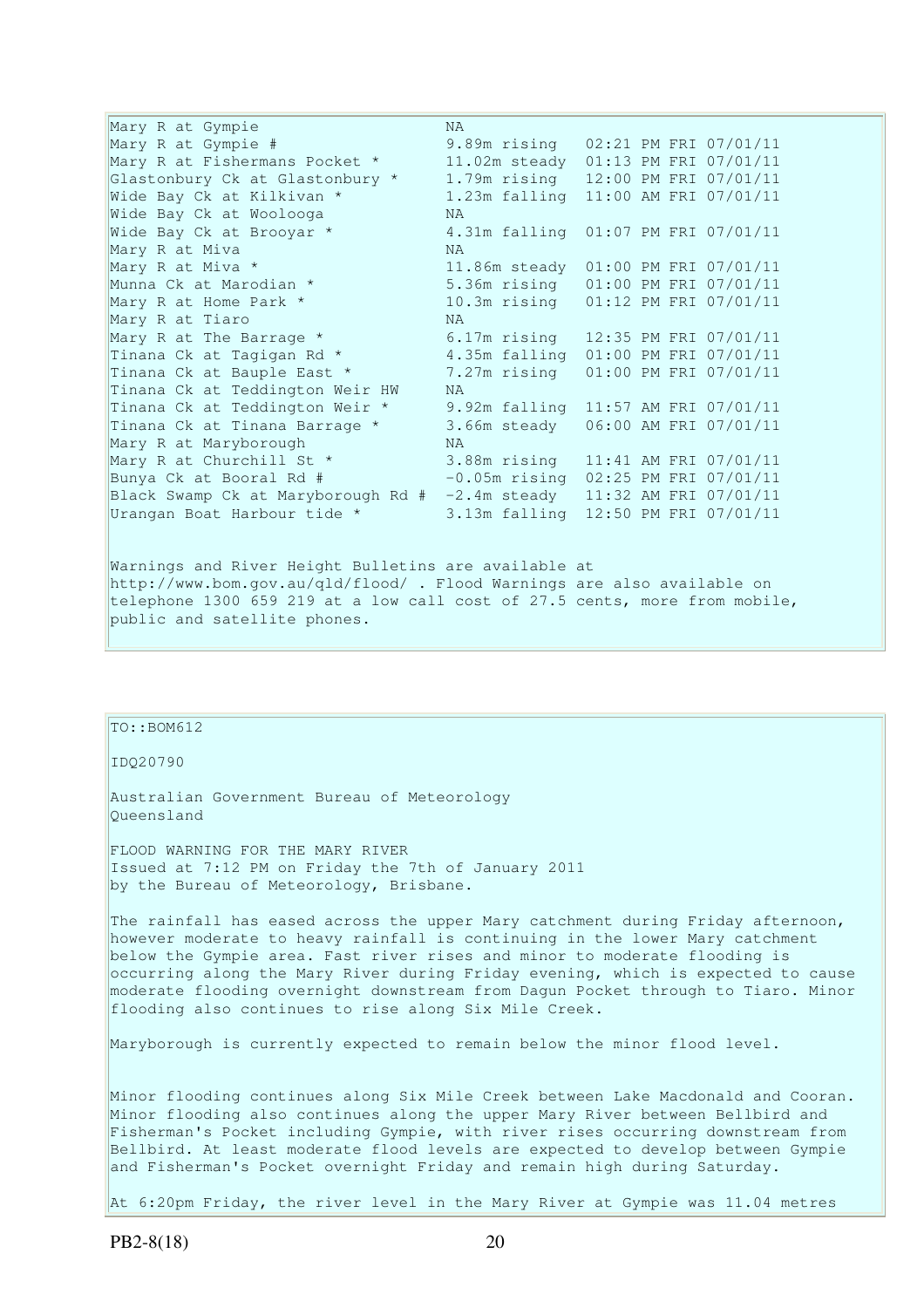and rising fast with minor flooding. Further rises are expected to exceed 12 metres (moderate flood level) overnight Friday. Moderate flooding continues downstream along the lower Mary River between Miva and Tiaro, with fast rises occurring with the heavy rainfall during Friday afternoon and evening. River level rises overnight are expected to maintain high moderate flood levels during Saturday. River levels downstream at Maryborough are currently expected to remain below the minor flood level. Further rainfall with some moderate to heavy falls are expected to continue over the catchment area overnight Friday which could raise river levels to higher levels. The situation will continue to be monitored. Predicted River Heights/Flows: Gympie Reach at least 12 metres (moderate flood level) overnight Friday, with further rises and 13 metres possible as the heavy rainfall remains in the catchment. Weather Forecast: Rain areas and local thunder at times with some moderate to heavy falls possible. Next Issue: The next warning will be issued at about 10:30pm Friday. Latest River Heights: Obi Obi Ck at Gardners Falls \* 0.59m rising 05:00 PM FRI 07/01/11<br>
Obi Obi Ck at Baroon Dam # -0.4m rising 05:20 AM FRI 07/01/11 Obi Obi Ck at Baroon Dam # -0.4m rising 05:20 AM FRI 07/01/11 Mary R at Bellbird Ck # 4.53m rising 06:59 PM FRI 07/01/11 Mary R at Kenilworth H/S # 5.57m falling 07:03 PM FRI 07/01/11<br>Mary R at Moy Pocket # 7.5m rising 07:01 PM FRI 07/01/11 Mary R at Moy Pocket # 7.5m rising 07:01 PM FRI 07/01/11 Mary R at Moy Pocket \* 6.65m rising 05:50 PM FRI 07/01/11 Yabba Ck at Borumba Dam HW \* 1.61m rising 05:30 PM FRI 07/01/11 Kandanga Ck at Hygait \* 4.37m rising 05:50 PM FRI 07/01/11 Amamoor Ck at Zachariah \* 5.67m rising 05:30 PM FRI 07/01/11 Mary R at Dagun Pocket \* 10.49m rising 05:30 PM FRI 07/01/11 Six Mile Ck at Lake MacDonald Dr# 4.8m rising 06:58 PM FRI 07/01/11 Six Mile Ck at Cooran # 7.27m rising 06:45 PM FRI 07/01/11 Deep Ck at Cedar Pocket Dam # 101.79m steady 07:00 PM FRI 07/01/11 Mary R at Gympie Weir \* 11.36m rising 05:30 PM FRI 07/01/11 Mary R at Gympie # 11.24m rising 07:03 PM FRI 07/01/11 Mary R at Fishermans Pocket \* 12.18m steady 05:32 PM FRI 07/01/11 Glastonbury Ck at Glastonbury \* 5.39m rising 05:20 PM FRI 07/01/11 Wide Bay Ck at Kilkivan \*  $\frac{1}{2.09m}$  rising 05:46 PM FRI 07/01/11<br>Wide Bay Ck at Brooyar \*  $\frac{1}{4.83m}$  rising 05:29 PM FRI 07/01/11 4.83m rising 05:29 PM FRI 07/01/11 Mary R at Miva \* 12.31m rising 05:40 PM FRI 07/01/11 Munna Ck at Marodian \* 6.74m rising 05:30 PM FRI 07/01/11 Mary R at Home Park \* 11.07m rising 05:20 PM FRI 07/01/11 Mary R at Tiaro 9.5m rising 04:00 PM FRI 07/01/11 Mary R at The Barrage \* 6.53m rising 06:05 PM FRI 07/01/11 Tinana Ck at Tagigan Rd \* 4.24m steady 05:00 PM FRI 07/01/11 Tinana Ck at Bauple East \* 7.89m rising 05:30 PM FRI 07/01/11 Tinana Ck at Teddington Weir \* 9.94m rising 02:51 PM FRI 07/01/11 Tinana Ck at Tinana Barrage \* 3.66m steady 06:00 AM FRI 07/01/11 Mary R at Maryborough NA Mary R at Churchill St \* 3.08m falling 05:41 PM FRI 07/01/11 Bunya Ck at Booral Rd # 0.5m rising 07:04 PM FRI 07/01/11 Black Swamp Ck at Maryborough Rd # -1.85m rising 06:56 PM FRI 07/01/11 Urangan Boat Harbour tide \* 1.36m steady 05:50 PM FRI 07/01/11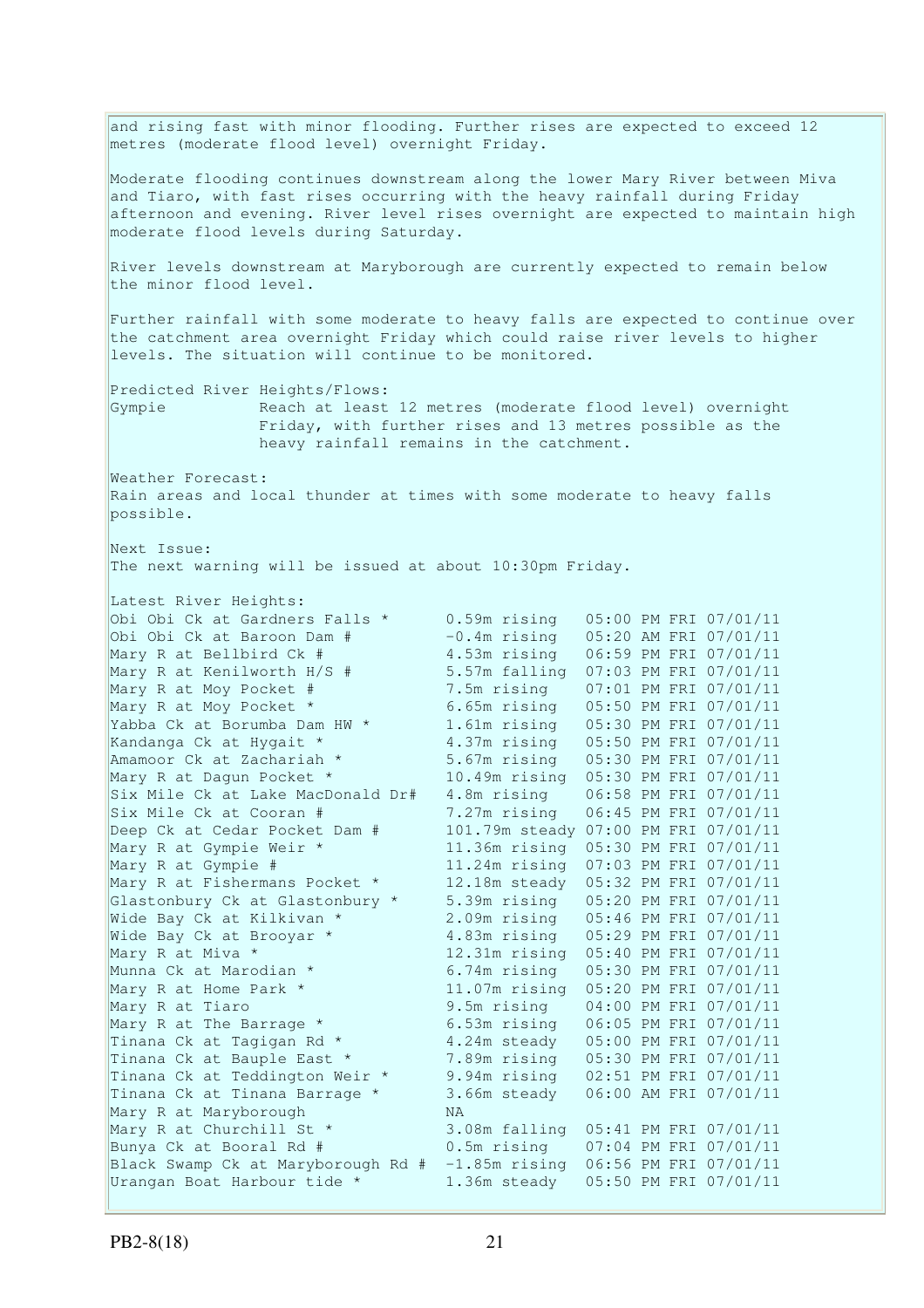$\ast$ , # denotes automatic station.

Warnings and River Height Bulletins are available at http://www.bom.gov.au/qld/flood/ . Flood Warnings are also available on telephone 1300 659 219 at a low call cost of 27.5 cents, more from mobile, public and satellite phones.

TO::BOM612

IDQ20790

Australian Government Bureau of Meteorology Queensland

FLOOD WARNING FOR THE MARY RIVER Issued at 11:15 PM on Friday the 7th of January 2011 by the Bureau of Meteorology, Brisbane.

Heavy rainfall continues to fall across the lower Mary catchment below the Gympie area, where rainfall totals between 140-180mm have been recorded since 9am Friday. Fast river rises and moderate to major flooding are occurring along the Mary River between Gympie and Tiaro during Friday evening, with minor flooding also expected overnight downstream at Maryborough.

Fast river rises and moderate to major flooding are occurring along the lower Mary River between Gympie and Tiaro, with minor flood levels also rising at The Barrage. Moderate to major flooding is also occurring in Wide Bay Creek, and in Munna and Tinana Creeks.

River levels downstream at Maryborough are currently expected to reach the minor flood level of 5 metres overnight Friday, with higher levels likely as the heavy rainfall continues in the Maryborough area.

Minor flooding is also occurring in Six Mile Creek and in the upper Mary River between the Kenilworth Homestead and Dagun Pocket. At 10:15pm Friday, the river level at Gympie was 12.04 metres and rising with moderate flooding.

Further heavy rainfall is likely to continue overnight, which is likely to result in higher levels and the situation will continue to be monitored closely.

| Predicted River Heights/Flows: |                                                                                      |
|--------------------------------|--------------------------------------------------------------------------------------|
| Gympie                         | Further rises to 13 metres likely as the heavy rainfall<br>remains in the catchment. |
|                                |                                                                                      |
| Miva                           | Reach near major flood level (15.5 metres) overnight<br>Friday.                      |
| Tiaro                          | Exceed major flood level (12.0 metres) overnight Friday.                             |
| Maryborough                    | Exceed 5 metres (minor flood) overnight.<br>Reach at least 6 metres during Saturday. |
| Next Issue:                    |                                                                                      |
|                                | The next warning will be issued at about 2am Saturday.                               |
| Latest River Heights:          |                                                                                      |

PB2-8(18) 22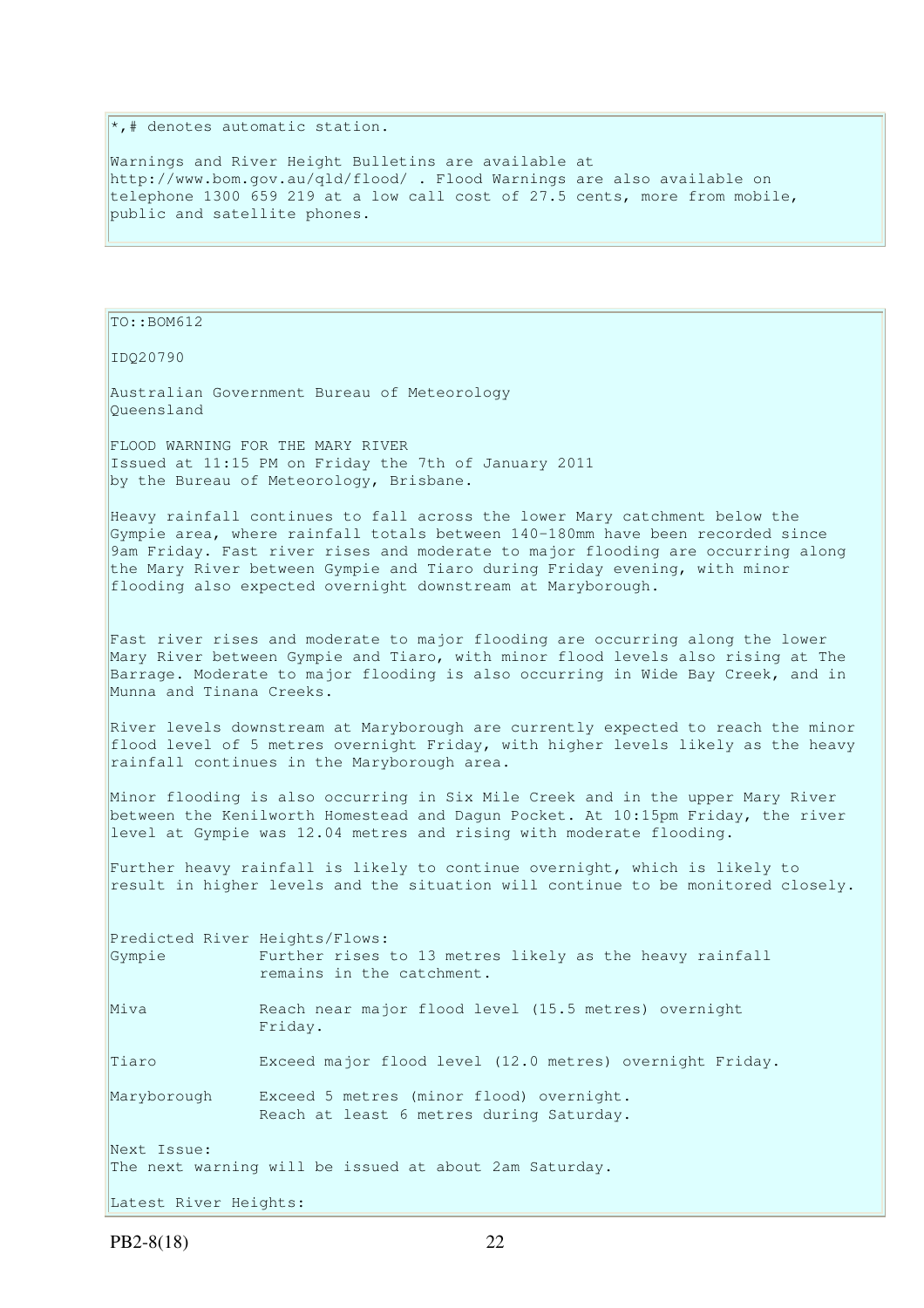| Obi Obi Ck at Gardners Falls *     | $0.54m$ falling                      |  | 08:00 PM FRI 07/01/11 |
|------------------------------------|--------------------------------------|--|-----------------------|
| Mary R at Bellbird Ck #            | 3.08m falling                        |  | 10:05 PM FRI 07/01/11 |
| Mary R at Kenilworth H/S #         | 4.52m falling                        |  | 10:10 PM FRI 07/01/11 |
| Mary R at Moy Pocket #             | 9.35m rising                         |  | 10:12 PM FRI 07/01/11 |
| Kandanga Ck at Hygait *            | 5.35m rising                         |  | 08:30 PM FRI 07/01/11 |
| Amamoor Ck at Zachariah *          | 7.36m rising                         |  | 08:20 PM FRI 07/01/11 |
| Mary R at Dagun Pocket *           | $11.05m$ rising                      |  | 08:30 PM FRI 07/01/11 |
| Six Mile Ck at Lake MacDonald Dr#  | 4.75m falling                        |  | 09:28 PM FRI 07/01/11 |
| Six Mile Ck at Cooran #            | 7.62m rising                         |  | 09:26 PM FRI 07/01/11 |
| Deep Ck at Cedar Pocket Dam #      | 101.59m steady 10:00 PM FRI 07/01/11 |  |                       |
| Mary R at Gympie Weir *            | 12.12m rising                        |  | 08:30 PM FRI 07/01/11 |
| Mary R at Gympie #                 | 11.99m rising                        |  | 10:05 PM FRI 07/01/11 |
| Mary R at Fishermans Pocket *      | 13.61m rising                        |  | 09:30 PM FRI 07/01/11 |
| Glastonbury Ck at Glastonbury *    | 5.81m falling                        |  | 09:20 PM FRI 07/01/11 |
| Wide Bay Ck at Kilkivan *          | 8.61m rising                         |  | 08:55 PM FRI 07/01/11 |
| Wide Bay Ck at Brooyar *           | 9.71m rising                         |  | 09:28 PM FRI 07/01/11 |
| Mary R at Miva *                   | 13.76m rising                        |  | 09:20 PM FRI 07/01/11 |
| Munna Ck at Marodian *             | 10.24m rising                        |  | 09:30 PM FRI 07/01/11 |
| Mary R at Home Park *              | 12.6m rising                         |  | 08:39 PM FRI 07/01/11 |
| Mary R at Tiaro                    | 9.5m rising                          |  | 04:00 PM FRI 07/01/11 |
| Mary R at The Barrage *            | 7.12m rising                         |  | 09:10 PM FRI 07/01/11 |
| Tinana Ck at Tagigan Rd *          | 4.43m rising                         |  | 08:00 PM FRI 07/01/11 |
| Tinana Ck at Bauple East *         | 8.76m rising                         |  | 08:50 PM FRI 07/01/11 |
| Tinana Ck at Teddington Weir *     | $10.75m$ rising                      |  | 08:58 PM FRI 07/01/11 |
| Tinana Ck at Tinana Barrage *      | 3.66m steady                         |  | 06:00 AM FRI 07/01/11 |
| Mary R at Maryborough              | <b>NA</b>                            |  |                       |
| Mary R at Churchill St *           | 3.55m rising                         |  | 08:41 PM FRI 07/01/11 |
| Bunya Ck at Booral Rd #            | 0.5m falling                         |  | 10:04 PM FRI 07/01/11 |
| Black Swamp Ck at Maryborough Rd # | $-1.35m$ rising                      |  | 08:42 PM FRI 07/01/11 |
| Urangan Boat Harbour tide *        | 3.25m rising                         |  | 09:50 PM FRI 07/01/11 |
|                                    |                                      |  |                       |

 $\star$ ,# denotes automatic station.

Warnings and River Height Bulletins are available at http://www.bom.gov.au/qld/flood/ . Flood Warnings are also available on telephone 1300 659 219 at a low call cost of 27.5 cents, more from mobile, public and satellite phones.

TO::BOM612 IDQ20790 Australian Government Bureau of Meteorology Queensland FLOOD WARNING FOR THE MARY RIVER Issued at 2:09 AM on Saturday the 8th of January 2011 by the Bureau of Meteorology, Brisbane. Heavy rainfall continues to fall across the lower Mary catchment below the Gympie area, where rainfall totals between 150-180mm have been recorded since 9am Friday. Fast river rises and moderate to major flooding are occurring along the Mary River between Gympie and Tiaro during Saturday morning, with minor flooding rising downstream at Maryborough.

Fast river rises and moderate to major flooding are occurring along the lower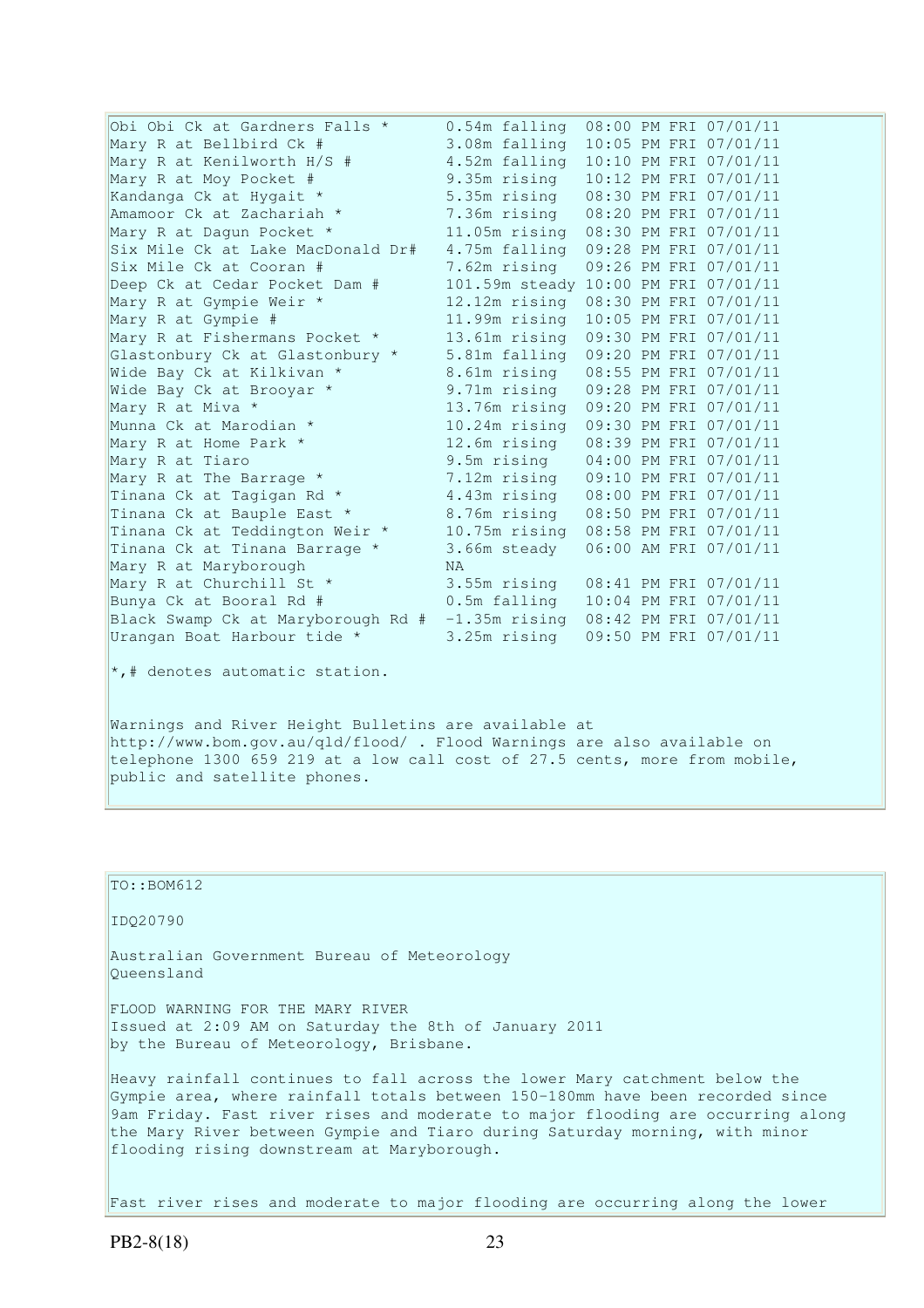Mary River between Gympie and Tiaro, with minor flood levels rising between The Barrage and at Maryborough. Moderate to major flooding is also occurring in Wide Bay Creek, Munna and Tinana Creeks. River levels downstream at Maryborough are currently at the level of the Lamington Bridge with further rises expected as upstream floodwaters arrive. Rises to above 6 metres are expected during Saturday morning with rises above 7 metres possible later in the weekend. Minor flooding is occurring in Six Mile, Kandanga and Amamoor Creeks and in the upper Mary River between Moy Pocket and Dagun Pocket. At 1:40am Saturday, the river level at Gympie was 12.74 metres and rising with moderate flooding. Further heavy rainfall is forecast to continue during Saturday, which is likely to result in higher levels. The situation will continue to be monitored closely. Predicted River Heights/Flows: Gympie Further rises to above 13 metres expected Peak around 13.5 metres during Saturday morning. Miva Major flood peak during Saturday morning. Tiaro Major flood peak overnight Saturday. Maryborough Reach at least 6 metres during Saturday morning with further rises above 7 metres possible. Next Issue: The next warning will be issued at about 6am Saturday. Latest River Heights: Obi Obi Ck at Gardners Falls \* 0.48m steady 12:00 AM SAT 08/01/11<br>Obi Obi Ck at Baroon Dam # -0.4m rising 05:20 AM FRI 07/01/11 Obi Obi Ck at Baroon Dam # -0.4m rising 05:20 AM FRI 07/01/11 Obi Obi Ck st Baroon TW # 0.83m steady 01:08 AM SAT 08/01/11 Mary R at Bellbird Ck # 2.48m falling 01:20 AM SAT 08/01/11 Mary R at Kenilworth H/S # 2.82m falling 01:43 AM SAT 08/01/11 Mary R at Moy Pocket # 9.55m falling 01:38 AM SAT 08/01/11 Yabba Ck at Borumba Dam HW \* 1.38m falling 01:30 AM SAT 08/01/11 Kandanga Ck at Hygait \* 6.12m falling 12:40 AM SAT 08/01/11 Amamoor Ck at Zachariah \* 7.35m falling 12:00 AM SAT 08/01/11 Mary R at Dagun Pocket \* 11.91m rising 01:30 AM SAT 08/01/11 Six Mile Ck at Lake MacDonald Dr# 4.4m falling 01:23 AM SAT 08/01/11 Six Mile Ck at Cooran # 8.42m rising 01:28 AM SAT 08/01/11 Deep Ck at Cedar Pocket Dam # 101.65m falling 01:40 AM SAT 08/01/11 Mary R at Gympie Weir \* 13.16m rising 01:30 AM SAT 08/01/11 Mary R at Gympie # 12.74m rising 01:39 AM SAT 08/01/11 Mary R at Fishermans Pocket \* 14.29m rising 12:00 AM SAT 08/01/11 Glastonbury Ck at Glastonbury \* 4.78m rising 12:00 AM SAT 08/01/11 Wide Bay Ck at Kilkivan \*  $\begin{array}{cc} 8.19 \text{m} \ \text{falling} & 11:50 \ \text{PM} \ \text{FRI} \ \ 07/01/11 \end{array}$ <br>Wide Bay Ck at Broovar \*  $\begin{array}{cc} 11.83 \text{m} \ \text{rising} & 12:00 \ \text{AM} \ \text{SAT} \ \ 08/01/11 \end{array}$ Wide Bay Ck at Brooyar \* 11.83m rising 12:00 AM SAT 08/01/11 Mary R at Miva \* 15.19m rising 12:40 AM SAT 08/01/11 Munna Ck at Marodian \* 11.55m rising 12:30 AM SAT 08/01/11 Mary R at Home Park \* 14.55m rising 12:10 AM SAT 08/01/11 Mary R at Tiaro 9.5m rising 04:00 PM FRI 07/01/11 Mary R at The Barrage \* 7.12m rising 09:10 PM FRI 07/01/11 Tinana Ck at Tagigan Rd  $*$  4.75m rising  $12:00$  AM SAT 08/01/11 Tinana Ck at Bauple East \* 9.7m rising 12:00 AM SAT 08/01/11 Tinana Ck at Teddington Weir \* 11.21m rising 01:41 AM SAT 08/01/11 Tinana Ck at Tinana Barrage \* 3.66m steady 06:00 AM FRI 07/01/11 Mary R at Maryborough 5.5m rising 12:45 AM SAT 08/01/11 Mary R at Churchill St \* 5.03m rising 01:40 AM SAT 08/01/11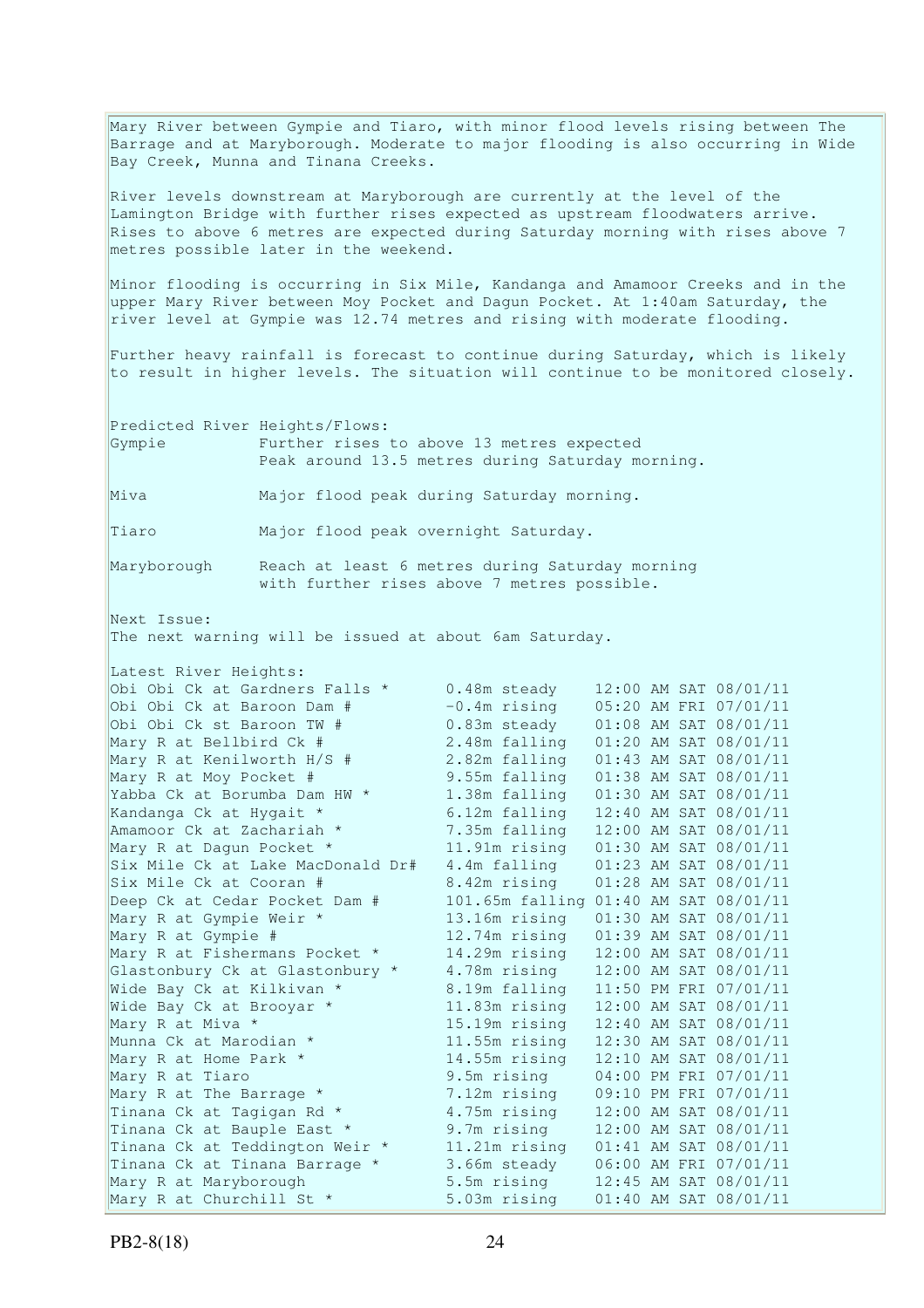Bunya Ck at Booral Rd # 0.3m falling 01:44 AM SAT 08/01/11 Black Swamp Ck at Maryborough Rd  $# -1.25$ m rising 12:13 AM SAT 08/01/11 Urangan Boat Harbour tide \* 2.62m falling 12:50 AM SAT 08/01/11  $\star$ ,# from automatic station Warnings and River Height Bulletins are available at http://www.bom.gov.au/qld/flood/ . Flood Warnings are also available on telephone 1300 659 219 at a low call cost of 27.5 cents, more from mobile, public and satellite phones.

#### $TO::BOM612$

IDQ20790

Australian Government Bureau of Meteorology Queensland

FLOOD WARNING FOR THE MARY RIVER Issued at 5:57 AM on Saturday the 8th of January 2011 by the Bureau of Meteorology, Brisbane.

Heavy rainfall continues across the lower Mary catchment downstream of Gympie, where rainfall totals between up to 250mm have been recorded since 9am Friday causing major flooding between Gympie and Tiaro. Flood levels at Maryborough of at least 7.5 metres are expected during Saturday. Moderate to major flooding is occurring in Wide Bay Creek, Munna and Tinana Creeks.

Major flood levels are rising between Miva and Tiaro and along Wide Bay Creek at Brooyar. Rises near to 17 metres are expected at Tiaro with further rises likely as rainfall continues.

River levels at Maryborough are expected to rise further this morning. At this stage, rises to 7.5 metres are forecast and levels of 8 metres are possible while rainfall continues.

Minor flooding is occurring in Six Mile, Kandanga and Amamoor Creeks and in the upper Mary River between Moy Pocket and Dagun Pocket. Levels of at least 14 metres are expected at Gympie during Saturday. At 5am Saturday, the river level at Gympie was 13.29 metres and rising with moderate flooding.

Further heavy rainfall is forecast to continue during Saturday, which is likely to result in higher levels.

Predicted River Heights/Flows: Gympie: Reach at least 14 metres during Saturday with further rises possible.

Miva: Reach 17.5 metres during Saturday with further rises possible. Tiaro: Reach 16.5 metres during Saturday with further rises possible. Maryborough: Reach at least 7.5 metres during Saturday morning with further rises possible. Next Issue: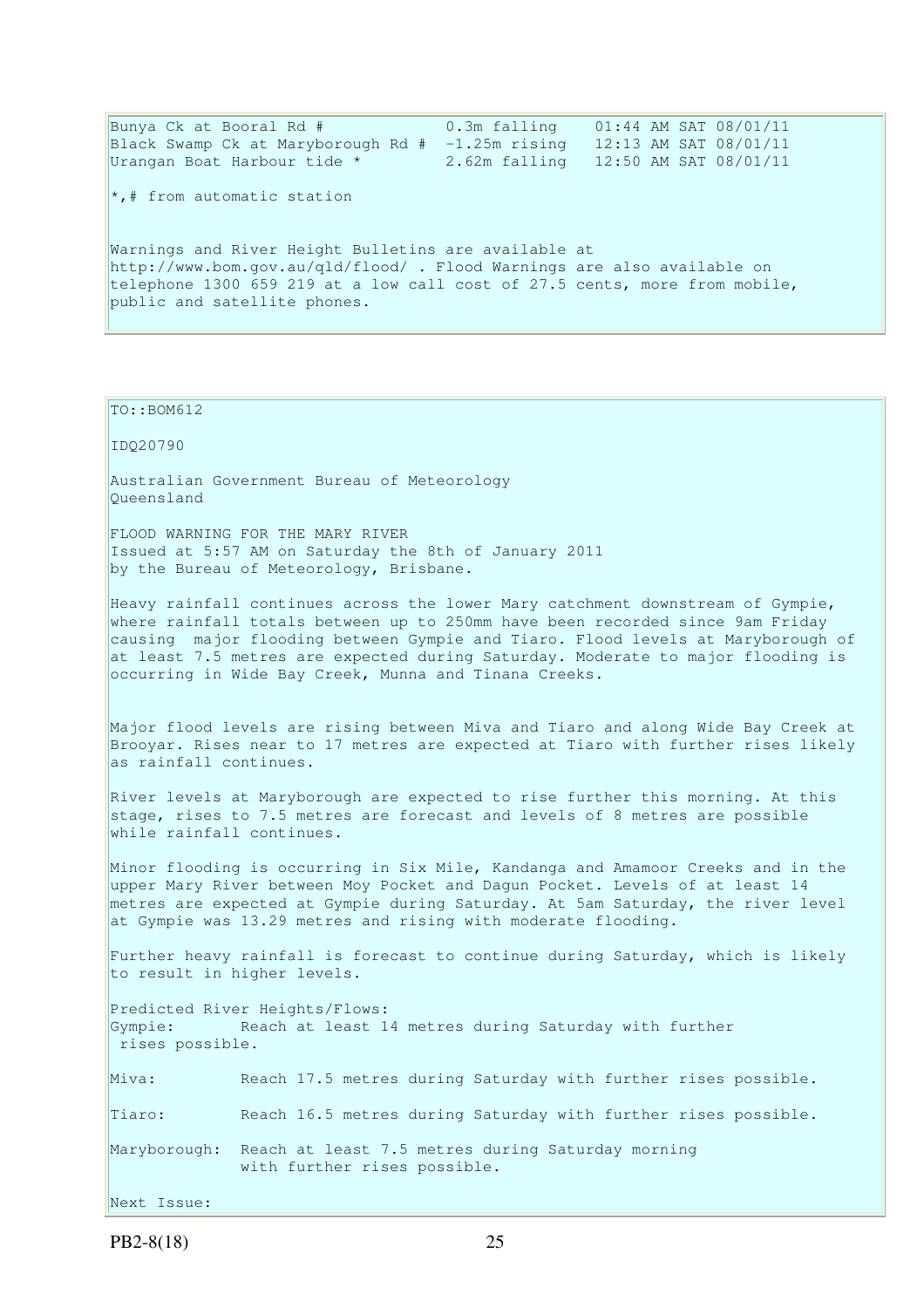The next warning will be issued at about 10am Saturday. Latest River Heights:<br>Mary R at Dagun Pocket \*<br>Six Mile Ck at Cooran # 12.37m rising 04:30 AM SAT 08/01/11 Six Mile Ck at Cooran # 8.82m rising 04:55 AM SAT 08/01/11 Deep Ck at Cedar Pocket Dam # 101.55m steady 05:00 AM SAT 08/01/11 Mary R at Gympie Weir \* 13.71m rising 04:30 AM SAT 08/01/11 Mary R at Gympie # 13.29m rising 04:46 AM SAT 08/01/11 Mary R at Fishermans Pocket \* 14.78m rising 04:40 AM SAT 08/01/11 Glastonbury Ck at Glastonbury \* 4.26m falling 04:30 AM SAT 08/01/11 Wide Bay Ck at Kilkivan \* 6.16m falling 04:40 AM SAT 08/01/11 Wide Bay Ck at Brooyar \* 12.92m falling 04:38 AM SAT 08/01/11 Mary R at Miva \* 16.91m rising 04:40 AM SAT 08/01/11<br>
Munna Ck at Marodian \* 11.96m rising 04:43 AM SAT 08/01/11<br>
Mary R at Home Park \* 14.55m rising 12:10 AM SAT 08/01/11 11.96m rising 04:43 AM SAT 08/01/11 14.55m rising 12:10 AM SAT 08/01/11 Mary R at Tiaro 9.5m rising 04:00 PM FRI 07/01/11<br>Mary R at The Barrage \* 7.12m rising 09:10 PM FRI 07/01/11 Mary R at The Barrage \* 7.12m rising 09:10 PM FRI 07/01/11 Tinana Ck at Tagigan Rd  $*$  4.91m steady 04:00 AM SAT 08/01/11 Tinana Ck at Bauple East  $*$  9.96m steady 04:00 AM SAT 08/01/11 Tinana Ck at Teddington Weir \* 11.4m rising 04:42 AM SAT 08/01/11 Tinana Ck at Tinana Barrage \* 3.66m steady 06:00 AM FRI 07/01/11 Mary R at Maryborough 5.5m rising 12:45 AM SAT 08/01/11 Mary R at Churchill St \* 5.33m rising 04:41 AM SAT 08/01/11 \*automatic station Warnings and River Height Bulletins are available at http://www.bom.gov.au/qld/flood/ . Flood Warnings are also available on telephone 1300 659 219 at a low call cost of 27.5 cents, more from mobile,

### TO::BOM612

public and satellite phones.

IDQ20790

Australian Government Bureau of Meteorology Queensland

FLOOD WARNING FOR THE MARY RIVER Issued at 10:05 AM on Saturday the 8th of January 2011 by the Bureau of Meteorology, Brisbane.

Rainfall totals of up to 300mm have been recorded since 9am Friday causing major flooding between Gympie and Tiaro. River levels at Maryborough will rise further today with a peak expected during Sunday of around 9 metres, possibly higher. Moderate to major flooding is occurring in Wide Bay Creek, Munna and Tinana Creeks. Further rain is forecast.

Major flood levels are rising between Miva and Tiaro and along Wide Bay Creek at Brooyar. Rises to 18 metres are expected at Tiaro overnight with further rises possible.

River levels at Maryborough will rise further today with a peak expected during Sunday of around 9 metres, possibly higher. For comparison, the 1999 peak flood level was 8.75 metres.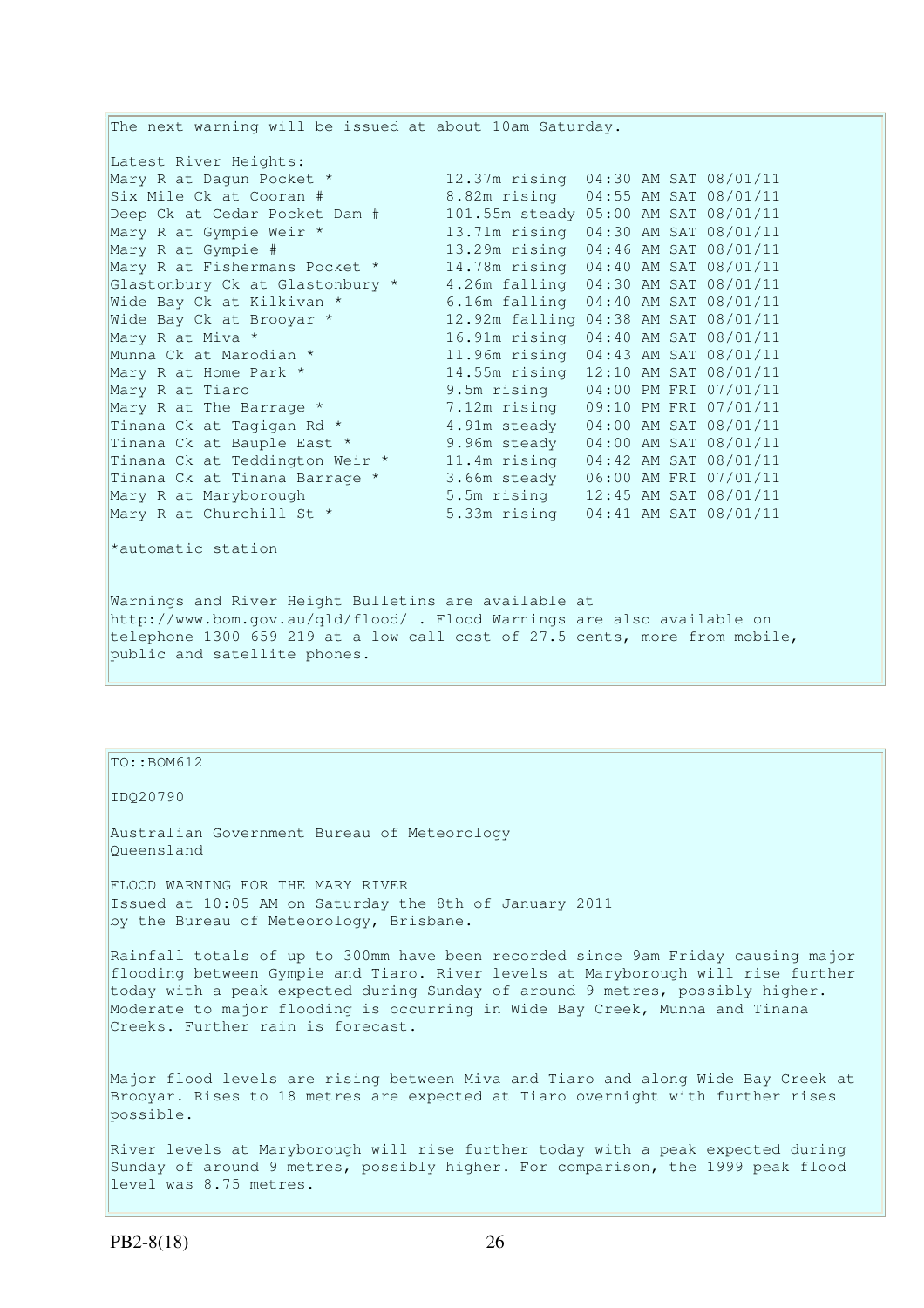Minor flooding is occurring in the upper Mary River between Moy Pocket and Dagun Pocket. A moderate flood peak of just over 14 metres is expected at Gympie during Saturday. At 10am Saturday, the river level at Gympie was 13.94 metres and rising. Moderate flood levels are occurring along Six Mile Creek at Cooran and are expected to fall through today. Predicted River Heights/Flows: Gympie: Peak around 14.3 metres during Saturday. Miva: Reach 18.5 metres during Saturday with further rises possible. Tiaro: Reach 18 metres overnight with further rises possible. Maryborough: Continue rising during Saturday with a peak expected during Sunday of about 9 metres, possibly higher. Next Issue: The next warning will be issued at about 1pm Saturday. Latest River Heights: Obi Obi Ck at Gardners Falls \* 0.44m steady 08:00 AM SAT 08/01/11 Obi Obi Ck st Baroon TW # 0.76m steady 09:00 AM SAT 08/01/11 Mary R at Bellbird Ck # 1.98m falling 08:52 AM SAT 08/01/11 Mary R at Bellbird Ck \* 2.08m falling 08:00 AM SAT 08/01/11 Mary R at Kenilworth H/S # 1.62m steady 09:11 AM SAT 08/01/11 Mary R at Moy Pocket # 7.35m falling 09:18 AM SAT 08/01/11 Mary R at Moy Pocket \* 7.64m falling 08:30 AM SAT 08/01/11 Kandanga Ck at Hygait \* 3.3m falling 08:30 AM SAT 08/01/11 Amamoor Ck at Zachariah \* 3.42m falling 08:00 AM SAT 08/01/11 Mary R at Dagun Pocket \* 12.76m rising 08:15 AM SAT 08/01/11 Six Mile Ck at Lake MacDonald Dr# 3.55m falling 09:19 AM SAT 08/01/11 Six Mile Ck at Cooran \* 3.86m falling 08:00 AM SAT 08/01/11 Six Mile Ck at Cooran # 8.72m falling 08:43 AM SAT 08/01/11 Deep Ck at Cedar Pocket Dam # 101.49m steady 08:40 AM SAT 08/01/11 Mary R at Gympie Weir \* 14.23m rising 08:15 AM SAT 08/01/11 Mary R at Gympie # 13.84m steady 09:01 AM SAT 08/01/11 Mary R at Fishermans Pocket \* 15.06m steady 08:10 AM SAT 08/01/11 Glastonbury Ck at Glastonbury \* 4.06m falling 04:50 AM SAT 08/01/11 Wide Bay Ck at Kilkivan \* 3.5m falling 08:40 AM SAT 08/01/11 Wide Bay Ck at Brooyar \* 9.78m falling 08:40 AM SAT 08/01/11 Mary R at Miva \* 18.08m rising 08:30 AM SAT 08/01/11 Munna Ck at Marodian \* 11.93m falling 08:00 AM SAT 08/01/11 Mary R at Home Park \* 17.11m steady 08:20 AM SAT 08/01/11 Mary R at Tiaro 9.5m rising 04:00 PM FRI 07/01/11 Mary R at The Barrage \* 9.35m rising 08:20 AM SAT 08/01/11 Tinana Ck at Tagigan Rd  $*$  5.01m rising  $0.08:00$  AM SAT 08/01/11 Tinana Ck at Bauple East \* 10.21m falling 08:00 AM SAT 08/01/11 Tinana Ck at Teddington Weir \* 11.46m steady 07:43 AM SAT 08/01/11 Tinana Ck at Tinana Barrage \* 5.97m rising 06:05 AM SAT 08/01/11 Mary R at Maryborough 6.2m rising slowly 09:00 AM SAT 08/01/11 Mary R at Churchill St \* 5.76m rising 08:21 AM SAT 08/01/11 Bunya Ck at Booral Rd # 0.15m falling 09:19 AM SAT 08/01/11 Black Swamp Ck at Maryborough Rd # -1.5m falling 08:59 AM SAT 08/01/11 Urangan Boat Harbour tide \* 3.09m rising 08:50 AM SAT 08/01/11 \*automatic station

Warnings and River Height Bulletins are available at http://www.bom.gov.au/qld/flood/ . Flood Warnings are also available on telephone 1300 659 219 at a low call cost of 27.5 cents, more from mobile,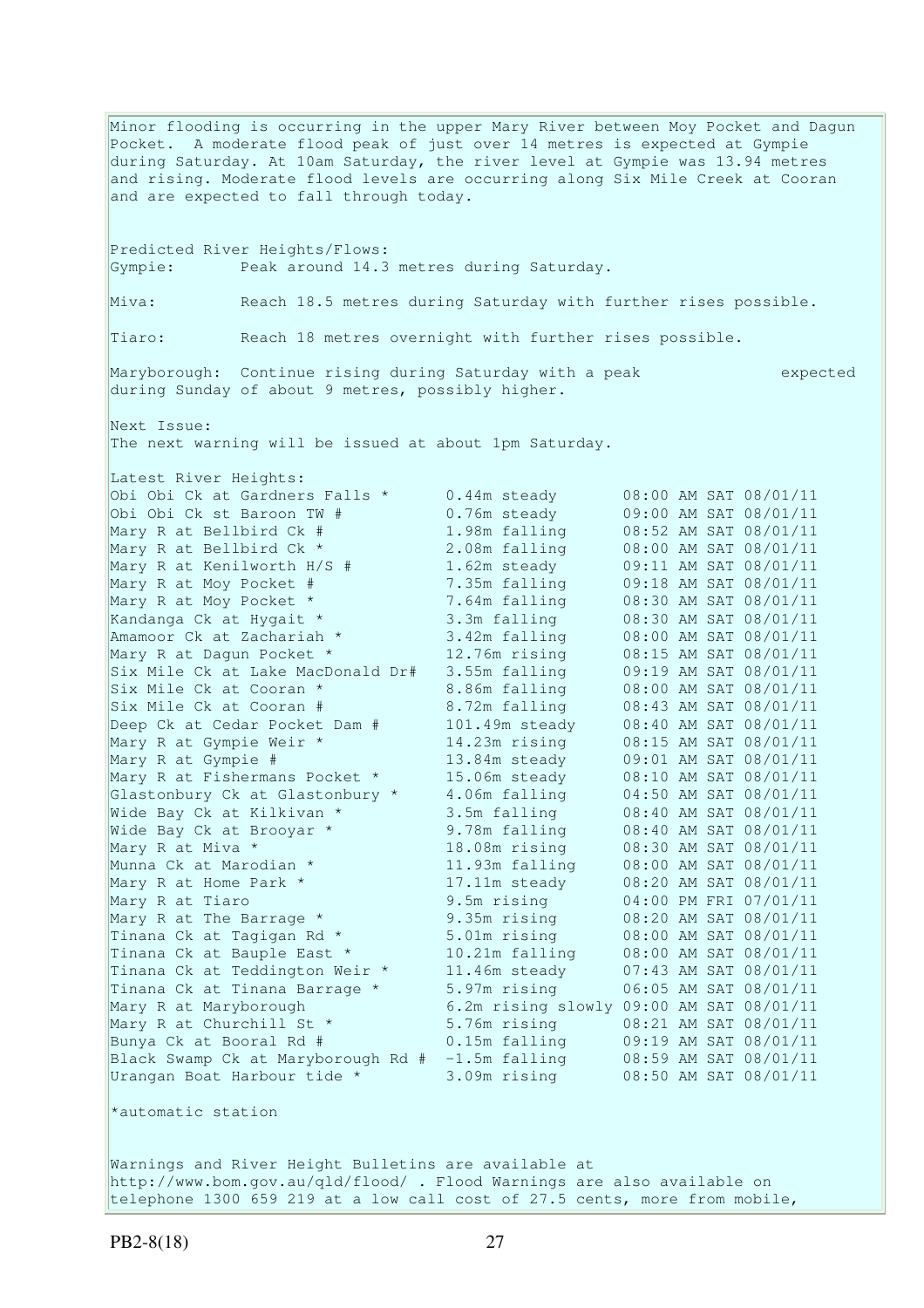| TO:: BOM612                                                                                                                                                                                                                                                                                                                                                                        |                                                                                                                                                                                                                                                                                                                                                                     |  |  |  |  |  |  |
|------------------------------------------------------------------------------------------------------------------------------------------------------------------------------------------------------------------------------------------------------------------------------------------------------------------------------------------------------------------------------------|---------------------------------------------------------------------------------------------------------------------------------------------------------------------------------------------------------------------------------------------------------------------------------------------------------------------------------------------------------------------|--|--|--|--|--|--|
| IDQ20790                                                                                                                                                                                                                                                                                                                                                                           |                                                                                                                                                                                                                                                                                                                                                                     |  |  |  |  |  |  |
| Australian Government Bureau of Meteorology<br>Oueensland                                                                                                                                                                                                                                                                                                                          |                                                                                                                                                                                                                                                                                                                                                                     |  |  |  |  |  |  |
| FLOOD WARNING FOR THE MARY RIVER<br>Issued at 12:21 PM on Saturday the 8th of January 2011<br>by the Bureau of Meteorology, Brisbane.                                                                                                                                                                                                                                              |                                                                                                                                                                                                                                                                                                                                                                     |  |  |  |  |  |  |
| Rainfall totals of up to 300mm have been recorded since 9am Friday causing major<br>flooding between Gympie and Tiaro. River levels at Maryborough will rise further<br>this afternoon with a peak expected during Sunday of around 9 metres, possibly<br>higher. Moderate to major flooding is occurring in Wide Bay Creek, Munna and<br>Tinana Creeks. Further rain is forecast. |                                                                                                                                                                                                                                                                                                                                                                     |  |  |  |  |  |  |
| possible.                                                                                                                                                                                                                                                                                                                                                                          | Major flood levels are rising between Miva and Tiaro and along Wide Bay Creek at<br>Brooyar. Rises to 18 metres are expected at Tiaro overnight with further rises                                                                                                                                                                                                  |  |  |  |  |  |  |
| level was 8.75 metres.                                                                                                                                                                                                                                                                                                                                                             | River levels at Maryborough will rise further today with a peak expected during<br>Sunday of around 9 metres, possibly higher. For comparison, the 1999 peak flood                                                                                                                                                                                                  |  |  |  |  |  |  |
| Minor flooding is occurring in the upper Mary River between Moy Pocket and Dagun<br>Pocket. A moderate flood peak of just over 14 metres is expected at Gympie<br>during Saturday. At noon Saturday, the river level at Gympie was 14.05 metres<br>and rising. Moderate flood levels are occurring along Six Mile Creek at Cooran<br>and are expected to fall through today.       |                                                                                                                                                                                                                                                                                                                                                                     |  |  |  |  |  |  |
| Predicted River Heights/Flows:<br>Gympie:<br>Peak around 14.3 metres during Saturday.                                                                                                                                                                                                                                                                                              |                                                                                                                                                                                                                                                                                                                                                                     |  |  |  |  |  |  |
| Miva:                                                                                                                                                                                                                                                                                                                                                                              | Reach 18.5 metres during Saturday with further rises possible.                                                                                                                                                                                                                                                                                                      |  |  |  |  |  |  |
| Tiaro:                                                                                                                                                                                                                                                                                                                                                                             | Reach 18 metres overnight with further rises possible.                                                                                                                                                                                                                                                                                                              |  |  |  |  |  |  |
| Maryborough: Continue rising during Saturday with a peak<br>during Sunday of about 9 metres, possibly higher.                                                                                                                                                                                                                                                                      | expected                                                                                                                                                                                                                                                                                                                                                            |  |  |  |  |  |  |
| Next Issue:<br>The next warning will be issued at about 6pm Saturday.                                                                                                                                                                                                                                                                                                              |                                                                                                                                                                                                                                                                                                                                                                     |  |  |  |  |  |  |
| Latest River Heights:<br>Obi Obi Ck at Gardners Falls *<br>Obi Obi Ck st Baroon TW #<br>Mary R at Bellbird Ck *<br>Mary R at Kenilworth H/S #<br>Mary R at Moy Pocket #<br>Mary R at Moy Pocket *<br>Yabba Ck at Borumba Dam HW *<br>Kandanga Ck at Hygait *<br>Amamoor Ck at Zachariah *                                                                                          | 11:00 AM SAT 08/01/11<br>0.44m steady<br>0.74m steady<br>12:00 PM SAT 08/01/11<br>1.94m falling 11:00 AM SAT 08/01/11<br>1.42m steady<br>12:11 PM SAT 08/01/11<br>6.45m falling 12:11 PM SAT 08/01/11<br>6.68m falling 11:30 AM SAT 08/01/11<br>0.79m falling 11:30 AM SAT 08/01/11<br>2.74m falling 11:00 AM SAT 08/01/11<br>3.04m steady<br>11:00 AM SAT 08/01/11 |  |  |  |  |  |  |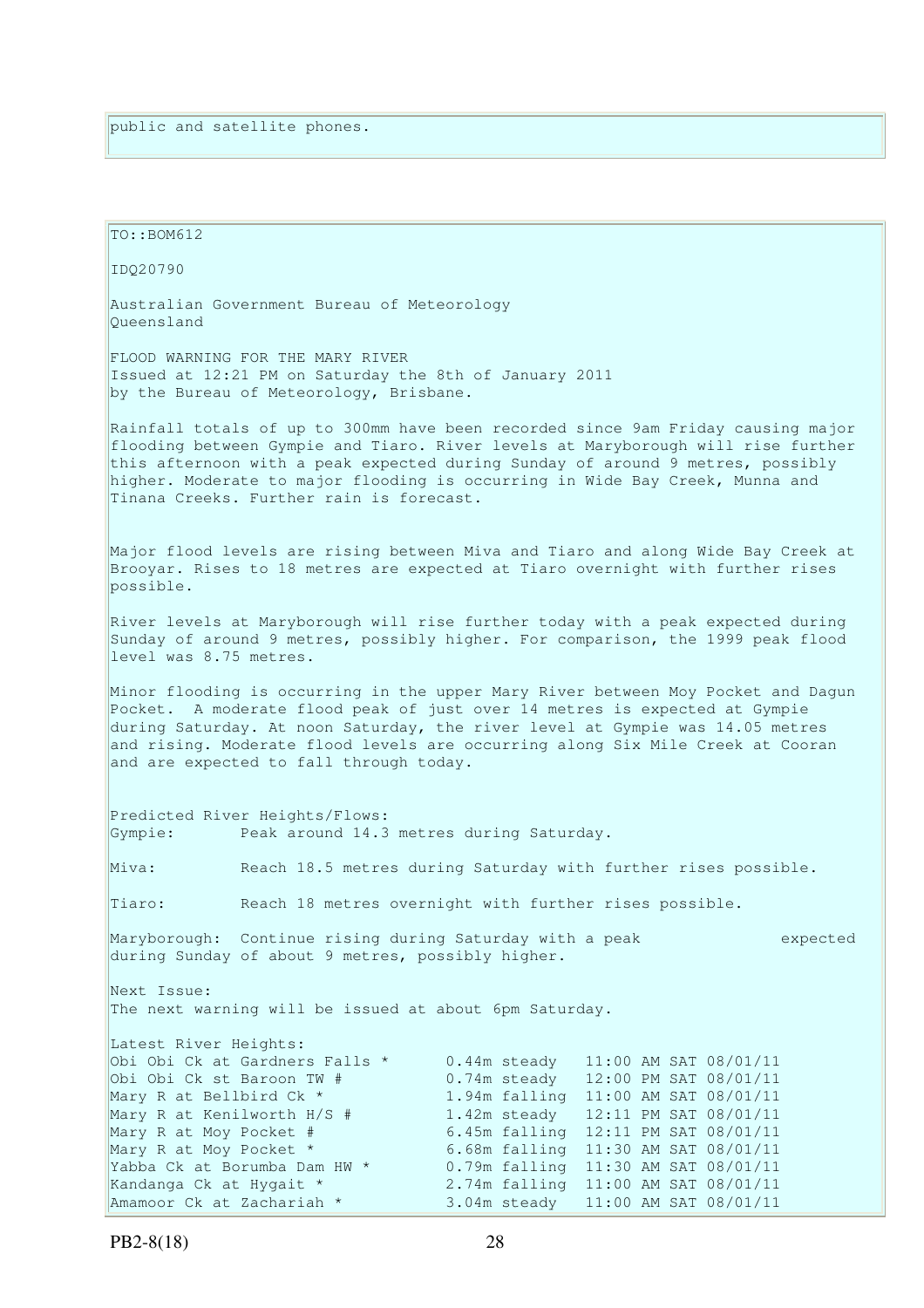| Mary R at Dagun Pocket *                                                      | 12.84m falling 11:00 AM SAT 08/01/11 |  |  |
|-------------------------------------------------------------------------------|--------------------------------------|--|--|
| Six Mile Ck at Lake MacDonald Dr#                                             | 3.25m falling 12:15 PM SAT 08/01/11  |  |  |
| Six Mile Ck at Cooran #                                                       | 8.42m falling 12:06 PM SAT 08/01/11  |  |  |
| Deep Ck at Cedar Pocket Dam #                                                 | 101.43m steady 12:10 PM SAT 08/01/11 |  |  |
| Mary R at Gympie Weir *                                                       | 14.54m rising 11:30 AM SAT 08/01/11  |  |  |
| Mary R at Gympie #                                                            | 14.09m steady 12:01 PM SAT 08/01/11  |  |  |
| Mary R at Fishermans Pocket *                                                 | 15.2m falling 11:00 AM SAT 08/01/11  |  |  |
| Glastonbury Ck at Glastonbury *                                               | 4.06m falling 04:50 AM SAT 08/01/11  |  |  |
| Wide Bay Ck at Kilkivan *                                                     | 2.77m falling 11:00 AM SAT 08/01/11  |  |  |
| Wide Bay Ck at Brooyar *                                                      | 7.8m falling 11:50 AM SAT 08/01/11   |  |  |
| Mary R at Miva<br>Munna Ck at Marodian * 11.29m falling 11:40 AM SAT 08/01/11 |                                      |  |  |
|                                                                               |                                      |  |  |
| Mary R at Home Park * $17.84$ m rising $11:20$ AM SAT 08/01/11                |                                      |  |  |
| Mary R at Tiaro                                                               | 15.6m rising 10:45 AM SAT 08/01/11   |  |  |
| Mary R at The Barrage * 9.81m rising 11:10 AM SAT 08/01/11                    |                                      |  |  |
| Tinana Ck at Tagigan Rd * 5.03m steady 11:00 AM SAT 08/01/11                  |                                      |  |  |
| Tinana Ck at Bauple East * 10.09m falling 11:00 AM SAT 08/01/11               |                                      |  |  |
| Tinana Ck at Teddington Weir *                                                | 11.47m falling 11:53 AM SAT 08/01/11 |  |  |
| Tinana Ck at Tinana Barrage *                                                 | 5.97m rising 06:05 AM SAT 08/01/11   |  |  |
| Mary R at Maryborough                                                         | 6.7m rising 12:00 PM SAT 08/01/11    |  |  |
| Mary R at Churchill St *                                                      | 6.17m rising 11:41 AM SAT 08/01/11   |  |  |
| *automatic station                                                            |                                      |  |  |
| Warnings and River Height Bulletins are available at                          |                                      |  |  |

http://www.bom.gov.au/qld/flood/ . Flood Warnings are also available on telephone 1300 659 219 at a low call cost of 27.5 cents, more from mobile, public and satellite phones.

# $TO:  $BOM612$$ IDQ20790 Australian Government Bureau of Meteorology Queensland FLOOD WARNING FOR THE MARY RIVER Issued at 6:36 PM on Saturday the 8th of January 2011 by the Bureau of Meteorology, Brisbane. Rainfall totals of up to 300mm have been recorded since 9am Friday causing major flooding between Gympie and Tiaro. River levels at Maryborough will rise further overnight with a peak expected during Sunday of around 9 metres. Flooding has now eased below minor in Wide Bay Creek. Moderate flooding is easing in Munna Creek, but minor to major flooding continues in Tinana Creek. Further rainfall overnight is not expected to cause significantly higher river levels. Major flooding is now easing at Miva, with the flood peak currently in the Home Park area. Major flooding continues to rise downstream to Tiaro where river level rises to 18 metres are expected overnight. This height is below the February 1992 peak flood level of 18.6 metres River levels at Maryborough will rise further overnight with a peak expected during Sunday of around 9 metres. For comparison, the 1999 peak flood level was

Minor to moderate flooding continues on the upper Mary River between Dagun

8.75 metres.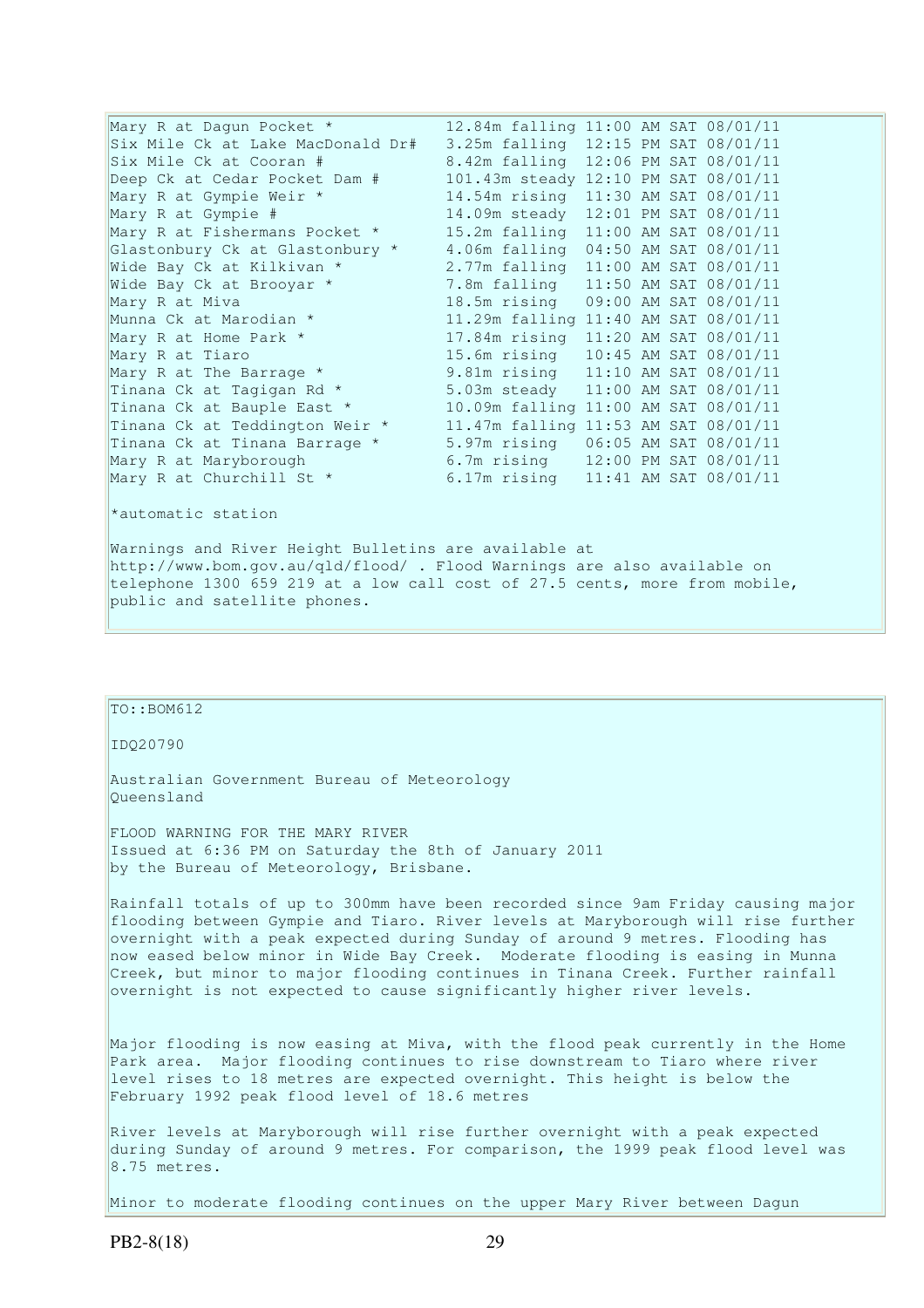Pocket and Gympie. At 4:30pm Saturday the river level at Gympie was 14.4 metres and close to peaking. River levels are expected to ease overnight and Sunday. Minor flooding is easing on Six Mile Creek at Cooran. Predicted River Heights/Flows: Gympie: 14.4 metres at 4:30pm and close to peak. Miva: Peaked around 18.5 metres Saturday morning. Tiaro: Reach 18 metres overnight. Maryborough: Continue rising overnight Saturday with a peak expected during Sunday of about 9 metres. Further heavy rainfall rainfall rainfall may result in higher levels. Next Issue: The next warning will be issued at about 6am Sunday. The situation will continue to be monitored closely and earlier updates will be issued if necessary. Latest River Heights: Obi Obi Ck at Gardners Falls \* 0.5m rising 04:00 PM SAT 08/01/11 Obi Obi Ck st Baroon TW # 0.83m steady 05:23 PM SAT 08/01/11 Mary R at Bellbird Ck # 1.88m rising 05:15 PM SAT 08/01/11 Mary R at Kenilworth H/S # 1.32m rising 05:00 PM SAT 08/01/11 Mary R at Moy Pocket # 5.15m falling 05:27 PM SAT 08/01/11 Yabba Ck at Borumba Dam HW \* 0.68m falling 03:15 PM SAT 08/01/11 Kandanga Ck at Hygait \* 2.12m falling 04:00 PM SAT 08/01/11 Amamoor Ck at Zachariah \* 2.76m falling 03:00 PM SAT 08/01/11 Mary R at Dagun Pocket \* 12.65m falling 03:30 PM SAT 08/01/11 Six Mile Ck at Lake MacDonald Dr# 2.7m steady 05:37 PM SAT 08/01/11 Six Mile Ck at Cooran # 7.77m falling 05:32 PM SAT 08/01/11 Deep Ck at Cedar Pocket Dam # 101.36m steady 05:30 PM SAT 08/01/11 Mary R at Gympie Weir \* 14.8m rising 03:15 PM SAT 08/01/11 Mary R at Gympie # 14.39m rising 04:21 PM SAT 08/01/11 Mary R at Fishermans Pocket \* 15.35m falling 04:30 PM SAT 08/01/11 Glastonbury Ck at Glastonbury \* 4.06m falling 04:50 AM SAT 08/01/11 Wide Bay Ck at Kilkivan \* 2.07m falling 03:00 PM SAT 08/01/11 Wide Bay Ck at Brooyar \* 6.17m falling 04:20 PM SAT 08/01/11 Mary R at Miva \* 17.8m falling 04:30 PM SAT 08/01/11 Munna Ck at Marodian \* 9.94m falling 04:00 PM SAT 08/01/11 Mary R at Home Park \* 18.53m rising 04:30 PM SAT 08/01/11 Mary R at Tiaro 15.6m rising 10:45 AM SAT 08/01/11 Mary R at The Barrage \* 10.67m rising 05:10 PM SAT 08/01/11 Tinana Ck at Tagigan Rd  $*$  4.77m falling  $04:00$  PM SAT 08/01/11 Tinana Ck at Bauple East \* 9.87m falling 04:00 PM SAT 08/01/11 Tinana Ck at Teddington Weir \* 11.43m falling 03:42 PM SAT 08/01/11 Tinana Ck at Tinana Barrage \* 5.97m rising 06:05 AM SAT 08/01/11 Mary R at Maryborough 7.05m rising 03:30 PM SAT 08/01/11 Mary R at Churchill St \* 6.05m rising 05:41 PM SAT 08/01/11 \*, # denote automatic station. Warnings and River Height Bulletins are available at http://www.bom.gov.au/qld/flood/ . Flood Warnings are also available on telephone 1300 659 219 at a low call cost of 27.5 cents, more from mobile, public and satellite phones.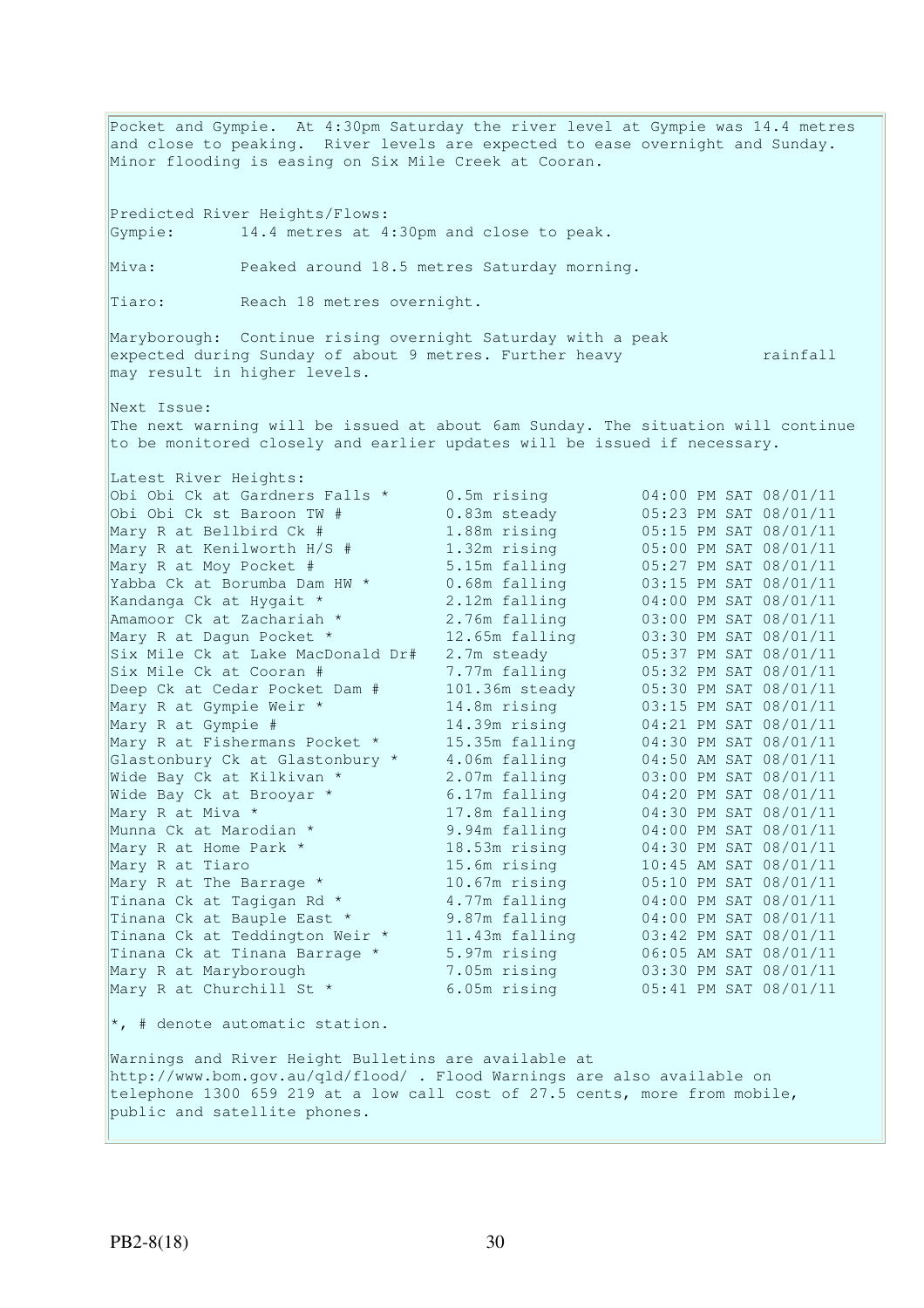$\vert$ TO::BOM612

IDQ20790

Australian Government Bureau of Meteorology Queensland

FLOOD WARNING FOR THE MARY RIVER Issued at 6:08 AM on Sunday the 9th of January 2011 by the Bureau of Meteorology, Brisbane.

Major flooding continues between Gympie and Tiaro. River levels at Maryborough will rise further this morning with levels expected to peak at around 8.4 metres. Further heavy rainfall is occurring between Gympie and Maryborough this morning and is expected to continue.

Major flooding continues between Miva and Tiaro. Minor to major flooding continues along Tinana Creek.

River levels at Maryborough will rise further this morning with a peak expected during Sunday of around 8.4 metres. Further rises are likely as heavy rainfall continues. For comparison, the 1999 peak flood level was 8.75 metres.

Minor to moderate flooding continues on the upper Mary River between Dagun Pocket and Gympie. At 5am Sunday the river level at Gympie was 14.0 metres. River levels are likely to remain high or increase today following renewed rainfall.

Predicted River Heights/Flows: Gympie: Remain above 13 metres today with further rises possible as rainfall continues.

Maryborough: A peak is expected during Sunday of around 8.4 metres. Further heavy rainfall may result in higher levels.

Next Issue: The next warning will be issued at about 11am Sunday.

| Latest River Heights:           |                |                       |
|---------------------------------|----------------|-----------------------|
| Obi Obi Ck at Gardners Falls *  | 0.51m steady   | 04:00 AM SUN 09/01/11 |
| Mary R at Bellbird Ck *         | 2.19m falling  | 04:26 AM SUN 09/01/11 |
| Mary R at Kenilworth H/S #      | 1.77m falling  | 05:26 AM SUN 09/01/11 |
| Mary R at Moy Pocket #          | 6.15m falling  | 05:47 AM SUN 09/01/11 |
| Yabba Ck at Borumba Dam HW *    | 0.81m falling  | 05:30 AM SUN 09/01/11 |
| Kandanga Ck at Hygait *         | 2.39m rising   | 04:00 AM SUN 09/01/11 |
| Amamoor Ck at Zachariah *       | 2.73m steady   | 04:10 AM SUN 09/01/11 |
| Mary R at Dagun Pocket *        | 10.82m falling | 05:45 AM SUN 09/01/11 |
| Six Mile Ck at Cooran #         | 6.02m falling  | 05:33 AM SUN 09/01/11 |
| Deep Ck at Cedar Pocket Dam #   | 101.29m steady | 05:47 AM SUN 09/01/11 |
| Mary R at Gympie Weir *         | 14.48m rising  | 05:30 AM SUN 09/01/11 |
| Mary R at Gympie #              | 13.99m falling | 05:05 AM SUN 09/01/11 |
| Mary R at Fishermans Pocket *   | 15.22m rising  | 04:20 AM SUN 09/01/11 |
| Glastonbury Ck at Glastonbury * | 1.82m falling  | 03:00 AM SUN 09/01/11 |
| Wide Bay Ck at Kilkivan *       | 2.32m falling  | 02:30 AM SUN 09/01/11 |
| Mary R at Miva *                | 16.12m steady  | 04:10 AM SUN 09/01/11 |
| Munna Ck at Marodian *          | 7.95m steady   | 04:29 AM SUN 09/01/11 |
| Mary R at Home Park *           | 18.04m rising  | 04:20 AM SUN 09/01/11 |
| Mary R at Tiaro                 | 15.6m rising   | 10:45 AM SAT 08/01/11 |
| Mary R at The Barrage *         | 11.51m rising  | 05:05 AM SUN 09/01/11 |
| Tinana Ck at Tagigan Rd *       | 3.77m falling  | 04:00 AM SUN 09/01/11 |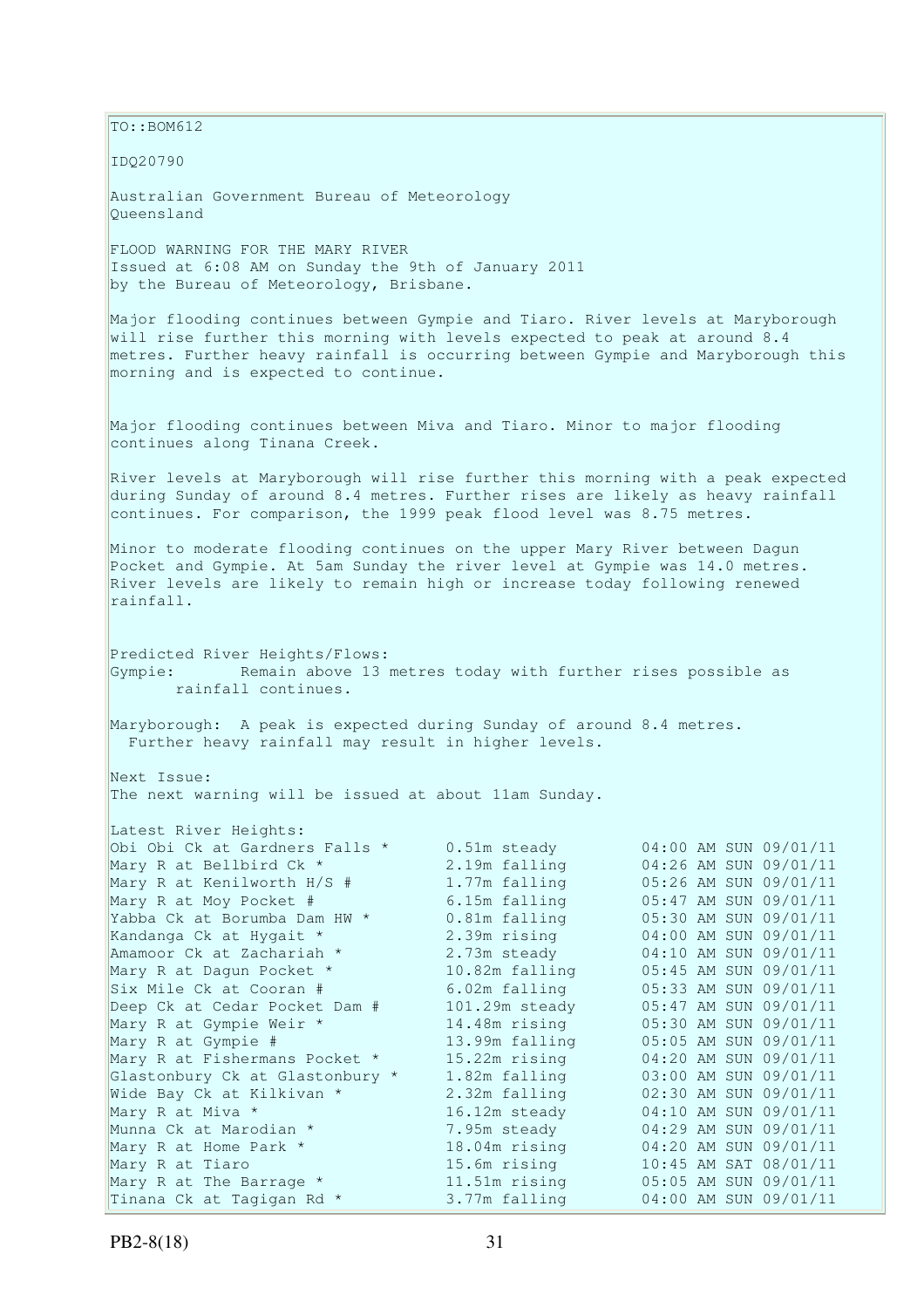| Tinana Ck at Bauple East *         | 9.24m falling    | 04:00 AM SUN 09/01/11 |
|------------------------------------|------------------|-----------------------|
| Tinana Ck at Teddington Weir *     | 11.24m falling   | 03:00 AM SUN 09/01/11 |
| Tinana Ck at Tinana Barrage *      | 5.97m rising     | 06:05 AM SAT 08/01/11 |
| Mary R at Maryborough              | 8.02m rising     | 05:15 AM SUN 09/01/11 |
| Mary R at Churchill St *           | 6.91m falling    | 05:41 AM SUN 09/01/11 |
| Bunya Ck at Booral Rd #            | $-0.15m$ falling | 05:33 AM SUN 09/01/11 |
| Black Swamp Ck at Maryborough Rd # | $-2.05m$ steady  | 05:32 AM SUN 09/01/11 |
| Urangan Boat Harbour tide *        | 1.37m falling    | 03:50 AM SUN 09/01/11 |
|                                    |                  |                       |
|                                    |                  |                       |

\*automatic station

Warnings and River Height Bulletins are available at http://www.bom.gov.au/qld/flood/ . Flood Warnings are also available on telephone 1300 659 219 at a low call cost of 27.5 cents, more from mobile, public and satellite phones.

TO::BOM612

#### IDQ20790

Australian Government Bureau of Meteorology Queensland

FLOOD WARNING FOR THE MARY RIVER Issued at 11:01 AM on Sunday the 9th of January 2011 by the Bureau of Meteorology, Brisbane.

Heavy rainfall in the last 6 hours is expected to increase flood levels at Gympie to at least 16 metres overnight. Higher levels are possible as rainfall continues. Major flooding continues between Miva and Tiaro. An initial peak is expected at Maryborough around 8.4 metres today with further rises possible as rainfall continues. Rainfall totals recorded in the 6 hours to 11am include Gympie 45mm, Cooran 108mm and Maleny 68mm.

Fast rising river levels are occurring in the upper Mary River catchment following heavy rainfall this morning. At least moderate flood levels are expected at Bellbird Creek and Kenilworth with major flood levels likely if rainfall continues. Moderate flood levels are likely of at least 13 metres at Dagun Pocket and a return to moderate flood levels along Six Mile Creek is expected through today with further rises.

At Gympie, river levels are expected to increase from the current 14 metre level through today reaching at least 16 metres overnight with rises above the major flood level of 17 metres possible if rainfall continues.

Major flooding continues between Miva and Tiaro. Minor to major flooding continues along Tinana Creek.

River levels at Maryborough will rise further this morning with an initial peak expected during Sunday of around 8.4 metres. Further rises are likely as heavy rainfall continues. For comparison, the 1999 peak flood level was 8.75 metres.

Predicted River Heights/Flows: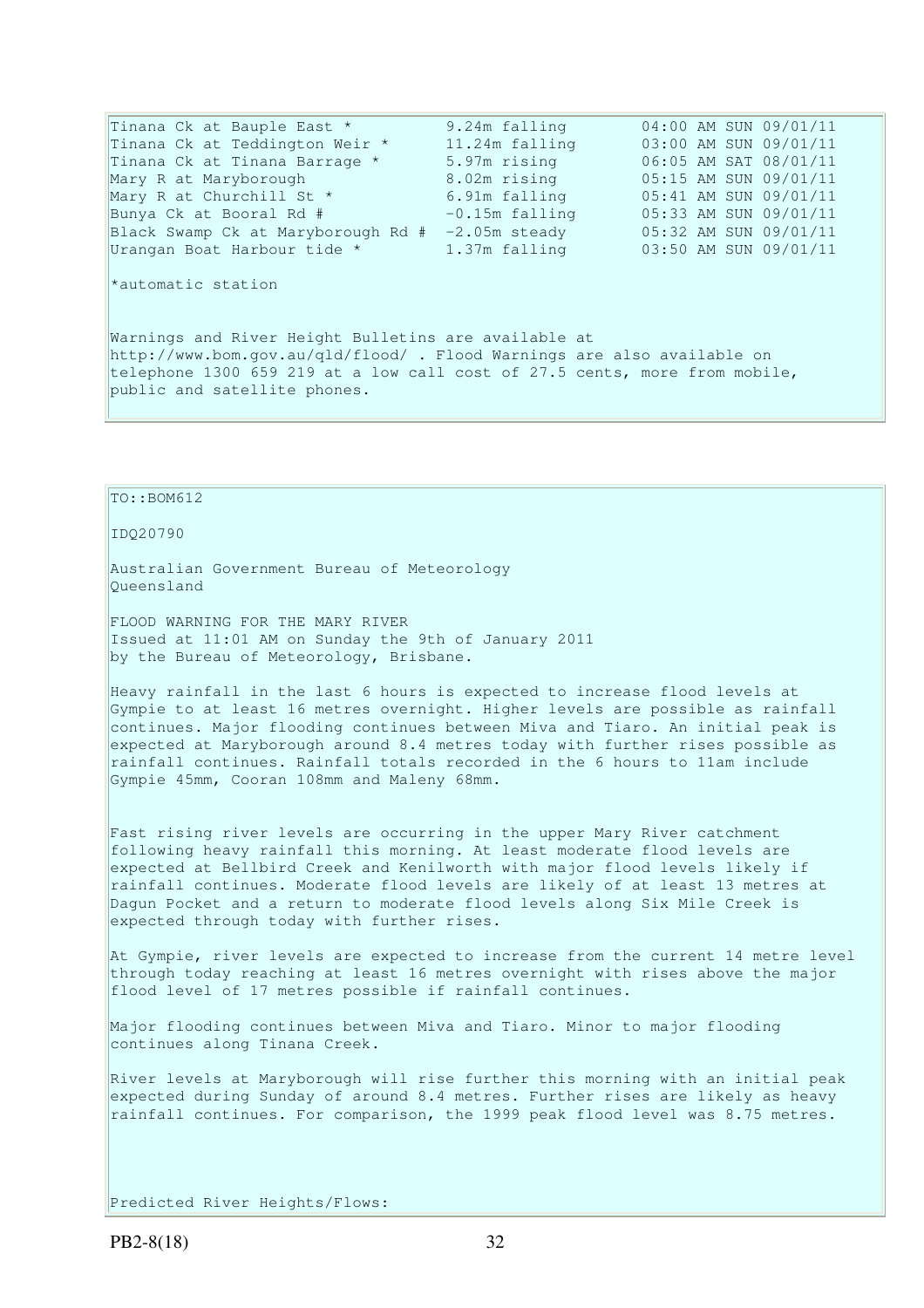Gympie: Reach at least 16 metres overnight. A major flood level above 17 metres is possible if rainfall continues. Maryborough: A peak is expected during Sunday of around 8.4 metres. Further heavy rainfall may result in higher levels. Next Issue: The next warning will be issued at about 1:30pm Sunday. Latest River Heights: Obi Obi Ck at Gardners Falls \* 1.16m rising 09:00 AM SUN 09/01/11 Obi Obi Ck st Baroon TW # 1.81m rising 10:13 AM SUN 09/01/11 Mary R at Bellbird Ck # 5.48m rising 10:32 AM SUN 09/01/11 Mary R at Kenilworth H/S # 4.52m rising 10:34 AM SUN 09/01/11 Mary R at Moy Pocket # 6.3m rising 10:35 AM SUN 09/01/11 Yabba Ck at Borumba Dam HW \* 1.13m rising 10:30 AM SUN 09/01/11 YKandanga Ck at Hygait \* 3.3m rising 09:30 AM SUN 09/01/11 Amamoor Ck at Zachariah \* 3.52m rising 09:30 AM SUN 09/01/11 Mary R at Dagun Pocket \* 10.9m rising 10:30 AM SUN 09/01/11 Six Mile Ck at Lake MacDonald Dr# 3.55m rising 10:34 AM SUN 09/01/11 Six Mile Ck at Cooran # 7.17m rising 10:33 AM SUN 09/01/11 Deep Ck at Cedar Pocket Dam # 101.8m steady 09:50 AM SUN 09/01/11 Mary R at Gympie Weir \* 14.28m falling 09:45 AM SUN 09/01/11 Mary R at Gympie # 13.84m steady 09:01 AM SUN 09/01/11 Mary R at Fishermans Pocket \* 15.11m falling 09:29 AM SUN 09/01/11 Glastonbury Ck at Glastonbury \* 1.82m falling 03:00 AM SUN 09/01/11 Wide Bay Ck at Kilkivan \* 2.03m rising 08:20 AM SUN 09/01/11 Wide Bay Ck at Brooyar \* 5.21m steady 09:29 AM SUN 09/01/11 Mary R at Miva 15.9m rising slowly 09:00 AM SUN 09/01/11 Munna Ck at Marodian \* 8.63m falling 09:25 AM SUN 09/01/11 Mary R at Home Park \* 17.42m steady 09:20 AM SUN 09/01/11 Mary R at Tiaro 15.6m rising 10:45 AM SAT 08/01/11 Mary R at The Barrage \* 11.47m falling 09:00 AM SUN 09/01/11 Tinana Ck at Tagigan Rd  $\star$  4.64m rising 09:30 AM SUN 09/01/11 Tinana Ck at Bauple East \* 9m falling 09:00 AM SUN 09/01/11 Tinana Ck at Teddington Weir \* 11.48m rising 08:38 AM SUN 09/01/11 Tinana Ck at Tinana Barrage \* 7.83m rising 06:00 AM SUN 09/01/11 Mary R at Maryborough 8.18m rising 10:00 AM SUN 09/01/11 Mary R at Churchill St \* 7.11m rising 10:31 AM SUN 09/01/11 Bunya Ck at Booral Rd # -0.15m steady 10:30 AM SUN 09/01/11 Black Swamp Ck at Maryborough Rd # -2.1m steady 08:32 AM SUN 09/01/11 Urangan Boat Harbour tide \* 3.34m rising 09:50 AM SUN 09/01/11 \*automatic station

Warnings and River Height Bulletins are available at http://www.bom.gov.au/qld/flood/ . Flood Warnings are also available on telephone 1300 659 219 at a low call cost of 27.5 cents, more from mobile, public and satellite phones.

TO::BOM612

IDQ20790

Australian Government Bureau of Meteorology Queensland

FLOOD WARNING FOR THE MARY RIVER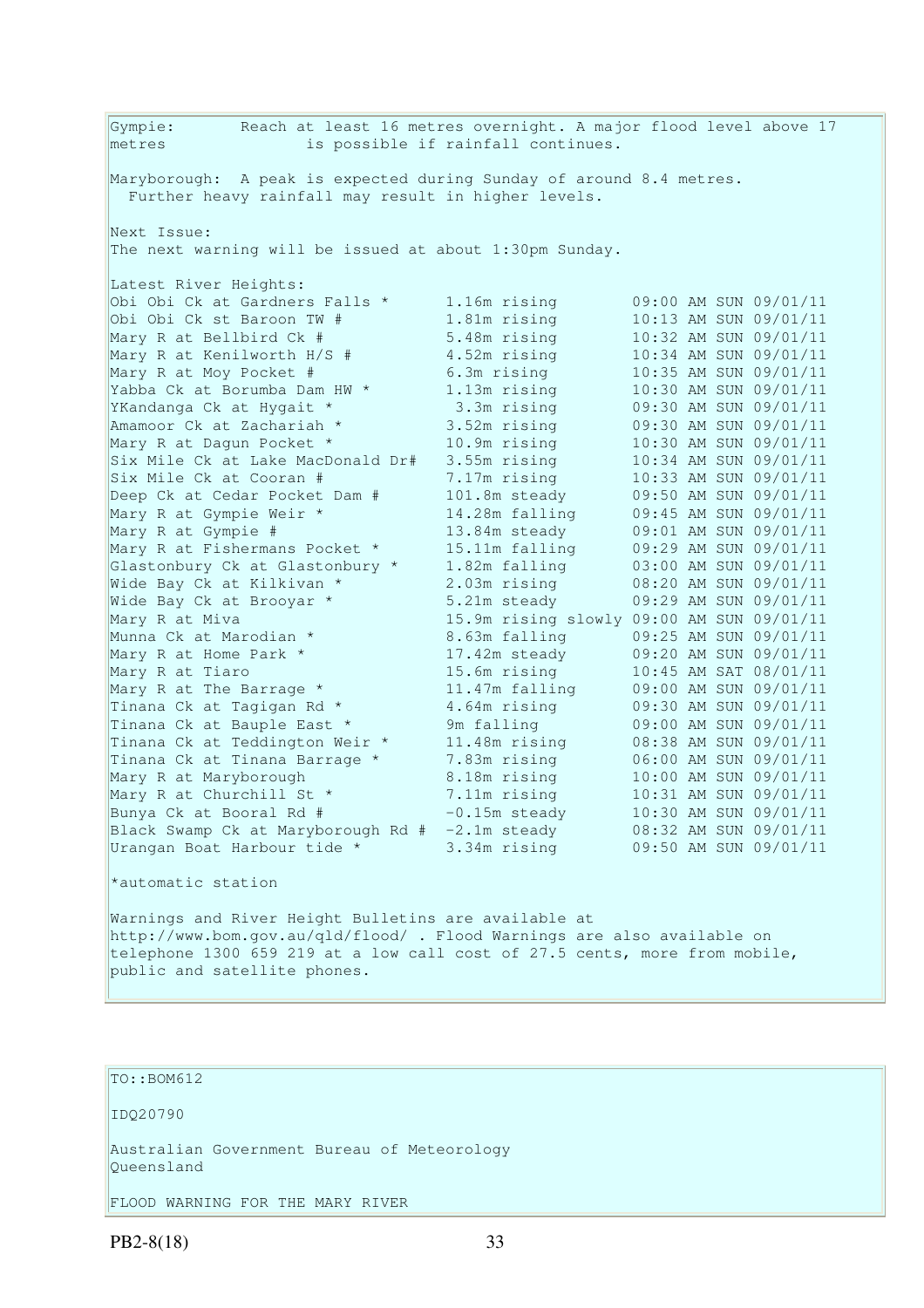Issued at 1:55 PM on Sunday the 9th of January 2011 by the Bureau of Meteorology, Brisbane.

Heavy rainfall in the last 12 hours is expected to increase flood levels at Gympie to at least 17 metres overnight. Higher levels are possible as rainfall continues. Major flooding continues between Miva and Tiaro. An initial peak is expected at Maryborough around 8.4 metres today with further rises possible. Rainfall totals recorded in the 12 hours to 2pm include Gympie 58mm, Cooran 148mm, Maleny 144mm and Cooroy 160mm.

Fast rising river levels are occurring in the upper Mary River catchment following heavy rainfall this morning. Major flood levels are likely at Bellbird Creek and Kenilworth this evening. Major flood levels are likely of at least 15 metres at Dagun Pocket and a return to moderate flood levels along Six Mile Creek is expected through today. Further rises are likely throughout the upper catchment as heavy rainfall continues.

At Gympie, river levels are expected to increase from the current 13.7 metre level this evening reaching at least 17 metres early on Monday with rises above the major flood level of 17 metres possible if rainfall continues.

Major flooding continues between Miva and Tiaro. Minor to major flooding continues along Tinana Creek.

River levels at Maryborough will rise further this morning with an initial peak expected during Sunday of around 8.4 metres. Further rises are likely as heavy rainfall continues. For comparison, the 1999 peak flood level was 8.75 metres.

Predicted River Heights/Flows: Gympie: Reach at least 17 metres early on Monday. Higher levels above 17 metres are likely as rainfall continues.

Maryborough: A peak is expected during Sunday of around 8.4 metres. Further heavy rainfall may result in higher levels.

Next Issue: The next warning will be issued at about 5:30pm Sunday.

| Latest River Heights:             |                 |                       |
|-----------------------------------|-----------------|-----------------------|
| Obi Obi Ck at Gardners Falls *    | 1.22m rising    | 12:00 PM SUN 09/01/11 |
| Obi Obi Ck st Baroon TW #         | 2.02m rising    | 12:48 PM SUN 09/01/11 |
| Mary R at Bellbird Ck #           | 5.73m rising    | 01:17 PM SUN 09/01/11 |
| Mary R at Bellbird Ck *           | 5.76m steady    | 12:30 PM SUN 09/01/11 |
| Mary R at Kenilworth H/S #        | 7.27m rising    | 01:32 PM SUN 09/01/11 |
| Mary R at Moy Pocket #            | 9.05m rising    | 01:34 PM SUN 09/01/11 |
| Mary R at Moy Pocket *            | 6.01m steady    | 08:16 AM SUN 09/01/11 |
| Yabba Ck at Borumba Dam HW *      | 1.46m rising    | 11:30 AM SUN 09/01/11 |
| Kandanga Ck at Hygait *           | 4.85m rising    | 12:30 PM SUN 09/01/11 |
| Amamoor Ck at Zachariah *         | 5.06m rising    | 12:20 PM SUN 09/01/11 |
| Mary R at Dagun Pocket *          | $11.07m$ rising | 11:30 AM SUN 09/01/11 |
| Six Mile Ck at Lake MacDonald Dr# | 4.5m rising     | 01:32 PM SUN 09/01/11 |
| Six Mile Ck at Cooran *           | 7.97m rising    | 12:30 PM SUN 09/01/11 |
| Six Mile Ck at Cooran #           | 8.17m steady    | 01:28 PM SUN 09/01/11 |
| Deep Ck at Cedar Pocket Dam #     | 101.78m steady  | 01:00 PM SUN 09/01/11 |
| Mary R at Gympie Weir *           | 14.27m rising   | 11:15 AM SUN 09/01/11 |
| Mary R at Gympie #                | 13.74m falling  | 12:01 PM SUN 09/01/11 |
| Mary R at Fishermans Pocket *     | 15.12m rising   | 12:30 PM SUN 09/01/11 |
| Glastonbury Ck at Glastonbury *   | 1.82m falling   | 03:00 AM SUN 09/01/11 |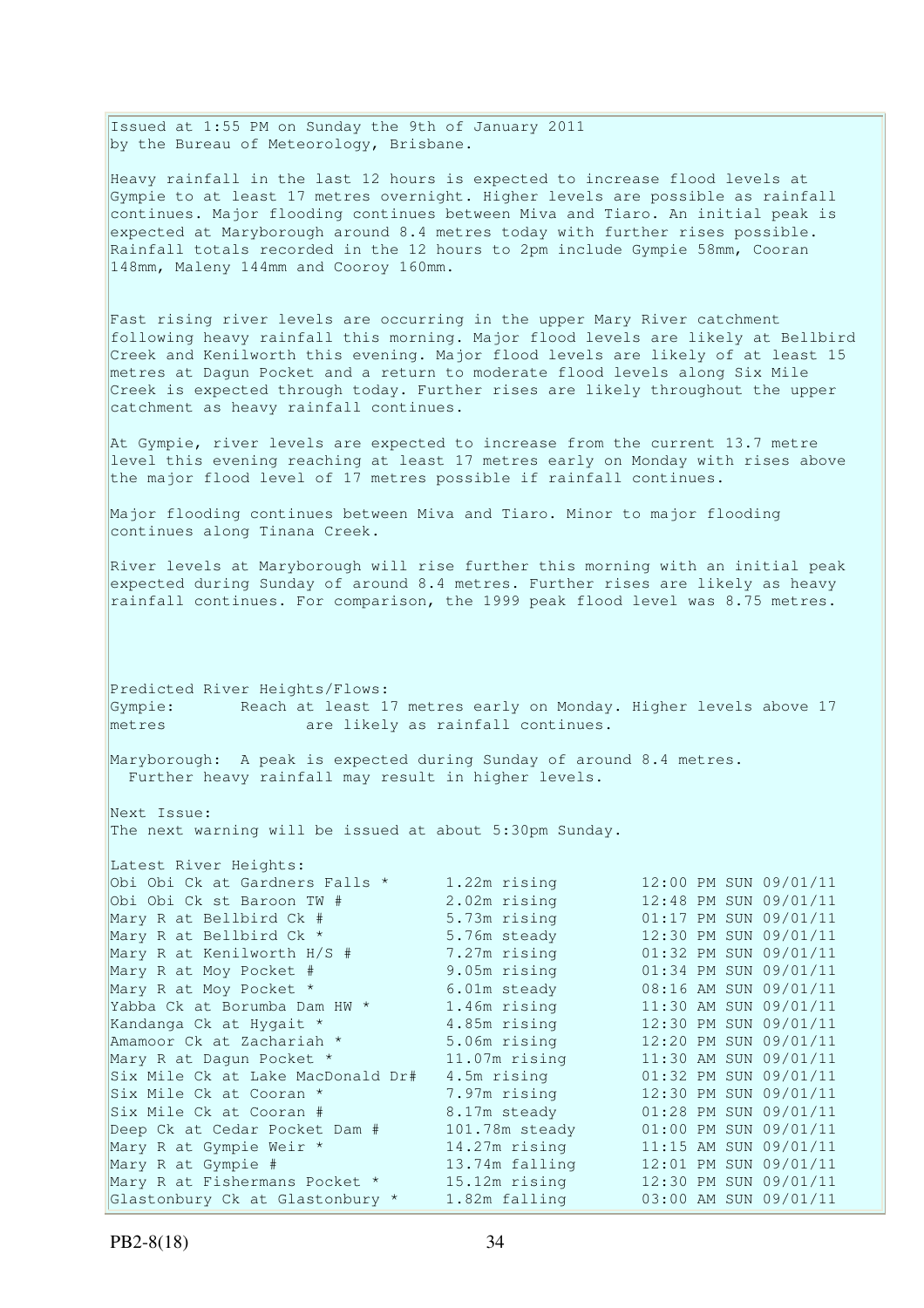| Wide Bay Ck at Kilkivan *                                                                                                       | 2.58m rising       | 11:00 AM SUN 09/01/11                      |  |  |
|---------------------------------------------------------------------------------------------------------------------------------|--------------------|--------------------------------------------|--|--|
| Wide Bay Ck at Brooyar *                                                                                                        | 5.42m steady       | 12:22 PM SUN 09/01/11                      |  |  |
| Mary R at Miva                                                                                                                  |                    | 15.8m falling slowly 12:00 PM SUN 09/01/11 |  |  |
| Mary R at Miva *                                                                                                                | 15.64m falling     | 12:30 PM SUN 09/01/11                      |  |  |
| Munna Ck at Marodian *                                                                                                          | 8.64m rising       | 12:29 PM SUN 09/01/11                      |  |  |
| Mary R at Home Park *                                                                                                           | 17.01m falling     | 12:20 PM SUN 09/01/11                      |  |  |
| Mary R at Tiaro                                                                                                                 | 16.25m falling     | 11:00 AM SUN 09/01/11                      |  |  |
| Mary R at The Barrage *                                                                                                         | 11.33m falling     | 12:10 PM SUN 09/01/11                      |  |  |
| Tinana Ck at Tagigan Rd *                                                                                                       | 5.58m rising       | 12:10 PM SUN 09/01/11                      |  |  |
| Tinana Ck at Bauple East *                                                                                                      | 8.76m falling      | 12:00 PM SUN 09/01/11                      |  |  |
| Tinana Ck at Teddington Weir *                                                                                                  | 11.48m rising      | 08:38 AM SUN 09/01/11                      |  |  |
| Tinana Ck at Tinana Barrage *                                                                                                   |                    | 7.83m rising 06:00 AM SUN 09/01/11         |  |  |
| Mary R at Maryborough                                                                                                           | 8.2m rising slowly | 12:30 PM SUN 09/01/11                      |  |  |
| Mary R at Churchill St *                                                                                                        | 7.17m rising       | 12:41 PM SUN 09/01/11                      |  |  |
| *automatic station                                                                                                              |                    |                                            |  |  |
| Warnings and River Height Bulletins are available at<br>http://www.bom.gov.au/qld/flood/ . Flood Warnings are also available on |                    |                                            |  |  |

telephone 1300 659 219 at a low call cost of 27.5 cents, more from mobile, public and satellite phones.

## TO::BOM612

IDQ20790

Australian Government Bureau of Meteorology Queensland

FLOOD WARNING FOR THE MARY RIVER Issued at 5:50 PM on Sunday the 9th of January 2011 by the Bureau of Meteorology, Brisbane.

Very heavy rainfall of up to 190 millimetres has been recorded in the headwaters of the Mary River since 9am this morning and rainfall is expected to continue during Sunday night. Fast rises and moderate flooding are occurring in Yabby Creek at Imbil, Mary River at Kenilworth Homestead and in Six Mile Creek at Cooran. Renewed rises are expected at Gympie during Sunday night with major flood levels expected during Monday.

In the lower Mary River, major flooding continues between Miva and Tiaro and moderate flood levels are now peaking in the Mary River at Maryborough.

Fast rising river levels are occurring in the upper Mary River catchment following heavy rainfall during today. Major flood levels have been reached at Bellbird Creek and are expected at Kenilworth this evening. Major flood levels are also expected at Moy Pocket during Sunday night and at Dagun Pocket during Monday morning. Further rises are likely throughout the upper catchment as heavy rainfall continues.

At Gympie, river levels will start rising during Sunday night and reach the major flood level of 17 metres early Monday morning and continue rising during Monday. It is not possible to provide a peak forecast at this stage as heavy rainfall continues in the catchment.

Major flooding continues between Miva and Tiaro and in Tinana Creek at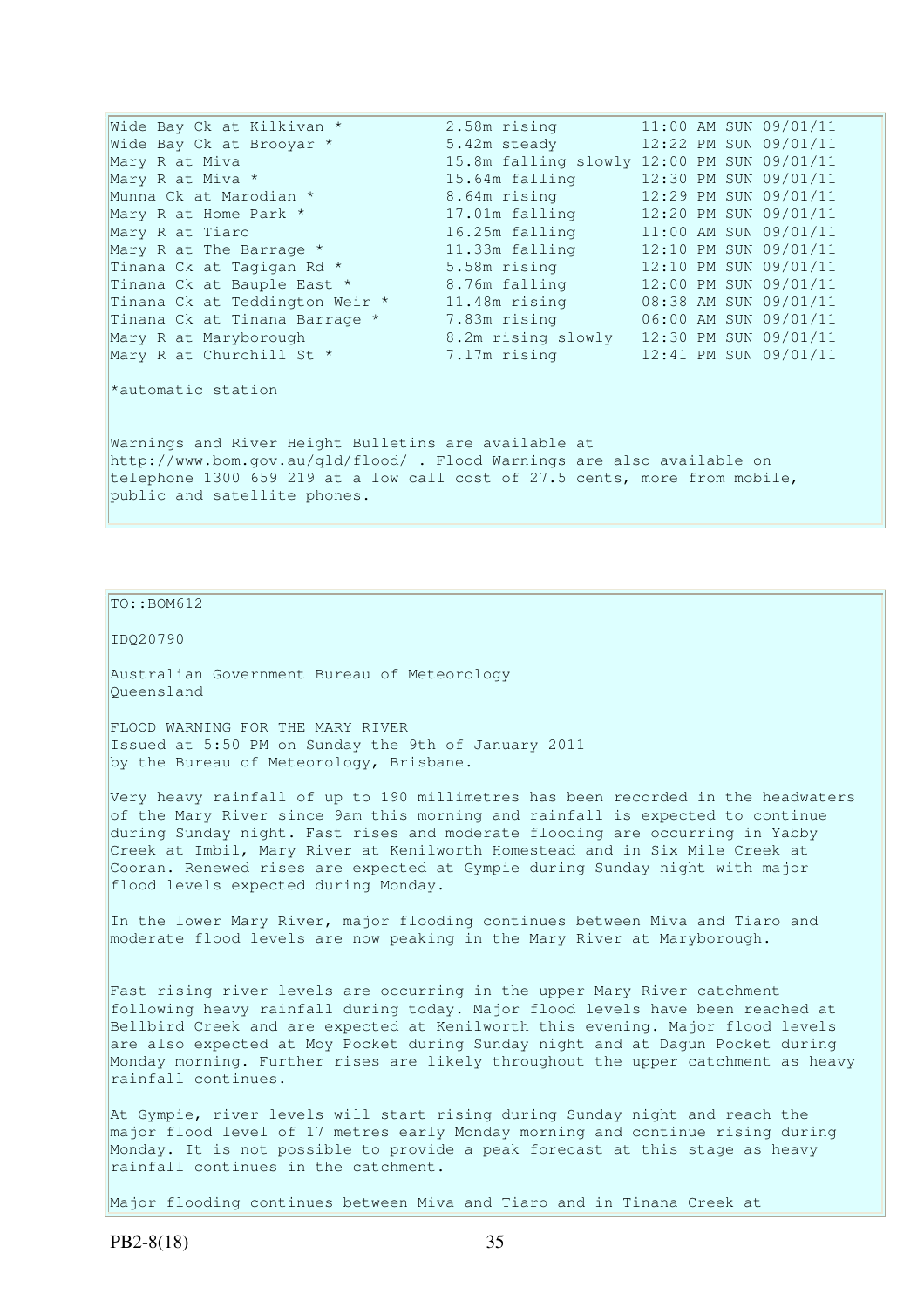Teddington Weir. Major flooding will continue at Miva and Tiaro during the next few days. Moderate flood levels peaked at Maryborough at around 8.2 metres at midday Sunday. Levels are expected to ease at Maryborough during Sunday and into Monday. No significant rainfall has been reported in the lower Mary River during Sunday but some rises are expected during this week as the flood waters from Gympie arrive in the area. At this stage the levels are not expected to exceed todays peak. Predicted River Heights/Flows: Gympie: Exceed 17 metres early Monday. Higher levels expected during Monday. It is not possible to provide a peak forecast at this stage as heavy rainfall continues in the catchment. Maryborough: Fall slowly during Sunday night and Monday. Next Issue: The next warning will be issued at about 9:30pm Sunday. Latest River Heights: Obi Obi Ck at Gardners Falls \* 1.65m rising 04:20 PM SUN 09/01/11 Obi Obi Ck st Baroon TW # 3.12m rising 05:38 PM SUN 09/01/11 Mary R at Bellbird Ck # 7.83m rising 05:36 PM SUN 09/01/11 Mary R at Kenilworth H/S # 9.52m falling 05:43 PM SUN 09/01/11 Mary R at Moy Pocket # 12.55m rising 05:37 PM SUN 09/01/11 Yabba Ck at Borumba Dam HW \* 3.21m rising 04:45 PM SUN 09/01/11 Yabba Ck at Imbil 6m rising 03:00 PM SUN 09/01/11 Kandanga Ck at Hygait \* 6.48m rising 05:00 PM SUN 09/01/11 Amamoor Ck at Zachariah \* 6.1m rising 05:01 PM SUN 09/01/11 Mary R at Dagun Pocket \* 12.11m rising 05:00 PM SUN 09/01/11 Six Mile Ck at Lake MacDonald Dr# 5.6m steady 05:37 PM SUN 09/01/11 Six Mile Ck at Cooran # 9.22m rising 05:03 PM SUN 09/01/11 Mary R at Gympie Weir \* 14.41m falling 05:00 PM SUN 09/01/11 Mary R at Gympie # 13.99m rising 05:16 PM SUN 09/01/11 Mary R at Fishermans Pocket \* 15.14m falling 05:08 PM SUN 09/01/11 Mary R at Miva \* 15.5m rising 05:00 PM SUN 09/01/11 Mary R at Home Park \* 16.53m falling 05:00 PM SUN 09/01/11 Mary R at Tiaro 16.25m falling 11:00 AM SUN 09/01/11 Mary R at The Barrage \* 11.03m steady 05:00 PM SUN 09/01/11 Tinana Ck at Tagigan Rd  $*$  5.94m rising  $05:00$  PM SUN 09/01/11 Tinana Ck at Bauple East \* 8.6m falling 05:00 PM SUN 09/01/11 Tinana Ck at Teddington Weir \* 11.48m rising 08:38 AM SUN 09/01/11 Tinana Ck at Tinana Barrage \* 7.83m rising 06:00 AM SUN 09/01/11 Mary R at Maryborough 8.15m falling 03:15 PM SUN 09/01/11 Mary R at Churchill St \* 7.19m steady 05:04 PM SUN 09/01/11 \*,# automatic Warnings and River Height Bulletins are available at http://www.bom.gov.au/qld/flood/ . Flood Warnings are also available on telephone 1300 659 219 at a low call cost of 27.5 cents, more from mobile, public and satellite phones.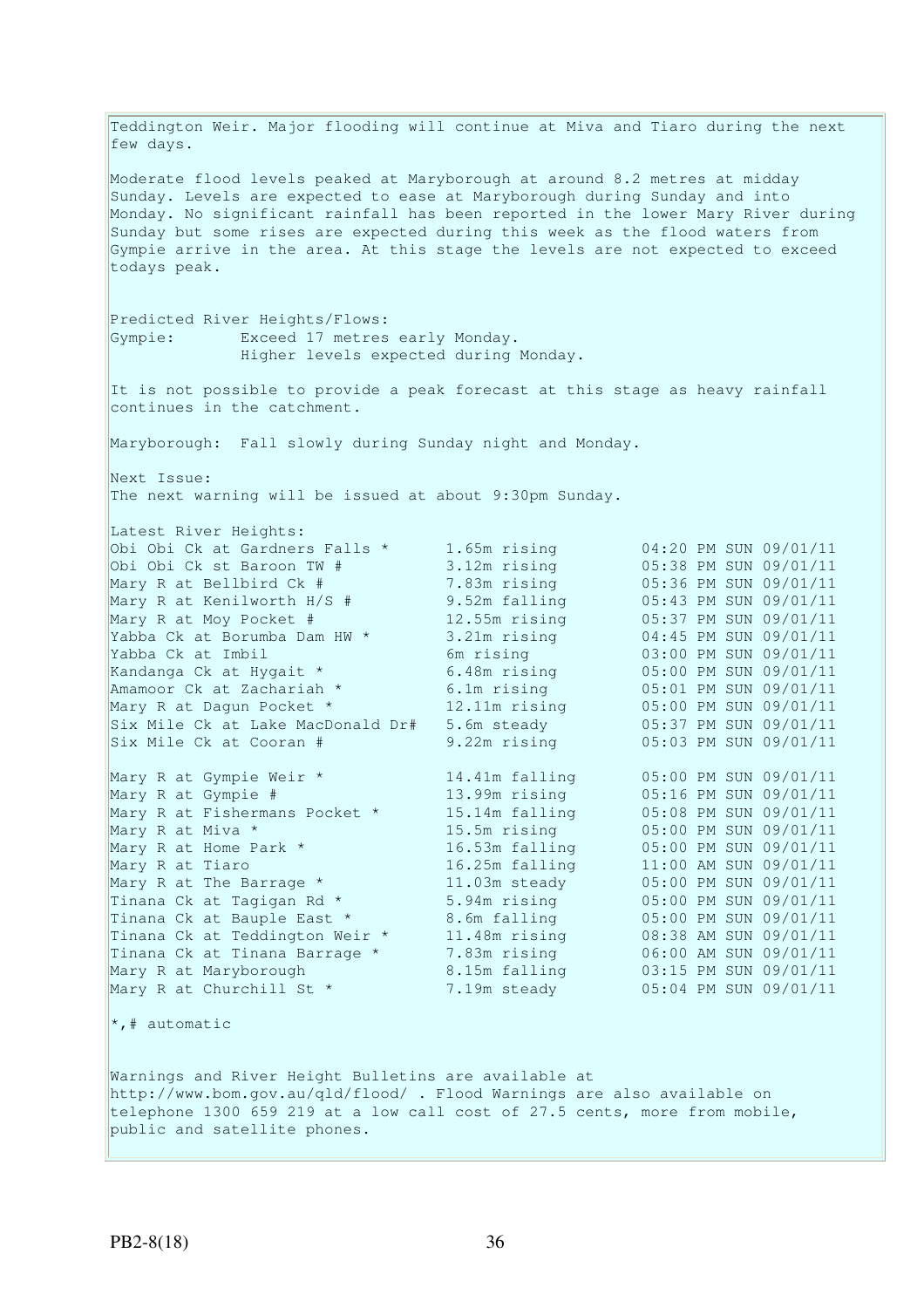$\vert$ TO::BOM612

IDQ20790

Australian Government Bureau of Meteorology Queensland

FLOOD WARNING FOR THE MARY RIVER Issued at 10:10 PM on Sunday the 9th of January 2011 by the Bureau of Meteorology, Brisbane.

Very heavy rainfall of up to 240 millimetres has been recorded in the headwaters of the Mary River since 9am and rainfall is expected to continue overnight Sunday. Fast rises and major flooding are rising between the Bellbird Creek junction and Moy Pocket and in Yabba Creek at Imbil. Renewed rises are being recorded at Gympie with major flood levels expected during Monday.

In the lower Mary River, major flooding continues between Miva and the Barrage with moderate flood levels easing in the Mary River at Maryborough.

Fast rises are occurring in the upper Mary River catchment following heavy rainfall during Sunday. Major flood levels are being recorded between the Bellbird Creek junction and Moy Pocket and in Yabba Creek at Imbil. Moderate flood levels are rising downstream at Dagun Pocket with further rises above the major flood level expected during Monday morning. Further rises are likely throughout the upper catchment as further heavy rainfall is forecast.

At 10pm Sunday, the Mary River at Gympie was 14.5 metres and rising at moderate flood level. Further rises above the major flood level of 17 metres are expected early Monday morning and continued rises to at least 19 metres are expected during Monday afternoon. Faster rises and higher levels are possible with the forecast of further heavy rainfall.

Major flooding continues between Miva and the Barrage and in Tinana Creek at Teddington Weir. Major flooding will continue between Miva and the Barrage during the next few days.

Levels are expected to ease at Maryborough during Sunday and into Monday following a peak around 8.2 metres at midday Sunday. No significant rainfall has been reported in the lower Mary River apart from some heavy rainfall in the upper reaches of Tinana Creek. The flood waters from the upper Mary will cause renewed rises at Maryborough during the next few days but levels are not expected to exceed todays peak.

Predicted River Heights/Flows: Gympie: Exceed 17 metres early Monday. Reach at least 19 metres during Monday afternoon.

A peak forecast will be provided when upstream peaks are recorded.

Maryborough: Fall slowly during Sunday night and Monday.

Next Issue: The next warning will be issued at about 6am Monday or earlier if required.

| Latest River Heights:          |               |                       |
|--------------------------------|---------------|-----------------------|
| Obi Obi Ck at Gardners Falls * | 1.93m steady  | 07:30 PM SUN 09/01/11 |
| Obi Obi Ck st Baroon TW #      | 3.63m steady  | 08:13 PM SUN 09/01/11 |
| Mary R at Bellbird Ck #        | 8.58m falling | 09:06 PM SUN 09/01/11 |
| Mary R at Kenilworth H/S #     | 10.82m rising | 09:10 PM SUN 09/01/11 |
| Mary R at Moy Pocket #         | 14.5m rising  | 09:11 PM SUN 09/01/11 |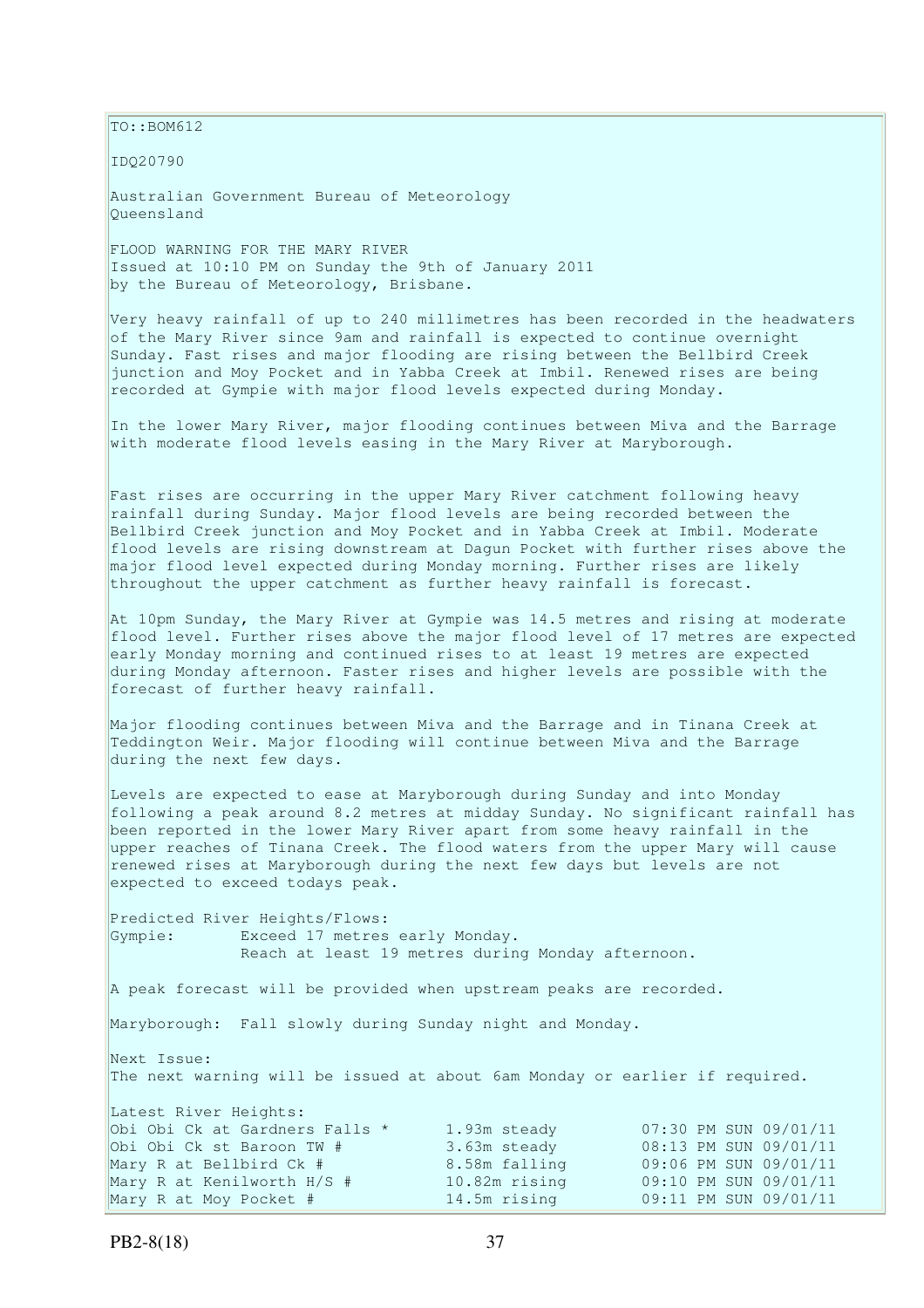| Yabba Ck at Borumba Dam HW *                                                                                                    | 2.99m falling  | 08:15 PM SUN 09/01/11 |  |  |
|---------------------------------------------------------------------------------------------------------------------------------|----------------|-----------------------|--|--|
| Yabba Ck at Imbil                                                                                                               | 7.3m rising    | 05:00 PM SUN 09/01/11 |  |  |
| Kandanga Ck at Hygait *                                                                                                         | 6.2m falling   | 08:10 PM SUN 09/01/11 |  |  |
| Amamoor Ck at Zachariah *                                                                                                       | 5.52m steady   | 08:30 PM SUN 09/01/11 |  |  |
| Mary R at Dagun Pocket *                                                                                                        | 13.04m rising  | 08:30 PM SUN 09/01/11 |  |  |
| Six Mile Ck at Lake MacDonald Dr#                                                                                               | 5.5m steady    | 08:37 PM SUN 09/01/11 |  |  |
| Six Mile Ck at Cooran #                                                                                                         | 9.62m rising   | 08:55 PM SUN 09/01/11 |  |  |
| Mary R at Gympie Weir *                                                                                                         | 14.79m rising  | 08:45 PM SUN 09/01/11 |  |  |
| Mary R at Gympie #                                                                                                              | 14.34m rising  | 08:58 PM SUN 09/01/11 |  |  |
| Mary R at Fishermans Pocket *                                                                                                   | 15.33m rising  | 08:40 PM SUN 09/01/11 |  |  |
| Mary R at Miva *                                                                                                                | 15.45m rising  | 08:20 PM SUN 09/01/11 |  |  |
| Mary R at Home Park *                                                                                                           | 16.2m steady   | 08:20 PM SUN 09/01/11 |  |  |
| Mary R at Tiaro                                                                                                                 | 16.25m falling | 11:00 AM SUN 09/01/11 |  |  |
| Mary R at The Barrage *                                                                                                         | 10.8m falling  | 08:05 PM SUN 09/01/11 |  |  |
| Tinana Ck at Tagigan Rd *                                                                                                       | 6.01m steady   | 08:00 PM SUN 09/01/11 |  |  |
| Tinana Ck at Bauple East *                                                                                                      | 8.51m falling  | 08:00 PM SUN 09/01/11 |  |  |
| Tinana Ck at Teddington Weir *                                                                                                  | 11.28m falling | 08:58 PM SUN 09/01/11 |  |  |
| Tinana Ck at Tinana Barrage *                                                                                                   | 7.83m rising   | 06:00 AM SUN 09/01/11 |  |  |
| Mary R at Maryborough                                                                                                           | 8.07m falling  | 06:30 PM SUN 09/01/11 |  |  |
| Mary R at Churchill St *                                                                                                        | 7.19m steady   | 08:41 PM SUN 09/01/11 |  |  |
| $\star$ ,# from automatic station                                                                                               |                |                       |  |  |
| Warnings and River Height Bulletins are available at<br>http://www.bom.gov.au/qld/flood/ . Flood Warnings are also available on |                |                       |  |  |

telephone 1300 659 219 at a low call cost of 27.5 cents, more from mobile, public and satellite phones.

| $TO: BOM612$                                                                                                                                                                                                                                                                                                                                                                          |
|---------------------------------------------------------------------------------------------------------------------------------------------------------------------------------------------------------------------------------------------------------------------------------------------------------------------------------------------------------------------------------------|
| ID020790                                                                                                                                                                                                                                                                                                                                                                              |
| Australian Government Bureau of Meteorology<br>Oueensland                                                                                                                                                                                                                                                                                                                             |
| FLOOD WARNING FOR THE MARY RIVER<br>Issued at 6:12 AM on Monday the 10th of January 2011<br>by the Bureau of Meteorology, Brisbane.                                                                                                                                                                                                                                                   |
| Very heavy rainfall of up to 322mm has been recorded in the upper Mary catchment<br>in the 24 hours to 5am Monday. Major flood levels are rising at Dagun Pocket<br>with major flood levels expected at Gympie during Monday. Upstream of Dagun<br>Pocket, minor to major levels are easing although rainfall is expected to<br>continue through today so renewed rises are possible. |
| In the lower Mary River, major flooding continues between Miva and the Barrage<br>with moderate flood levels easing in the Mary River at Maryborough.                                                                                                                                                                                                                                 |
| Major flood levels are occurring with a flood peak currently between Moy Pocket<br>and Dagun Pocket. Further rises are likely throughout the upper catchment as<br>further heavy rainfall is forecast. Moderate to minor flooding is currently<br>easing along Yabba, Kandanga and Amamoor Creeks.                                                                                    |

At 5:30am Monday, the Mary River at Gympie was 16.1 metres with moderate flood levels. Further rises above the major flood level of 17 metres will occur this morning continuing to above 20 metres overnight. Higher levels are possible with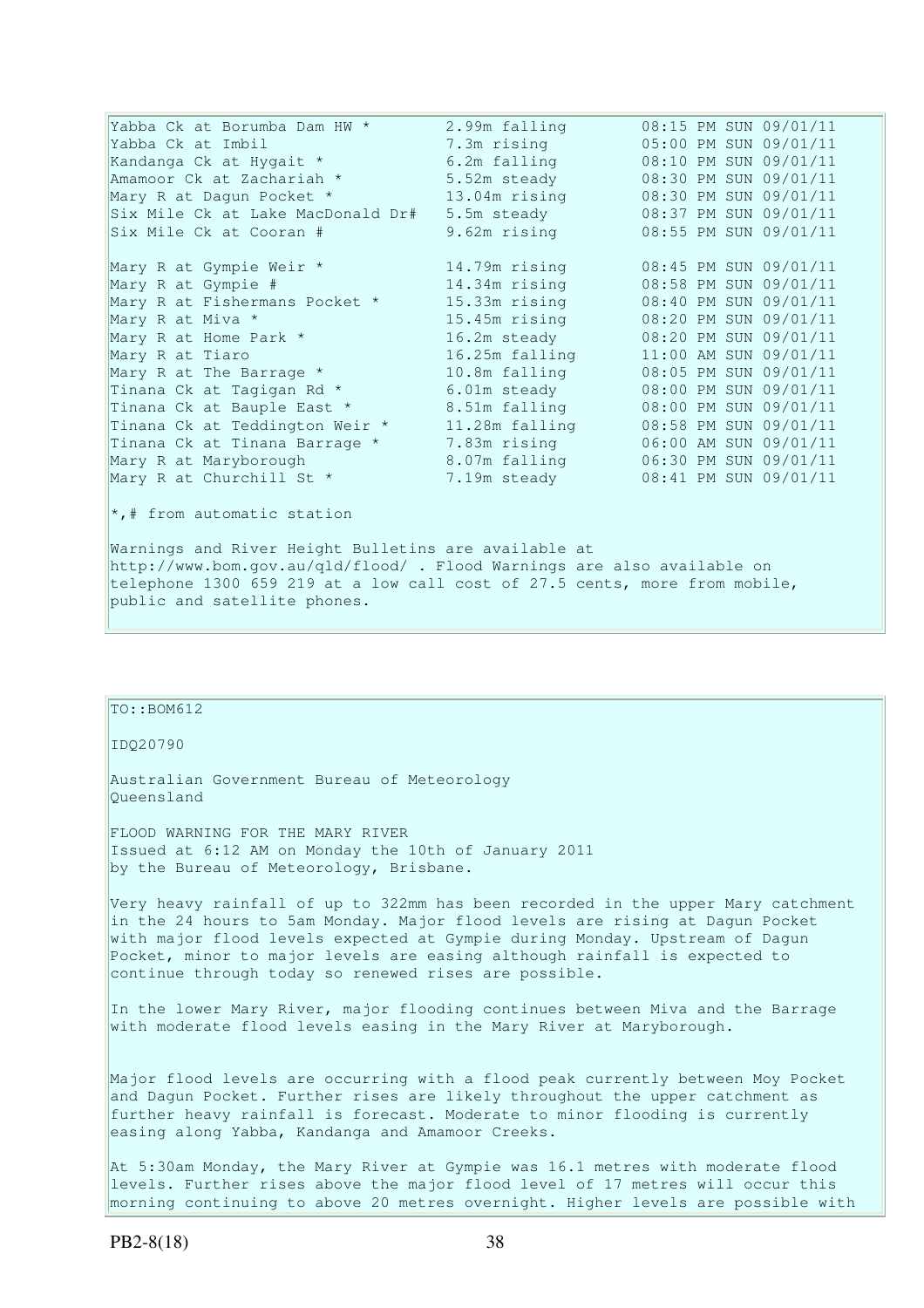the forecast of further heavy rainfall. Major flooding continues between Miva and the Barrage and in Tinana Creek at Teddington Weir. Major flooding will continue between Miva and the Barrage during the next few days. Levels are expected to ease at Maryborough during Sunday and into Monday following a peak around 8.2 metres at midday Sunday. The flood waters from the upper Mary will cause renewed rises at Maryborough prolonging minor flood levels. Further heavy rainfall could change this prediction. Predicted River Heights/Flows: Gympie: Exceed 20 metres overnight Monday. A peak forecast will be provided when upstream peaks are recorded. Maryborough: Fall slowly during Sunday night and Monday. Next Issue: The next warning will be issued at about 11am Monday. Latest River Heights: Obi Obi Ck at Gardners Falls \* 1.14m falling 02:00 AM MON 10/01/11 Obi Obi Ck st Baroon TW # 3m falling 05:23 AM MON 10/01/11 Mary R at Bellbird Ck # 4.58m falling 05:26 AM MON 10/01/11 Mary R at Bellbird Ck \* 5.1m falling 04:40 AM MON 10/01/11 Mary R at Kenilworth H/S # 8.82m falling 05:21 AM MON 10/01/11 Mary R at Moy Pocket # 14.9m rising 05:25 AM MON 10/01/11 Mary R at Moy Pocket \* 15.47m rising 03:40 AM MON 10/01/11 Yabba Ck at Borumba Dam HW \* 2.19m falling 04:30 AM MON 10/01/11 Yabba Ck at Imbil 8.1m falling 11:00 PM SUN 09/01/11 Kandanga Ck at Hygait \* 5.37m falling 04:00 AM MON 10/01/11 Amamoor Ck at Zachariah \* 3.68m falling 04:20 AM MON 10/01/11 Mary R at Dagun Pocket \* 15.41m rising 04:30 AM MON 10/01/11 Six Mile Ck at Lake MacDonald Dr# 4.8m falling 05:24 AM MON 10/01/11 Six Mile Ck at Cooran \* 10.25m falling 04:00 AM MON 10/01/11 Deep Ck at Cedar Pocket Dam # 101.56m steady 05:25 AM MON 10/01/11 Mary R at Gympie Weir \* 16.15m rising 03:45 AM MON 10/01/11 Mary R at Gympie # 16.04m rising 05:22 AM MON 10/01/11 Mary R at Fishermans Pocket \* 16.42m rising 04:39 AM MON 10/01/11 Wide Bay Ck at Kilkivan \* 2.51m rising 04:00 AM MON 10/01/11 Wide Bay Ck at Brooyar \* 5.48m falling 04:00 AM MON 10/01/11 Mary R at Miva 15.6m falling slowly 05:00 PM SUN 09/01/11 Munna Ck at Marodian \* 6.75m falling 04:40 AM MON 10/01/11 Mary R at Home Park \* 15.41m steady 04:10 AM MON 10/01/11 Mary R at Tiaro 16.25m falling 11:00 AM SUN 09/01/11 Mary R at The Barrage \* 10.72m falling 09:00 PM SUN 09/01/11 Tinana Ck at Tagigan Rd  $*$  6.44m rising  $04:00$  AM MON 10/01/11 Tinana Ck at Bauple East \* 8.28m falling 04:00 AM MON 10/01/11 Tinana Ck at Teddington Weir \* 11.14m falling 04:42 AM MON 10/01/11 Tinana Ck at Tinana Barrage \* 7.83m rising 06:00 AM SUN 09/01/11 Mary R at Maryborough 8.07m falling 06:30 PM SUN 09/01/11 Mary R at Churchill St \* 6.47m falling 04:40 AM MON 10/01/11 \*automatic stations

Warnings and River Height Bulletins are available at http://www.bom.gov.au/qld/flood/ . Flood Warnings are also available on telephone 1300 659 219 at a low call cost of 27.5 cents, more from mobile, public and satellite phones.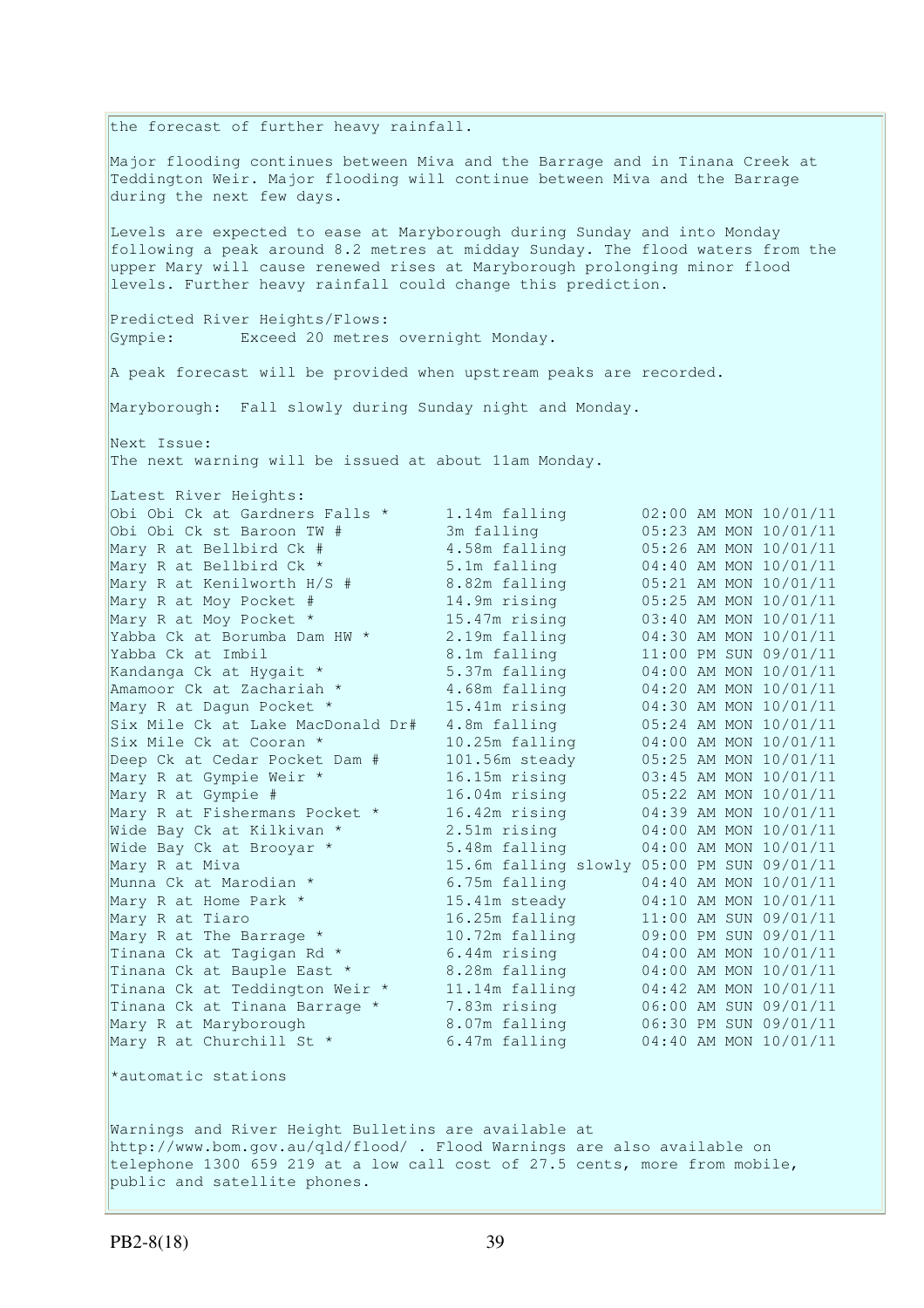$TQ: BOM612$ 

IDQ20790

Australian Government Bureau of Meteorology Queensland

FLOOD WARNING FOR THE MARY RIVER Issued at 11:29 AM on Monday the 10th of January 2011 by the Bureau of Meteorology, Brisbane.

Very heavy rainfall of up to 322mm has been recorded in the upper Mary catchment in the 24 hours to 9am Monday. Major flood levels continue to rise at Dagun Pocket and Gympie. Upstream of Dagun Pocket, minor to major levels are easing although rainfall is expected to continue through today so renewed rises are possible.

In the lower Mary River, major flooding continues between Miva and the Barrage with moderate flood levels easing in the Mary River at Maryborough.

Major flood levels are occurring with a flood peak currently approaching Dagun Pocket. Further rises are likely throughout the upper catchment as further heavy rainfall is forecast. Moderate to minor flooding is currently easing along Yabba, Kandanga and Amamoor Creeks.

At 11am Monday, the Mary River at Gympie was 17.2 metres with major flood levels. Further rises will occur this afternoon continuing to around 20 metres  $\alpha$  overnight. Higher levels are possible with the forecast of further heavy rainfall.

Major flooding continues between Miva and the Barrage and in Tinana Creek at Teddington Weir. Major flooding will continue between Miva and the Barrage during the next few days.

Levels are expected to ease at Maryborough during Sunday and into Monday following a peak around 8.2 metres at midday Sunday. The flood waters from the upper Mary will cause renewed rises at Maryborough prolonging minor flood levels. Further heavy rainfall could change this prediction.

Predicted River Heights/Flows: Gympie: Reach around 20 metres overnight Monday.

A peak forecast will be provided when upstream peaks are recorded.

Maryborough: Fall slowly during Sunday night and Monday.

Next Issue: The next warning will be issued at about 6pm Monday.

| Latest River Heights:          |                |  |                       |
|--------------------------------|----------------|--|-----------------------|
| Obi Obi Ck at Gardners Falls * | 1.13m rising   |  | 08:40 AM MON 10/01/11 |
| Obi Obi Ck st Baroon TW #      | 2.96m falling  |  | 10:48 AM MON 10/01/11 |
| Mary R at Bellbird Ck #        | 4.13m rising   |  | 10:52 AM MON 10/01/11 |
| Mary R at Kenilworth H/S #     | 6.67m falling  |  | 10:49 AM MON 10/01/11 |
| Mary R at Moy Pocket #         | 13.05m falling |  | 10:55 AM MON 10/01/11 |
| Mary R at Moy Pocket *         | 13.49m falling |  | 09:30 AM MON 10/01/11 |
| Yabba Ck at Borumba Dam HW *   | 1.45m falling  |  | 10:30 AM MON 10/01/11 |
| Yabba Ck at Imbil              | 8.1m falling   |  | 11:00 PM SUN 09/01/11 |
| Amamoor Ck at Zachariah *      | 3.41m falling  |  | 10:00 AM MON 10/01/11 |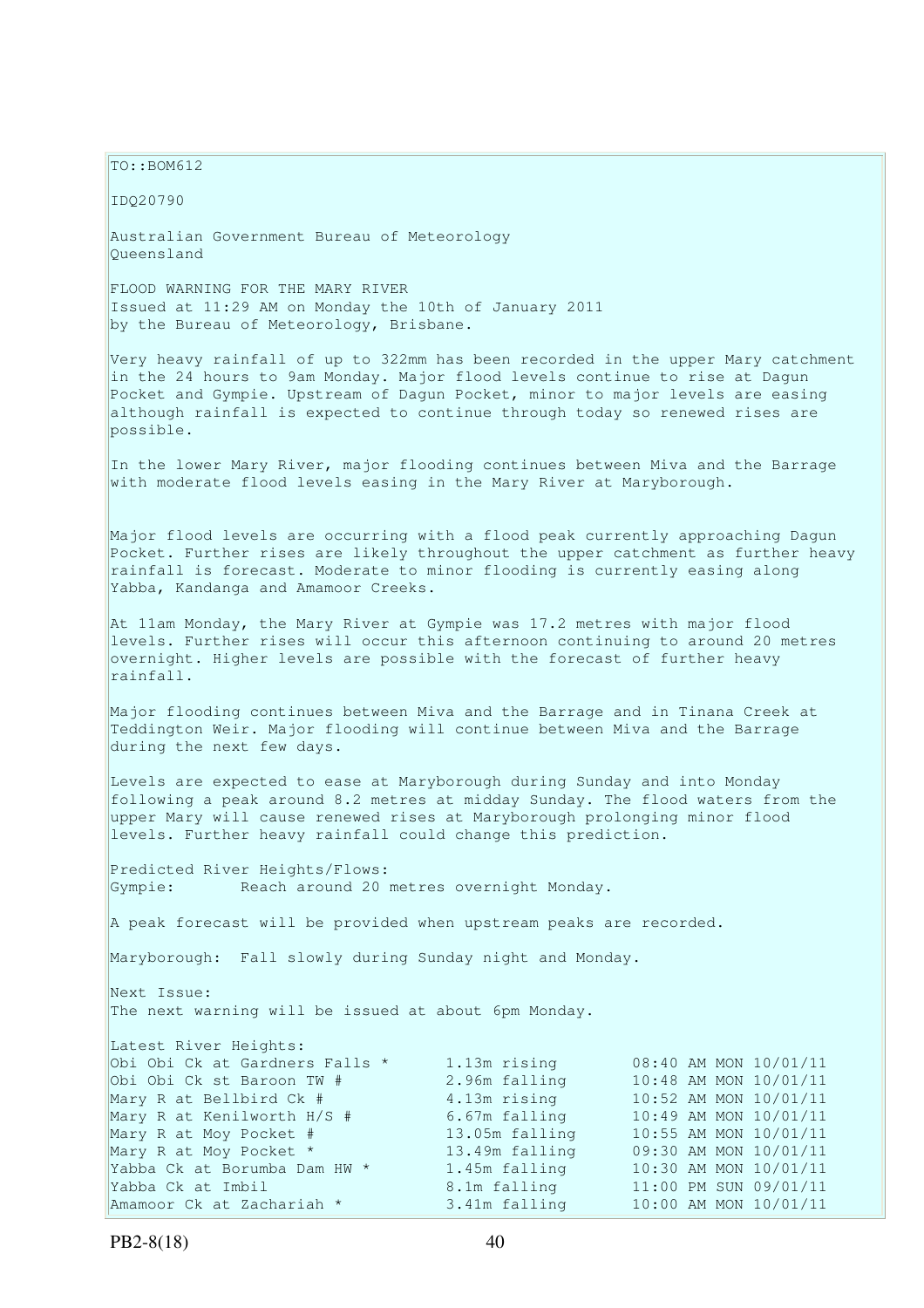| Mary R at Dagun Pocket *       | 16.22m falling                            |  | 10:30 AM MON 10/01/11 |
|--------------------------------|-------------------------------------------|--|-----------------------|
| Six Mile Ck at Cooran *        | 9.55m falling                             |  | 10:13 AM MON 10/01/11 |
| Six Mile Ck at Cooran #        | 9.42m falling                             |  | 10:32 AM MON 10/01/11 |
| Deep Ck at Cedar Pocket Dam #  | 101.47m steady                            |  | 10:53 AM MON 10/01/11 |
| Mary R at Gympie Weir *        | 16.15m rising                             |  | 03:45 AM MON 10/01/11 |
| Mary R at Gympie #             | 17.19m rising                             |  | 10:30 AM MON 10/01/11 |
| Mary R at Fishermans Pocket *  | 17.22m rising                             |  | 09:30 AM MON 10/01/11 |
| Wide Bay Ck at Kilkivan *      | 1.73m falling                             |  | 10:00 AM MON 10/01/11 |
| Wide Bay Ck at Brooyar *       | 5.07m falling                             |  | 10:00 AM MON 10/01/11 |
| Mary R at Miva                 | 15.8m rising slowly 09:00 AM MON 10/01/11 |  |                       |
| Mary R at Miva *               | 15.66m steady                             |  | 10:40 AM MON 10/01/11 |
| Munna Ck at Marodian *         | 5.86m falling                             |  | 10:30 AM MON 10/01/11 |
| Mary R at Home Park *          | 14.96m falling                            |  | 10:30 AM MON 10/01/11 |
| Mary R at Tiaro                | 16.25m falling                            |  | 11:00 AM SUN 09/01/11 |
| Mary R at The Barrage *        | 9.55m falling                             |  | 10:10 AM MON 10/01/11 |
| Tinana Ck at Tagigan Rd *      | 6.05m falling                             |  | 10:00 AM MON 10/01/11 |
| Tinana Ck at Bauple East *     | 11.41m rising                             |  | 10:30 AM MON 10/01/11 |
| Tinana Ck at Teddington Weir * | 11.01m falling                            |  | 10:42 AM MON 10/01/11 |
| Tinana Ck at Tinana Barrage *  | 7.08m steady                              |  | 06:00 AM MON 10/01/11 |
| Mary R at Maryborough          | 7.2m falling                              |  | 09:30 AM MON 10/01/11 |
| Mary R at Churchill St *       | 6.03m falling                             |  | 10:41 AM MON 10/01/11 |
|                                |                                           |  |                       |

\*automatic station

Warnings and River Height Bulletins are available at http://www.bom.gov.au/qld/flood/ . Flood Warnings are also available on telephone 1300 659 219 at a low call cost of 27.5 cents, more from mobile, public and satellite phones.

## $TO::BOM612$

IDQ20790

Australian Government Bureau of Meteorology Queensland

FLOOD WARNING FOR THE MARY RIVER Issued at 6:11 PM on Monday the 10th of January 2011 by the Bureau of Meteorology, Brisbane.

Rainfall recorded since 9am Monday has been between 25-40mm. Major flood levels are peaking at Dagun Pocket and continue to rise at Gympie. Upstream of Dagun Pocket, minor to moderate flood levels continue to ease with rainfalls also expected to continue easing in the area overnight Monday.

In the lower Mary River, major flooding continues between Miva and the Barrage with moderate flood levels easing in the Mary River at Maryborough.

Major flood levels are currently peaking at Dagun Pocket around 16.5 metres. Moderate flooding is currently rising along Yabba Creek in the Imbil area.

At 5:20pm Monday, the Mary River at Gympie was 18.5 metres with major flood levels. Further rises are expected with a peak around 20 metres overnight.

Major flooding continues between Miva and the Barrage and moderate flooding is occurring in Tinana Creek at Teddington Weir. Major flooding will continue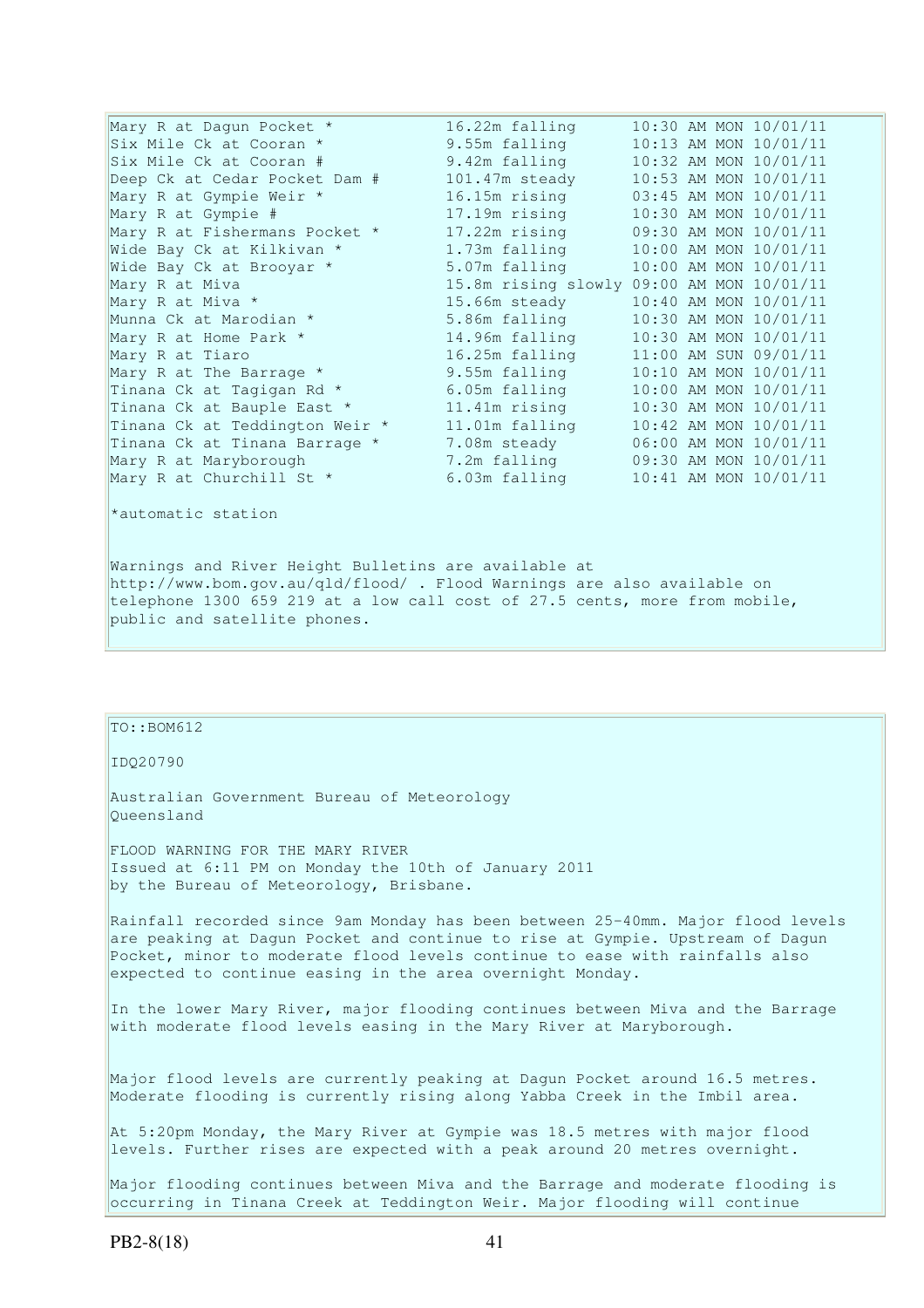between Miva and the Barrage during the next few days. Levels are expected to ease at Maryborough during Sunday and into Monday following a peak around 8.2 metres at midday Sunday. The flood waters from the upper Mary will cause renewed rises at Maryborough prolonging minor flood levels. Further heavy rainfall could change this prediction. Predicted River Heights/Flows: Gympie: Peak around 20 metres overnight Monday. Maryborough: Fall slowly during Sunday night and Monday. Next Issue: The next warning will be issued at about 11pm Monday. Latest River Heights: Obi Obi Ck at Gardners Falls \* 0.86m falling 04:00 PM MON 10/01/11 Obi Obi Ck st Baroon TW # 2.87m falling 05:08 PM MON 10/01/11 Mary R at Bellbird Ck # 4.13m falling 05:26 PM MON 10/01/11 Mary R at Kenilworth H/S # 7.27m falling 05:30 PM MON 10/01/11 Mary R at Moy Pocket # 12.4m rising 05:27 PM MON 10/01/11 Mary R at Moy Pocket \* 12.37m falling 04:10 PM MON 10/01/11 Yabba Ck at Borumba Dam HW \* 1.14m falling 04:30 PM MON 10/01/11 Yabba Ck at Imbil 7.2m falling 06:30 AM MON 10/01/11 Kandanga Ck at Hygait \* 2.95m falling 04:00 PM MON 10/01/11 Amamoor Ck at Zachariah \* 3.12m falling 01:20 PM MON 10/01/11 Mary R at Dagun Pocket \* 16.39m falling 04:30 PM MON 10/01/11 Six Mile Ck at Lake MacDonald Dr# 4.45m falling 05:05 PM MON 10/01/11 Six Mile Ck at Cooran # 9.12m falling 05:12 PM MON 10/01/11 Deep Ck at Cedar Pocket Dam # 101.41m steady 05:30 PM MON 10/01/11 Mary R at Gympie Weir \* 16.15m rising 03:45 AM MON 10/01/11 Mary R at Gympie # 18.49m rising 05:23 PM MON 10/01/11 Mary R at Fishermans Pocket \* 17.52m rising 04:32 PM MON 10/01/11 Wide Bay Ck at Kilkivan \* 1.45m falling 04:00 PM MON 10/01/11 Wide Bay Ck at Brooyar \* 4.55m falling 04:21 PM MON 10/01/11 Mary R at Miva \* 15.9m rising 04:20 PM MON 10/01/11 Munna Ck at Marodian \* 5.34m falling 04:30 PM MON 10/01/11 Mary R at Home Park \* 14.65m falling 04:33 PM MON 10/01/11 Mary R at Tiaro 14m falling 03:00 PM MON 10/01/11 Mary R at The Barrage \* 9.08m falling 04:05 PM MON 10/01/11 Tinana Ck at Tagigan Rd  $\star$  5.31m falling 04:00 PM MON 10/01/11 Tinana Ck at Teddington Weir \* 10.92m falling 04:42 PM MON 10/01/11 Tinana Ck at Tinana Barrage \* 7.08m steady 06:00 AM MON 10/01/11 Mary R at Maryborough 6.8m falling slowly 03:00 PM MON 10/01/11 Mary R at Churchill St \* 5.66m falling 04:41 PM MON 10/01/11 Bunya Ck at Booral Rd  $\#$   $-0.2$ m steady  $04:30$  PM MON  $10/01/11$ Black Swamp Ck at Maryborough Rd # -2.5m steady 05:32 PM MON 10/01/11 Urangan Boat Harbour tide \* 1.83m falling 04:50 PM MON 10/01/11 \*,# from automatic station Warnings and River Height Bulletins are available at http://www.bom.gov.au/qld/flood/ . Flood Warnings are also available on telephone 1300 659 219 at a low call cost of 27.5 cents, more from mobile, public and satellite phones.

TO::BOM612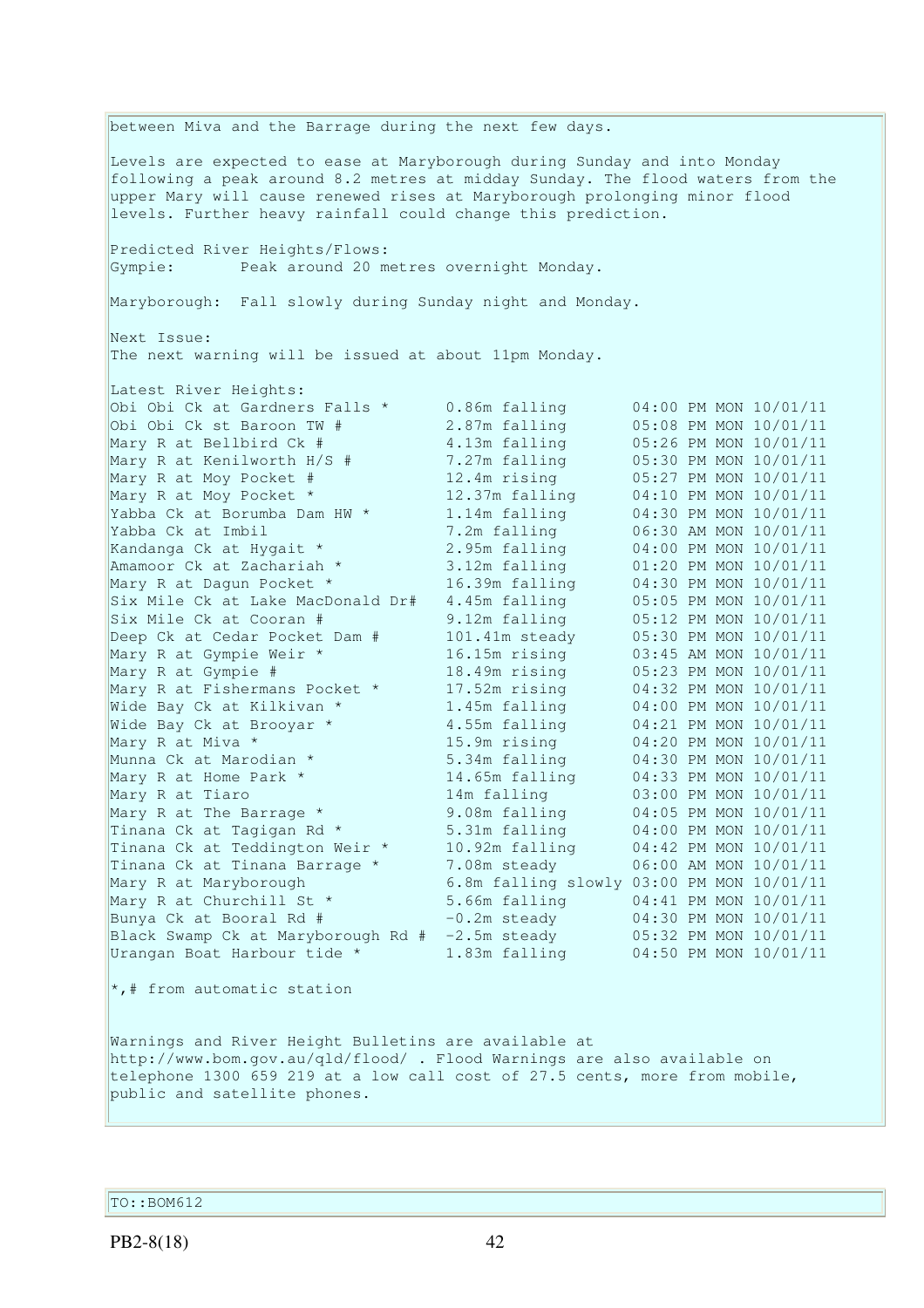IDQ20790

Australian Government Bureau of Meteorology Queensland

FLOOD WARNING FOR THE MARY RIVER Issued at 11:00 PM on Monday the 10th of January 2011 by the Bureau of Meteorology, Brisbane.

Further heavy rainfall has been recorded in the last 3 hours in Six Mile Creek, Deep Creek, Kandanga Creek and Amamoor Creek and in the area around Gympie. Major flood levels continue to rise at Gympie with local rainfall and rises to 20 metres are still possible during Monday night.

In the lower Mary River, major flooding continues between Miva and the Barrage with moderate flood levels easing in the Mary River at Maryborough.

Major flood levels are easing at Dagun Pocket after it peaked about 16.4 metres at 3pm Monday. Moderate flooding is also easing Yabba Creek in the Imbil area.

At 10.40pm Monday, the Mary River at Gympie was 19.04 metres and rising with major flood levels. Further rises to 20 metres are expected overnight. Higher levels would require significant heavy rainfall in the catchment.

Major flooding continues between Miva and the Barrage and moderate flooding is occurring in Tinana Creek at Teddington Weir. Major flooding will continue between Miva and the Barrage during the next few days.

Minor flood levels are expected to continue to ease at Maryborough during Monday night and steady during Tuesday. The flood waters from the upper Mary will cause renewed rises during Tuesday night at Maryborough and prolong minor flood levels. Further heavy rainfall could change this prediction.

Predicted River Heights/Flows: Gympie: Peak around 20 metres overnight Monday.

Maryborough: Fall slowly during Monday night.

Next Issue: The next warning will be issued at about 8am Tuesday or earlier if required.

| Latest River Heights:                    |                |  |                       |
|------------------------------------------|----------------|--|-----------------------|
| Mary R at Kenilworth H/S # 5.17m falling |                |  | 10:47 PM MON 10/01/11 |
| Mary R at Moy Pocket #                   | 11.7m falling  |  | 10:48 PM MON 10/01/11 |
| Yabba Ck at Borumba Dam HW *             | 1.16m rising   |  | 10:30 PM MON 10/01/11 |
| Yabba Ck at Imbil                        | 7.2m falling   |  | 06:30 AM MON 10/01/11 |
| Kandanga Ck at Hygait *                  | 3.35m rising   |  | 09:50 PM MON 10/01/11 |
| Amamoor Ck at Zachariah *                | 3.64m rising   |  | 09:18 PM MON 10/01/11 |
| Mary R at Dagun Pocket *                 | 15.93m falling |  | 10:45 PM MON 10/01/11 |
| Six Mile Ck at Lake MacDonald Dr#        | 4m falling     |  | 09:52 PM MON 10/01/11 |
| Six Mile Ck at Cooran #                  | 8.92m steady   |  | 10:28 PM MON 10/01/11 |
| Deep Ck at Cedar Pocket Dam #            | 101.68m steady |  | 10:50 PM MON 10/01/11 |
| Mary R at Gympie Weir *                  | 16.15m rising  |  | 03:45 AM MON 10/01/11 |
| Mary R at Gympie #                       | 19.04m rising  |  | 10:40 PM MON 10/01/11 |
| Mary R at Fishermans Pocket *            | 18.3m rising   |  | 09:40 PM MON 10/01/11 |
| Wide Bay Ck at Kilkivan *                | 2m rising      |  | 10:40 PM MON 10/01/11 |
| Wide Bay Ck at Brooyar *                 | 3.98m steady   |  | 10:36 PM MON 10/01/11 |
| <b>All College</b><br>Mary R at Miva *   | 16.21m rising  |  | 09:40 PM MON 10/01/11 |
| Munna Ck at Marodian *                   | 5.72m rising   |  | 09:40 PM MON 10/01/11 |
| Mary R at Home Park *                    | 14.69m steady  |  | 09:40 PM MON 10/01/11 |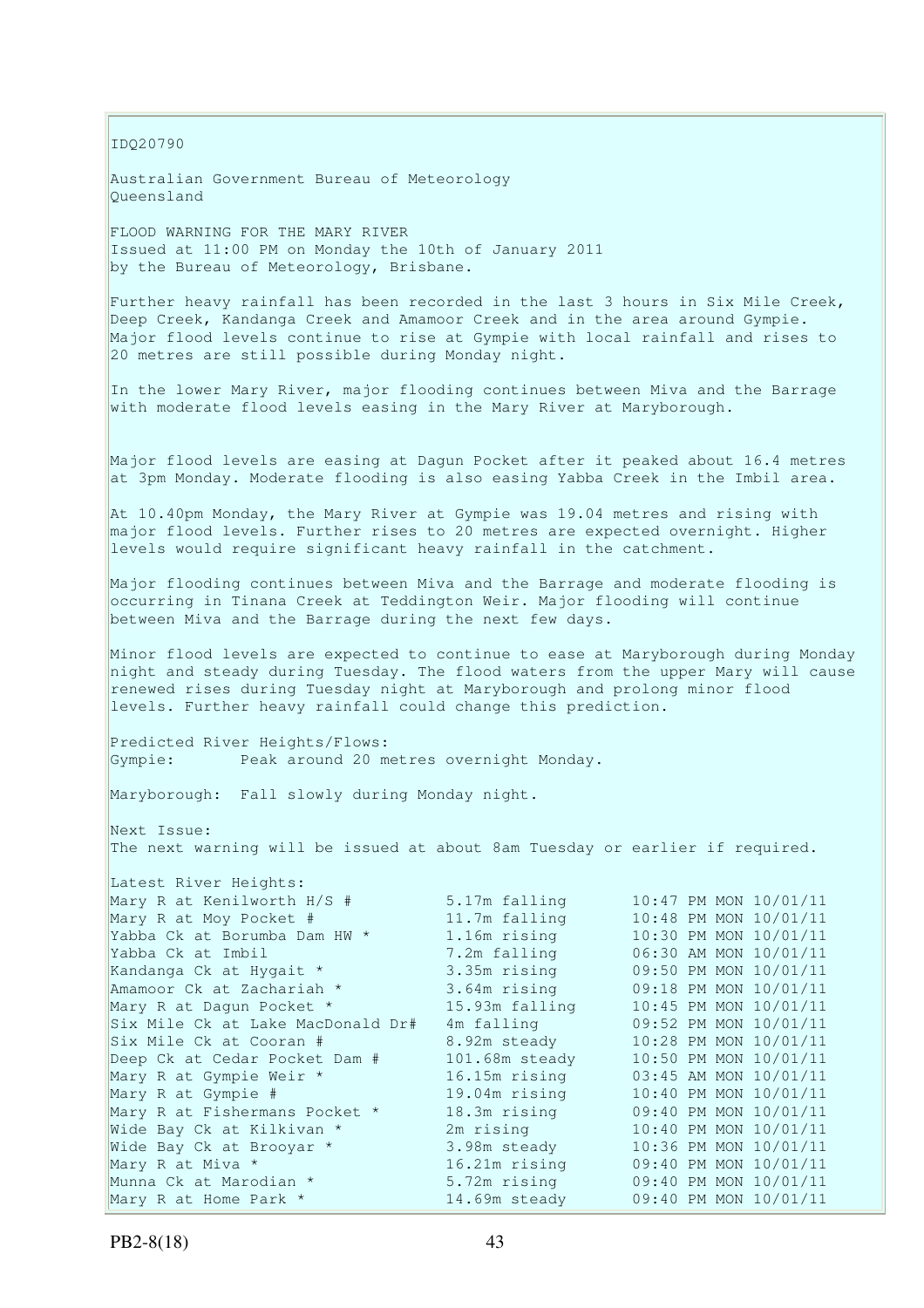Mary R at Tiaro 14m falling 03:00 PM MON 10/01/11 Mary R at The Barrage \* 8.8m rising 09:05 PM MON 10/01/11 Tinana Ck at Tagigan Rd \* 4.6m falling 09:00 PM MON 10/01/11 Tinana Ck at Teddington Weir \* 10.89m steady 10:45 PM MON 10/01/11 Tinana Ck at Tinana Barrage \* 7.08m steady 06:00 AM MON 10/01/11 Tinana Ck at Tinana Barrage \* 7.08m steady 06:00 AM MON 10/01/11<br>Mary R at Maryborough 6.8m falling slowly 03:00 PM MON 10/01/11 Mary R at Churchill St \* 5.18m falling  $10:41$  PM MON  $10/01/11$ <br>Bunva Ck at Booral Rd #  $-0.2$ m steady  $10:30$  PM MON  $10/01/11$ Bunya Ck at Booral Rd  $#$  -0.2m steady 10:30 PM MON 10/01/11<br>Black Swamp Ck at Maryborough Rd  $#$  -2.5m steady 10:30 PM MON 10/01/11 Black Swamp Ck at Maryborough Rd # -2.5m steady Urangan Boat Harbour tide \* 2.33m rising 09:50 PM MON 10/01/11 \*,# from automatic station Warnings and River Height Bulletins are available at http://www.bom.gov.au/qld/flood/ . Flood Warnings are also available on telephone 1300 659 219 at a low call cost of 27.5 cents, more from mobile, public and satellite phones.

## TO::BOM612

IDQ20790

Australian Government Bureau of Meteorology Queensland

FLOOD WARNING FOR THE MARY RIVER Issued at 6:33 AM on Tuesday the 11th of January 2011 by the Bureau of Meteorology, Brisbane.

Further moderate to heavy rainfall of between 20-70mm has been recorded during the previous 6 hours to 6am Tuesday across the upper reaches of the Mary catchment, particularly in Obi Obi Creek and the upper Mary River. Major flood levels have peaked at Gympie and are currently slowly easing.

In the lower Mary River, major flooding continues between Miva and the Barrage with minor flooding occurring in the Mary River at Maryborough.

Major flooding continues to ease at Dagun Pocket. Moderate flooding is also easing on Yabba Creek in the Imbil area.

A major flood peak to 19.24 metres at Gympie was recorded at 3am Tuesday. At 5:50am Tuesday the Mary River at Gympie was 19.14 metres and falling.

Major flooding continues between Miva and the Barrage and moderate flooding is occurring in Tinana Creek at Teddington Weir. Major flooding will continue between Miva and the Barrage during the next few days.

Minor flooding is occurring downstream at Maryborough. Further renewed rises are expected as floodwaters from the upper Mary catchment arrive during Tuesday morning, which will prolong minor flood levels for the next few days. Further heavy rainfall could change this prediction.

Predicted River Heights/Flows: Maryborough **River rises during Tuesday and a continuation of** minor flooding.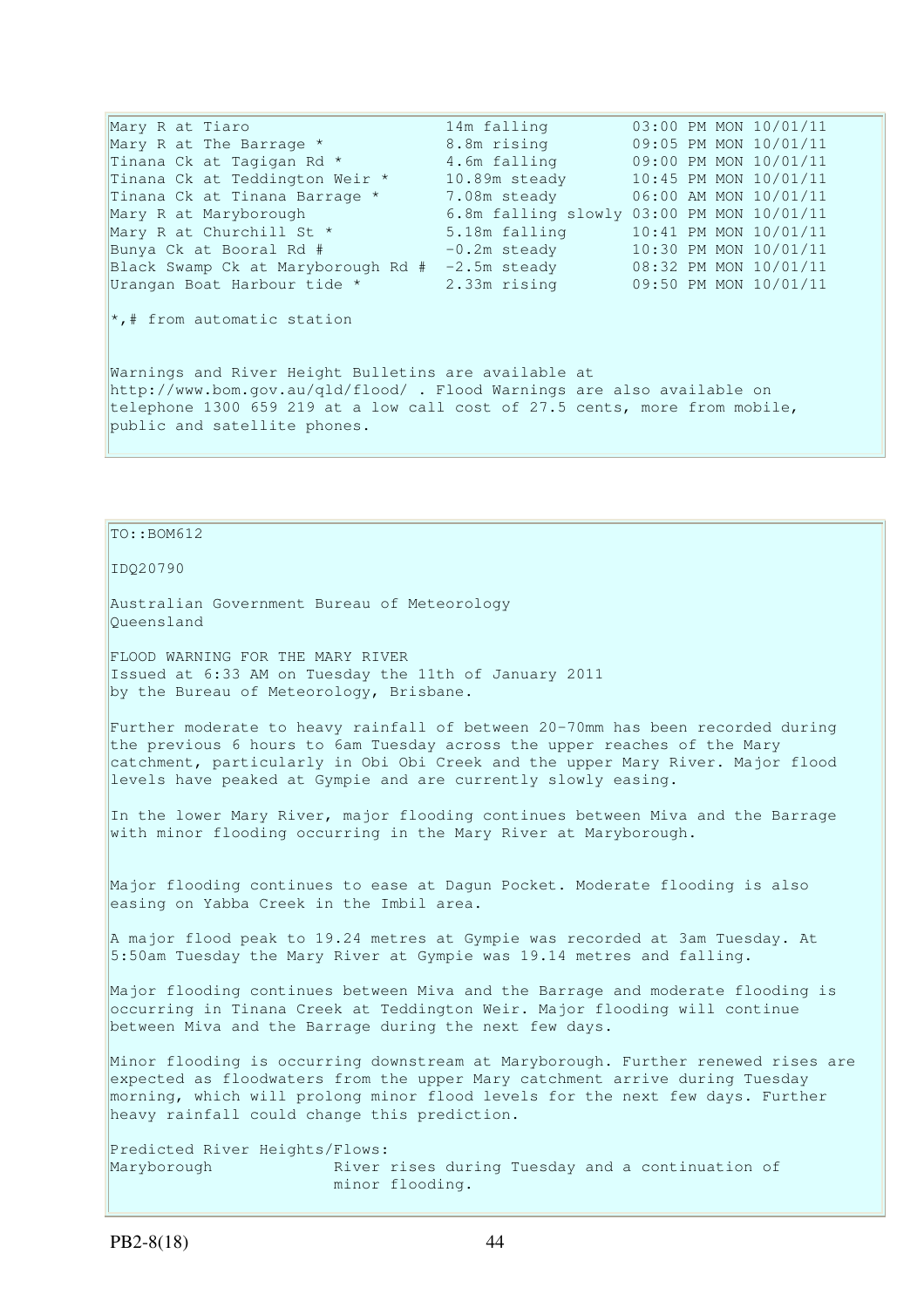Weather Forecast: Rain areas and isolated thunderstorms, gradually easing later in the day. Moderate to locally heavy falls possible. Next Issue: The next warning will be issued at about 11:30am Tuesday. Latest River Heights: Obi Obi Ck at Gardners Falls \* 1.08m rising 05:30 AM TUE 11/01/11 Obi Obi Ck st Baroon TW # 2.83m falling 06:28 AM TUE 11/01/11 Mary R at Bellbird Ck # 3.38m rising 06:18 AM TUE 11/01/11 Mary R at Kenilworth H/S # 4.57m steady 06:11 AM TUE 11/01/11 Mary R at Moy Pocket # 10.25m steady 06:28 AM TUE 11/01/11 Yabba Ck at Borumba Dam HW \* 1.93m falling 05:30 AM TUE 11/01/11 Yabba Ck at Imbil 6.2m rising fast 06:00 AM TUE 11/01/11 Kandanga Ck at Hygait \* 7.09m falling 05:30 AM TUE 11/01/11 Amamoor Ck at Zachariah \* 3.39m falling 05:20 AM TUE 11/01/11 Mary R at Dagun Pocket \* 15.31m falling 05:30 AM TUE 11/01/11 Six Mile Ck at Lake MacDonald Dr# 3.4m falling 05:40 AM TUE 11/01/11 Six Mile Ck at Cooran \* 3.61m falling 05:09 AM TUE 11/01/11 Mary R at Gympie # 19.14m falling 05:49 AM TUE 11/01/11 Mary R at Fishermans Pocket \* 19.06m steady 05:40 AM TUE 11/01/11 Glastonbury Ck at Glastonbury \* 5.44m falling 03:20 AM TUE 11/01/11 Wide Bay Ck at Kilkivan \* 8.58m falling 05:50 AM TUE 11/01/11 Wide Bay Ck at Brooyar \* 8.27m rising 05:20 AM TUE 11/01/11 Mary R at Miva 16.2m rising slowly 06:00 PM MON 10/01/11 Mary R at Miva \* 17.53m rising 05:40 AM TUE 11/01/11 Munna Ck at Marodian \* 7.26m rising 05:00 AM TUE 11/01/11 Mary R at Home Park \* 14.78m falling 12:18 AM TUE 11/01/11 Mary R at Tiaro 14m falling 03:00 PM MON 10/01/11 Mary R at The Barrage \* 8.77m falling 05:10 AM TUE 11/01/11 Tinana Ck at Tagigan Rd  $*$  5.06m rising  $05:00$  AM TUE 11/01/11 Tinana Ck at Teddington Weir \* 10.84m steady 05:47 AM TUE 11/01/11 Tinana Ck at Tinana Barrage \* NA Mary R at Maryborough 6.8m falling slowly 03:00 PM MON 10/01/11 Mary R at Churchill St \* 5.08m falling 05:41 AM TUE 11/01/11 Bunya Ck at Booral Rd # -0.1m rising 06:24 AM TUE 11/01/11 Black Swamp Ck at Maryborough Rd # -2.3m rising 06:08 AM TUE 11/01/11 Urangan Boat Harbour tide \* 1.68m falling 05:50 AM TUE 11/01/11  $\star$ ,# denotes automatic station.

Warnings and River Height Bulletins are available at http://www.bom.gov.au/qld/flood/ . Flood Warnings are also available on telephone 1300 659 219 at a low call cost of 27.5 cents, more from mobile, public and satellite phones.

TO::BOM612

IDQ20790

Australian Government Bureau of Meteorology Queensland

FLOOD WARNING FOR THE MARY RIVER Issued at 11:51 AM on Tuesday the 11th of January 2011 by the Bureau of Meteorology, Brisbane.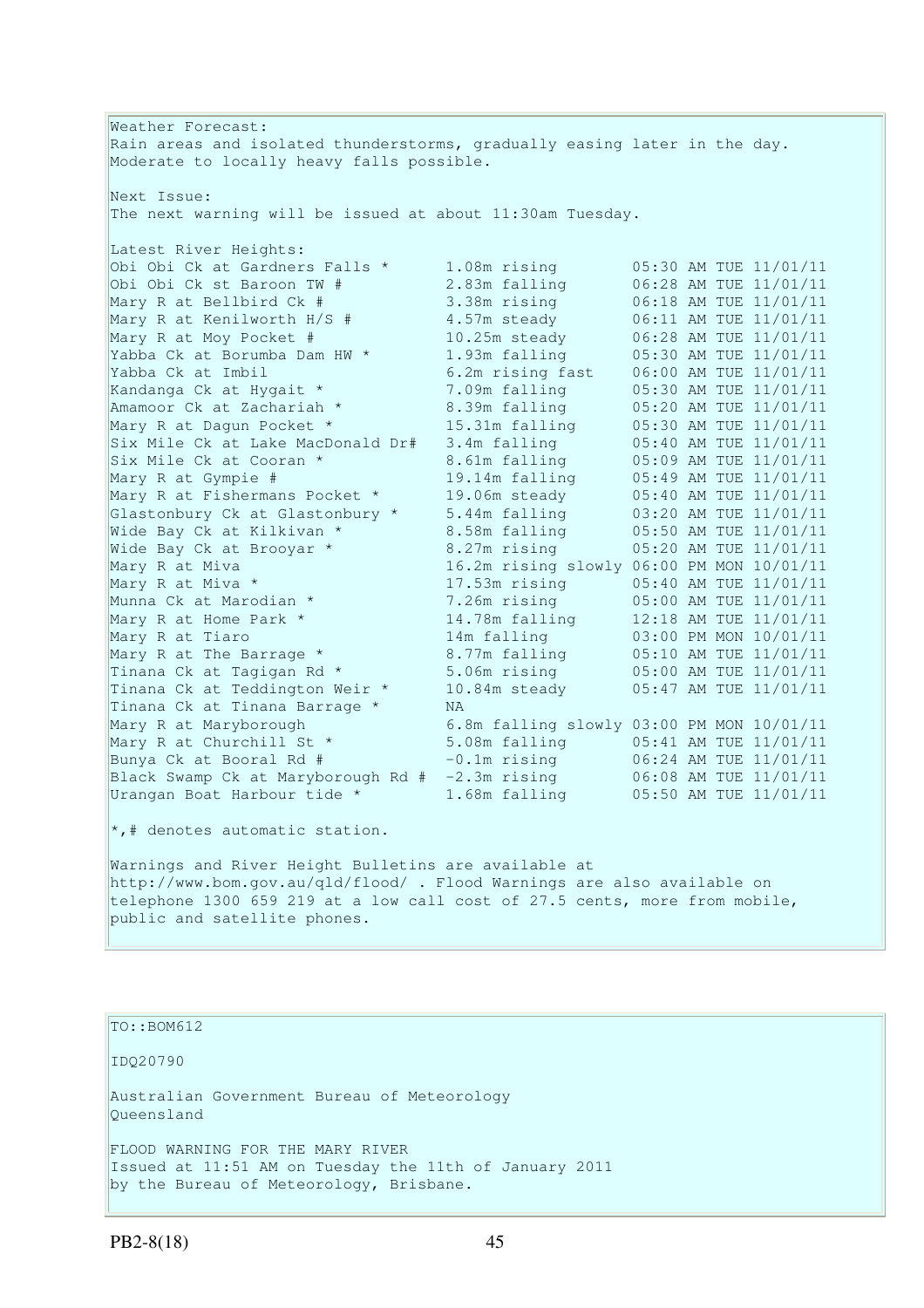40 - 60 mm or rainfall has been recorded over the Obi Obi Creek and Upper Mary River areas. This is causing further rises in the upper reaches of the Mary River between Kenilworth and Moy Pocket. Major flood levels have peaked at Gympie and will continue to slowly ease. In the lower Mary River, major flooding continues between Miva and the Barrage with minor flooding occurring in the Mary River at Maryborough. Major flooding continues to ease slowly at Dagun Pocket. Moderate flooding is also easing on Yabba Creek in the Imbil area. A major flood peak to 19.24 metres at Gympie was recorded at 3am Tuesday. At 11am Tuesday the Mary River at Gympie was 19.0 metres and falling slowly. Major flooding continues between Miva and the Barrage with further rises expected during Tuesday. Major flooding is expected to continue for the next few days. Moderate flooding is occurring in Tinana Creek at Teddington Weir. Minor flooding is occurring downstream at Maryborough. Further renewed rises are expected during Tuesday and Wednesday as floodwaters from the upper Mary catchment arrive. This will prolong minor flood levels for the next few days. Predicted River Heights/Flows: Maryborough **River rises during Tuesday and a continuation of**  minor flooding. Weather Forecast: Scattered showers and isolated thunderstorms tending to rain at times. Possible falls in southern parts. Next Issue: The next warning will be issued at about 4pm Tuesday. Latest River Heights: Obi Obi Ck at Gardners Falls \* 1.22m rising 10:30 AM TUE 11/01/11 Obi Obi Ck st Baroon TW # 3.03m rising 10:38 AM TUE 11/01/11 Mary R at Bellbird Ck # 4.63m falling 10:44 AM TUE 11/01/11 Mary R at Bellbird Ck \* 4.74m falling 10:30 AM TUE 11/01/11 Mary R at Kenilworth H/S  $\#$  6.77m rising 11:02 AM TUE 11/01/11 Mary R at Moy Pocket # 10.65m rising 11:13 AM TUE 11/01/11 Mary R at Moy Pocket \* 10.46m rising 04:15 AM TUE 11/01/11 Yabba Ck at Borumba Dam HW  $*$  1.58m falling 10:30 AM TUE 11/01/11 Yabba Ck at Imbil 6.2m rising fast 06:00 AM TUE 11/01/11 Kandanga Ck at Hygait \* 5.28m falling 10:20 AM TUE 11/01/11 Amamoor Ck at Zachariah \* 4.62m falling 09:40 AM TUE 11/01/11 Mary R at Dagun Pocket \* 15.02m falling 10:30 AM TUE 11/01/11 Six Mile Ck at Lake MacDonald Dr# 3.1m falling 09:49 AM TUE 11/01/11 Six Mile Ck at Cooran \* 3.1m falling 10:35 AM TUE 11/01/11 Six Mile Ck at Cooran # 8.72m falling 02:35 AM TUE 11/01/11 Deep Ck at Cedar Pocket Dam # 101.42m steady 11:10 AM TUE 11/01/11 Mary R at Gympie 19.2m falling slowly 07:45 AM TUE 11/01/11 Mary R at Gympie # 18.89m falling 10:10 AM TUE 11/01/11 Mary R at Fishermans Pocket \* 18.75m falling 10:10 AM TUE 11/01/11 Glastonbury Ck at Glastonbury \* 5.44m falling 03:20 AM TUE 11/01/11 Wide Bay Ck at Kilkivan \* 4.05m falling 10:40 AM TUE 11/01/11 Wide Bay Ck at Brooyar \* 10.6m rising 10:20 AM TUE 11/01/11 Mary R at Miva 18.6m rising slowly 09:00 AM TUE 11/01/11 Mary R at Miva \* 18.61m rising 10:40 AM TUE 11/01/11 Munna Ck at Marodian  $\star$  6.97m falling 10:40 AM TUE 11/01/11 Mary R at Home Park \* 16.14m rising 10:20 AM TUE 11/01/11 Mary R at Tiaro 14.6m rising 09:00 AM TUE 11/01/11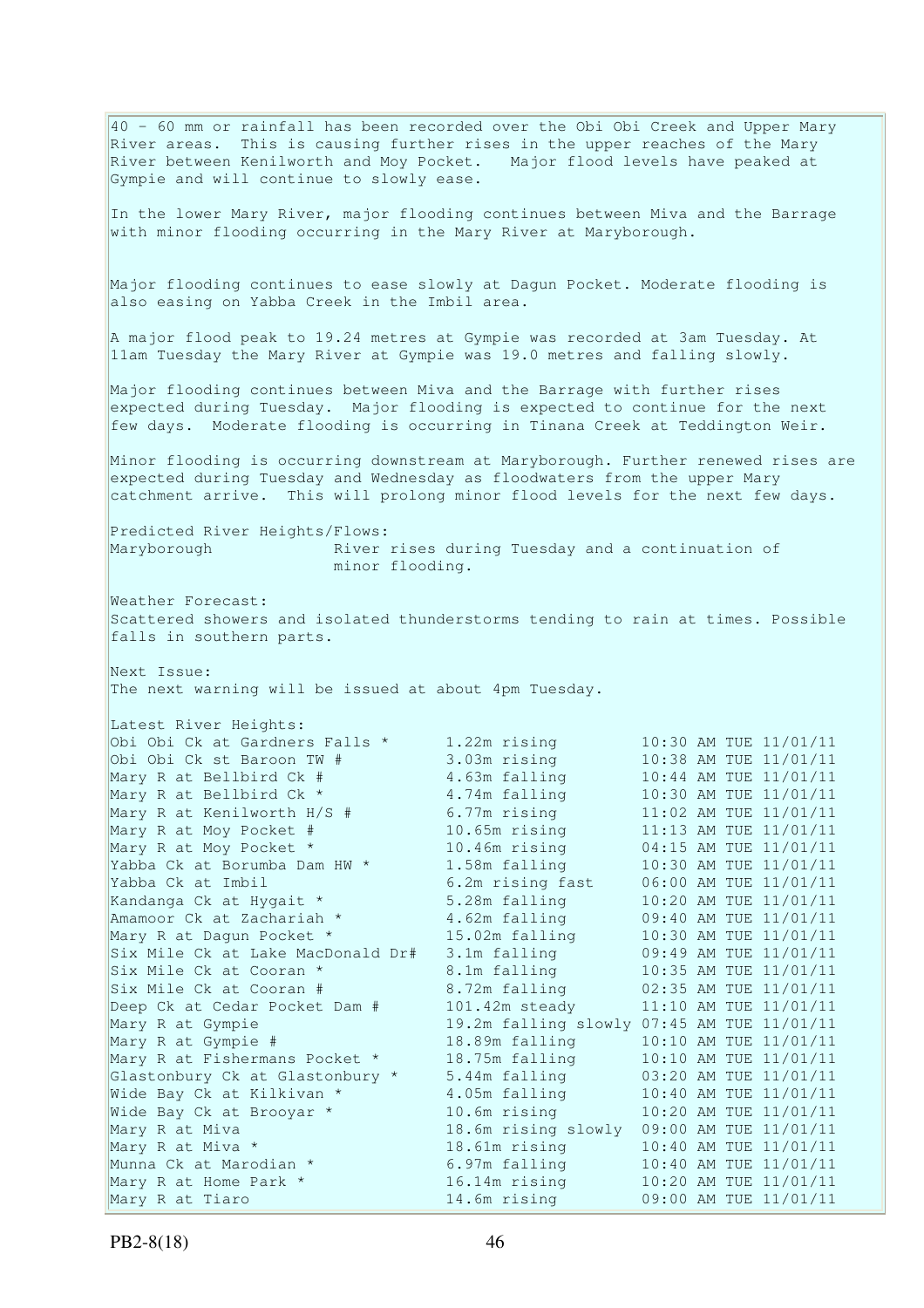| Mary R at The Barrage *                | 8.95m falling       |  | 09:55 AM TUE 11/01/11 |
|----------------------------------------|---------------------|--|-----------------------|
| Tinana Ck at Tagigan Rd *              | 5.11m falling       |  | 10:00 AM TUE 11/01/11 |
| Tinana Ck at Teddington Weir *         | 10.82m steady       |  | 10:42 AM TUE 11/01/11 |
| Tinana Ck at Tinana Barrage *          | 5.78m steady        |  | 06:00 AM TUE 11/01/11 |
| Mary R at Maryborough                  | 6.1m falling slowly |  | 10:00 AM TUE 11/01/11 |
| Mary R at Churchill St *               | 5.08m falling       |  | 10:40 AM TUE 11/01/11 |
| Bunya Ck at Booral Rd #                | 0.25m falling       |  | 11:14 AM TUE 11/01/11 |
| Black Swamp Ck at Maryborough Rd #     | $-2.25m$ steady     |  | 08:32 AM TUE 11/01/11 |
| Urangan Boat Harbour tide *            | 2.91m rising        |  | 10:50 AM TUE 11/01/11 |
| $\star$ , # denotes automatic station. |                     |  |                       |

Warnings and River Height Bulletins are available at http://www.bom.gov.au/qld/flood/ . Flood Warnings are also available on telephone 1300 659 219 at a low call cost of 27.5 cents, more from mobile, public and satellite phones.

TO::BOM612

IDQ20790

Australian Government Bureau of Meteorology Queensland

FLOOD WARNING FOR THE MARY RIVER Issued at 4:41 PM on Tuesday the 11th of January 2011 by the Bureau of Meteorology, Brisbane.

Rainfalls of up to 160mm have been recorded since 9am Tuesday in the Obi Obi Creek and Upper Mary River catchments. This is causing renewed rises in the upper reaches of the Mary River between Bellbird Creek and Moy Pocket.

Major flood levels have peaked at Gympie and are expected to continue to slowly ease.

In the lower Mary River, major flooding continues between Miva and the Barrage. Minor flooding is rising slowly in the Mary River at Maryborough with a peak near the moderate flood level of 8 metres expected around midday Wednesday.

Major flooding continues to ease slowly at Dagun Pocket. Minor flooding is also easing on Yabba Creek in the Imbil area.

A major flood peak of 19.24 metres was recorded at Gympie at around 3am Tuesday morning. At 3:52pm Tuesday the Mary River at Gympie was 18.49 metres and falling.

Major flooding continues between Miva and the Barrage with further rises expected during Tuesday and major flooding is expected to continue for the next few days. Moderate flooding is occurring in Tinana Creek at Teddington Weir.

Minor flooding is occurring downstream at Maryborough. Further renewed rises are expected during Tuesday and Wednesday as floodwaters from the upper Mary catchment arrive. A peak near the moderate flood level of 8 metres is expected at Maryborough around midday Wednesday.

Predicted River Heights/Flows: Mary River at: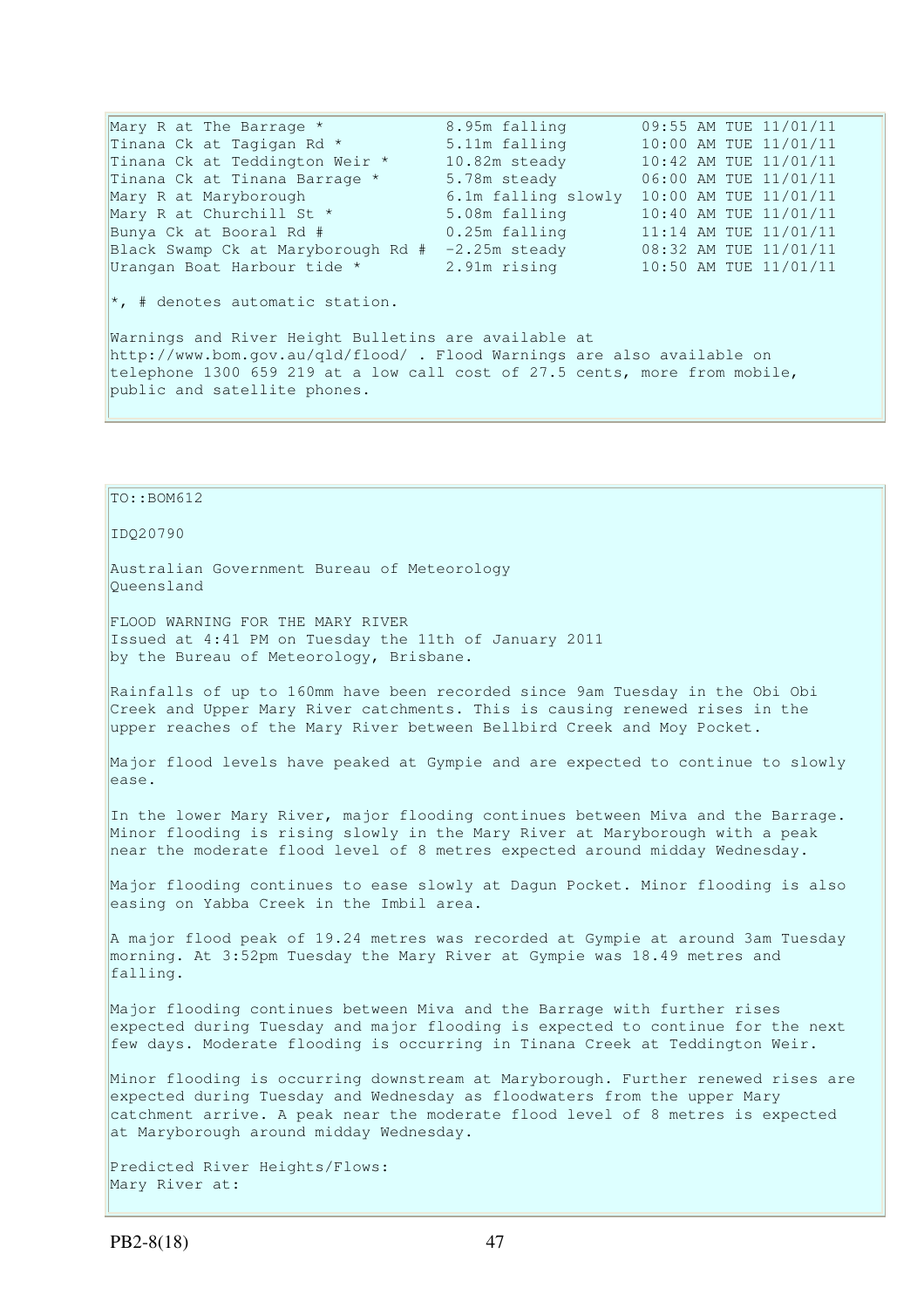Gympie Continue to fall slowly Maryborough Peak near the moderate flood level (8 metres) around midday Wednesday. Weather Forecast: Scattered showers and isolated thunderstorms tending to rain at times. Possible falls in southern parts. Next Issue: The next warning will be issued at about 10pm Tuesday. Latest River Heights: Obi Obi Ck at Gardners Falls \* 1.81m falling 02:30 PM TUE 11/01/11 Obi Obi Ck st Baroon TW # 3.84m steady 03:58 PM TUE 11/01/11 Mary R at Bellbird Ck # 5.93m steady 03:55 PM TUE 11/01/11 Mary R at Kenilworth H/S # 8.72m rising 03:57 PM TUE 11/01/11 Mary R at Moy Pocket # 12.25m rising 03:55 PM TUE 11/01/11 Yabba Ck at Borumba Dam HW  $\star$  1.24m falling 03:30 PM TUE 11/01/11 Yabba Ck at Imbil 6.2m rising fast 06:00 AM TUE 11/01/11 Kandanga Ck at Hygait \* 3.91m falling 03:00 PM TUE 11/01/11 Amamoor Ck at Zachariah \* 3.56m falling 02:20 PM TUE 11/01/11 Mary R at Dagun Pocket \* 14.67m falling 03:45 PM TUE 11/01/11 Six Mile Ck at Lake MacDonald Dr# 3.7m rising 03:52 PM TUE 11/01/11 Six Mile Ck at Cooran # 8.72m falling 02:35 AM TUE 11/01/11 Deep Ck at Cedar Pocket Dam # 101.38m steady 02:30 PM TUE 11/01/11 Mary R at Gympie # 18.49m falling 03:52 PM TUE 11/01/11 Mary R at Fishermans Pocket \* 18.35m falling 03:20 PM TUE 11/01/11 Glastonbury Ck at Glastonbury \* 5.44m falling 03:20 AM TUE 11/01/11 Wide Bay Ck at Kilkivan \* 2.4m falling 03:00 PM TUE 11/01/11 Wide Bay Ck at Brooyar \* 7.91m falling 02:50 PM TUE 11/01/11 Mary R at Miva \* 19.34m rising 03:40 PM TUE 11/01/11 Munna Ck at Marodian \* 5.89m falling 03:40 PM TUE 11/01/11 Munna Ck at Marodian \* 5.89m falling 03:40 PM TUE 11/01/11<br>Mary R at Home Park \* 17.19m rising 03:40 PM TUE 11/01/11 Mary R at Tiaro 15.2m rising slowly 03:00 PM TUE 11/01/11 Mary R at The Barrage \* 9.35m rising 03:10 PM TUE 11/01/11 Tinana Ck at Tagigan Rd  $\star$  4.83m falling 03:00 PM TUE 11/01/11 Tinana Ck at Teddington Weir \* 10.81m steady 03:42 PM TUE 11/01/11 Tinana Ck at Tinana Barrage \* 5.78m steady 06:00 AM TUE 11/01/11 Mary R at Maryborough 6.3m rising 02:20 PM TUE 11/01/11 Mary R at Churchill St \* 5.26m rising 03:41 PM TUE 11/01/11  $\star$ ,# from automatic station Warnings and River Height Bulletins are available at http://www.bom.gov.au/qld/flood/ . Flood Warnings are also available on telephone 1300 659 219 at a low call cost of 27.5 cents, more from mobile, public and satellite phones.

## TO::BOM612

IDQ20790

Australian Government Bureau of Meteorology Queensland

FLOOD WARNING FOR THE MARY RIVER Issued at 10:09 PM on Tuesday the 11th of January 2011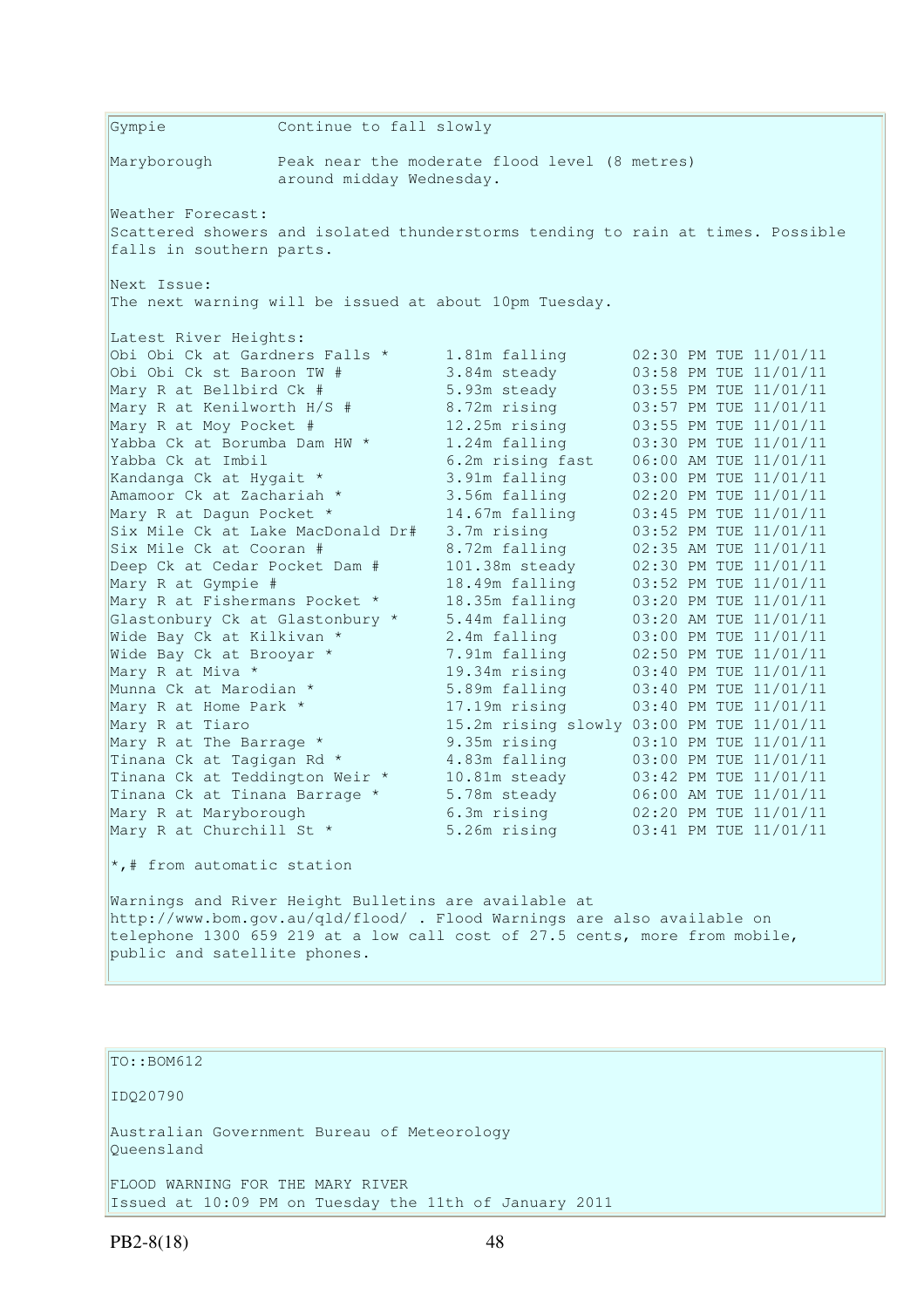by the Bureau of Meteorology, Brisbane.

Rainfalls of up to 190mm have been recorded since 9am Tuesday in the Obi Obi Creek and Upper Mary River catchments. Renewed rises in the upper reaches of the Mary River between Bellbird Creek and Moy Pocket.

Major flood levels have peaked at Gympie and are expected to continue to slowly ease.

In the lower Mary River, major flooding continues between Miva and the Barrage. Minor flooding is rising slowly in the Mary River at Maryborough with a peak near the moderate flood level of 8 metres expected around midday Wednesday.

Major flooding continues to ease slowly at Dagun Pocket. Minor flooding is also easing on Yabba Creek in the Imbil area.

Major flood levels are expected to continue easing overnight Tuesday and into Wednesday at Gympie. At 9:20pm Tuesday the Mary River at Gympie was 18.04m and continuing to fall.

Major flooding continues between Miva and the Barrage with further rises expected during Tuesday and major flooding is expected to continue for the next few days. Moderate flooding is occurring in Tinana Creek at Teddington Weir.

Minor flooding is occurring downstream at Maryborough. Renewed rises are expected to continue into Wednesday as floodwaters from the upper Mary catchment arrive. A peak near the moderate flood level of 8 metres is expected at Maryborough around midday Wednesday.

Predicted River Heights/Flows: Mary River at:

Gympie Continue to fall slowly.

Maryborough Peak near the moderate flood level (8 metres) around midday Wednesday.

Weather Forecast: Isolated showers and thunderstorms, tending to scattered showers and rain areas in the south. Some moderate falls possible in southern parts.

Next Issue: The next warning will be issued at about 8am Tuesday.

| Latest River Heights:             |                  |  |                       |
|-----------------------------------|------------------|--|-----------------------|
| Obi Obi Ck at Gardners Falls *    | 1.15m falling    |  | 08:00 PM TUE 11/01/11 |
| Obi Obi Ck st Baroon TW #         | 3.49m steady     |  | 09:33 PM TUE 11/01/11 |
| Mary R at Bellbird Ck #           | 5.08m rising     |  | 09:01 PM TUE 11/01/11 |
| Mary R at Kenilworth H/S #        | 8.72m falling    |  | 09:47 PM TUE 11/01/11 |
| Mary R at Moy Pocket #            | 13.75m rising    |  | 09:50 PM TUE 11/01/11 |
| Yabba Ck at Borumba Dam HW *      | 1.2m falling     |  | 09:30 PM TUE 11/01/11 |
| Yabba Ck at Imbil                 | 6.2m rising fast |  | 06:00 AM TUE 11/01/11 |
| Kandanga Ck at Hygait *           | 3.11m falling    |  | 08:00 PM TUE 11/01/11 |
| Amamoor Ck at Zachariah *         | 3.1m steady      |  | 08:00 PM TUE 11/01/11 |
| Mary R at Dagun Pocket *          | 14.35m rising    |  | 09:30 PM TUE 11/01/11 |
| Six Mile Ck at Lake MacDonald Dr# | 5m rising        |  | 09:36 PM TUE 11/01/11 |
| Six Mile Ck at Cooran #           | 8.72m falling    |  | 02:35 AM TUE 11/01/11 |
| Deep Ck at Cedar Pocket Dam #     | 101.36m steady   |  | 07:53 PM TUE 11/01/11 |
| Mary R at Gympie #                | 18.04m falling   |  | 09:22 PM TUE 11/01/11 |
| Mary R at Fishermans Pocket *     | 17.86m falling   |  | 08:30 PM TUE 11/01/11 |
| Glastonbury Ck at Glastonbury *   | 5.44m falling    |  | 03:20 AM TUE 11/01/11 |
| Wide Bay Ck at Kilkivan *         | 1.77m falling    |  | 09:00 PM TUE 11/01/11 |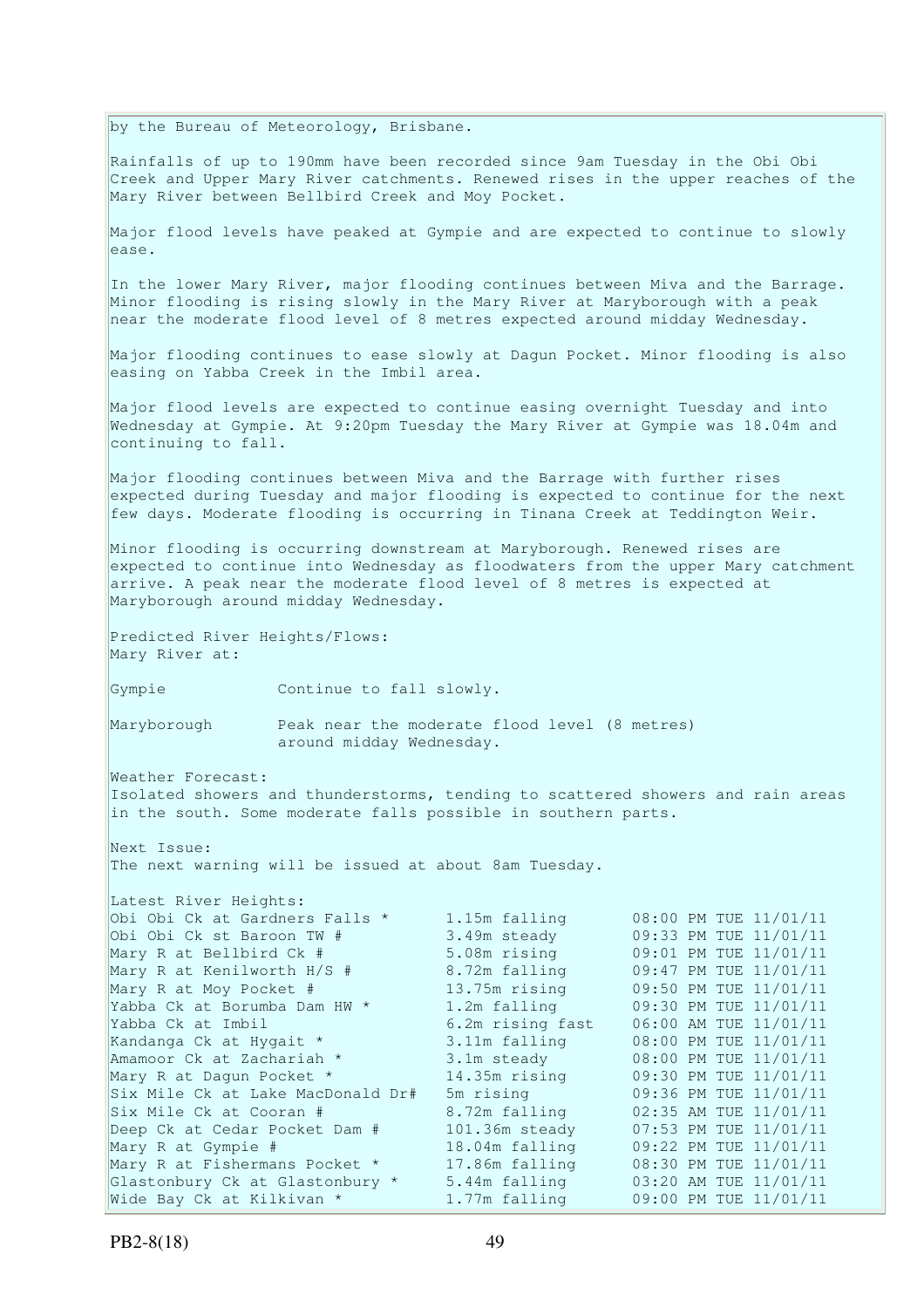Wide Bay Ck at Brooyar \* 5.38m falling 09:00 PM TUE 11/01/11 Mary R at Miva \* 19.34m falling 08:40 PM TUE 11/01/11 Munna Ck at Marodian \* 4.95m falling<br>Mary R at Home Park \* 18.06m rising 08:49 PM TUE 11/01/11 1.55 1.151111119 08:45 111 102 11/01/11<br>18.06 nrising 08:40 PM TUE 11/01/11 Mary R at Tiaro 15.2m rising slowly 03:00 PM TUE 11/01/11<br>Mary R at The Barrage \* 9.99m rising 09:05 PM TUE 11/01/11 Mary R at The Barrage \* 9.99m rising 09:05 PM TUE 11/01/11 Tinana Ck at Tagigan Rd  $\star$  4.58m falling 08:00 PM TUE 11/01/11 Tinana Ck at Teddington Weir \* 10.83m steady 09:42 PM TUE 11/01/11 Tinana Ck at Tinana Barrage \* 5.78m steady 06:00 AM TUE 11/01/11 Mary R at Maryborough 6.55m rising 08:30 PM TUE 11/01/11 Mary R at The Barrage \* 9.99m rising STOWIY 05:00 FM TOE 11/01/11<br>
Tinana Ck at Tagigan Rd \* 4.58m falling 08:00 PM TUE 11/01/11<br>
Tinana Ck at Teddington Weir \* 10.83m steady 09:42 PM TUE 11/01/11<br>
Tinana Ck at Tinana Barr \*,# from automatic station Warnings and River Height Bulletins are available at http://www.bom.gov.au/qld/flood/ . Flood Warnings are also available on telephone 1300 659 219 at a low call cost of 27.5 cents, more from mobile, public and satellite phones.

## $To::BOM612$

IDQ20790

Australian Government Bureau of Meteorology Queensland

FLOOD WARNING FOR THE MARY RIVER Issued at 7:16 AM on Wednesday the 12th of January 2011 by the Bureau of Meteorology, Brisbane.

The heavy rainfall has eased overnight to isolated rain areas and showers across the Mary River catchment. Stream levels are generally easing across the Mary catchment during Wednesday morning, where major flooding is easing at Gympie.

Major flooding continues in the lower Mary River between Miva and the Barrage, where the main flood peak is currently in the Home Park area. Minor flooding continues to slowly rise downstream at Maryborough with a peak near the moderate flood level of 8 metres expected around midday Wednesday.

Minor to moderate flooding continues to ease along the upper Mary River between Kenilworth and Dagun Pocket. Major flood levels are easing at Gympie, where at 6:25am Wednesday the river level was 17.34m and continuing to fall. Creek rises and moderate flooding is occurring at Cooran in Six Mile Creek, and approaching a peak during Wednesday morning.

Major flooding continues in the lower Mary River between Miva and the Barrage, where the flood peak is currently in the Home Park area. Moderate flooding continues in Tinana Creek at Teddington Weir.

River rises and minor flooding continues downstream at Maryborough, where a peak near the moderate flood level of 8 metres is expected at Maryborough around midday Wednesday.

Predicted River Heights/Flows: Mary River at:

Gympie Continue to fall slowly.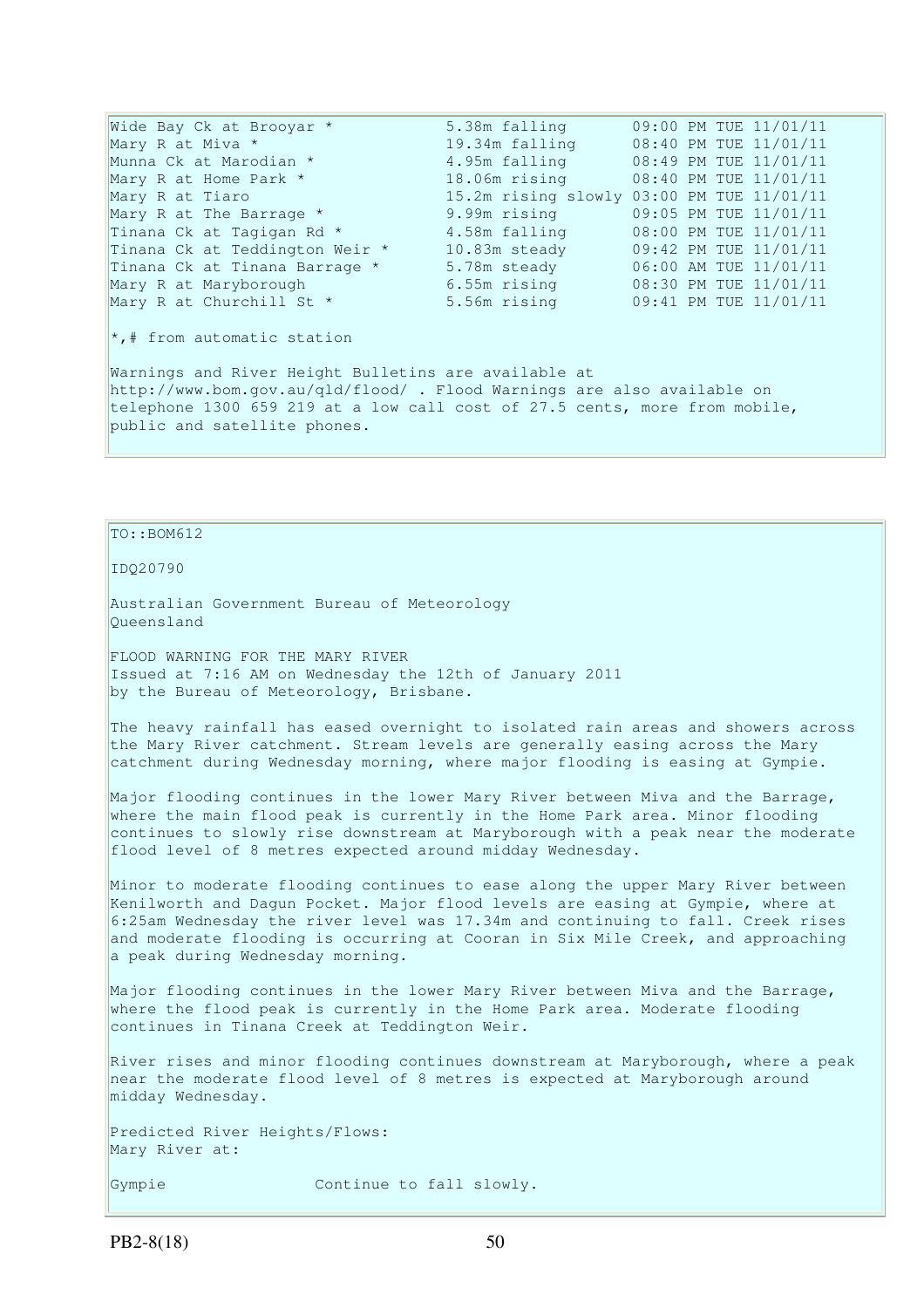Maryborough Peak near the moderate flood level (8 metres) around midday Wednesday. Weather Forecast: Patchy rain areas, scattered showers and isolated thunderstorms, easing to isolated showers during the day. Next Issue: The next warning will be issued at about 11am Wednesday. Latest River Heights: Obi Obi Ck at Gardners Falls \* 0.68m steady<br>
Obi Obi Ck st Baroon TW # 2.49m falling Obi Obi Ck st Baroon TW # Obi Obi Ck at Gardners Falls \* 0.68m steady 05:00 AM WED 12/01/11<br>
Obi Obi Ck st Baroon TW # 2.49m falling 07:03 AM WED 12/01/11<br>
Mary R at Bellbird Ck # 2.73m steady 06:55 AM WED 12/01/11<br>
Mary R at Kenilworth H/S # 4.67m Mary R at Kenilworth H/S # 4.67m falling 07:08 AM WED 12/01/11 Mary R at Moy Pocket # 11.6m falling 07:01 AM WED 12/01/11 Yabba Ck at Borumba Dam HW  $\star$  1.14m falling 11:30 PM TUE 11/01/11 Yabba Ck at Imbil NA Kandanga Ck at Hygait \* 2.2m falling 06:00 AM WED 12/01/11 Amamoor Ck at Zachariah \* 2.78m falling 06:00 AM WED 12/01/11 Mary R at Dagun Pocket \* 14.43m rising 01:45 AM WED 12/01/11 Six Mile Ck at Lake MacDonald Dr# 4.25m falling 06:59 AM WED 12/01/11 Six Mile Ck at Cooran # 8.77m rising 06:44 AM WED 12/01/11 Deep Ck at Cedar Pocket Dam # 101.4m steady 07:03 AM WED 12/01/11 Mary R at Gympie # 17.34m falling 06:25 AM WED 12/01/11 Mary R at Fishermans Pocket \* 16.97m falling 06:00 AM WED 12/01/11 Glastonbury Ck at Glastonbury \* 1.87m steady 06:00 AM WED 12/01/11 Wide Bay Ck at Kilkivan  $\star$  1.58m steady 06:00 AM WED 12/01/11 Wide Bay Ck at Brooyar  $*$  4.17m falling 06:00 AM WED 12/01/11 Mary R at Miva \* 18.39m falling 06:40 AM WED 12/01/11 Munna Ck at Marodian \* 5.29m rising 06:30 AM WED 12/01/11 Munna Ck at Marodian \* 18.29m rising 12:20 AM WED 12/01/11<br>
Mary R at Home Park \* 18.46m rising 12:20 AM WED 12/01/11<br>
Mary R at Tiaro 15.2m rising slowly 03:00 PM TUE 11/01/11 Mary R at Tiaro 15.2m rising slowly 03:00 PM TUE 11/01/11 Mary R at The Barrage \* 10.93m rising 06:00 AM WED 12/01/11 Tinana Ck at Tagigan Rd  $\star$  4.45m falling 11:00 PM TUE 11/01/11 Tinana Ck at Teddington Weir \* 10.84m steady 06:50 AM WED 12/01/11 Tinana Ck at Tinana Barrage \* 6.88m rising 06:10 AM WED 12/01/11 Mary R at Maryborough 6.7m rising 10:15 PM TUE 11/01/11 Mary R at Churchill St \* 6.22m rising 06:41 AM WED 12/01/11 Bunya Ck at Booral Rd # -0.15m rising 05:45 AM WED 12/01/11 Black Swamp Ck at Maryborough Rd # -2.3m steady 05:32 AM WED 12/01/11 Urangan Boat Harbour tide \* 1.9m steady 06:50 AM WED 12/01/11  $\star$ ,# denotes automatic station.

Warnings and River Height Bulletins are available at http://www.bom.gov.au/qld/flood/ . Flood Warnings are also available on telephone 1300 659 219 at a low call cost of 27.5 cents, more from mobile, public and satellite phones.

TO::BOM612

IDQ20790

Australian Government Bureau of Meteorology Queensland

FLOOD WARNING FOR THE MARY RIVER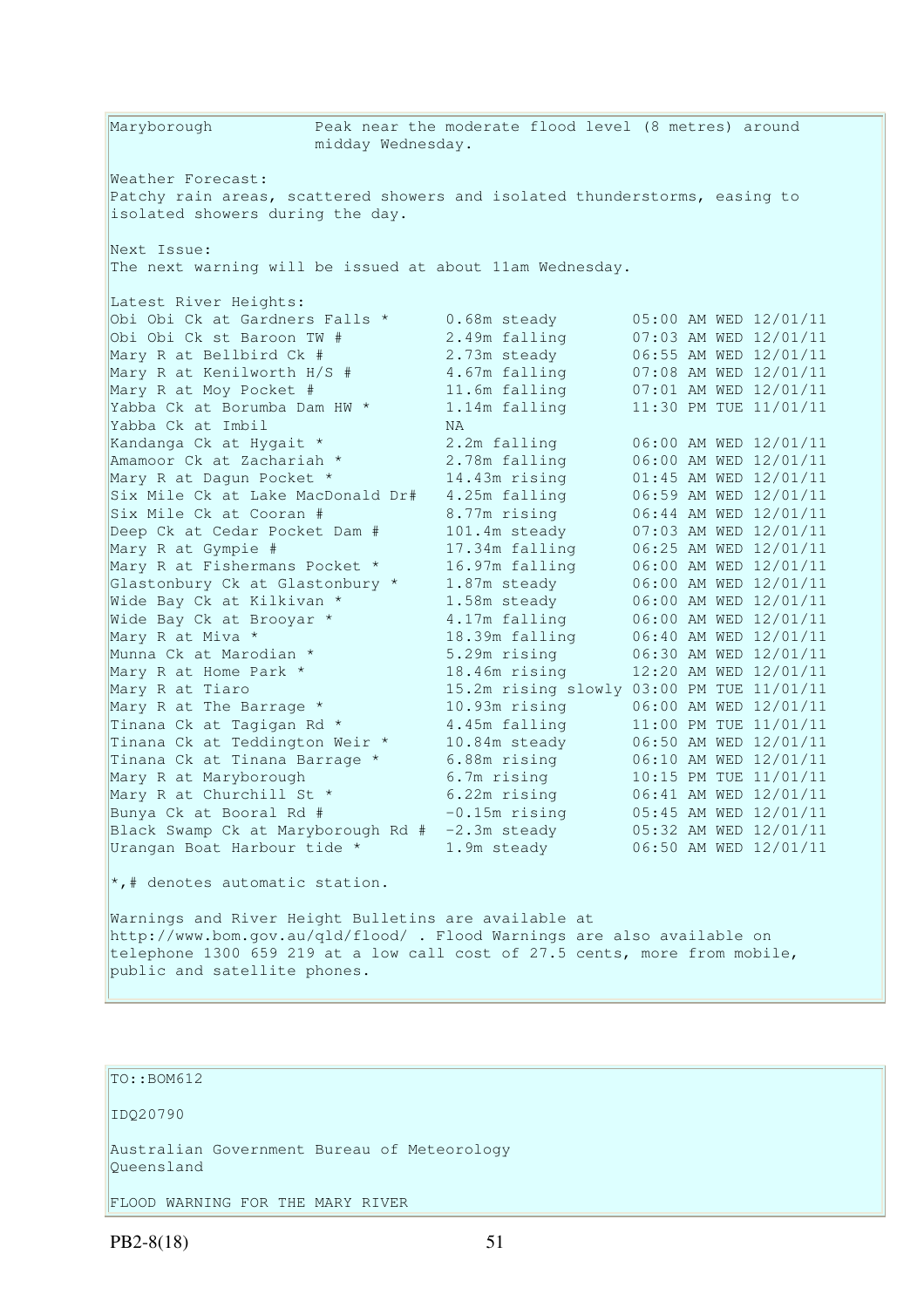Issued at 10:52 AM on Wednesday the 12th of January 2011 by the Bureau of Meteorology, Brisbane.

The heavy rainfall has eased overnight to isolated rain areas and showers across the Mary River catchment. Stream levels are generally easing across the Mary catchment during Wednesday morning, where major flooding is easing at Gympie.

Major flooding continues in the lower Mary River between Miva and the Barrage, where the main flood peak is currently in the Home Park area. Minor flooding continues to slowly rise downstream at Maryborough with a peak near the moderate flood level of 8 metres expected early Wednesday afternoon.

Minor to moderate flooding continues to ease along the upper Mary River between Kenilworth and Dagun Pocket. Major flood levels are easing at Gympie, where at 10am Wednesday the river level was 17.19 metres and expected to fall below the major flood level of 17.0 metres by Wednesday afternoon. Creek rises and moderate flooding is occurring at Cooran in Six Mile Creek, and approaching a peak during Wednesday morning.

Major flooding continues in the lower Mary River between Miva and the Barrage, where the flood peak is currently in the Home Park area. Moderate flooding continues in Tinana Creek at Teddington Weir.

River rises and minor flooding continues downstream at Maryborough, where a peak near the moderate flood level of 8 metres is expected at Maryborough early Wednesday afternoon.

Predicted River Heights/Flows: Mary River at:

Gympie Expected to fall below the major flood level of 17.0 metres by Wednesday afternoon.

Maryborough Peak near the moderate flood level (8 metres) early Wednesday afternoon.

Weather Forecast: Isolated showers.

Next Issue: The next warning will be issued at about 5pm Wednesday.

| Latest River Heights:             |                 |                       |
|-----------------------------------|-----------------|-----------------------|
| Obi Obi Ck at Gardners Falls *    | 0.64m steady    | 09:00 AM WED 12/01/11 |
| Obi Obi Ck st Baroon TW #         | 2.17m falling   | 10:28 AM WED 12/01/11 |
| Mary R at Bellbird Ck #           | 2.48m falling   | 10:02 AM WED 12/01/11 |
| Mary R at Bellbird Ck *           | 2.6m falling    | 09:00 AM WED 12/01/11 |
| Mary R at Kenilworth $H/S$ #      | 3.67m falling   | 10:32 AM WED 12/01/11 |
| Mary R at Moy Pocket #            | $10.55m$ rising | 10:31 AM WED 12/01/11 |
| Mary R at Moy Pocket *            | 10.88m falling  | 09:20 AM WED 12/01/11 |
| Yabba Ck at Borumba Dam HW *      | 1.14m falling   | 11:30 PM TUE 11/01/11 |
| Kandanga Ck at Hygait *           | 2.04m falling   | 09:00 AM WED 12/01/11 |
| Amamoor Ck at Zachariah *         | 2.76m falling   | 09:00 AM WED 12/01/11 |
| Mary R at Dagun Pocket *          | 14.43m rising   | 01:45 AM WED 12/01/11 |
| Six Mile Ck at Lake MacDonald Dr# | 3.85m falling   | 10:19 AM WED 12/01/11 |
| Six Mile Ck at Cooran #           | 8.82m steady    | 10:28 AM WED 12/01/11 |
| Deep Ck at Cedar Pocket Dam #     | 101.4m steady   | 07:53 AM WED 12/01/11 |
| Mary R at Gympie                  | 17.5m falling   | 05:00 AM WED 12/01/11 |
| Mary R at Gympie #                | 17.19m falling  | 09:46 AM WED 12/01/11 |
| Mary R at Fishermans Pocket *     | 16.72m falling  | 09:50 AM WED 12/01/11 |
| Glastonbury Ck at Glastonbury *   | 1.89m rising    | 07:00 AM WED 12/01/11 |
| Wide Bay Ck at Kilkivan *         | 1.62m rising    | 09:00 AM WED 12/01/11 |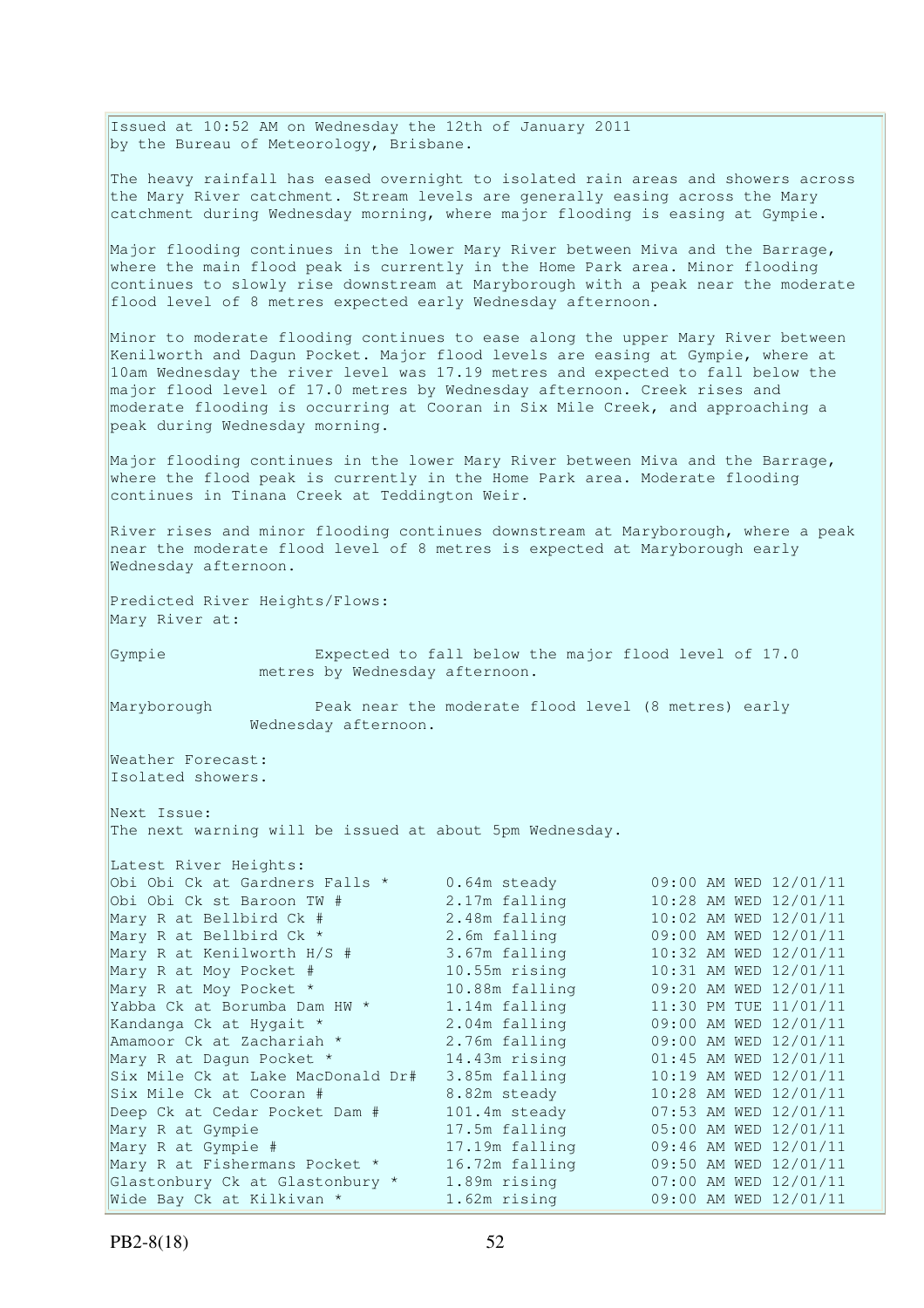Wide Bay Ck at Brooyar \* 4m falling 09:00 AM WED 12/01/11 Mary R at Miva<br>
Mary R at Miva \* 18.35m falling slowly 09:00 AM WED 12/01/11<br>
18.03m falling 09:40 AM WED 12/01/11 Mary R at Miva \* 18.03m falling 09:40 AM WED 12/01/11 Munna Ck at Marodian \* 5.47m rising 09:00 AM WED 12/01/11 Mary R at Home Park \* 18.63m falling 09:40 AM WED 12/01/11 Mary R at Tiaro 17m rising 08:00 AM WED 12/01/11 Mary R at The Barrage \* 11.17m rising 09:10 AM WED 12/01/11 Tinana Ck at Tagigan Rd  $*$  4.45m falling 11:00 PM TUE 11/01/11 Tinana Ck at Teddington Weir \* 10.83m steady 09:40 AM WED 12/01/11 Tinana Ck at Tinana Barrage \* 6.88m rising 06:10 AM WED 12/01/11 Mary R at Maryborough 7.4m rising slowly 07:00 AM WED 12/01/11 Mary R at Churchill St \* 6.43m rising 09:40 AM WED 12/01/11 Bunya Ck at Booral Rd # -0.15m steady 10:30 AM WED 12/01/11 Black Swamp Ck at Maryborough Rd # -2.35m steady 08:32 AM WED 12/01/11 Urangan Boat Harbour tide \* 2.25m rising 09:50 AM WED 12/01/11 \* denotes automatic station.

Warnings and River Height Bulletins are available at http://www.bom.gov.au/qld/flood/ . Flood Warnings are also available on telephone 1300 659 219 at a low call cost of 27.5 cents, more from mobile, public and satellite phones.

TO::BOM612

IDQ20790

Australian Government Bureau of Meteorology Queensland

FLOOD WARNING FOR THE MARY RIVER Issued at 4:53 PM on Wednesday the 12th of January 2011 by the Bureau of Meteorology, Brisbane.

River levels are easing across the upper Mary catchment with rises continuing at the bottom of Tinana Creek and at Maryborough.

Major flooding continues in the lower Mary River between Miva and the Barrage, where the main flood peak is currently in the Barrage area. Minor flooding continues to slowly rise downstream at Maryborough with a peak near the moderate flood level of 8 metres expected during Wednesday evening.

Minor to moderate flooding continues to ease along the upper Mary River between Moy Pocket and Dagun Pocket and in Six Mile Creek at Cooran. Major flood levels are easing at Gympie, where at 3pm Wednesday the river level was 17.04 metres.

River rises and minor flooding continues to rise downstream at Maryborough, where a peak near the moderate flood level of 8 metres is expected at Maryborough during Wednesday evening.

Predicted River Heights/Flows: Mary River at:

Maryborough Peak near the moderate flood level (8 metres) early Wednesday afternoon.

```
Weather Forecast: 
Isolated showers.
```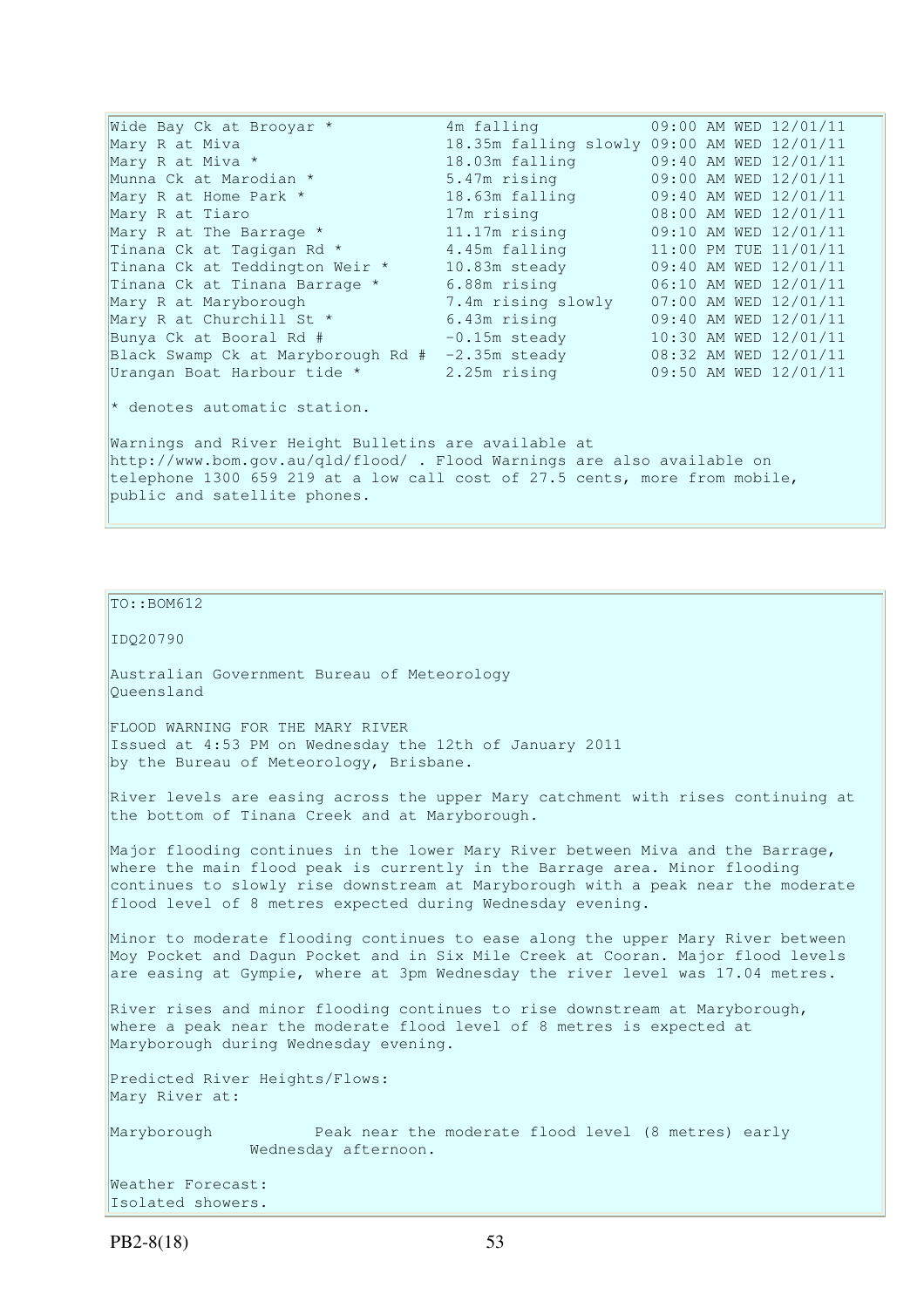Next Issue: The next warning will be issued at about 11pm Wednesday. Latest River Heights: Obi Obi Ck st Baroon TW # 1.82m falling 03:53 PM WED 12/01/11 Mary R at Bellbird Ck # 2.23m steady 03:55 PM WED 12/01/11 Mary R at Kenilworth H/S # 2.82m falling 04:14 PM WED 12/01/11 Mary R at Moy Pocket # 9.05m falling 04:24 PM WED 12/01/11 Kandanga Ck at Hygait \* 1.83m falling 03:00 PM WED 12/01/11 Amamoor Ck at Zachariah  $\star$  2.73m falling 11:00 AM WED 12/01/11 Mary R at Dagun Pocket \* 14.43m rising 01:45 AM WED 12/01/11 Six Mile Ck at Lake MacDonald Dr# 3.25m falling 04:17 PM WED 12/01/11 Six Mile Ck at Cooran # 8.22m steady 04:28 PM WED 12/01/11 Deep Ck at Cedar Pocket Dam # 101.32m steady 04:20 PM WED 12/01/11 Mary R at Gympie # 17.04m steady 03:01 PM WED 12/01/11 Mary R at Fishermans Pocket \* 16.61m rising 02:00 PM WED 12/01/11 Glastonbury Ck at Glastonbury \* 2.25m falling 12:00 PM WED 12/01/11 Wide Bay Ck at Kilkivan \* 1.5m falling 03:00 PM WED 12/01/11 Wide Bay Ck at Brooyar \* 4.05m falling 03:00 PM WED 12/01/11 Mary R at Miva \* 17.41m steady 03:10 PM WED 12/01/11 Munna Ck at Marodian \* 5.24m falling 03:00 PM WED 12/01/11 Mary R at Home Park \* 18.21m falling 03:20 PM WED 12/01/11 Mary R at Tiaro 16.85m falling 03:00 PM WED 12/01/11 Mary R at The Barrage \* 11.33m falling 03:10 PM WED 12/01/11 Tinana Ck at Teddington Weir \* 10.81m steady 03:41 PM WED 12/01/11 Tinana Ck at Tinana Barrage \* 6.88m rising 06:10 AM WED 12/01/11 Mary R at Maryborough 7.77m rising slowly 02:00 PM WED 12/01/11 Mary R at Churchill St \* 6.76m rising 03:41 PM WED 12/01/11 #,\* from automatic station Warnings and River Height Bulletins are available at http://www.bom.gov.au/qld/flood/ . Flood Warnings are also available on

telephone 1300 659 219 at a low call cost of 27.5 cents, more from mobile, public and satellite phones.

### TO::BOM612

IDQ20790

Australian Government Bureau of Meteorology Queensland

FLOOD WARNING FOR THE MARY RIVER Issued at 10:33 PM on Wednesday the 12th of January 2011 by the Bureau of Meteorology, Brisbane.

River levels are easing across the upper Mary catchment with rises continuing at the bottom of Tinana Creek and at Maryborough.

Major flooding continues in the lower Mary River between Miva and the Barrage, where the main flood peak is currently in the Barrage area. Minor flooding continues to slowly rise downstream at Maryborough with a peak near the moderate flood level of 8 metres expected during Wednesday evening.

Minor to moderate flooding continues to ease along the upper Mary River between Moy Pocket and Dagun Pocket and in Six Mile Creek at Cooran.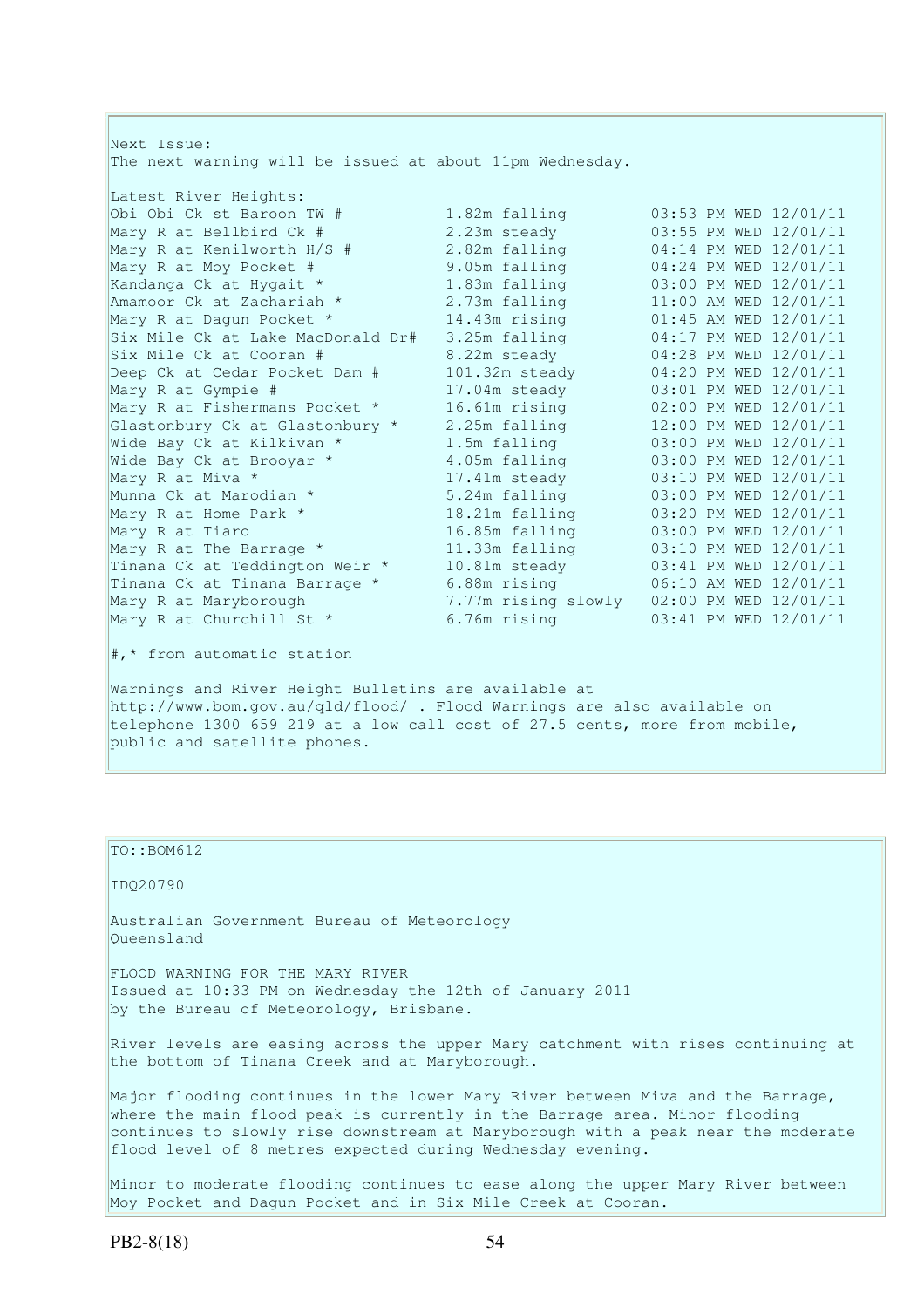The Mary River at Gympie has fallen below major flood levels and is continuing to fall. River rises and minor flooding continues to rise downstream at Maryborough, where a peak near the moderate flood level of 8 metres is expected at Maryborough during Wednesday evening. Predicted River Heights/Flows: Mary River at: Maryborough Peak near the moderate flood level (8 metres) Wednesday evening. Weather Forecast: Isolated showers. Next Issue: The next warning will be issued at about 11am Thursday. Latest River Heights: Obi Obi Ck at Gardners Falls \* 0.6m steady 09:00 PM WED 12/01/11 Obi Obi Ck st Baroon TW # 1.62m steady 09:58 PM WED 12/01/11 Mary R at Bellbird Ck \* 2.15m falling 09:00 PM WED 12/01/11 Mary R at Kenilworth H/S # 2.47m falling 10:00 PM WED 12/01/11 Mary R at Moy Pocket \* 8.06m falling 09:20 PM WED 12/01/11 Yabba Ck at Borumba Dam HW \* 0.65m falling 09:00 PM WED 12/01/11 Kandanga Ck at Hygait \* 1.75m falling 09:00 PM WED 12/01/11 Amamoor Ck at Zachariah  $\star$  2.65m steady 09:00 PM WED 12/01/11 Mary R at Dagun Pocket \* 13.1m falling 09:45 PM WED 12/01/11 Six Mile Ck at Lake MacDonald Dr# 2.7m falling 10:02 PM WED 12/01/11 Six Mile Ck at Cooran \* 7.69m falling 09:00 PM WED 12/01/11 Deep Ck at Cedar Pocket Dam # 101.27m steady 09:10 PM WED 12/01/11 Mary R at Gympie # 16.64m falling 09:40 PM WED 12/01/11 Mary R at Fishermans Pocket \* 16.28m steady 09:10 PM WED 12/01/11 Glastonbury Ck at Glastonbury \* 2.25m falling 12:00 PM WED 12/01/11 Wide Bay Ck at Kilkivan \* 1.39m falling 09:00 PM WED 12/01/11 Wide Bay Ck at Brooyar \* 3.77m falling 09:00 PM WED 12/01/11 Mary R at Miva 18.35m falling slowly 09:00 AM WED 12/01/11 Munna Ck at Marodian \* 4.33m falling 09:20 PM WED 12/01/11 Mary R at Home Park \* 17.61m falling 08:50 PM WED 12/01/11 Mary R at Tiaro 16.85m falling 03:00 PM WED 12/01/11 Mary R at The Barrage \* 11.32m rising 09:10 PM WED 12/01/11 Tinana Ck at Tagigan Rd \* 3.26m falling 09:00 PM WED 12/01/11 Tinana Ck at Teddington Weir \* 10.78m steady 09:52 PM WED 12/01/11 Tinana Ck at Tinana Barrage \* 6.88m rising 06:10 AM WED 12/01/11 Mary R at Maryborough 7.77m rising slowly 02:00 PM WED 12/01/11 Mary R at Churchill St \* 6.92m steady 09:40 PM WED 12/01/11 #,\* automatic station Warnings and River Height Bulletins are available at http://www.bom.gov.au/qld/flood/ . Flood Warnings are also available on telephone 1300 659 219 at a low call cost of 27.5 cents, more from mobile, public and satellite phones.

TO::BOM612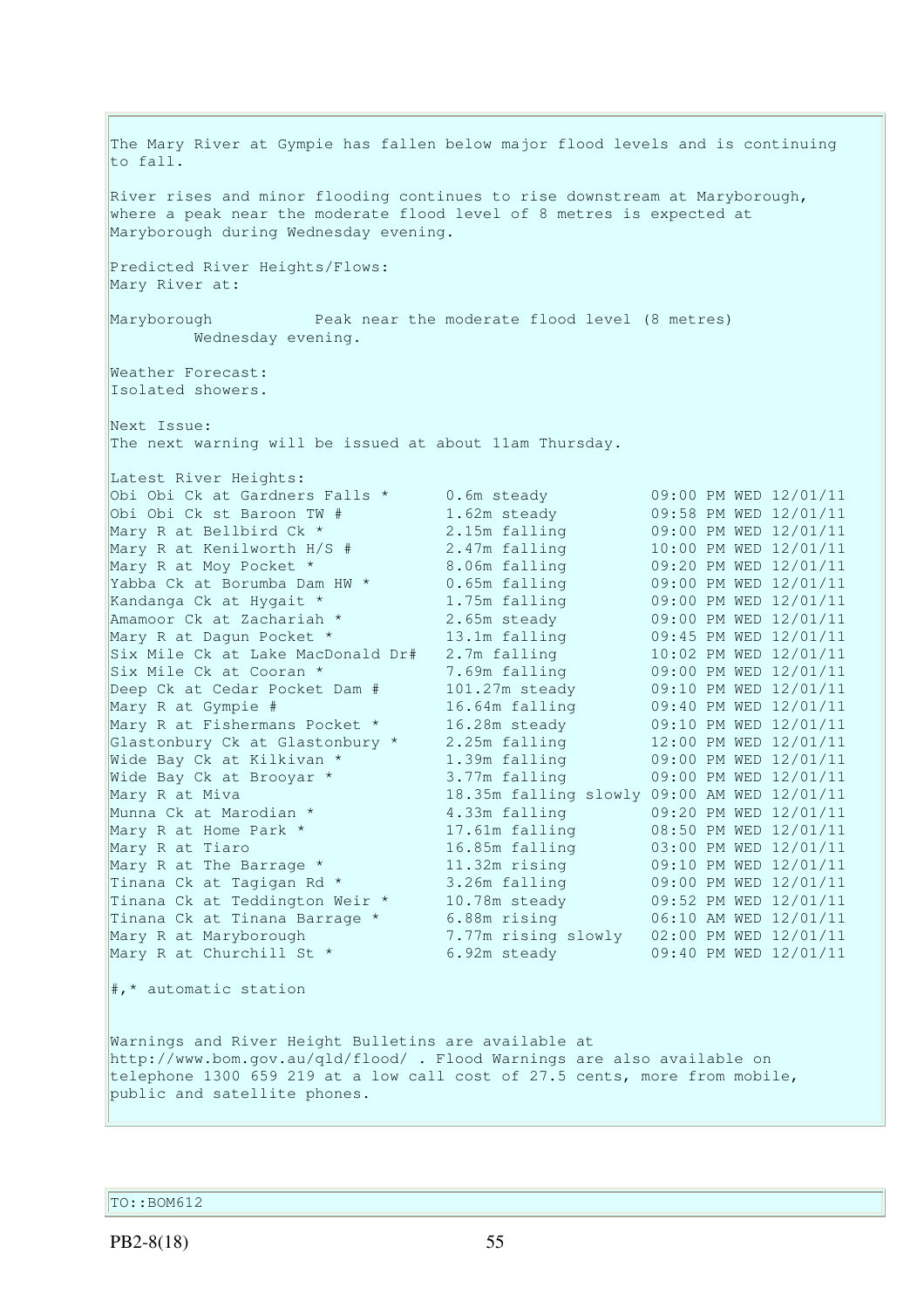IDQ20790

Australian Government Bureau of Meteorology Queensland

FLOOD WARNING FOR THE MARY RIVER Issued at 7:27 AM on Thursday the 13th of January 2011 by the Bureau of Meteorology, Brisbane.

Moderate flooding continues to ease in the Mary River at Gympie, with major flooding also easing downstream between Miva and The Barrage. A minor flood peak at Maryborough just below the moderate flood level of 8 metres was recorded at 9pm Wednesday, with minor flooding currently easing during Thursday morning.

Minor flooding continues to ease in the upper Mary River at Dagun Pocket, with moderate flood levels also easing at Gympie. At 7am Thursday the river level at Gympie was 15.49 metres, with river levels expected to fall away more quickly during Thursday.

Stream levels have eased below minor flood levels along Six Mile Creek.

Major flooding continues to ease along the lower Mary River between Miva and The Barrage. Minor to moderate flooding is similarly easing in Tinana Creek at Teddington Weir and at Tinana Barrage.

Minor flood levels are easing downstream at Maryborough, where a minor flood peak to 7.95 metres was recorded at 9pm Wednesday. At 5am Thursday the river level at Maryborough was 7.8 metres, with levels expected to continue to fall away during Thursday.

Weather Forecast: Isolated showers.

Next Issue: The next warning will be issued at about 1pm Thursday.

| Latest River Heights:             |                |                       |
|-----------------------------------|----------------|-----------------------|
| Obi Obi Ck at Gardners Falls *    | 0.56m steady   | 05:00 AM THU 13/01/11 |
| Obi Obi Ck st Baroon TW #         | 1.32m steady   | 07:13 AM THU 13/01/11 |
| Mary R at Bellbird Ck #           | 1.88m steady   | 06:55 AM THU 13/01/11 |
| Mary R at Kenilworth H/S #        | 2.07m falling  | 07:18 AM THU 13/01/11 |
| Mary R at Moy Pocket #            | 6.4m falling   | 07:05 AM THU 13/01/11 |
| Yabba Ck at Borumba Dam HW *      | 0.54m steady   | 06:00 AM THU 13/01/11 |
| Kandanga Ck at Hygait *           | 1.57m falling  | 06:00 AM THU 13/01/11 |
| Amamoor Ck at Zachariah *         | 2.53m steady   | 06:00 AM THU 13/01/11 |
| Mary R at Dagun Pocket *          | 11.76m falling | 06:30 AM THU 13/01/11 |
| Six Mile Ck at Lake MacDonald Dr# | 2.05m falling  | 07:17 AM THU 13/01/11 |
| Six Mile Ck at Cooran *           | 6.3m falling   | 06:00 AM THU 13/01/11 |
| Mary R at Gympie Weir *           | 16.08m falling | 06:30 AM THU 13/01/11 |
| Mary R at Gympie #                | 15.44m falling | 07:17 AM THU 13/01/11 |
| Mary R at Fishermans Pocket *     | 15.39m falling | 06:10 AM THU 13/01/11 |
| Glastonbury Ck at Glastonbury *   | 1.68m steady   | 05:00 AM THU 13/01/11 |
| Wide Bay Ck at Kilkivan *         | 1.27m falling  | 06:00 AM THU 13/01/11 |
| Wide Bay Ck at Brooyar *          | 3.4m falling   | 06:00 AM THU 13/01/11 |
| Mary R at Miva *                  | 16.27m falling | 06:00 AM THU 13/01/11 |
| Munna Ck at Marodian *            | 3.52m falling  | 06:00 AM THU 13/01/11 |
| Mary R at Home Park *             | 16.51m falling | 06:10 AM THU 13/01/11 |
| Mary R at Tiaro                   | 16.85m falling | 03:00 PM WED 12/01/11 |
| Mary R at The Barrage *           | 10.83m falling | 06:10 AM THU 13/01/11 |
| Tinana Ck at Tagigan Rd *         | 2.99m falling  | 06:00 AM THU 13/01/11 |
| Tinana Ck at Teddington Weir *    | 10.7m steady   | 06:42 AM THU 13/01/11 |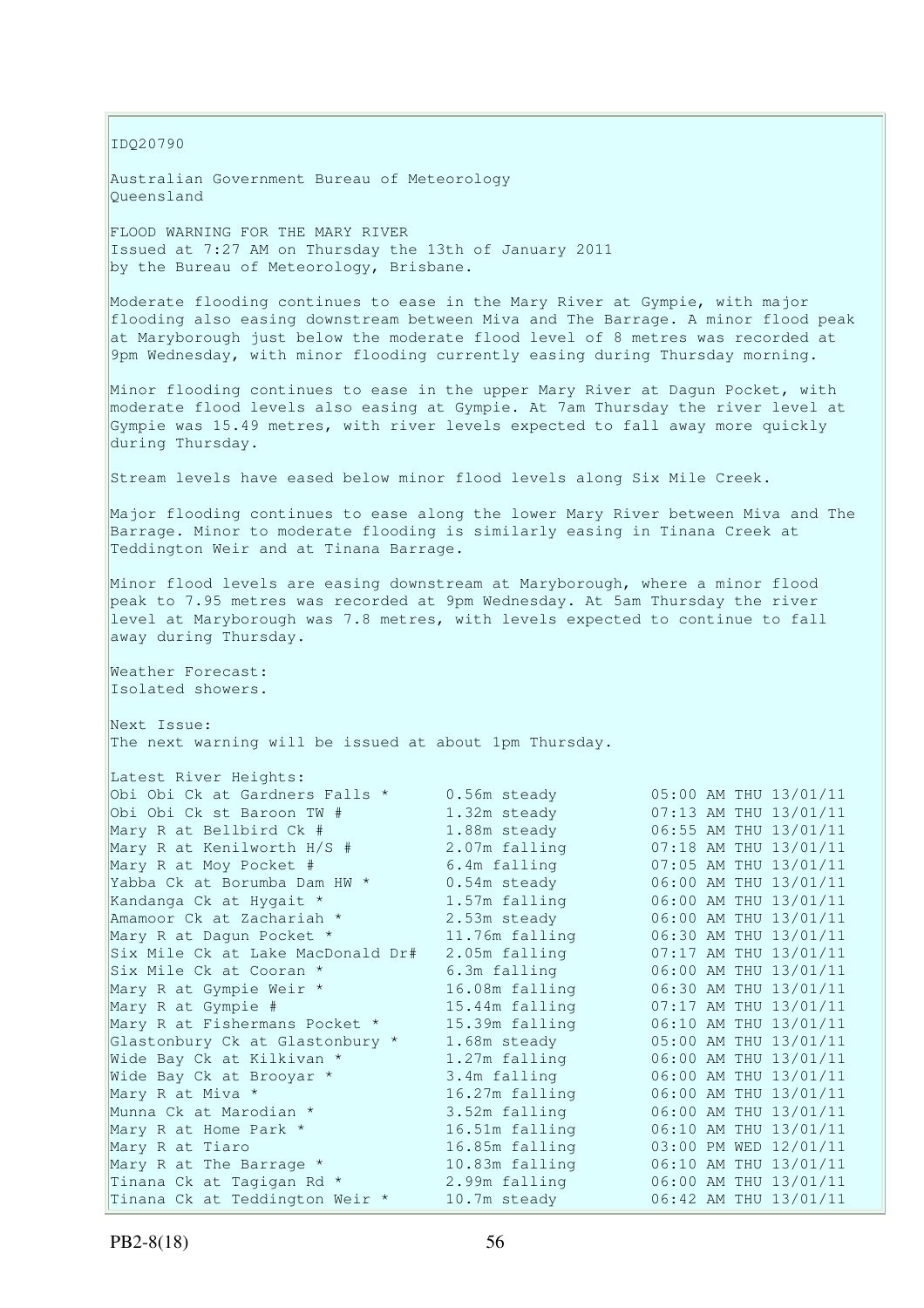Tinana Ck at Tinana Barrage \* 7.32m steady 06:00 AM THU 13/01/11 Mary R at Maryborough 7.8m falling slowly 05:00 AM THU 13/01/11 Mary R at Churchill St \* 6.64m falling 06:41 AM THU 13/01/11 Bunya Ck at Booral Rd # -0.2m steady 04:30 AM THU 13/01/11 Black Swamp Ck at Maryborough Rd # -2.5m steady 05:32 AM THU 13/01/11 Urangan Boat Harbour tide \* 2.28m falling 05:50 AM THU 13/01/11  $\star$ ,# denotes automatic station. Warnings and River Height Bulletins are available at http://www.bom.gov.au/qld/flood/ . Flood Warnings are also available on telephone 1300 659 219 at a low call cost of 27.5 cents, more from mobile, public and satellite phones.

# TO::BOM612 IDQ20790 Australian Government Bureau of Meteorology Queensland FLOOD WARNING FOR THE MARY RIVER Issued at 12:57 PM on Thursday the 13th of January 2011 by the Bureau of Meteorology, Brisbane. Moderate flooding continues to ease in the Mary River at Gympie, with major flooding also easing downstream between Miva and The Barrage. A minor flood peak at Maryborough just below the moderate flood level of 8 metres was recorded at 9pm Wednesday, with minor flooding currently easing during Thursday. Minor flooding continues to ease in the upper Mary River at Dagun Pocket, with moderate flood levels also easing at Gympie. At 12:30pm Thursday the river level at Gympie was 14.59 metres, with river levels expected to fall away more quickly during Thursday and Friday. Major flooding continues to ease along the lower Mary River between Miva and The Barrage. Minor to moderate flooding is similarly easing in Tinana Creek at Teddington Weir and at Tinana Barrage. Minor flood levels are easing downstream at Maryborough, where a minor flood peak to 7.95 metres was recorded at 9pm Wednesday. At 12:40pm Thursday the river level at Churchill St was 6.4 metres, with levels at Maryborough expected to continue to fall away during Thursday. Weather Forecast: A shower or two. Next Issue: The next warning will be issued at about 8pm Thursday. Latest River Heights: Obi Obi Ck at Gardners Falls \* 0.55m steady 11:00 AM THU 13/01/11<br>
Obi Obi Ck st Baroon TW # 1.21m steady 12:23 PM THU 13/01/11 Obi Obi Ck st Baroon TW # 1.21m steady<br>Mary R at Bellbird Ck # 1.78m falling Mary R at Bellbird Ck # 1.78m falling 10:26 AM THU 13/01/11<br>Mary R at Kenilworth H/S # 1.87m falling 12:26 PM THU 13/01/11 Mary R at Kenilworth H/S # 1.87m falling 12:26 PM THU 13/01/11<br>Mary R at Moy Pocket # 5.7m falling 12:40 PM THU 13/01/11 Mary R at Moy Pocket #<br>Kandanga Ck at Hygait \* Kandanga Ck at Hygait \* 1.47m falling 11:00 AM THU 13/01/11 Amamoor Ck at Zachariah  $\star$  2.49m steady 11:00 AM THU 13/01/11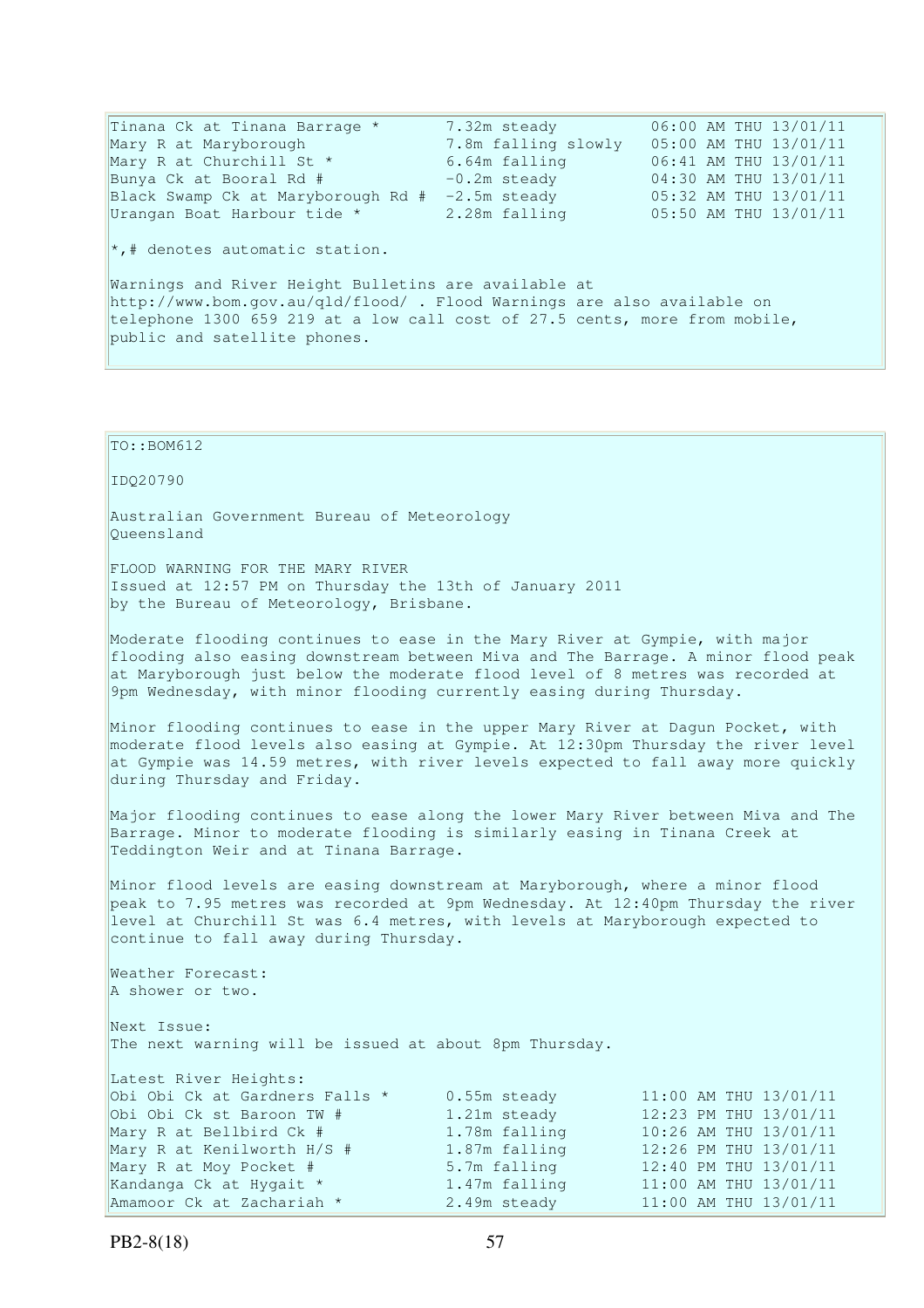| Mary R at Daqun Pocket *           | 10.92m falling                             |  | 12:30 PM THU 13/01/11 |
|------------------------------------|--------------------------------------------|--|-----------------------|
| Six Mile Ck at Lake MacDonald Dr#  | 1.85m steady                               |  | 11:37 AM THU 13/01/11 |
| Six Mile Ck at Cooran *            | 5.47m falling                              |  | 11:00 AM THU 13/01/11 |
| Mary R at Gympie Weir *            | 15.83m falling                             |  | 08:15 AM THU 13/01/11 |
| Mary R at Gympie #                 | 14.59m falling                             |  | 12:28 PM THU 13/01/11 |
| Mary R at Fishermans Pocket *      | 14.99m falling                             |  | 09:10 AM THU 13/01/11 |
| Glastonbury Ck at Glastonbury *    | 1.62m falling                              |  | 10:00 AM THU 13/01/11 |
| Wide Bay Ck at Kilkivan *          | 1.22m falling                              |  | 12:00 PM THU 13/01/11 |
| Wide Bay Ck at Brooyar *           | 3.22m falling                              |  | 12:00 PM THU 13/01/11 |
| Mary R at Miva *                   | 15.86m falling                             |  | 11:40 AM THU 13/01/11 |
| Munna Ck at Marodian *             | 3.37m falling                              |  | 11:00 AM THU 13/01/11 |
| Mary R at Home Park *              | 15.78m falling                             |  | 11:50 AM THU 13/01/11 |
| Mary R at Tiaro                    | 15.5m falling slowly 09:00 AM THU 13/01/11 |  |                       |
| Mary R at The Barrage *            | 10.34m falling                             |  | 12:00 PM THU 13/01/11 |
| Tinana Ck at Tagigan Rd *          | 2.79m falling                              |  | 11:00 AM THU 13/01/11 |
| Tinana Ck at Teddington Weir *     | 10.62m falling                             |  | 12:42 PM THU 13/01/11 |
| Tinana Ck at Tinana Barrage *      | 7.32m falling                              |  | 06:00 AM THU 13/01/11 |
| Mary R at Maryborough              | 7.8m falling slowly                        |  | 05:00 AM THU 13/01/11 |
| Mary R at Churchill St *           | 6.4m falling                               |  | 12:41 PM THU 13/01/11 |
| Bunya Ck at Booral Rd #            | $-0.2m$ steady                             |  | 10:30 AM THU 13/01/11 |
| Black Swamp Ck at Maryborough Rd # | $-2.5m$ steady                             |  | 11:32 AM THU 13/01/11 |
| Urangan Boat Harbour tide *        | 1.9m rising                                |  | 09:50 AM THU 13/01/11 |

Warnings and River Height Bulletins are available at http://www.bom.gov.au/qld/flood/ . Flood Warnings are also available on telephone 1300 659 219 at a low call cost of 27.5 cents, more from mobile, public and satellite phones.

TO::BOM612 IDQ20790 Australian Government Bureau of Meteorology Queensland FLOOD WARNING FOR THE MARY RIVER Issued at 8:01 PM on Thursday the 13th of January 2011 by the Bureau of Meteorology, Brisbane. Moderate flooding continues to ease in the Mary River at Gympie, with moderate to major flooding also easing downstream between Miva and The Barrage. A minor flood peak at Maryborough just below the moderate flood level of 8 metres was recorded at 9pm Wednesday, and minor flooding will continue easing during Thursday evening and Friday. Minor flooding continues to ease in the upper Mary River at Dagun Pocket, with moderate flood levels also easing at Gympie. At 7:19pm Thursday the river level at Gympie was 13.39 metres, with river levels expected to fall away more quickly during Thursday evening and Friday. Major flooding continues to ease along the lower Mary River between Miva and The Barrage. Minor to moderate flooding is similarly easing in Tinana Creek at Teddington Weir and at Tinana Barrage. Minor flood levels are easing downstream at Maryborough, where a minor flood peak to 7.95 metres was recorded at 9pm Wednesday. At 6:40pm Thursday the river level at Churchill St was 5.98 metres, with levels at Maryborough expected to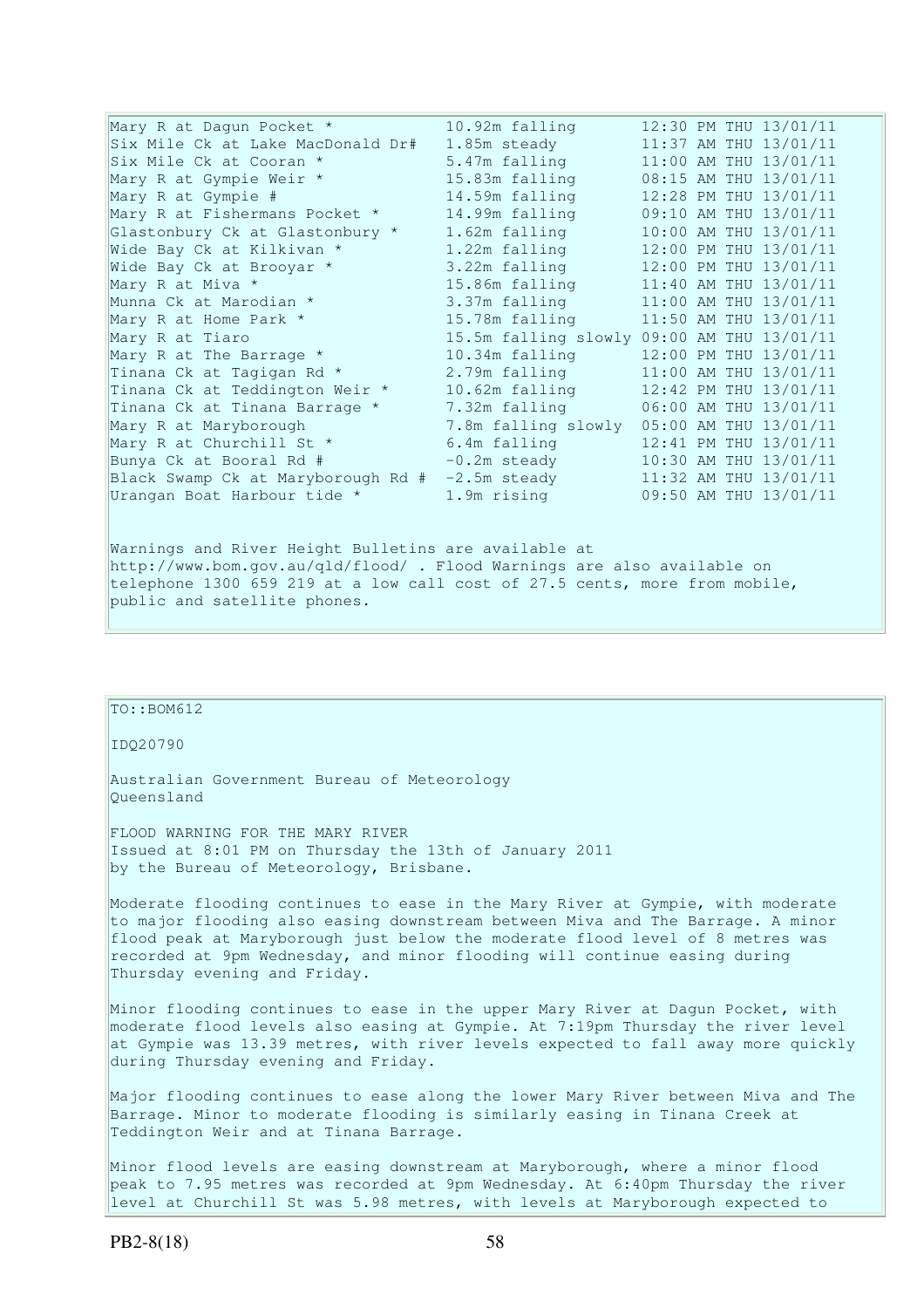continue to fall away during Thursday evening. Next Issue: The next warning will be issued at about 9am Friday. Latest River Heights: Obi Obi Ck at Gardners Falls \* 0.53m steady 06:00 PM THU 13/01/11 Obi Obi Ck st Baroon TW # 1.12m falling 07:08 PM THU 13/01/11 Mary R at Bellbird Ck # 1.68m steady 06:55 PM THU 13/01/11 Mary R at Kenilworth H/S # 1.67m falling 07:00 PM THU 13/01/11 Mary R at Moy Pocket # 5.15m rising 07:04 PM THU 13/01/11 Yabba Ck at Borumba Dam HW \*  $0.44$ m steady  $0.6:00$  PM THU 13/01/11 Kandanga Ck at Hygait \* 1.34m falling 06:00 PM THU 13/01/11 Amamoor Ck at Zachariah \* 2.44m steady 06:00 PM THU 13/01/11 Mary R at Dagun Pocket \* 9.85m falling 06:45 PM THU 13/01/11 Six Mile Ck at Lake MacDonald Dr# 1.5m falling 06:55 PM THU 13/01/11 Six Mile Ck at Cooran # 4.32m falling 07:00 PM THU 13/01/11 Deep Ck at Cedar Pocket Dam # 101.15m steady 05:10 PM THU 13/01/11 Mary R at Gympie Weir \* 15.83m falling 08:15 AM THU 13/01/11 Mary R at Gympie # 13.39m falling 07:19 PM THU 13/01/11 Mary R at Fishermans Pocket \* 13.78m falling 05:50 PM THU 13/01/11 Glastonbury Ck at Glastonbury \* 1.6m falling 12:00 PM THU 13/01/11 Wide Bay Ck at Kilkivan \* 1.16m steady 06:00 PM THU 13/01/11 Wide Bay Ck at Brooyar \* 3.07m falling 06:00 PM THU 13/01/11 Mary R at Miva \* 15.31m rising 06:30 PM THU 13/01/11 Munna Ck at Marodian \* 3.28m falling 06:00 PM THU 13/01/11 Mary R at Home Park \* 15.11m falling 06:00 PM THU 13/01/11 Mary R at Tiaro 14.9m falling slowly 03:00 PM THU 13/01/11 Mary R at The Barrage \* 9.76m falling 06:00 PM THU 13/01/11 Tinana Ck at Tagigan Rd \* 2.54m falling 06:00 PM THU 13/01/11 Tinana Ck at Teddington Weir \* 10.54m falling 06:42 PM THU 13/01/11 Tinana Ck at Tinana Barrage \* 7.32m steady 06:00 AM THU 13/01/11 Mary R at Maryborough 7.22m falling 04:00 PM THU 13/01/11 Mary R at Churchill St \* 5.98m falling 06:40 PM THU 13/01/11 Bunya Ck at Booral Rd  $\#$   $-0.2$ m steady  $04:30$  PM THU  $13/01/11$ Black Swamp Ck at Maryborough Rd # -2.5m rising 06:53 PM THU 13/01/11 Urangan Boat Harbour tide \* 1.9m rising 09:50 AM THU 13/01/11  $\star$ ,# denotes automatic station. Warnings and River Height Bulletins are available at http://www.bom.gov.au/qld/flood/ . Flood Warnings are also available on telephone 1300 659 219 at a low call cost of 27.5 cents, more from mobile, public and satellite phones.

TO::BOM612

IDQ20790

Australian Government Bureau of Meteorology Queensland FLOOD WARNING FOR THE MARY RIVER

Issued at 8:21 AM on Friday the 14th of January 2011 by the Bureau of Meteorology, Brisbane.

Minor flooding continues to ease in the Mary River at Gympie. Moderate to major flooding is also easing downstream between Miva and The Barrage with minor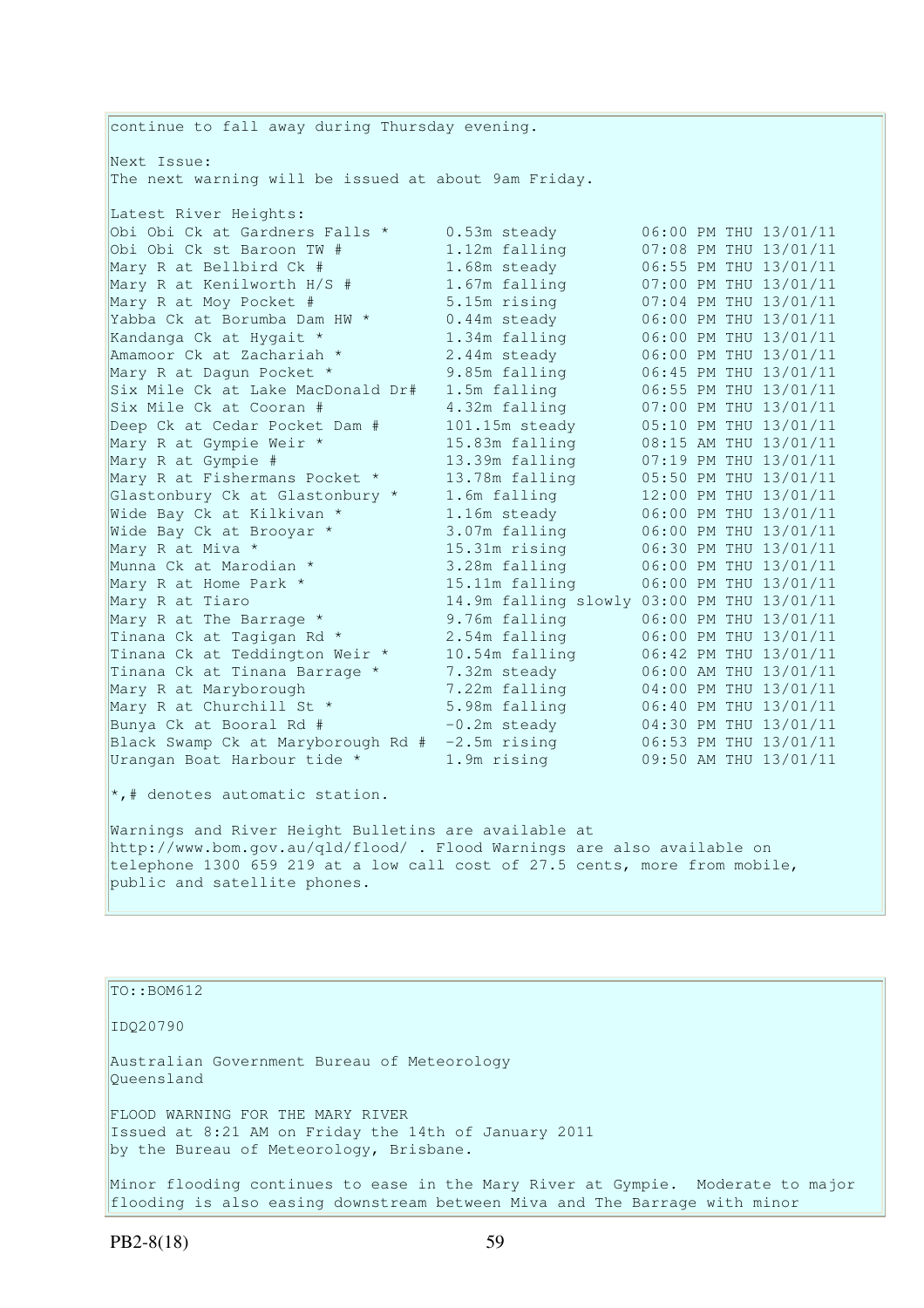flooding easing at Maryborough. Minor flooding continues to ease in the upper Mary River at Dagun Pocket, with moderate flood levels also easing at Gympie. At 8am Friday the river level at Gympie was 11.09 metres, with river levels expected to fall below the minor flood level early Saturday. Moderate to major flooding continues to ease along the lower Mary River between Miva and The Barrage. Minor flooding is easing in Tinana Creek at Teddington Weir. Minor flood levels are also easing downstream at Maryborough with river levels expected to fall below minor during Friday morning. At 7:40am Friday the river level at Churchill St was 4.87 metres. Next Issue: The next warning will be issued at about 5pm Friday. Latest River Heights: Obi Obi Ck at Gardners Falls \* 0.51m steady 06:00 AM FRI 14/01/11<br>
Obi Obi Ck st Baroon TW # 1.01m falling 07:08 AM FRI 14/01/11 Obi Obi Ck st Baroon TW # 0bi Obi Ck st Baroon TW # 1.01m falling 07:08 AM FRI 14/01/11<br>
Mary R at Bellbird Ck # 1.53m steady 06:55 AM FRI 14/01/11<br>
Mary R at Kenilworth H/S # 1.42m falling 06:33 AM FRI 14/01/11<br>
Mary R at Moy Pocket # 4.3m falling  $Mary R$ at Kenilworth H/S # Mary R at Moy Pocket # 4.3m falling 07:37 AM FRI 14/01/11<br>
Yabba Ck at Borumba Dam HW \* 0.37m falling 06:00 AM FRI 14/01/11<br>
Kandanga Ck at Hygait \* 1.2m steady 06:00 AM FRI 14/01/11 Yabba Ck at Borumba Dam HW \* 0.37m falling 06:00 AM FRI 14/01/11 Kandanga Ck at Hygait \* 1.2m steady 06:00 AM FRI 14/01/11 Amamoor Ck at Zachariah  $*$  2.39m steady 06:00 AM FRI 14/01/11 Mary R at Dagun Pocket \* 7.47m falling 06:30 AM FRI 14/01/11 Six Mile Ck at Lake MacDonald Dr# 1.2m falling 07:02 AM FRI 14/01/11 Six Mile Ck at Cooran # 3.47m steady 07:28 AM FRI 14/01/11 Deep Ck at Cedar Pocket Dam # 101.12m steady 06:40 AM FRI 14/01/11 Mary R at Gympie # 11.14m falling 07:24 AM FRI 14/01/11 Mary R at Fishermans Pocket \* 11.9m falling 06:00 AM FRI 14/01/11 Glastonbury Ck at Glastonbury \* 1.44m steady 04:00 AM FRI 14/01/11 Wide Bay Ck at Kilkivan \* 1.08m steady 06:00 AM FRI 14/01/11 Wide Bay Ck at Brooyar \* 2.82m falling 06:00 AM FRI 14/01/11 Mary R at Miva \* 13.93m falling 06:30 AM FRI 14/01/11 Munna Ck at Marodian \* 3.05m falling 06:00 AM FRI 14/01/11 Munna Ck at Marodian \* 3.05m falling 06:00 AM FRI 14/01/11<br>
Mary R at Home Park \* 14.26m falling 12:20 AM FRI 14/01/11<br>
Mary R at Tiaro 13m falling slowly 07:10 AM FRI 14/01/11 Mary R at Tiaro 13m falling slowly 07:10 AM FRI 14/01/11 Mary R at The Barrage \* 8.38m falling 07:05 AM FRI 14/01/11 Tinana Ck at Tagigan Rd  $*$  2.27m falling  $06:00$  AM FRI 14/01/11 Tinana Ck at Teddington Weir \* 10.37m falling 05:51 AM FRI 14/01/11 Tinana Ck at Tinana Barrage \* 5.57m falling 06:10 AM FRI 14/01/11 Mary R at Churchill St \* 4.87m falling 07:41 AM FRI 14/01/11 Bunya Ck at Booral Rd # -0.15m steady 07:30 AM FRI 14/01/11 Black Swamp Ck at Maryborough Rd # -2.5m steady 05:32 AM FRI 14/01/11  $|$  \* denotes automatic station.

Warnings and River Height Bulletins are available at http://www.bom.gov.au/qld/flood/ . Flood Warnings are also available on telephone 1300 659 219 at a low call cost of 27.5 cents, more from mobile, public and satellite phones.

TO::BOM612

IDQ20790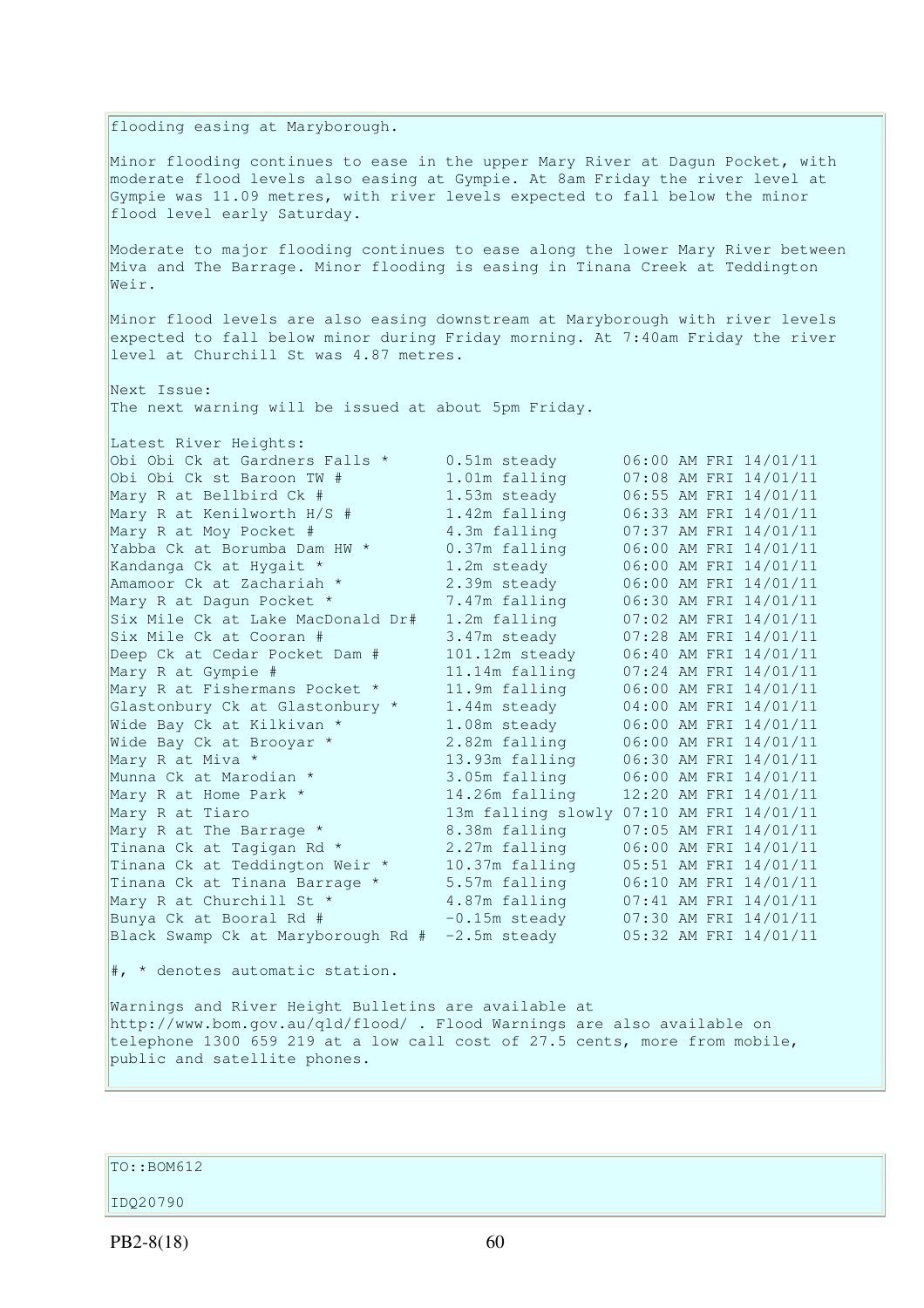Australian Government Bureau of Meteorology Queensland FLOOD WARNING FOR THE MARY RIVER Issued at 4:36 PM on Friday the 14th of January 2011 by the Bureau of Meteorology, Brisbane. Minor to moderate flood continues to ease along the Mary River between Gympie and the Barrage and in Tinana Creek between Teddington Weir and Tinana Barrage. Minor flooding continues to ease in the upper Mary River at Gympie. At 4:15pm Friday the river level at Gympie was 9.24 metres, with river levels expected to fall below the minor flood level Saturday morning. River levels at Maryborough have continued easing during Friday with river levels now below the minor flood level. Next Issue: The next warning will be issued at about 9am Saturday. Latest River Heights: Mary R at Gympie # 9.24m falling 04:16 PM FRI 14/01/11 Mary R at Fishermans Pocket \* 10.19m falling 03:20 PM FRI 14/01/11 Mary R at Miva \* 12.67m falling 03:40 PM FRI 14/01/11 Mary R at Home Park \* 12.01m falling 03:30 PM FRI 14/01/11 Mary R at Tiaro 11.7m falling slowly 03:50 PM FRI 14/01/11 Mary R at The Barrage \* 7.49m falling 03:00 PM FRI 14/01/11 Tinana Ck at Teddington Weir \* 10.2m falling 03:51 PM FRI 14/01/11 Tinana Ck at Tinana Barrage \* 5.57m falling 06:10 AM FRI 14/01/11 Mary R at Churchill St \* 4.07m falling 03:41 PM FRI 14/01/11 \*,# from automatic station Warnings and River Height Bulletins are available at

http://www.bom.gov.au/qld/flood/ . Flood Warnings are also available on telephone 1300 659 219 at a low call cost of 27.5 cents, more from mobile, public and satellite phones.

TO::BOM612 IDQ20790 Australian Government Bureau of Meteorology Queensland FINAL FLOOD WARNING FOR THE MARY RIVER Issued at 8:54 AM on Saturday the 15th of January 2011 by the Bureau of Meteorology, Brisbane. Moderate flood levels continue to ease between Miva and Tiaro with below minor levels expected on Sunday. Next Issue: This is the final warning. River height bulletins will continue to be issued.